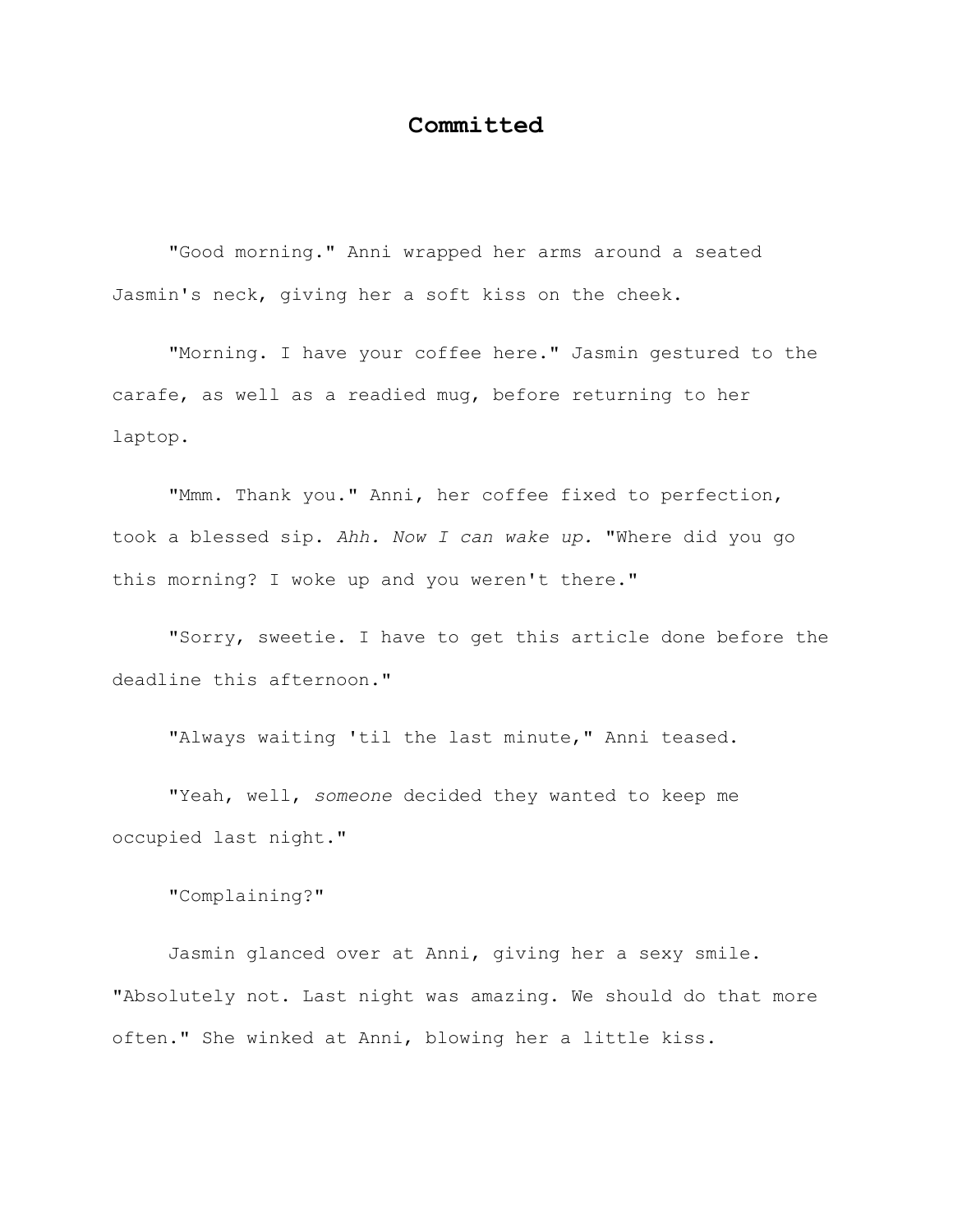Anni's dimples stood out as she grinned at her girlfriend. *Oh yeah. We'll definitely do that again.* She poured herself a bowl of cereal, while surreptitiously watching Jasmin as she worked. *So beautiful*. Sometimes Anni couldn't believe that Jasmin was finally with her. After so many months of painfulbeyond-imagination heartache, she's finally able to hold the woman she loves in her arms. Even in public! The musician was thankful that Jasmin had come to terms with her sexuality. Nothing feels better than to walk hand in hand with Jasmin.

"What are you thinking?" Jasmin asked, unwittingly bringing Anni out of her reverie.

"Hmm?"

"You keep watching me."

"Well, why wouldn't I? You're beautiful."

Jasmin stopped typing, and just stared at Anni. A bright smile bloomed slowly. She stood up, and slid onto Anni's lap.

"I think you're beautiful, baby." Jasmin kissed Anni soundly when she made a face. "You are, so deal with it."

"Couldn't I just be hot?"

"Fine, you're beautifully hot," Jasmin chuckled. "Wanna go mess around?"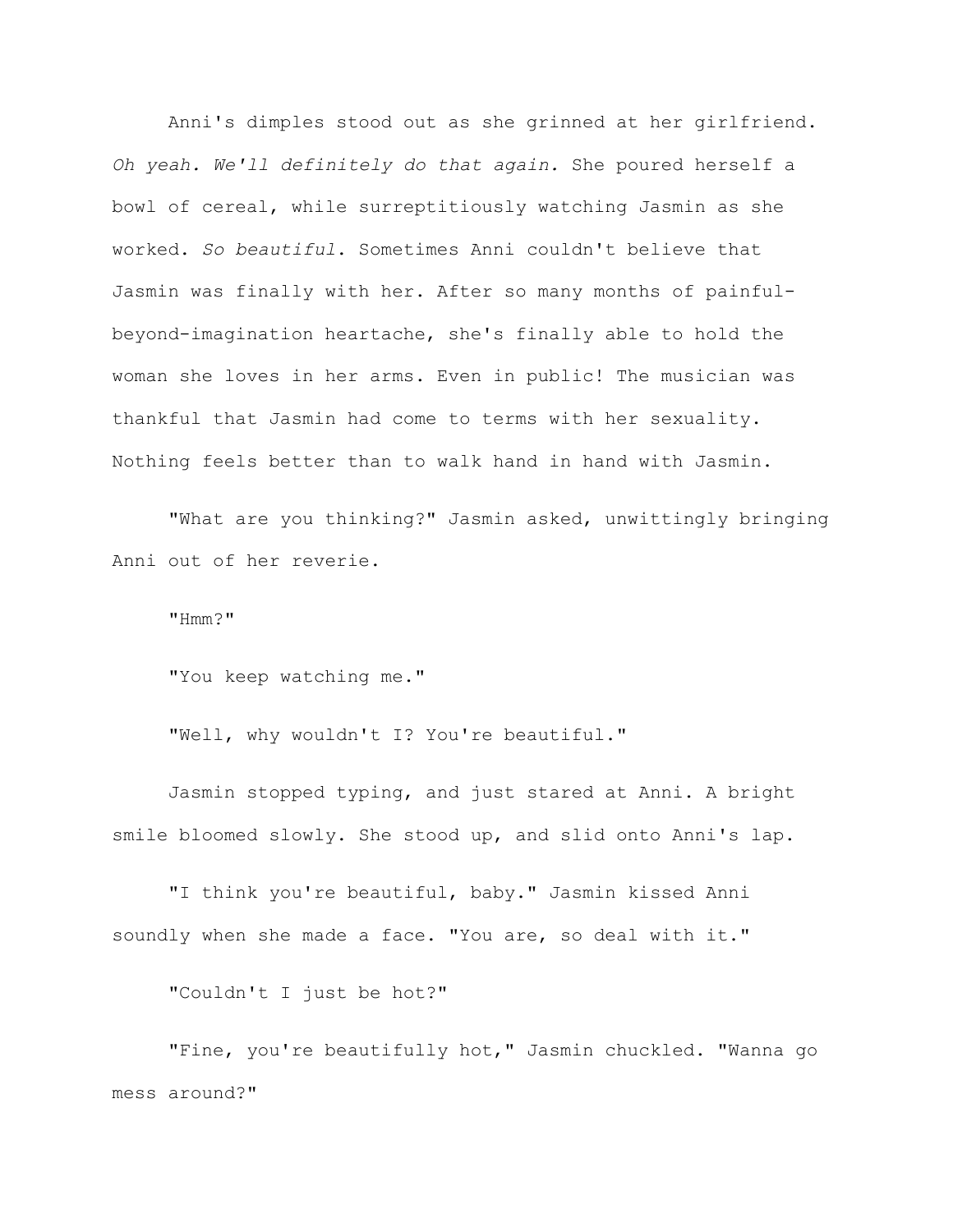"I thought you had a deadline," Anni murmured while giving her girlfriend wet kisses along her neck.

Jasmin sighed heavily. "I do. But if you keep doing that, we're going to end up like we were last night. And, my legs are still sore."

Anni snorted, then slapped Jasmin on the ass, making her yelp. "Up. Get your work done. I have to go shopping anyway."

"Ooo, shopping. Getting anything special?" Jasmin hinted. She knew their one year anniversary was coming up, and was hoping Anni's little shopping trip meant something special for her.

"Nope. Just some food. Maybe some guitar strings. Things like that. I shouldn't be long." Anni smirked behind Jasmin's back. Of course she wasn't going to tell Jasmin that she was going shopping for their anniversary. She may not have experience being in a relationship, especially one this long, but she's no dummy. "Ok, baby. I'm out. I'll see you later." She kissed Jasmin, lingering a little longer than necessary. With a frustrated grunt, she pushed away and hurried out the door.

\*\*\*

"Pia! You are not helping me!"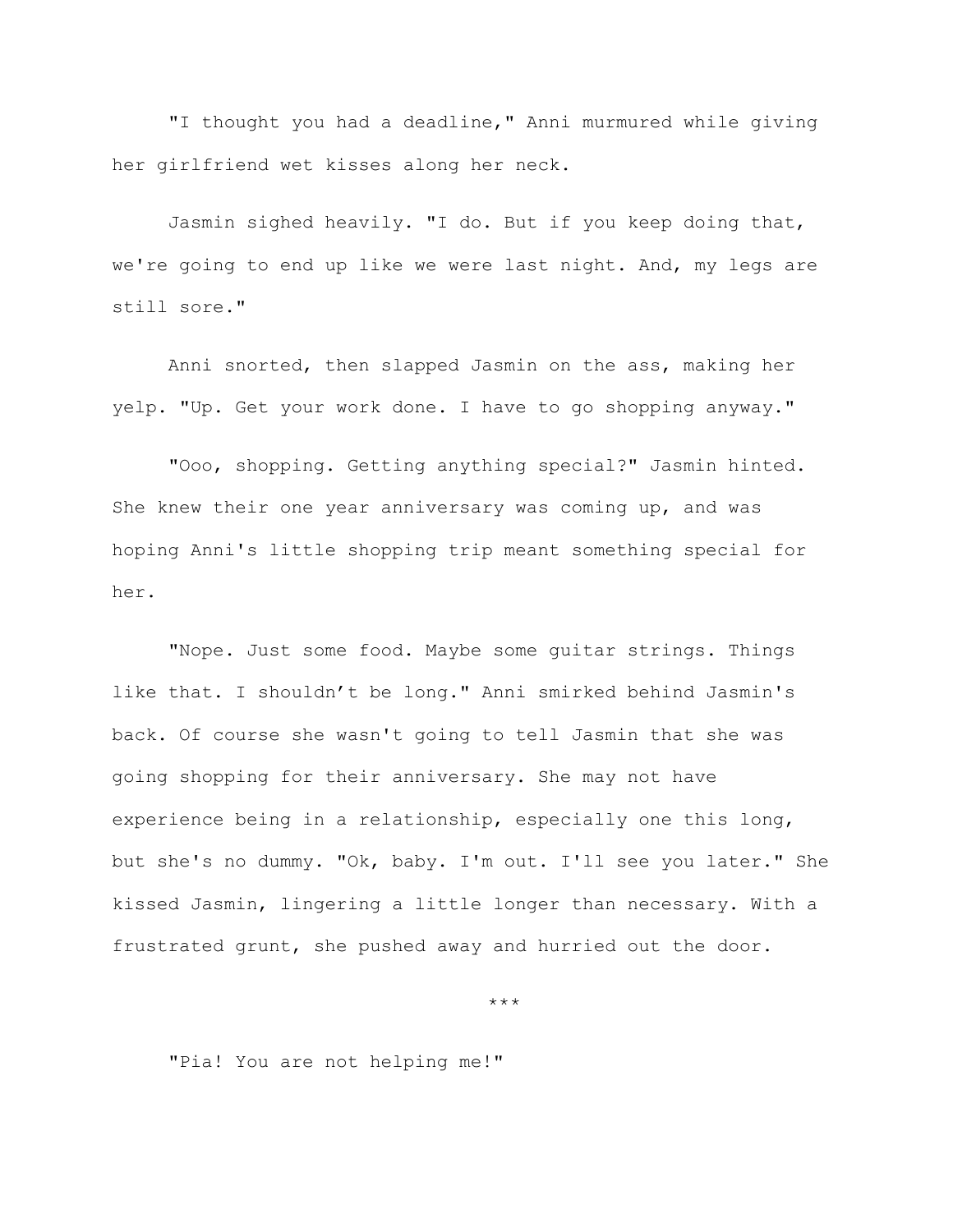Pia laughed out loud at Anni's irritation. "She would totally like this!" She held the white dress up in front of her, turning this way and that. "You don't think she would look good in this?"

Anni studied the dress. Jasmin would look amazing in the dress, but she also knew how it would be perceived. She just didn't think she was ready for *that* kind of commitment, yet. Yes, she loved Jasmin. Of course she did. But did she really believe that Jasmin was in this for the long haul?

"She would look lovely in that, but I'm looking for something different."

"Ok, what are you looking for?"

"I don't know, Pia!"

"Hey! Don't get all pissy with me just because you are stressing over an anniversary gift for Jasmin." Pia huffed, stuffing the dress back on the rack.

"Sorry, ok? I just want this to be special."

"So, write her a song or something," Pia said absently, flipping through clothes.

"Been there, done that," Anni muttered. But the idea struck something inside her. She had written 'Far Away' when she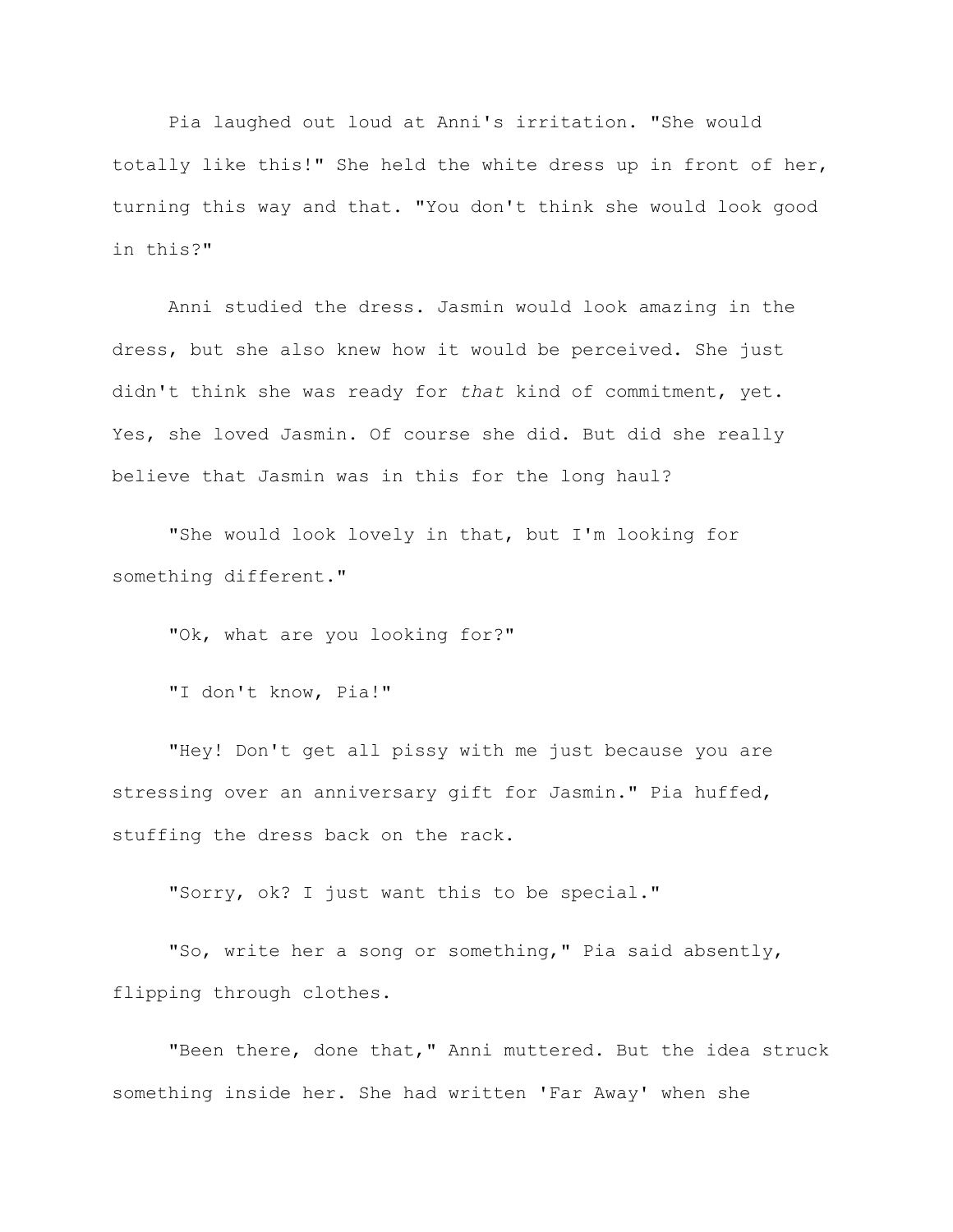thought she had no chance with Jasmin. Maybe now, the musician could write something less heart wrenching. "Ugh! Enough of this. I have two weeks to think of the perfect gift. Thanks anyway, Pia, for coming out shopping with me."

"Sure. And, hey, don't worry so much about it. It'll come to you."

\*\*\*

"I don't think she remembers, Tuner." Jasmin started on a cappuccino for 'outside, table one' of Vereinsheim. As much as she loved Dominik and Tuner, Jasmin couldn't wait to be able to make a living off of her articles for Metropolitan Trends. At least that dream seems to be a little more obtainable now that Katrin wasn't in charge anymore.

"Why? Because she didn't tell you she was shopping for you? Did you expect her to?" Tuner watched, amused as the beautiful brunette glared at him.

"Don't be all practical when I'm trying to be dramatic," Jasmin whined teasingly. "Fine," she sighed. "*Maybe* she didn't forget. I just wish she was more excited about our first anniversary."

"Careful. I may get practical again and ask why you think she's *not* excited about it," Tuner returned with a sly smile.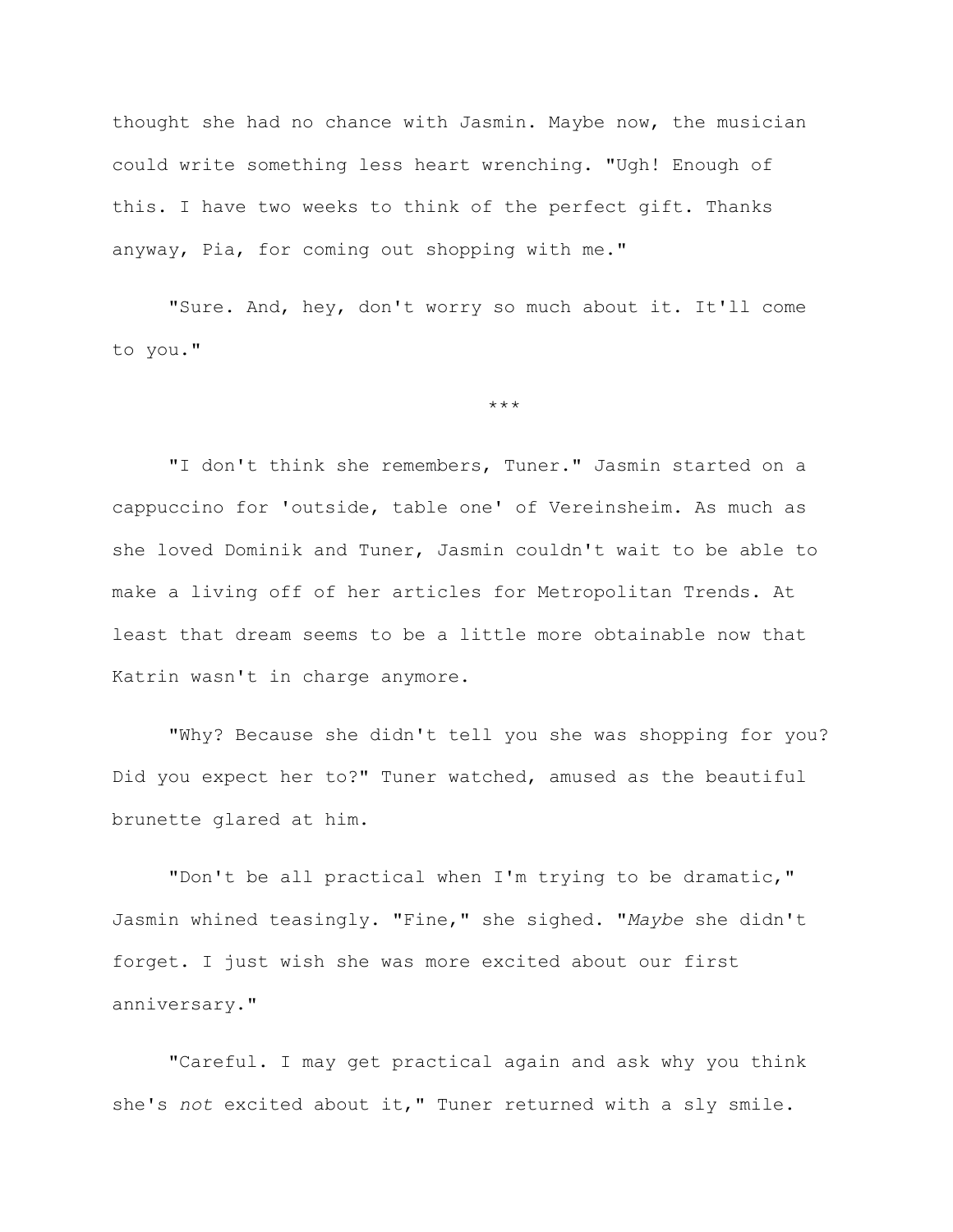"Pssh. Whatever. I have to take these drinks out." Jasmin sent Tuner a grin over her shoulder before heading out. As she reached for the door, it opened and Anni walked in, almost running into the tray Jasmin was carrying.

"Oops! Sorry, baby." Anni moved to the side, sweeping her arm in a bow, ushering Jasmin out. She received a winning smile for her efforts which made her feel an intense happiness inside. She shook her head at her silliness, and made her way to the bar. "Hey! Could I get a coffee, Tuner?"

"Sure. How'd the shopping go?"

Anni frowned. "Um. Okay?" How did Tuner know she went shopping? And, why did it matter to him? Unless . . . Jasmin must have said something. Was Jasmin trying to get information from their friends? *Good luck*, *baby. Only one who knows what I'm up to is Pia. And, she swore she wouldn't say a word.* A quick kiss on the cheek made her snap out of her trance with a smile.

"Did you get everything you needed?" Jasmin asked innocently, walking behind the bar.

"Mmmhmm. Did you finish your article?"

"Mmmhmm." Jasmin studied Anni for a minute, not able to hold back her smile. She never imagined she'd be in love with a woman, but she had to admit, she couldn't have made a better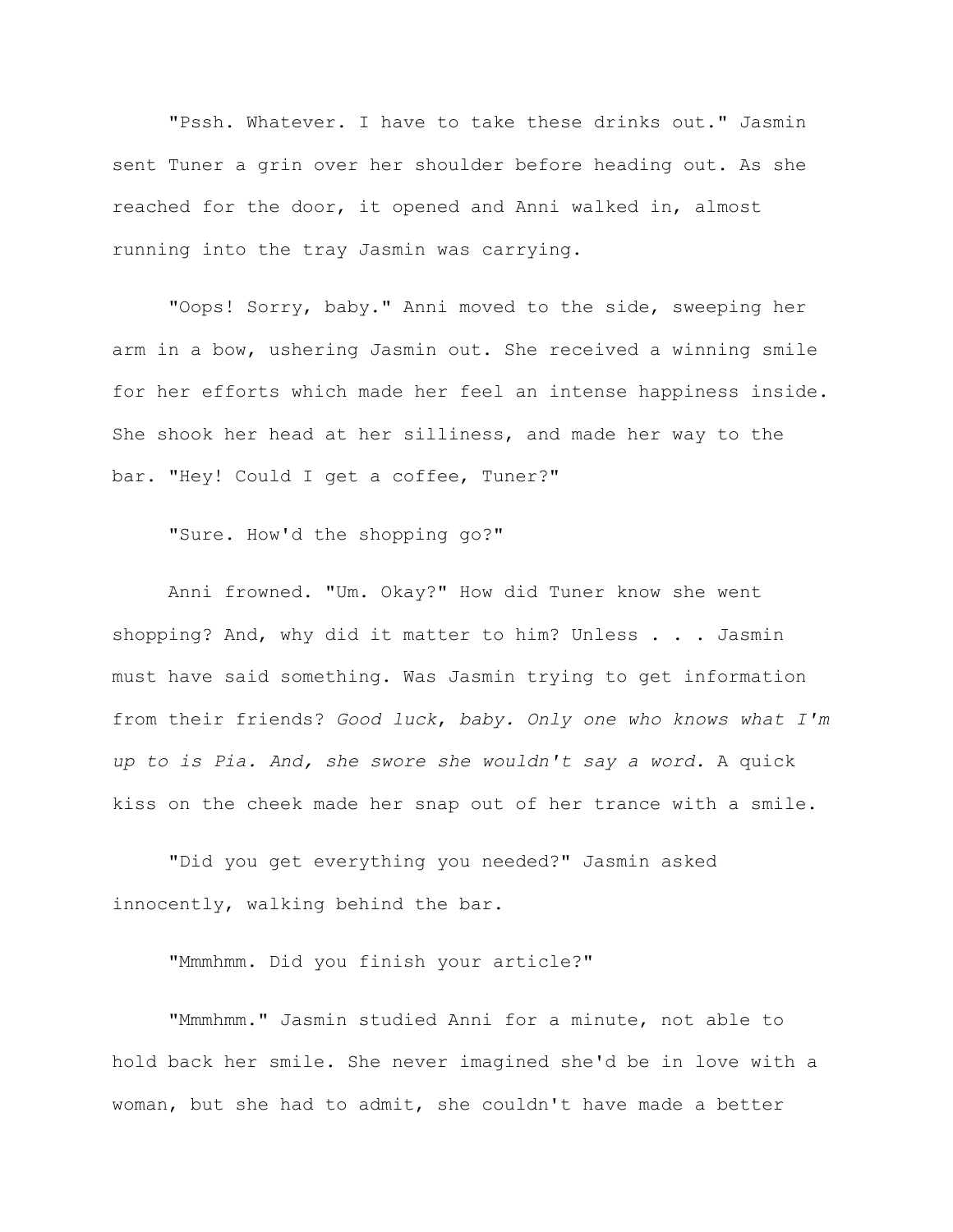choice than Anni. There was just *something* about her that touched Jasmin deep down in her heart. It was more than her looks, though Anni was totally hot. More than her talent, which was immense. And, even though Anni had her moments of being extremely blunt, it was that honesty that had drawn Jasmin to Anni in the beginning. She just felt Anni in her heart. It was different than anything else she had ever felt before.

"What?" If it had been anyone else besides Jasmin looking at her that intensely, Anni would've been uncomfortable. But she found herself elated at the blatant inspection.

"Nothing," Jasmin smiled sweetly. "What would you like to do . . . "

Anni frowned at the look on Jasmin's face. Within seconds she went from happy to  $\ldots$  . stunned? She turned to see what had caught Jasmin's attention, and Anni's face fell. There stood Jasmin's ex-husband, Kurt, smiling as though he had just won the lottery.

"Baby! I'm back!" he shouted, his eyes trained on Jasmin.

"*Shit*."

The whispered expletive had Anni turning back to Jasmin. To say that Anni was scared out of her mind was an understatement. She didn't think she'd be able to survive losing Jasmin now.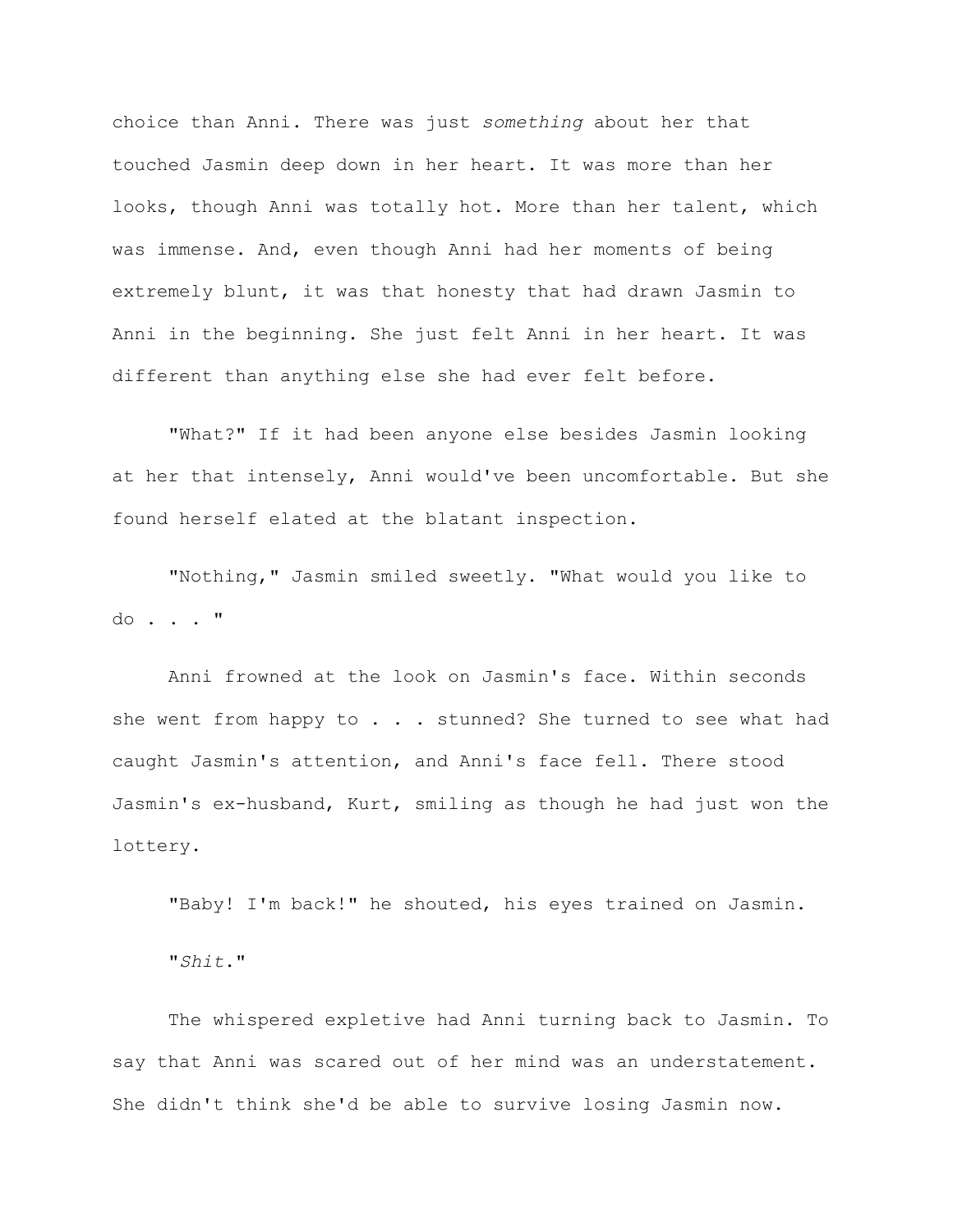Yes, she tried to prepare herself for the day Jasmin decided she was no longer into women. But that doesn't mean it worked.

Jasmin saw the look on Anni's face, and it broke her heart. *She thinks I'll go back to him*. She reached out and took Anni's hand in hers, squeezing it lightly.

"Well? Are you going to give me a proper welcome?" Kurt smirked, holding his arms out.

"What are you doing here?" Jasmin asked, not bothering to come out from behind the bar.

Kurt lowered his arms, looking a bit bemused at Jasmin's lack of interest. "I came back for you, Jasmin. I forgive you."

"You forgive me?" She squeezed Anni's hand harder. Whether it was for strength or to keep from throwing Anni's cup of coffee at Kurt, she didn't know. "Kurt, we're divorced. I couldn't give a shit whether you forgive me or not."

"Come on, baby . . . "

"Don't call me baby. I'm not your baby."

"Look, Jasmin, I just needed some time. You gave me that. I got over it. Now I'm ready to be with you again."

Anni stiffened, trying to remove her hand from Jasmin's, but the grip only tightened more.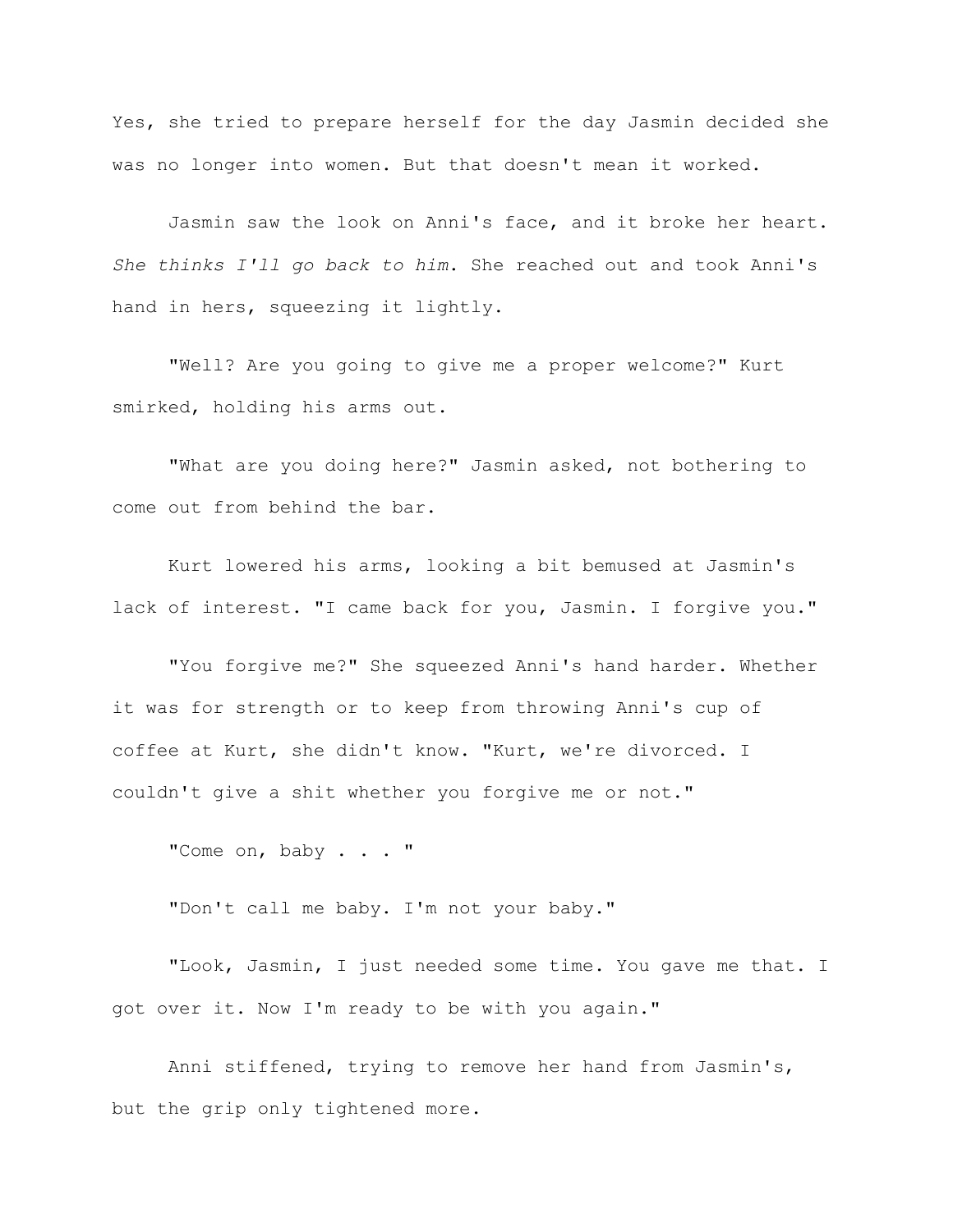"I don't want to be with you, Kurt. I'm happy now."

"Ba . . . Jasmin, you were happy with me. I'm here to give that back to you."

"Go to hell, Kurt. If you want to know the truth, I don't know what or *who* I was when I was with you. You *left* me when I was at my lowest. Why in the hell would I ever want to be with you again? Besides, I'm in love with someone now." Her eyes flickered towards Anni.

"In love? You were in love with me," Kurt retorted.

"No. Maybe I loved you. I'm sure I cared for you. But it was nothing like this," Jasmin confessed.

Anni couldn't help but smile. She was still nervous about Kurt being here, but hearing these words from Jasmin helped ease that fear some. What if Jasmin was just saying these things because Anni was here? Would she feel the same way if she and Kurt were alone?

Kurt frowned at Jasmin, looking at her hand that was still clasped in Anni's. "What is this?" he asked, gesturing towards the interlaced hands.

"I'm sure you remember Anni," Jasmin said, sweetly.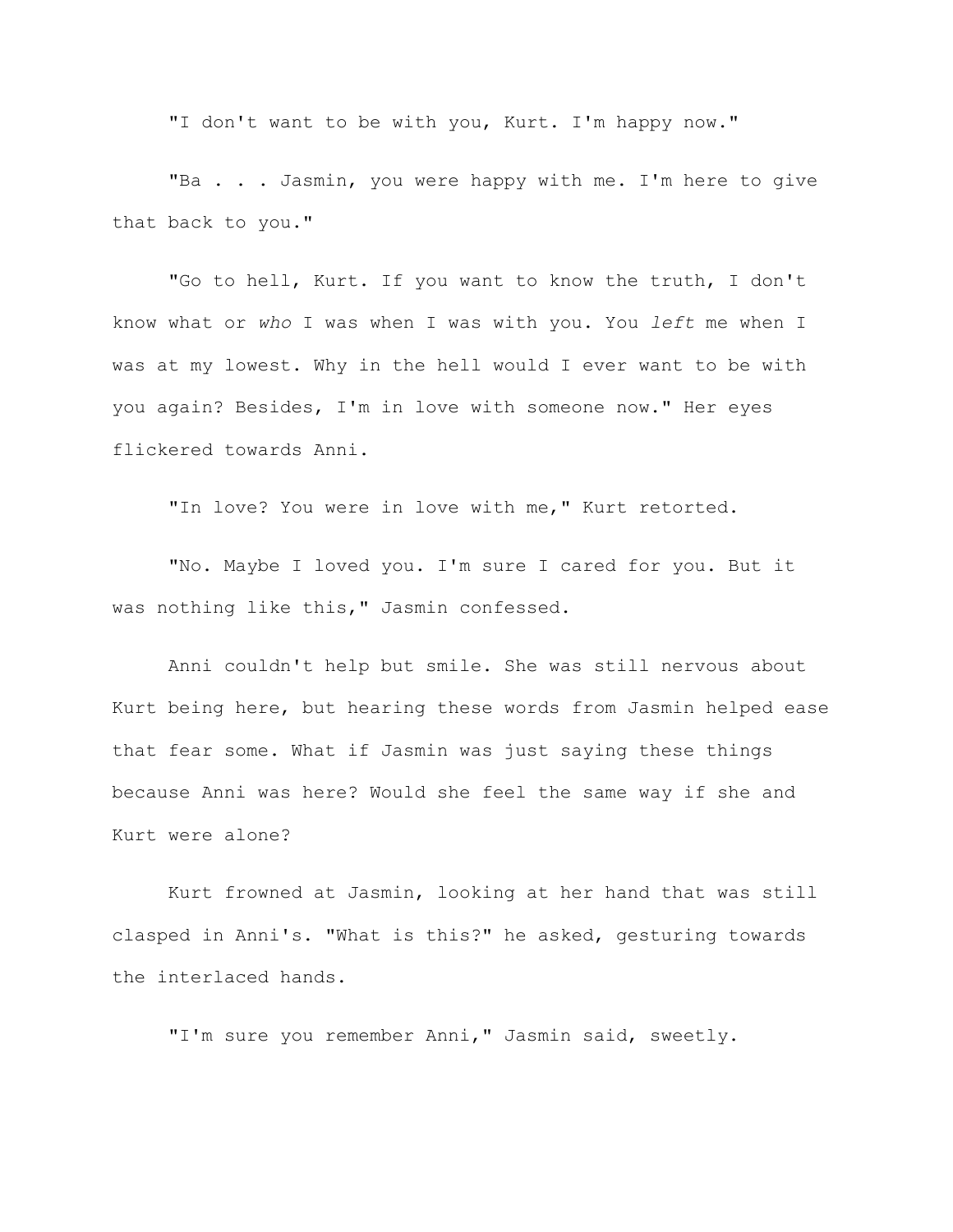"Of course. What? Did she finally get in your pants? She always wanted to when we were married."

Jasmin smiled brightly even as Anni blushed. "Yes, she did. And, let me tell you, it's galactic!"

"Galactic? Come on! It can't be what it was like with us," Kurt sneered, sending Anni a contemptuous glare.

"You're right, it can't. It's much better." Jasmin glanced at Anni, worried that she had yet to say anything. The usually outspoken woman now sat quietly, shoulders hunched, not even bothering to turn around to look at Kurt. Jasmin leaned close, looking Anni in the eye. "Hey. Are you okay?" she asked softly.

"Yeah. I just have to get to Mauerwerk to work the sound board," Anni answered without emotion.

"Oh. Sure. Can you wait for five minutes when my shift is over? Then I can go over with you."

"Nah. I have to get going now. Besides, you and Kurt should talk." Anni didn't know why the words came out of her mouth, and regretted them instantly, but she couldn't take them back now.

"Kurt and I have nothing to talk about, Anni."

"Yeah, we do, " Kurt spouted.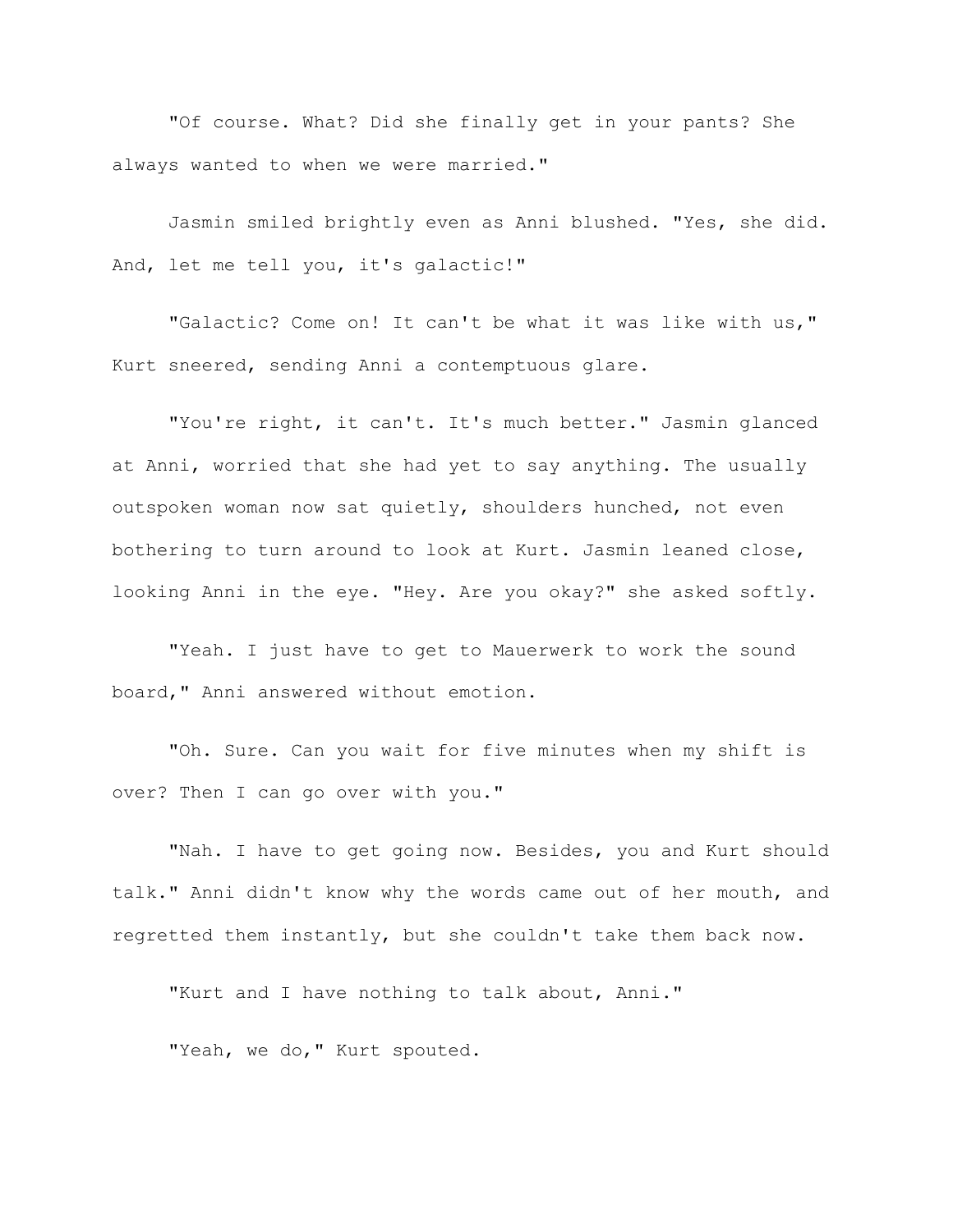"Wait for me," Jasmin pleaded, ignoring Kurt altogether. "I want to go with you."

"Jasmin, just work out whatever this is with Kurt. You can come by later," Anni insisted, surprising herself and Jasmin.

"Anni, it's over with Kurt. It has been for a long time. We don't have anything to say to each other."

"We have plenty to say, Jasmin. You're not a dyke! I understand that you want to experiment. You're young, that's normal. And, hey, if you want to invite Anni to be with us, I'm down for that . . . "

"Kurt! Will you shut up, please? You're disgusting! I would *never* share Anni with you. Now, if you don't mind, I'm trying to talk to my girlfriend." Jasmin leaned closer, dropping her voice even more. She didn't want Kurt, or anyone else, to hear her next words. "You still don't believe in my love for you, do you?"

"Man, Jasmin. That's not it. I just think you should talk it out with him."

"Why, Anni? Do you think my words will change if you're not here?"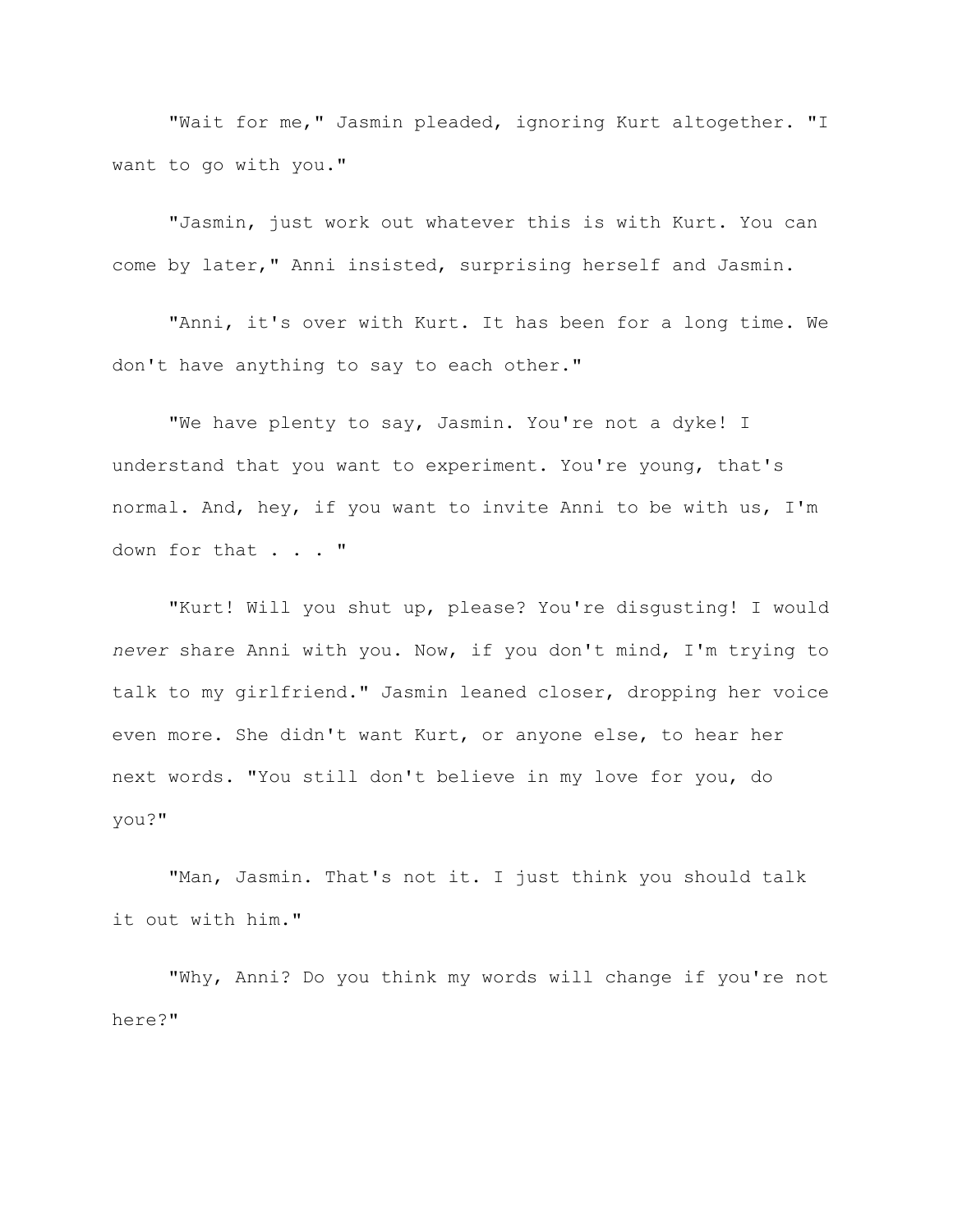Anni shrugged a little, not able to deny that she had actually thought that exact thing. The hurt in Jasmin's eyes cut Anni to the core.

"Well, they won't."

"Fine. But I have to go. I'll see you later, ok?"

"Anni!" Jasmin watched with tears filling her eyes as Anni hurried to the door.

"You know she's not a dyke, Anni. It's better for you to get out of this now before it gets too serious for you. She'll never be able to love you like you want."

Anni shot him a death stare before storming out. Once the fresh air hit her, she stopped abruptly, and drew in a deep breath.

"Shit! Son of a bitch!" She wanted to hit something, namely Kurt. Then she thought of the hurt look on Jasmin's face. "Fuck!" Anni realized then that she had just walked out on the woman she loved because of her own insecurities. Everything that Jasmin said came flooding back to her. The love she heard in Jasmin's voice filled her with a warmth that chased away the chill of the November air. Anni straightened her back, held her head high and pushed her way back into the café.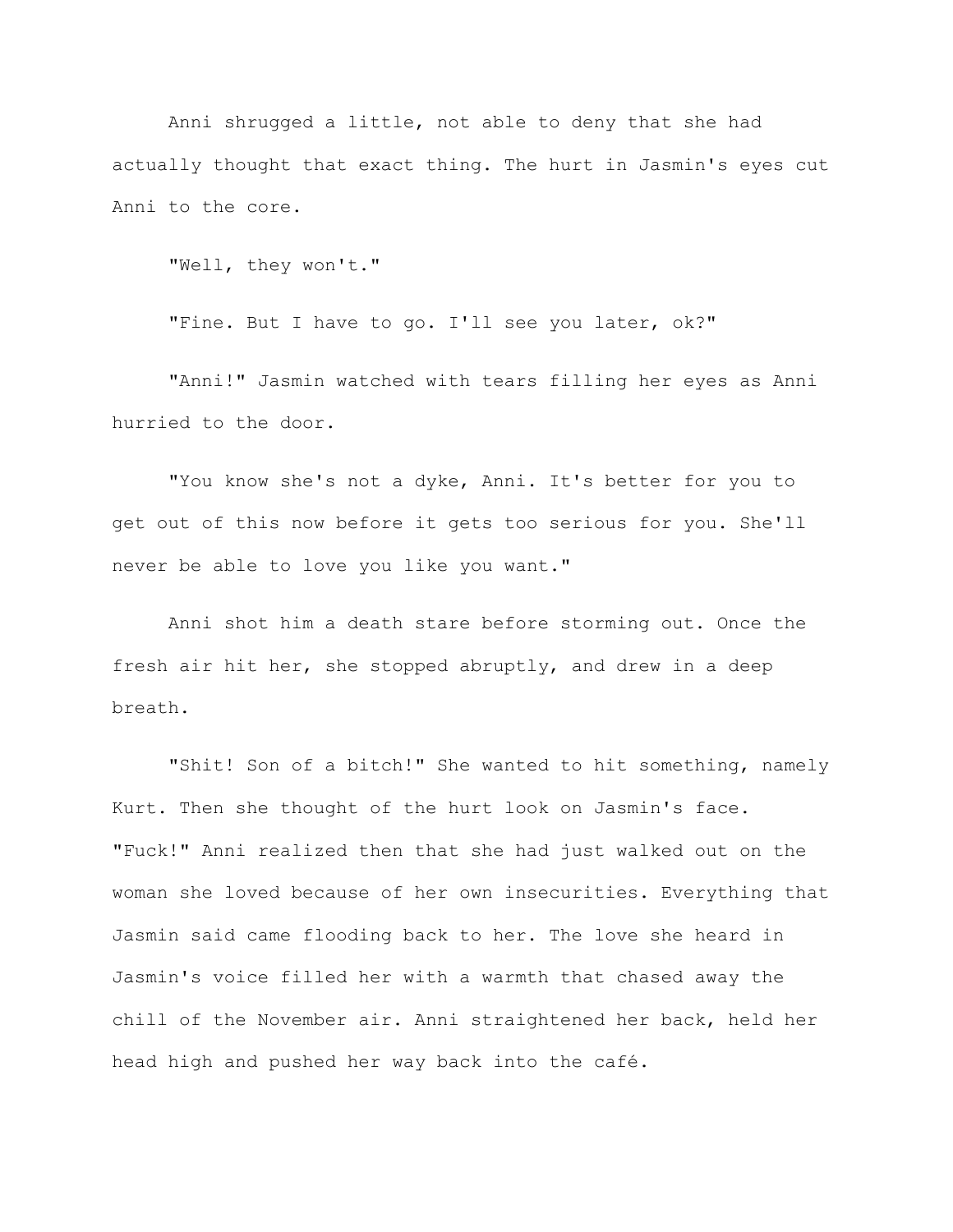Jasmin wasn't listening to a word Kurt was saying. All she could think about was how Anni had just walked out. *How could she doubt my love after all this time? Does she really think I'm just going to stop loving her and go back to men?* The sound of the bell above the door caught her attention and Jasmin looked up. Her smile was instantaneous when she saw Anni walking towards her. Jasmin practically ran around the bar, and flew into Anni's arms.

"Thank you! Thank you for coming back."

"Nowhere I'd rather be, doll." Anni glanced over to Kurt, who looked furious. "Your shift over now?" she asked Jasmin.

"Yep!"

"Let's get out of here."

"Gladly!"

## \*\*\*

"Hey!" Anni yelled over the loud music, tugging on Jasmin's hand to pull her close. "I'm sorry about earlier."

"I had no idea he'd be there, sweetie, but I want nothing to do with him."

"Because you're mad he left you?"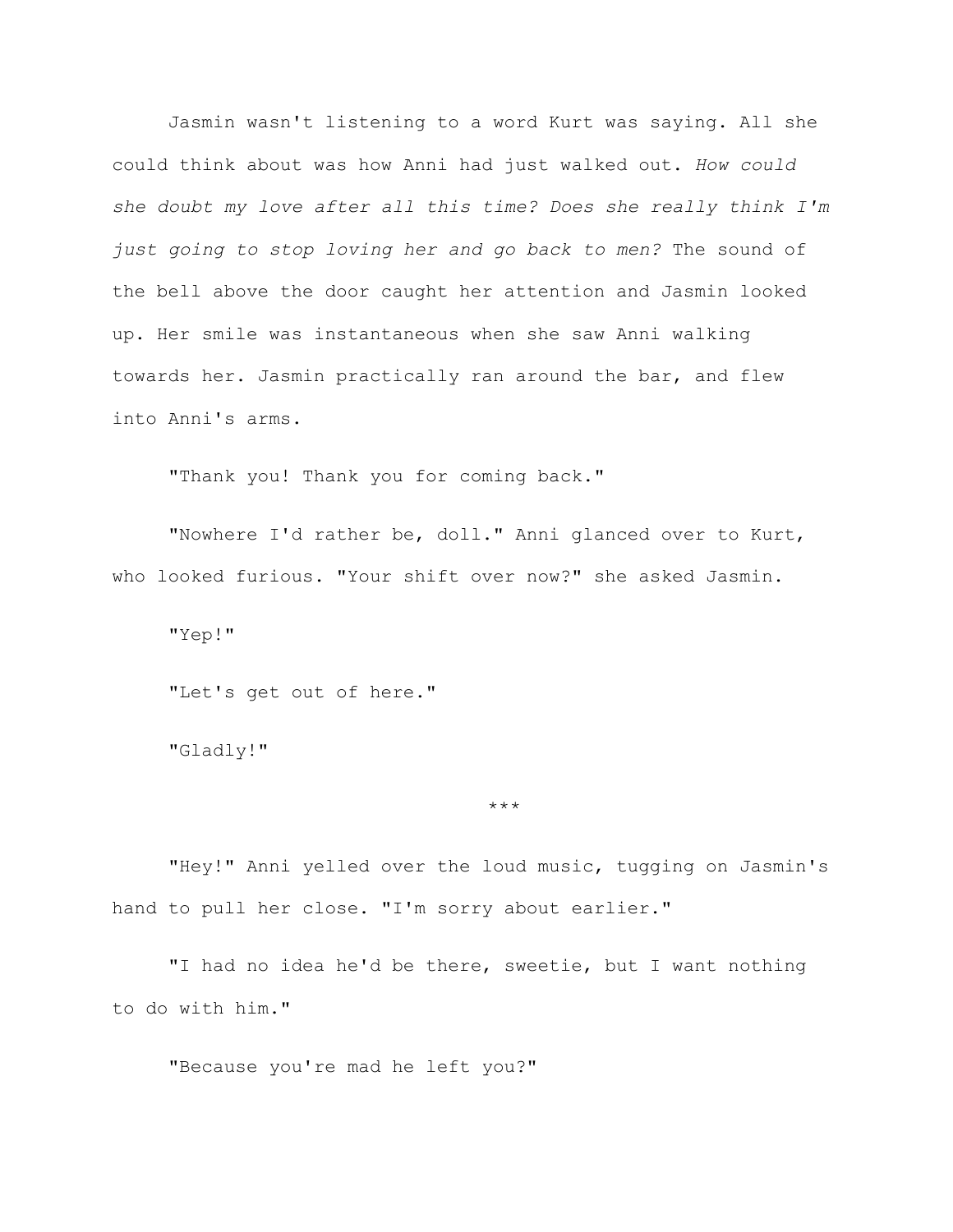Jasmin stared at Anni for a minute, noticing the fear still lingering in her eyes.

"No. Because I love *you*, Anni!"

Anni searched Jasmin's face and saw nothing but sincerity shining back at her. She wished so much that she could make this insecurity disappear.

"I'm working on it, Jasmin." She said, wrapping Jasmin in a tight embrace. "I'm working on it."

"I know, baby. And, as much as it hurts, I understand. Okay? I know I hurt you before." Jasmin pulled back slightly, taking Anni's face in her hands. "I won't do it again, Anni." She lowered her lips to Anni's, kissing her gently. Just that simple kiss made her want more. "How long will you be tonight?"

Anni smirked knowingly. "Not long. The band has one set, with four songs. Hour? Hour and a half?"

Jasmin nodded. "I'll bring you something to drink. Then, when we get home . . . "

"You'll give me something else to drink?" Anni finished with a suggestive eyebrow wiggle.

Jasmin laughed, slapping Anni playfully on the arm. "Exactly. Deviant."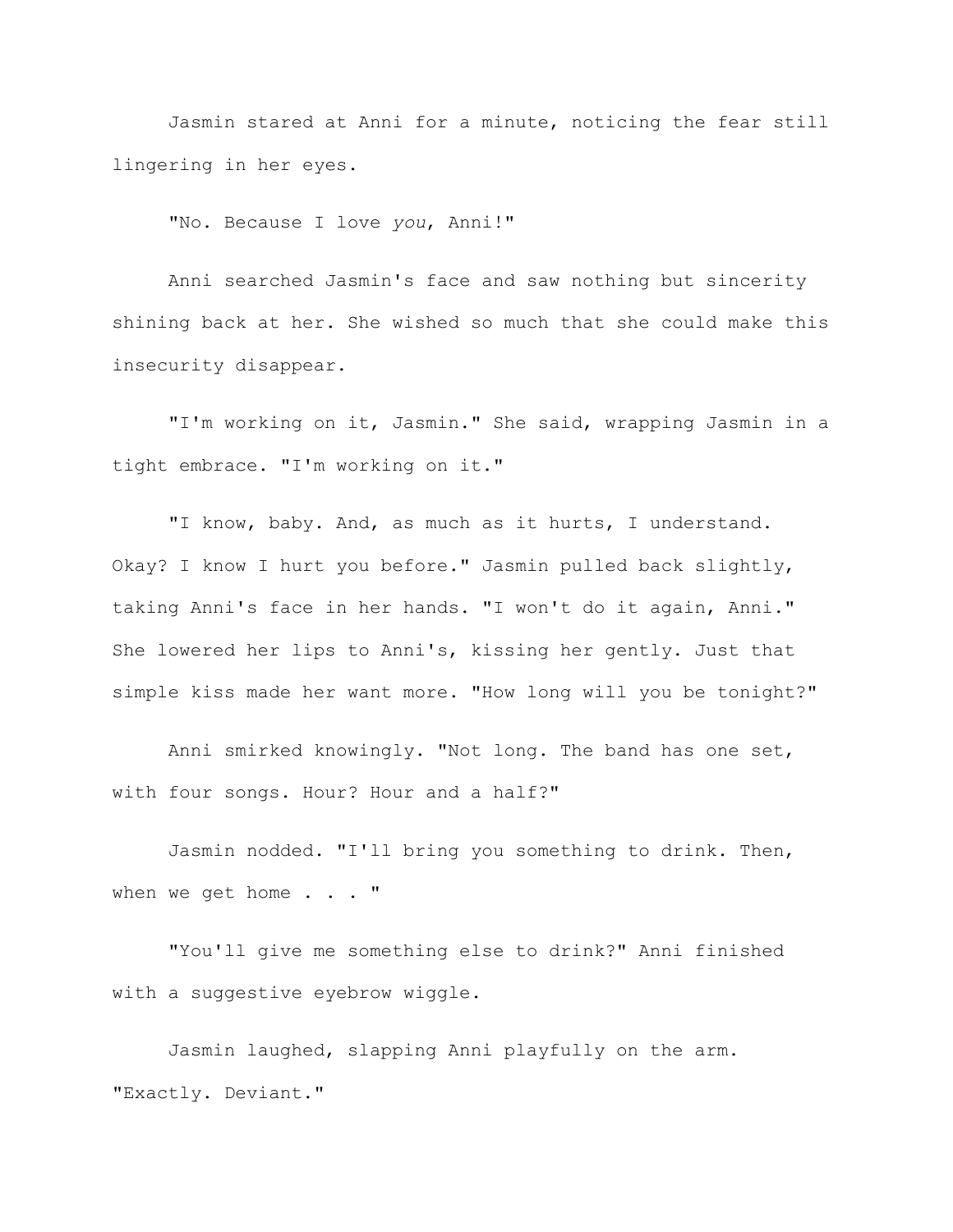"You know you love it."

Jasmin's brow lifted, and she gave Anni that sexy smile that showed her dimple. "Yes, I do. Very much."

\*\*\*

"God, I hope no one is home," Anni murmured against Jasmin's lips. She was feverishly trying to unlock the door, kiss Jasmin, and trying to stay on her wobbly legs as Jasmin's hands roamed her body all at the same time. She was definitely multi-tasking.

"Or asleep," Jasmin giggled. "Hurry!"

"I'm trying, *God*! How do you expect me to hurry when you do that!"

Jasmin's hand had found its way down Anni's pants, which had mysteriously become undone. "Well, if you hurry, these can come off and I'll have a better angle."

"Jasmin! You're killing me!"

"But what a beautiful death it will be," Jasmin breathed into Anni's ear, making her tremble.

Anni, frustrated with the lock on the damn door, switched their positions. She sacrificed a moment of having her lips on Jasmin's in order to get to their destination quicker. Her knees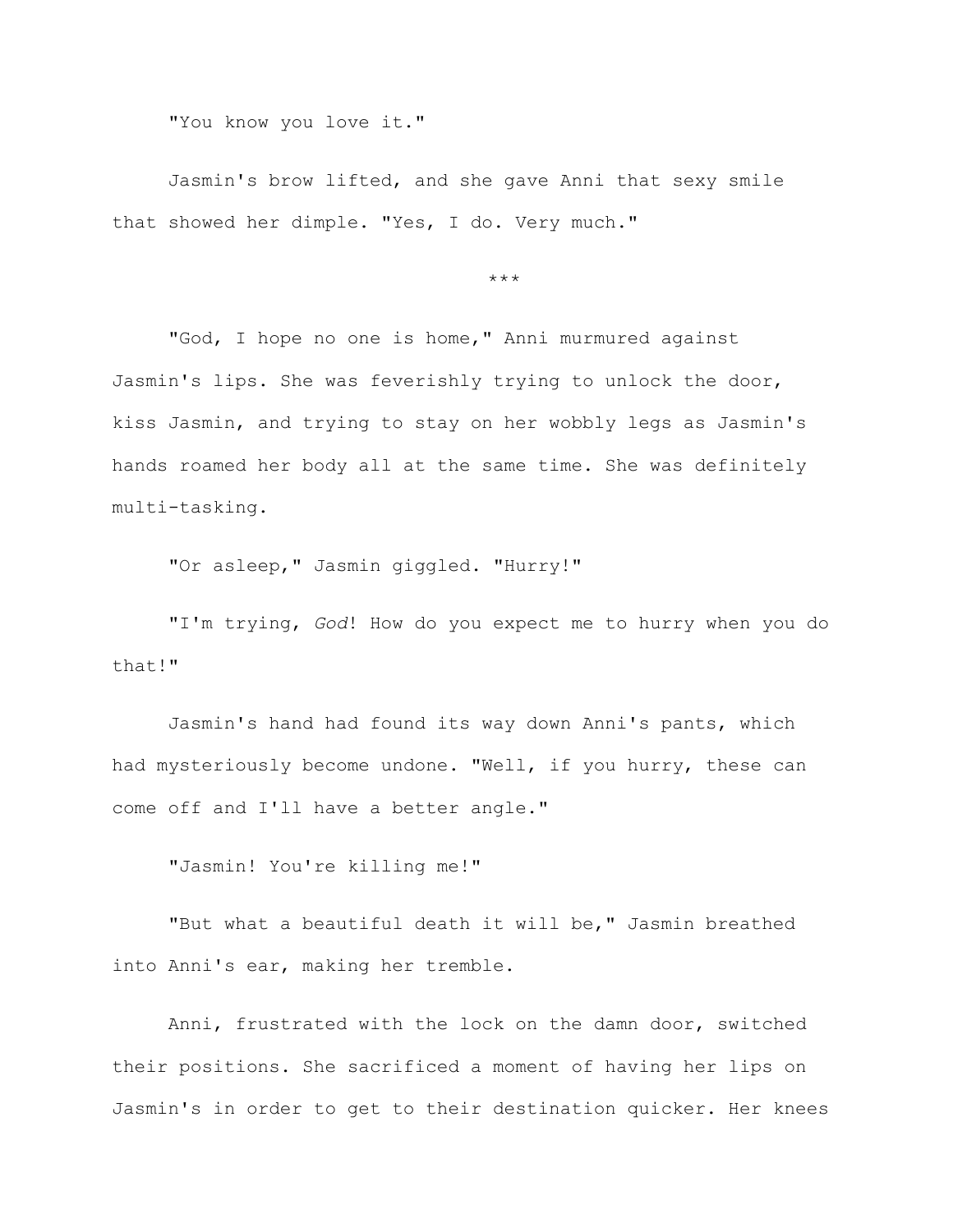almost gave out on her when Jasmin's free arm circled around her waist, making its way up to her breast. Close to kicking the door in, she finally got the key in the lock, and hurriedly pushed open the door.

They came to an abrupt stop when they saw Nele and Ayla staring back at them from the couch. From what Jasmin could hear, they had been watching another episode of Lovers & Lies. Not even remotely interested in the TV or her roommates, Jasmin tried guiding Anni towards the bedroom, while being as inconspicuous as she could with her hand still down Anni's pants.

"Hey," Nele snickered.

Anni gave a mock salute, then ran into the room, dragging a stuck Jasmin with her. Once the door was closed, they both burst out laughing.

"Um. That was . . . "

"Embarrassing?" Jasmin offered.

"For them, maybe."

"Oh? Not for you with my hand down your pants?"

"Nope. Was it for you?"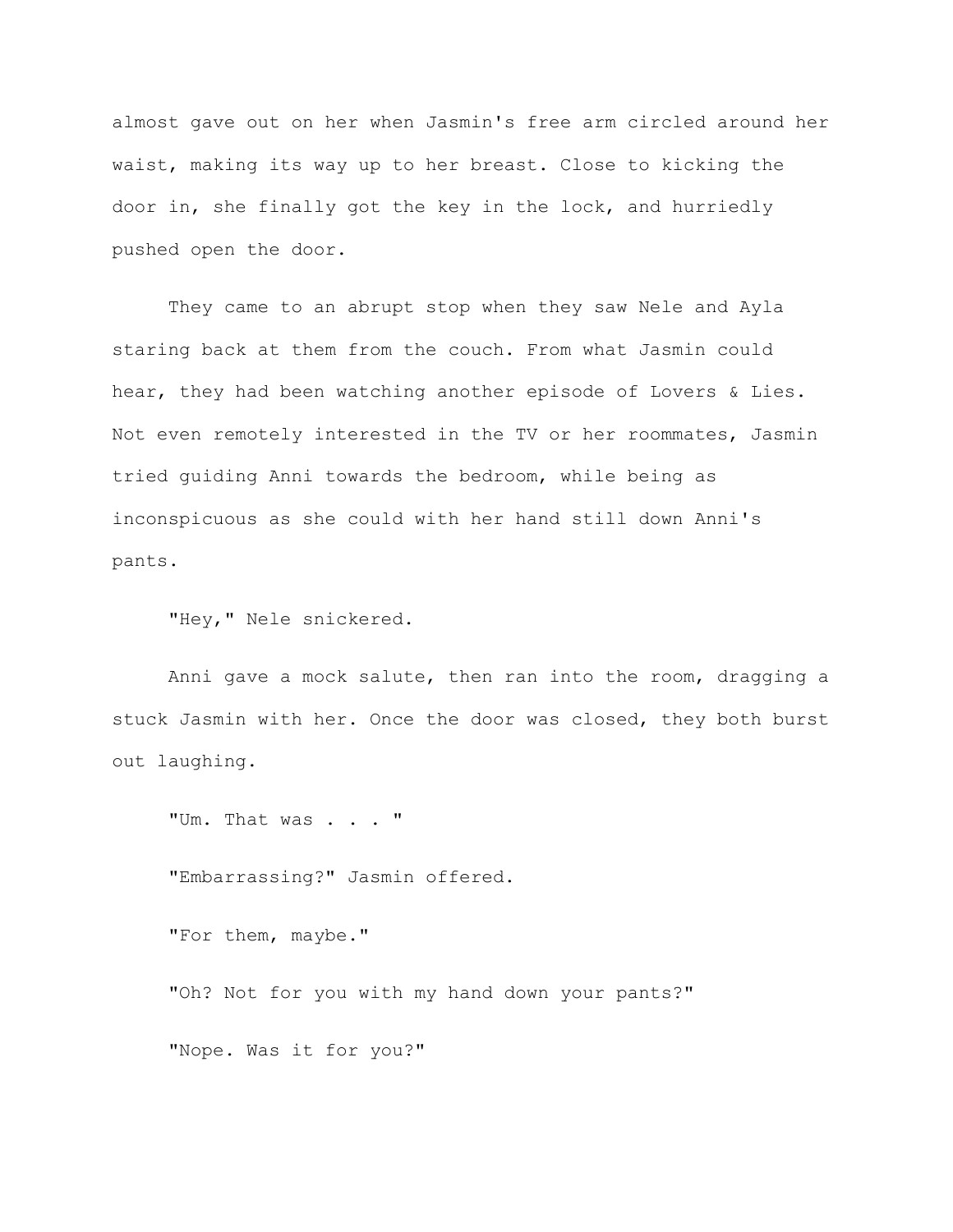Jasmin smiled, then brought her fingers up to her mouth and licked them clean as Anni's eyes widened with shock and desire.

"Nope," Jasmin answered, sucking her finger one last time, before removing it with a pop.

Anni moaned, grabbing Jasmin's shirt and whipping it off. "You're bad," she said huskily.

"That's good," Jasmin returned. Her breath caught as Anni expertly discarded her bra, replacing the silky material with her mouth. "That's really good," she sighed when Anni ran her teeth lightly over her nipple.

Anni feathered her fingers down Jasmin's toned stomach, hooking them into the waistband of her pants. She tugged lightly, getting Jasmin to follow her to the bed. Once there, she kneeled and unbuttoned Jasmin's pants, sliding them, along with her panties down magnificent, tanned legs. "So beautiful," she whispered, nuzzling the hot wetness of Jasmin's sex.

"Anni, please," Jasmin begged, threading her fingers into Anni's hair, gently guiding her closer to her.

Anni groaned, wanting nothing more than to taste that uniquely wonderful essence that is Jasmin. But she also knew that Jasmin wouldn't be able to keep standing for long. "Lay down, baby," she whispered, staying on her knees.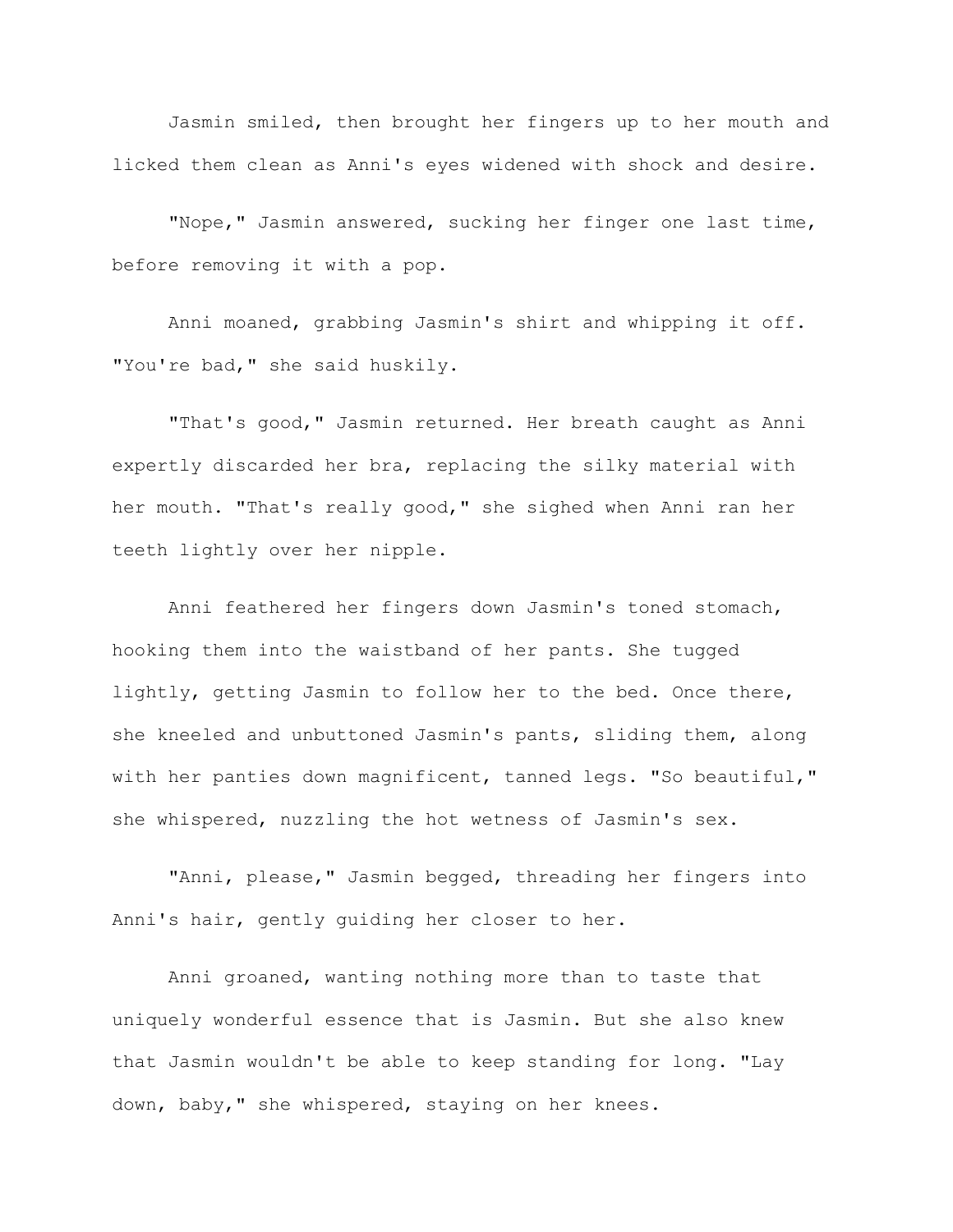Jasmin immediately complied, laying back on the bed, resting on her elbows, with her feet still touching the floor. She watched as Anni crawled on her knees until she was between Jasmin's legs.

Anni ran her fingers gently up Jasmin's legs. Starting at her ankles, she barely touched the skin as she roamed over Jasmin's calves, and inside her knees, leaving goosebumps as she went. As she neared Jasmin's thighs, she flattened her hands over the skin, smoothing her way up until she reached Jasmin's glistening sex. Mouth watering, she lowered herself until her tongue reached the copious wetness.

"God!" Jasmin gasped, hands once again burying themselves into Anni's hair, silently begging for more.

Anni wrapped her arms around Jasmin's thighs, pulling her even closer, not able to get enough of the sweet nectar that was pure Jasmin. She groaned when she felt Jasmin begin to move her hips, keeping rhythm with Anni's explorative tongue. Never had it been this way for Anni. She was in complete awe of Jasmin. In complete love. And, it made every taste, every touch, every*thing* that much better when she was with Jasmin.

"Anni!"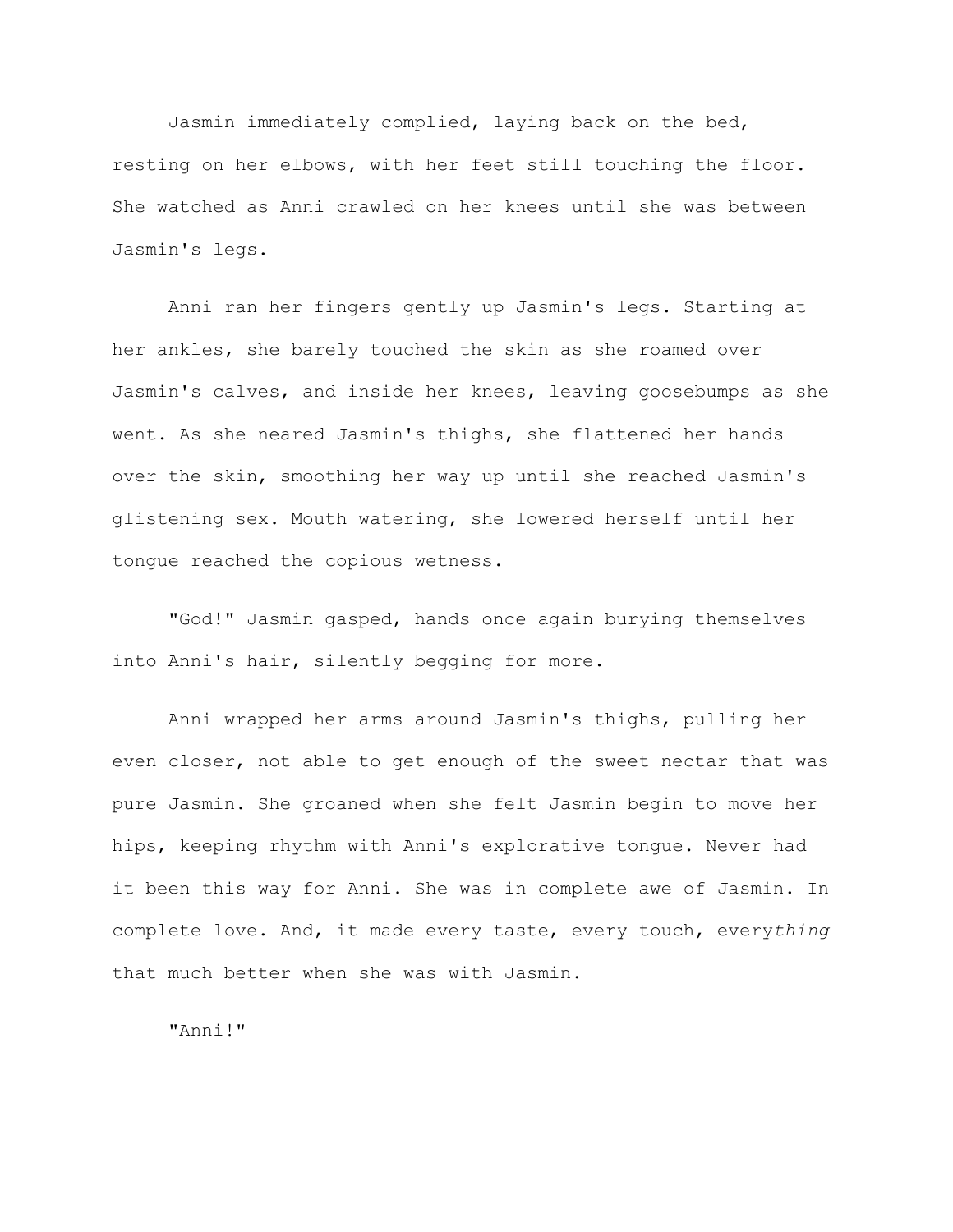The musician felt the beginnings of Jasmin's orgasm, and increased her effort, slipping two fingers inside to make the orgasm even stronger.

Jasmin felt Anni inside her, felt her tongue batting her engorged bundle of nerves and grabbed a pillow at the last second to muffle her screams. Anni was relentless as she milked every last drop out of Jasmin, not stopping until Jasmin finally had to beg her for mercy.

Anni kissed her way up Jasmin's soft body, removing the pillow from the panting Jasmin, and kissing her deeply.

"Wow," Jasmin breathed, reveling in the taste of herself on Anni's tongue. "You are really good at that."

"I aim to please," Anni grinned.

"You have great aim, baby." Jasmin chuckled. "But I have one complaint."

The smile dropped from Anni's face. Complaint? She's never had complaints before, and she was *way* more thorough with Jasmin than she ever was with anyone else.

Jasmin laughed softly. "Not about your skills, sweetie. My complaint is you are entirely overdressed."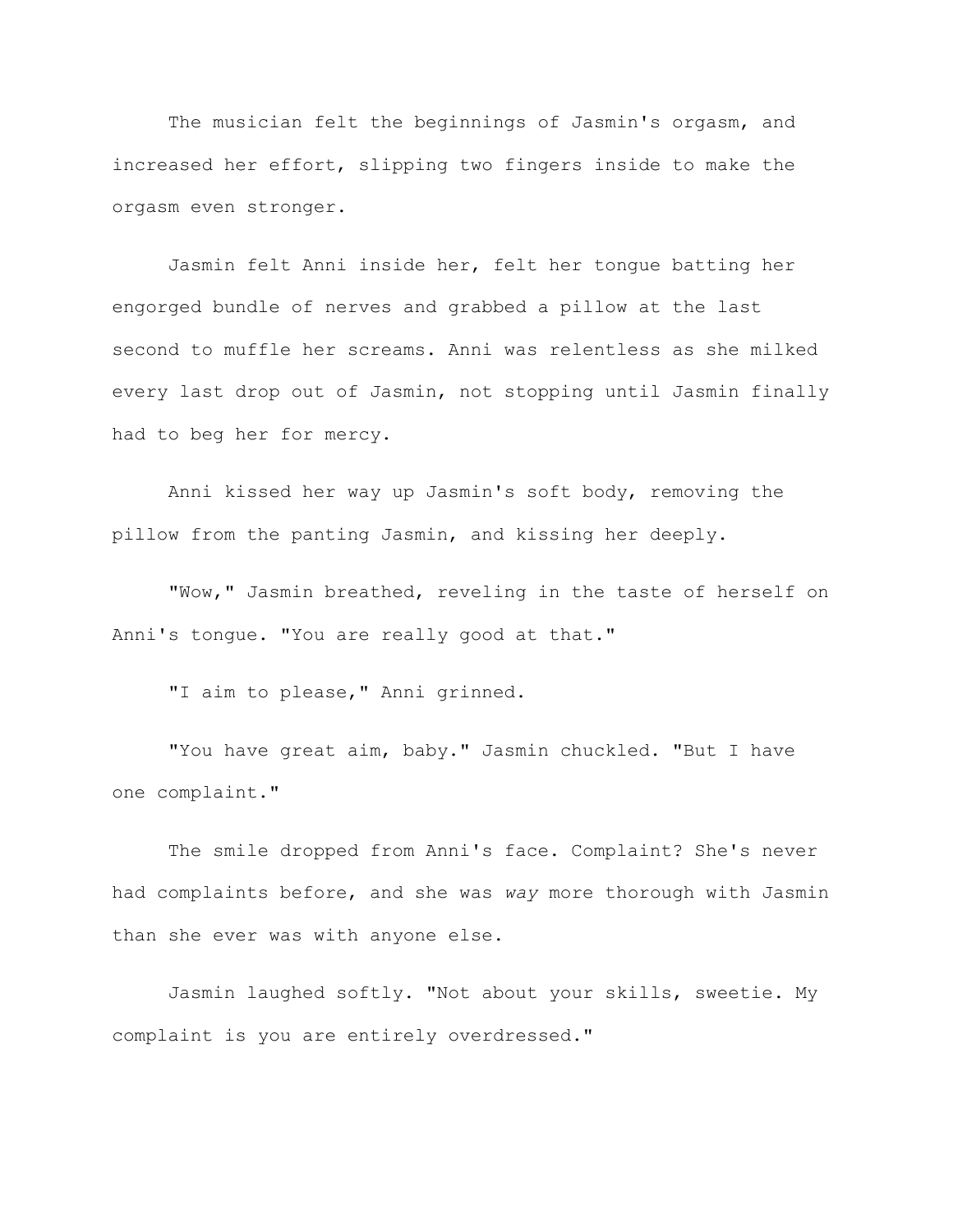"Ah, well." Anni breathed a sigh of relief. "That's easily fixed." She immediately shed herself of her clothes, and they both climbed into bed under the sheets.

"Mmm. I love the way your body feels on mine," Jasmin whispered.

"So do I." Anni situated herself between Jasmin's legs, their sex resting on each other. "God, so do I." Anni began moving her hips against Jasmin's in a circular motion, needing a release of her own. Tasting Jasmin always made her hot and ready, and this was no exception.

Jasmin knew instinctively what Anni needed, and wiggled her hand between them, opening Anni up to her before opening herself. She felt Anni's body jerk when their clits came into contact with each other, and Anni began to pump faster.

"Oh, Jasmin," she panted, rotating her hips.

Jasmin spread her legs further apart, giving Anni more access to the most intimate part of her. "Yes, baby!" She could feel the heat begin to build inside her again, and she knew it wouldn't be long before her second orgasm came crashing down on her. But she willed her body to wait until she knew Anni was ready.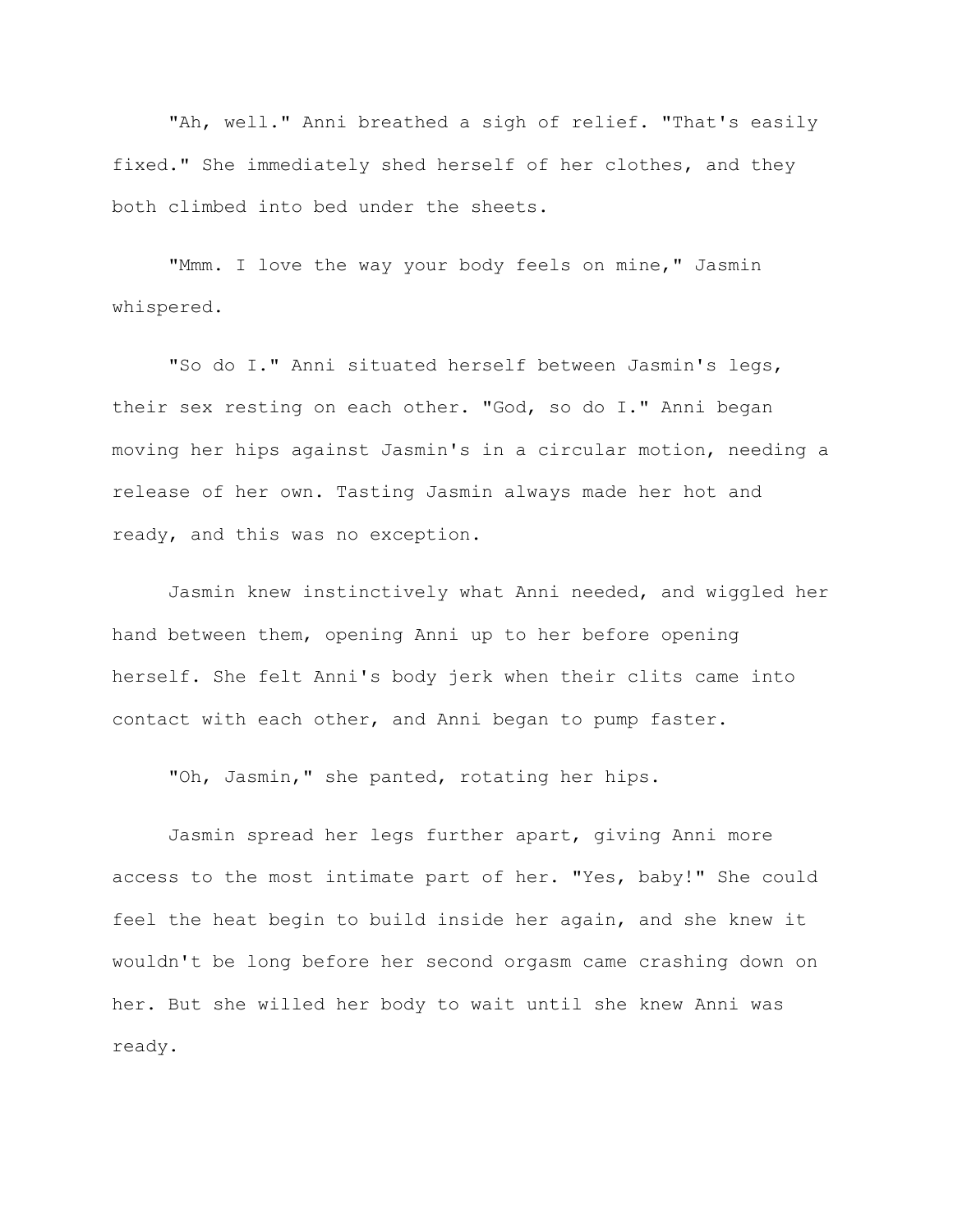It didn't take long. Anni propped herself up on her forearms, leaning down to kiss Jasmin as her thrusts became stronger, more urgent. "Fuck! Jasmin!"

"Come, baby. With me."

The quiet words were Anni's undoing, and she crushed her mouth to Jasmin's in hopes that her screams would be muted even a little bit. Unable to help herself, she collapsed onto Jasmin with a heavy sigh.

"My God, woman! You're incredible!" she managed to get out, even though her face was buried between Jasmin's neck and the pillow.

"Right back at ya." Jasmin held Anni tight, arms and legs wrapped around her.

After taking a moment to catch her breath, Anni finally slid off Jasmin, not wanting to suffocate her.

"I love you," she whispered, as she burrowed close to Jasmin, wrapping her arm around her lovingly.

"I love you, too, Anni." With a happy smile, content sigh and a small kiss to the top of Anni's head, Jasmin drifted off into a peaceful sleep.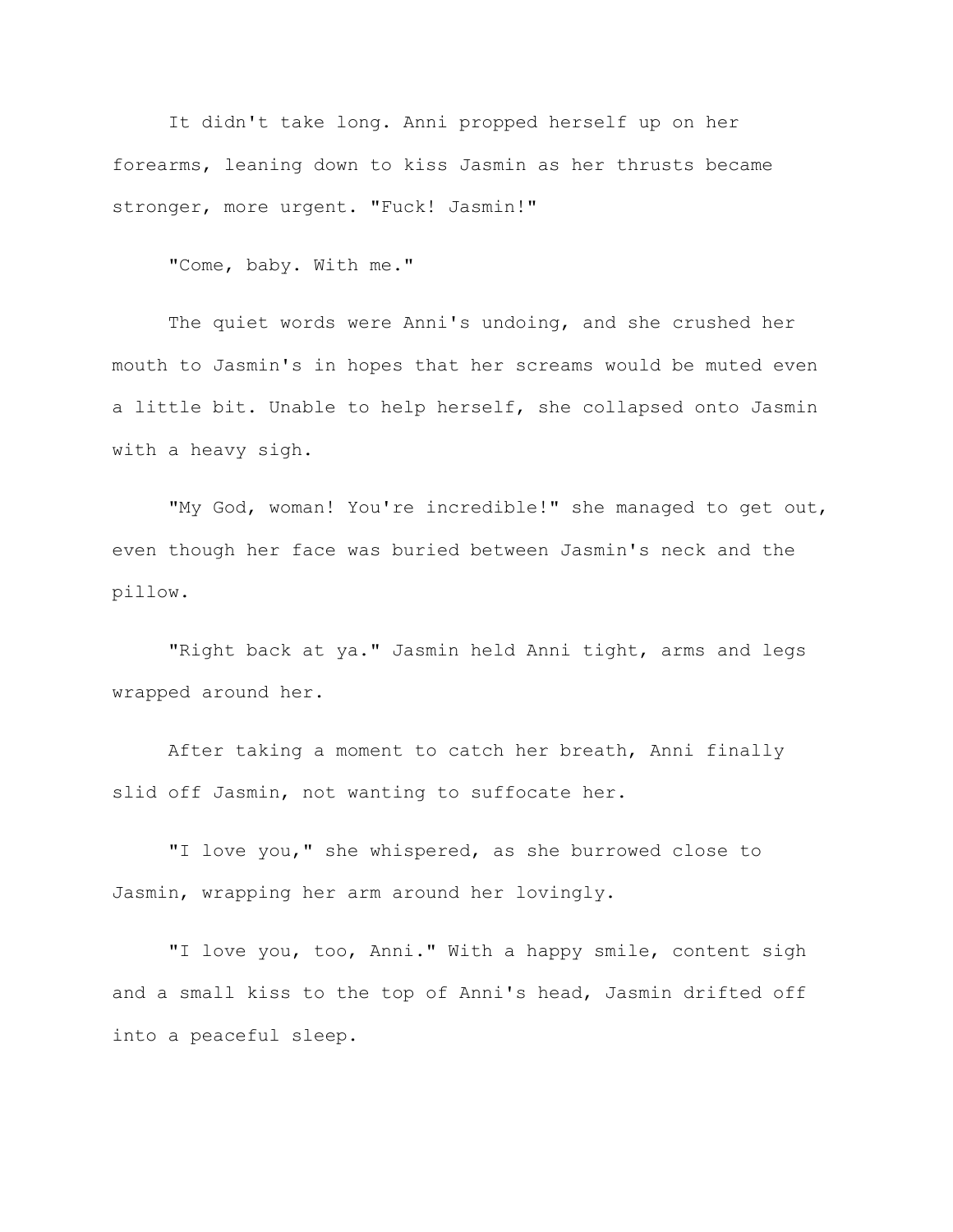Anni watched Jasmin sleep, hoping that whatever Kurt was up to, he wouldn't be able to take this from her. She kissed Jasmin's shoulder, then followed her into a deep sleep.

\*\*\*

## **Committed**

## **(Part 2)**

"Hey, Anni."

Anni squinted through the sunlight that was filtering in the window as she headed to the coffeepot. Apparently Nele has forgotten the rule not to speak to her before her coffee.

"Hey."

"Is Jasmin up?"

"Do you see her?"

Anni could feel Nele studying her as she grabbed a cup from the cabinet. She was beginning to feel annoyed at the scrutiny, hoping that Nele wasn't imagining what she had caught a glimpse of last night.

"Are you okay?"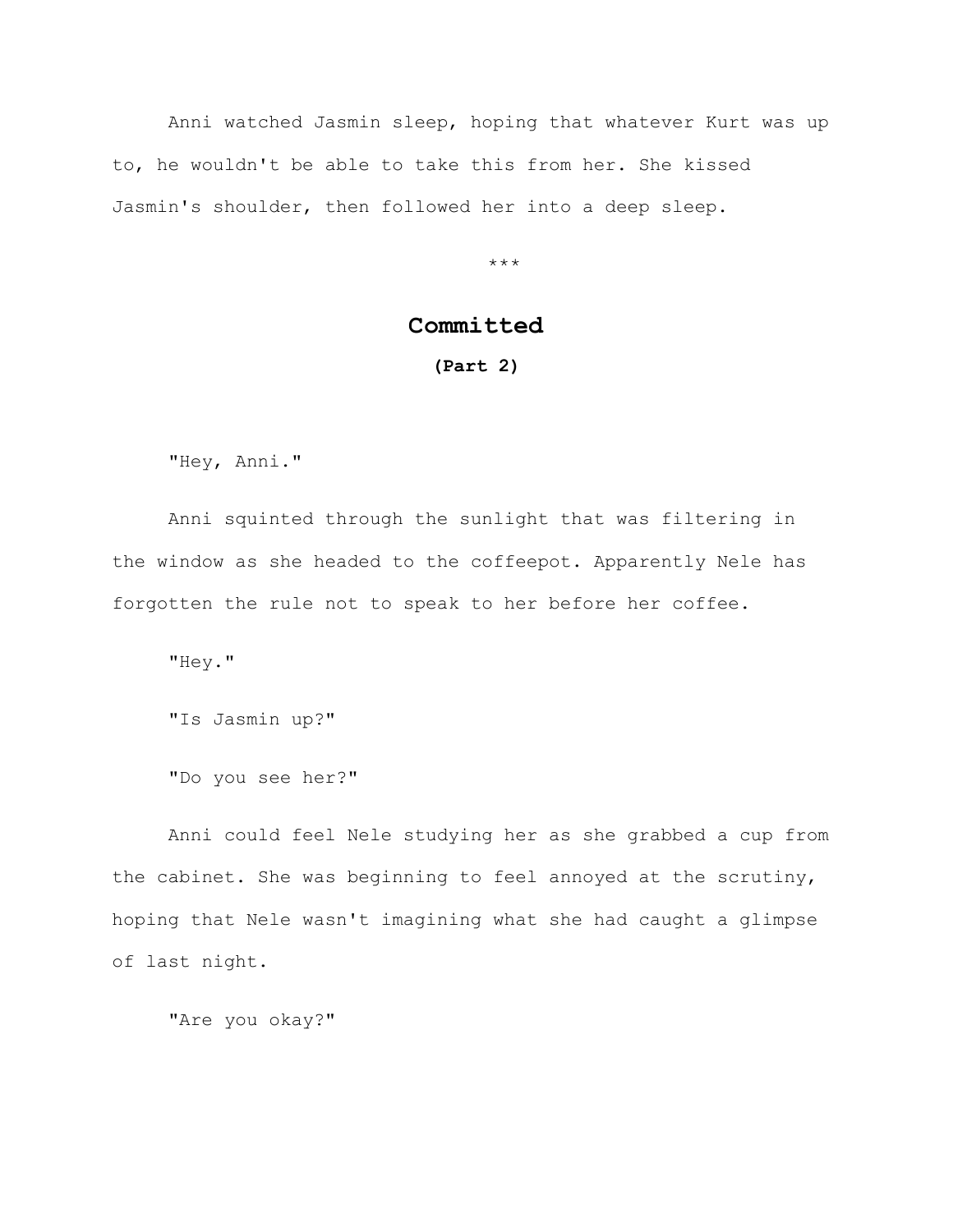She scowled at Nele. Why the hell wouldn't she be okay? All she needed was a damned cup of coffee. "Mmmhmm."

"Are you sure?"

"Nele, please. Whatever you think is wrong, just tell me. Don't play twenty of the same question with me before I've had my caffeine."

"Kurt showed up yesterday," Nele said carefully, as though waiting for Anni to blow up or fall apart.

Anni sighed. "Yeah. I know."

"What does Jasmin think?"

"Man, Nele! I can't talk about this before coffee! I don't want to talk about it at all."

"Talk about what?" Jasmin's sleepy voice penetrated the tension filled air in the room.

"Nothing," Anni muttered, finally taking a sip of her much needed coffee.

"Kurt," Nele answered, receiving a glare from Anni.

"Oh. There's nothing to talk about," Jasmin shrugged. "Morning, baby." She kissed Anni sweetly on the lips before going for a mug of her own.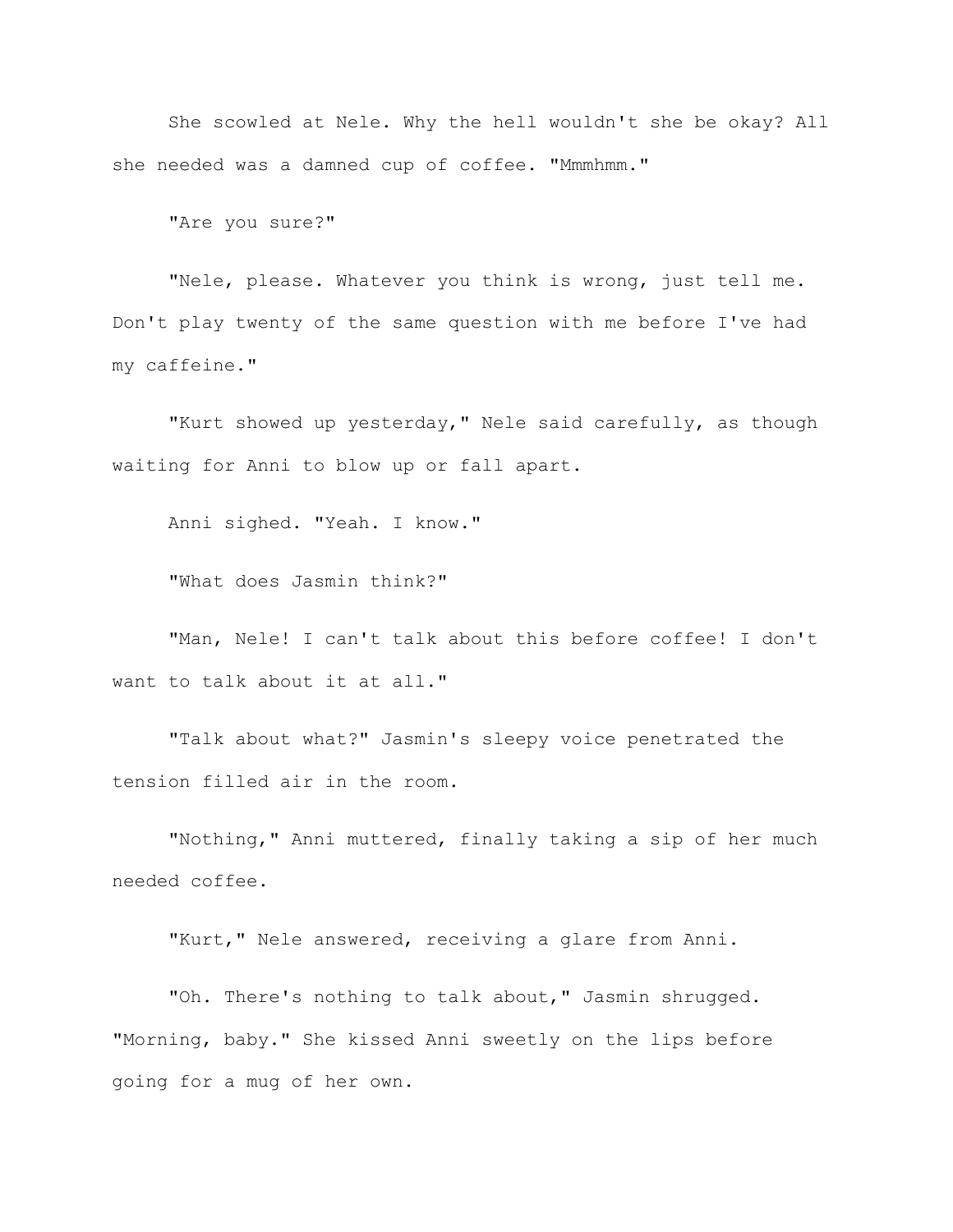"Morning. Sleep well?"

"Mmm, like a rock." She sent Anni a saucy wink.

Both of them knew Nele was watching them with barely contained questions, but they refused to acknowledge her. Anni just wanted to forget Kurt even existed. Jasmin didn't want Anni to feel uncomfortable, so she stayed quiet. There was nothing to say anyway. Kurt was a part of her past. Anni is her present. And, hopefully, her future.

"You guys are seriously just going to ignore the fact that Jasmin's ex-husband is in town?!"

"Nele!" Jasmin delivered Nele an angry stare.

"What?"

"I already said there's nothing to talk about. Kurt showed up at Vereinsheim, spouted nonsense, then Anni and I left. That's it." Jasmin brushed her hands together as though she were dusting them off. "Done."

"So you're not going back to him?"

The sip of coffee that Anni just took instantly came back up as she began to choke. Jasmin was instantly at her side, gently tapping her back.

"Okay?"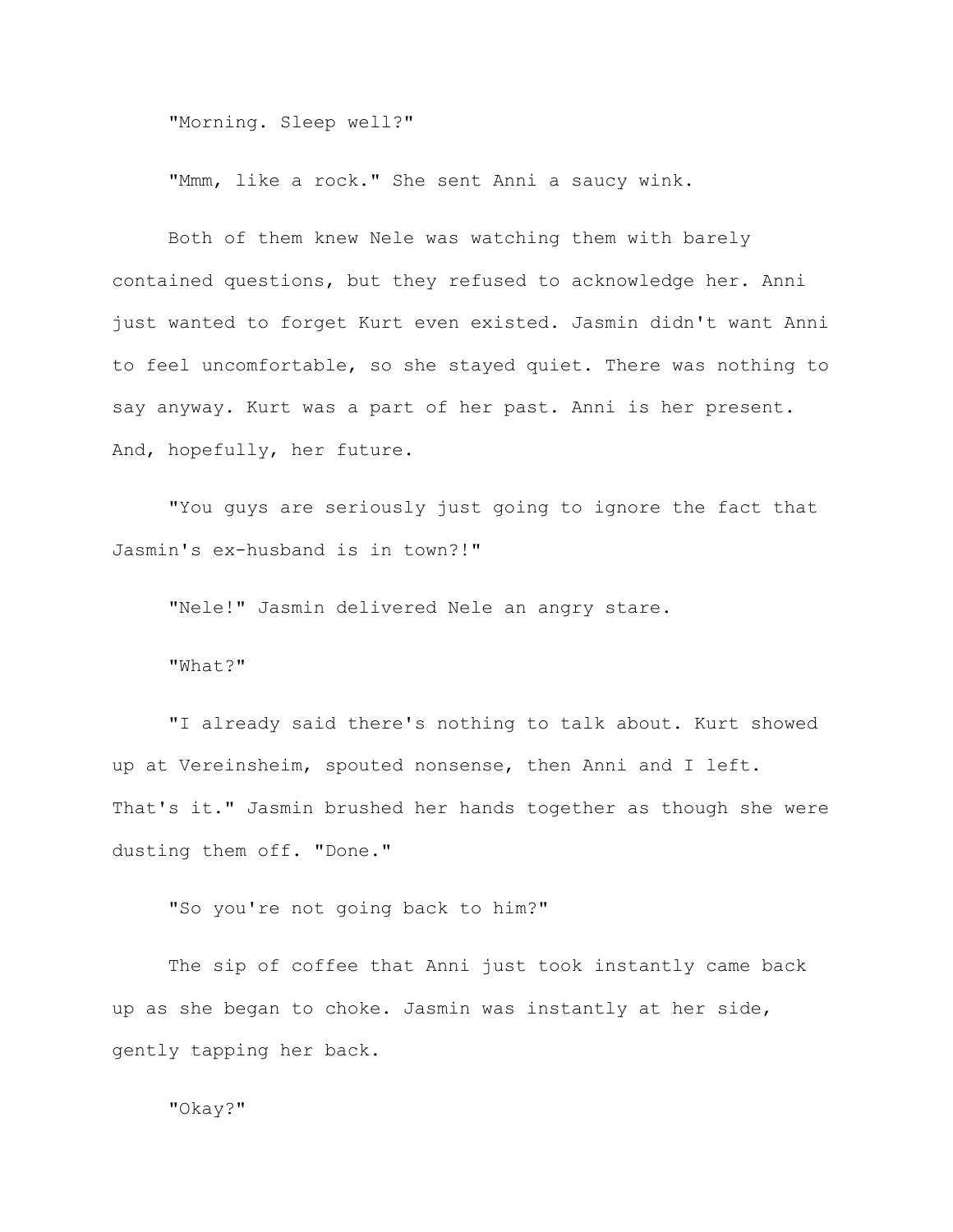"Yeah. Just went down the wrong pipe." Anni tried to hide her embarrassment - and fear - behind her flippant remark, but Jasmin didn't buy it.

"Nele, why would you ask me that," she asked angrily. "I'm with Anni. Of course I'm not going back to Kurt."

"Sorry. I didn't mean anything by it. It's not like you've been a lesbian for long, I just thought . . . "

"Maybe you should stop thinking, Nele," Anni retorted. "How do you think it makes me feel when you are basically asking Jasmin if she's just going to toss me to the side to go back to her ex?"

Jasmin's eyebrow rose as she gave Anni a look. Anni tsked, waving away Jasmin's questioning look with impatience. Yes, she had the same thoughts, but that's not what they're discussing here.

"I'm sorry, Anni." Nele at least had the good grace to look genuinely contrite.

"Whatever. Can we stop talking about this now?"

"Yes, baby, we can. Right, Nele?" Jasmin looked pointedly at Nele, daring her to say more.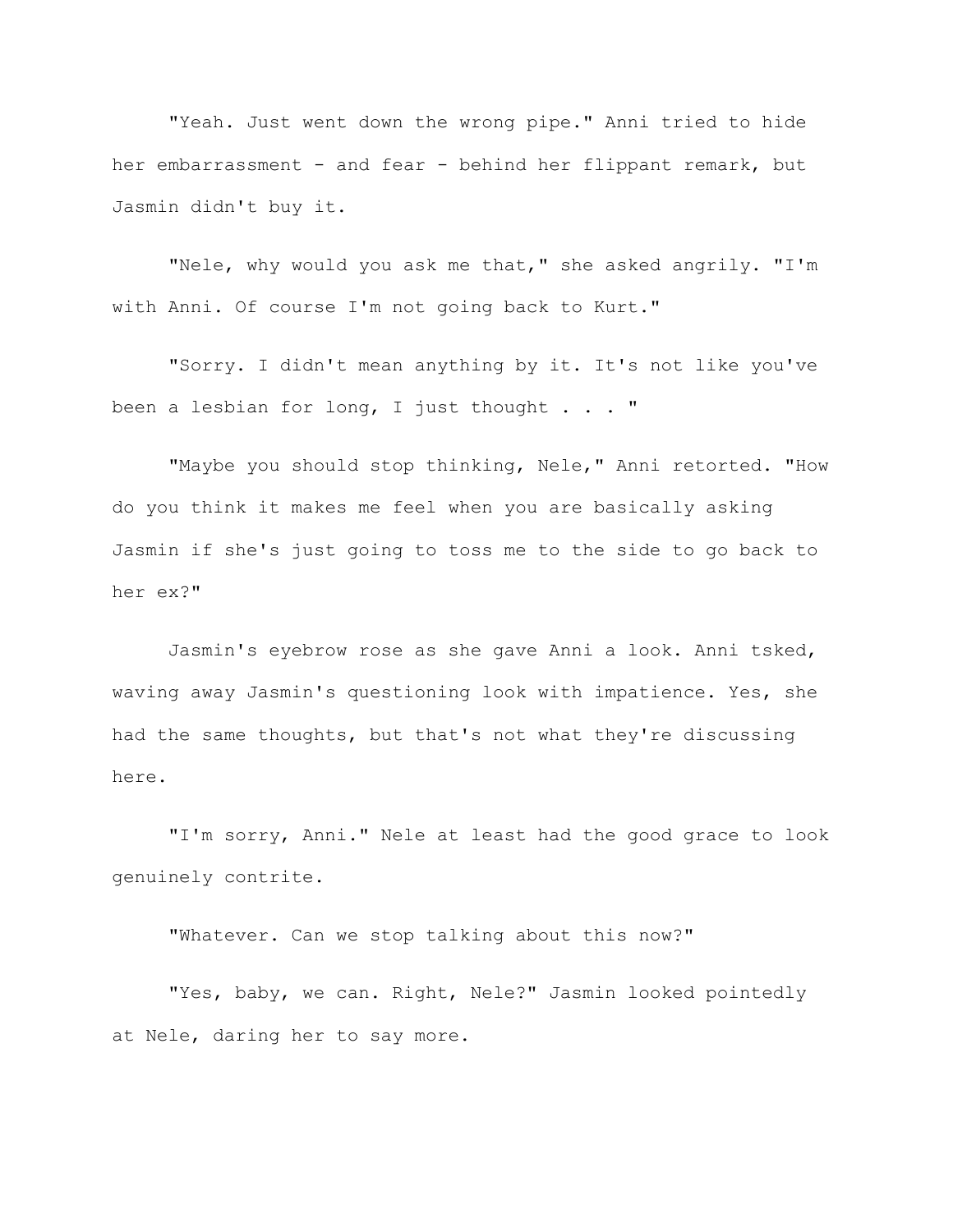"Right. Um, I'm just going to go upstairs. Mesut . . . " she trailed off as no one was listening to her anyway.

Jasmin opened her mouth to ask Anni if she was okay again, but thought better of it. Anni's emotions are probably in turmoil right now, and the last thing Jasmin wanted was to argue. Especially this close to their anniversary. Damn Kurt! He just *had* to choose *now*!? *I refuse to let him ruin Anni's and my special time.* She didn't care if Kurt fell to his knees begging for *her* forgiveness, she was over him. Completely.

"What time do you have to work today?" Jasmin asked, hoping it was a safe topic.

"I have to leave here in about an hour," Anni answered flatly.

"Come on, sweetie, don't let Nele bother you."

"It's not Nele."

"Well, then, don't let Kurt bother you."

"Jasmin, I'm sure you wouldn't like it if someone like Lucia came here with the intention of getting me back."

Jasmin's nostrils flared with jealousy. "No, I wouldn't. I know this is hard, sweetie. What would you like me to do? I've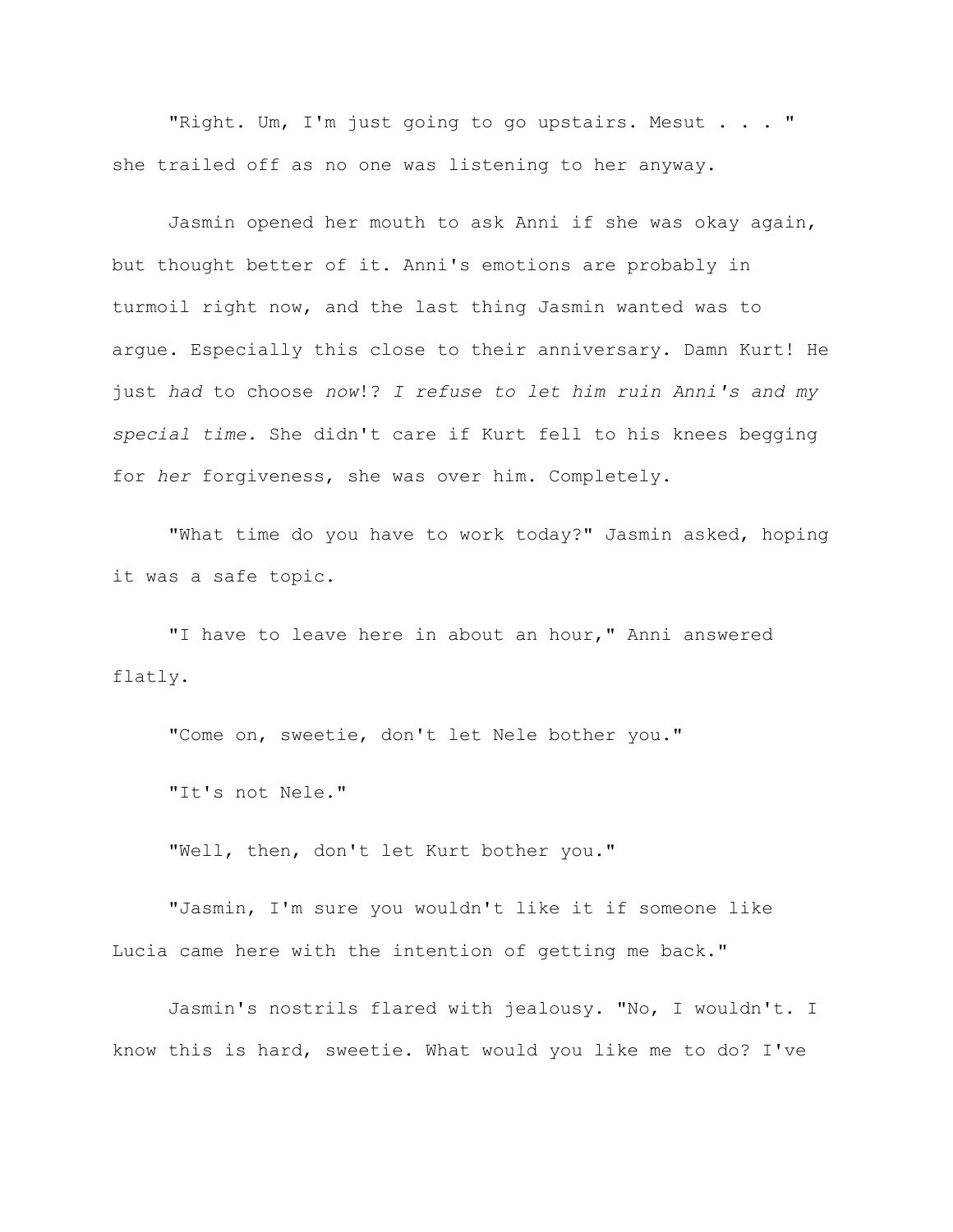already told him I'm not interested. I've already told him I'm with you . . . "

"Which apparently no one believes is real," Anni snapped.

*Including you*, Jasmin thought silently. She was determined to show Anni that she is *exactly* where she wants to be.

"I do," Jasmin said softly.

Anni looked up at Jasmin, seeing the love reflected back at her. Her eyes filled with unshed tears as she reached up and caressed Jasmin's cheek lovingly.

"Thank you."

Jasmin smiled with a small shrug.

Anni cleared her throat, pushing herself back from the table. "I need to take a shower and get ready for work."

"Can I watch?" Jasmin grinned, welcoming the change of topic.

"You can wash my back."

"Mmm, even better." Jasmin popped up, placing her hands on Anni's hips as she followed her to the bathroom. "As long as you wash mine."

\*\*\*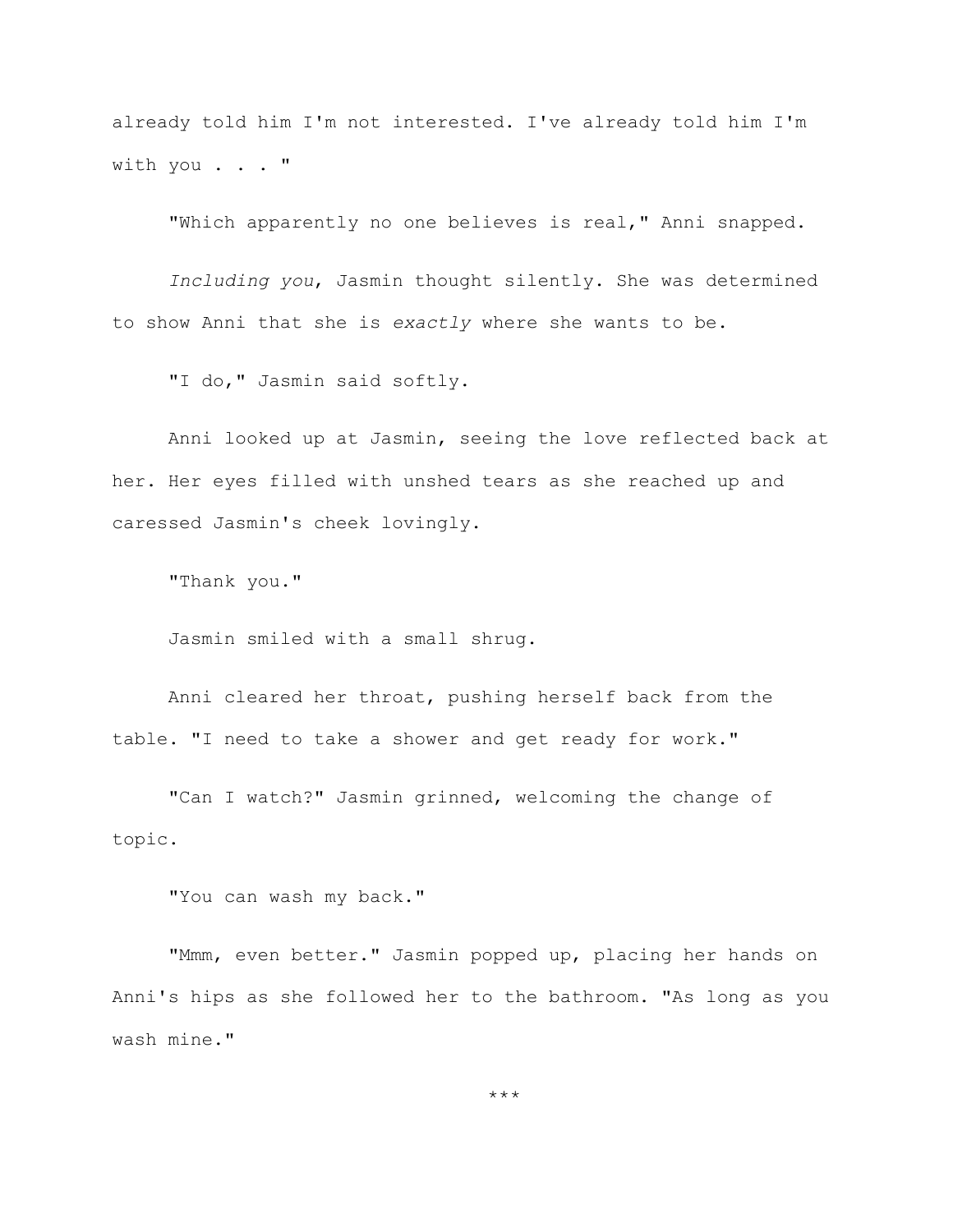"Sophie?" Jasmin held up a vest in front of her. "Do you think Anni would like this?"

Sophie studied the garment thoughtfully. "Yeah. I think she'd look good in that."

"Mmm, me too," Jasmin agreed readily, folding the vest over her forearm. She was grateful that Sophie agreed to go shopping with her during their lunch break. She could use all the help she can get finding the right gift for Anni. The vest is a nice beginning, but certainly not that *special* something she's looking for.

"So, what's going on with Kurt?" Sophie asked nonchalantly.

"Oh for chrissake! Does everyone know Kurt is back and being a complete ass?"

Sophie shrugged. "Seems he's been talking to all of your friends, asking about your relationship with Anni."

Jasmin groaned disgustedly. "Has he spoken to you?"

"No. I don't think he knows we're friends. Yay me."

Jasmin joined Sophie's amused chuckle. "Well, good. At least he'll leave *one* of my friends alone. Ugh, he is so aggravating, Sophie! You should have heard the way he was talking to Anni. I could have punched him, I was so mad."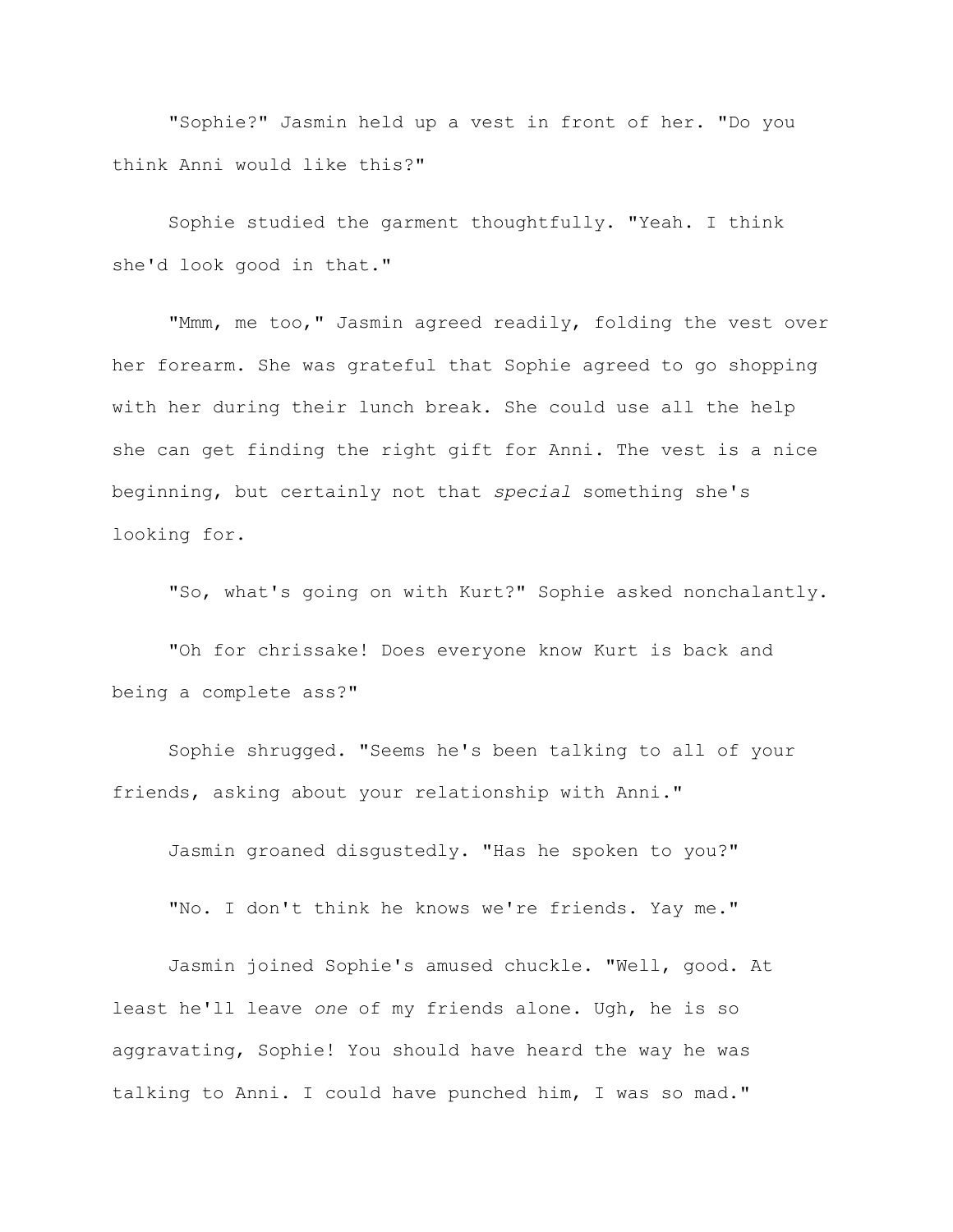"At least Anni knows where your loyalties lay. Right?" Sophie looked up at Jasmin when she didn't answer. "Jasmin?"

"She's scared, Sophie," Jasmin confessed.

"Does she have reason to be?"

"No! Absolutely not. But you're the first person who didn't question my intentions. You automatically assumed that my choice is Anni. And you're right."

"Others think you'll choose that ass?"

"Yeah, I guess. And the worst part is, they doubted me in front of Anni."

"Wow. Way to make her feel more confident."

"Exactly!" Jasmin exclaimed with frustration. "She already feels insecure, and they're certainly not helping matters!" She plopped down on a bench in front of the dressing rooms. "What am I going to do, Sophie?"

"About?"

"Anni! What can I do to make her see that being with her is what I really want?"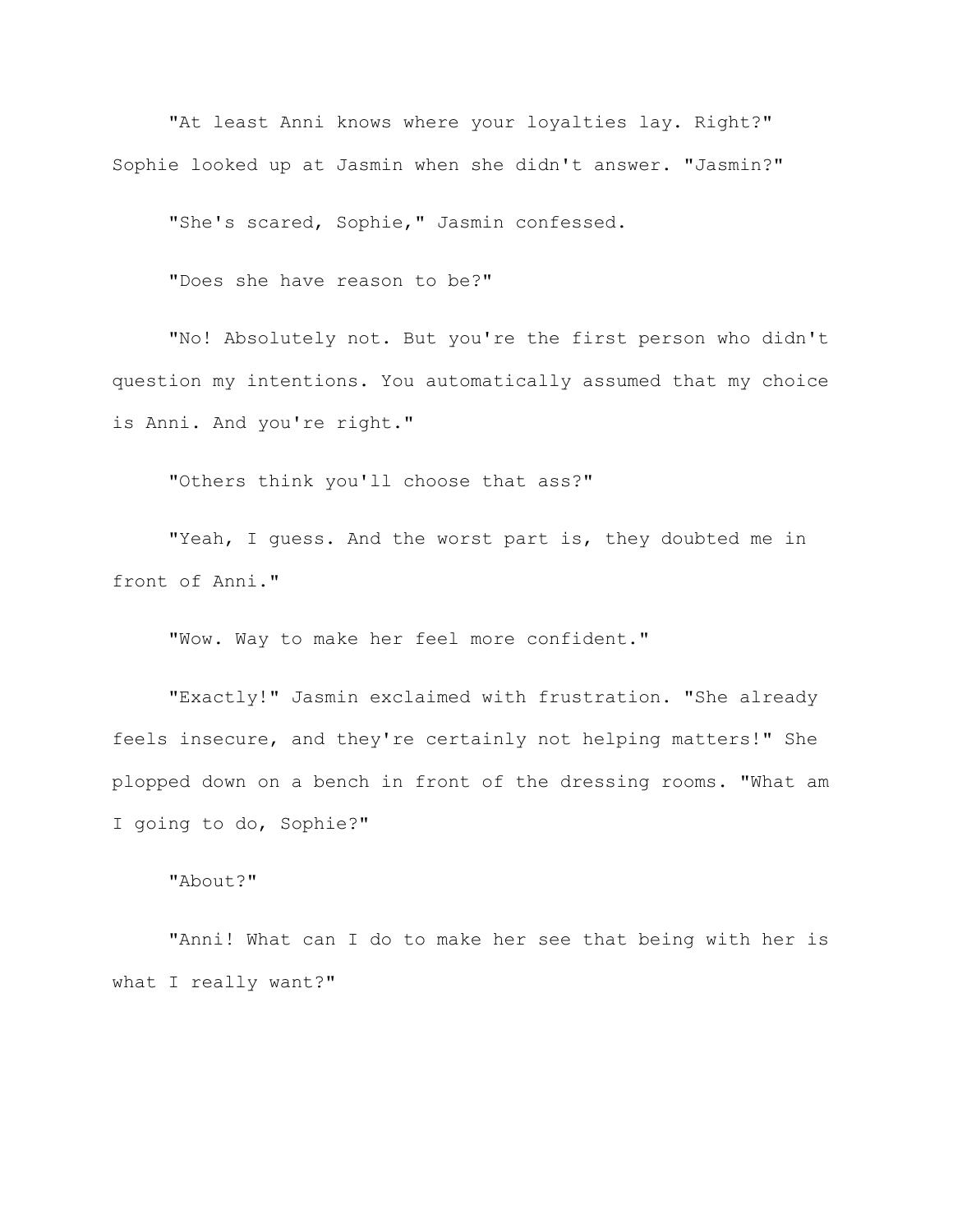Sophie sat next to Jasmin and patted her on the knee. "I think you keep doing what you're doing. You keep rejecting Kurt, and once he gives up, she'll see."

"Until the next time? Sometimes I wonder if she'll ever truly believe in my feelings for her."

"She will, Jasmin. Just give her some time."

"It's been almost a year, Sophie!" Jasmin sighed. She knew she was being impatient. She needed to remind herself of what Anni went through before they got together. How hard it must have been for Anni to see her with Kurt. "It doesn't matter. I will keep reminding her until she gets it. I'm not going anywhere."

\*\*\*

Jasmin let herself in the apartment, arms filled with shopping bags, yet none of them held that one special gift. She kicked the door shut behind her, not noticing when it was stopped by a hand.

"Whew! I should have asked Sophie to help me bring these things up," she muttered to herself.

"I could have helped you."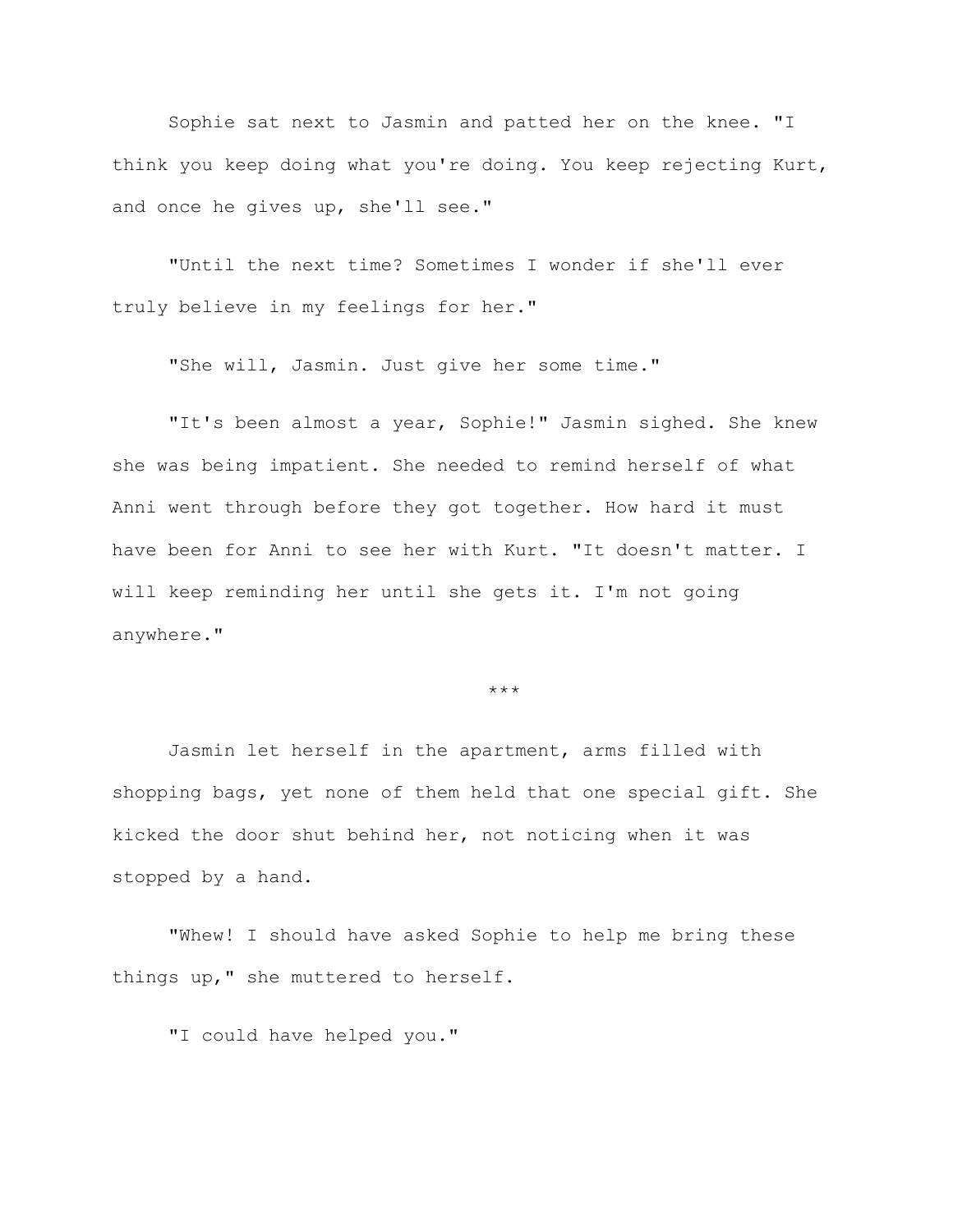Jasmin gasped, dropping the bags at her feet and spinning around at Kurt's voice.

"You scared the shit out of me. What are you doing here?"

"I came to talk to you. Without an audience this time. Now you can be honest." Kurt stepped closer, making Jasmin step back.

"I was being honest. I'm not interested, Kurt." She walked towards the kitchen, putting more distance between them. Being here alone with Kurt made her feel uncomfortable.

"That's ridiculous, Jasmin. You're not . . . "

"If you say the word dyke one more time, I'm going to scream."

"I always liked it when you screamed," he said, leering at her.

"You were never that good, Kurt. Don't kid yourself," she retorted, hating the way he looked at her. Odd. She was once married to this man, thought she loved him, and now he just makes her feel dirty and awkward.

"Seems to me you need to be reminded about how it was between us."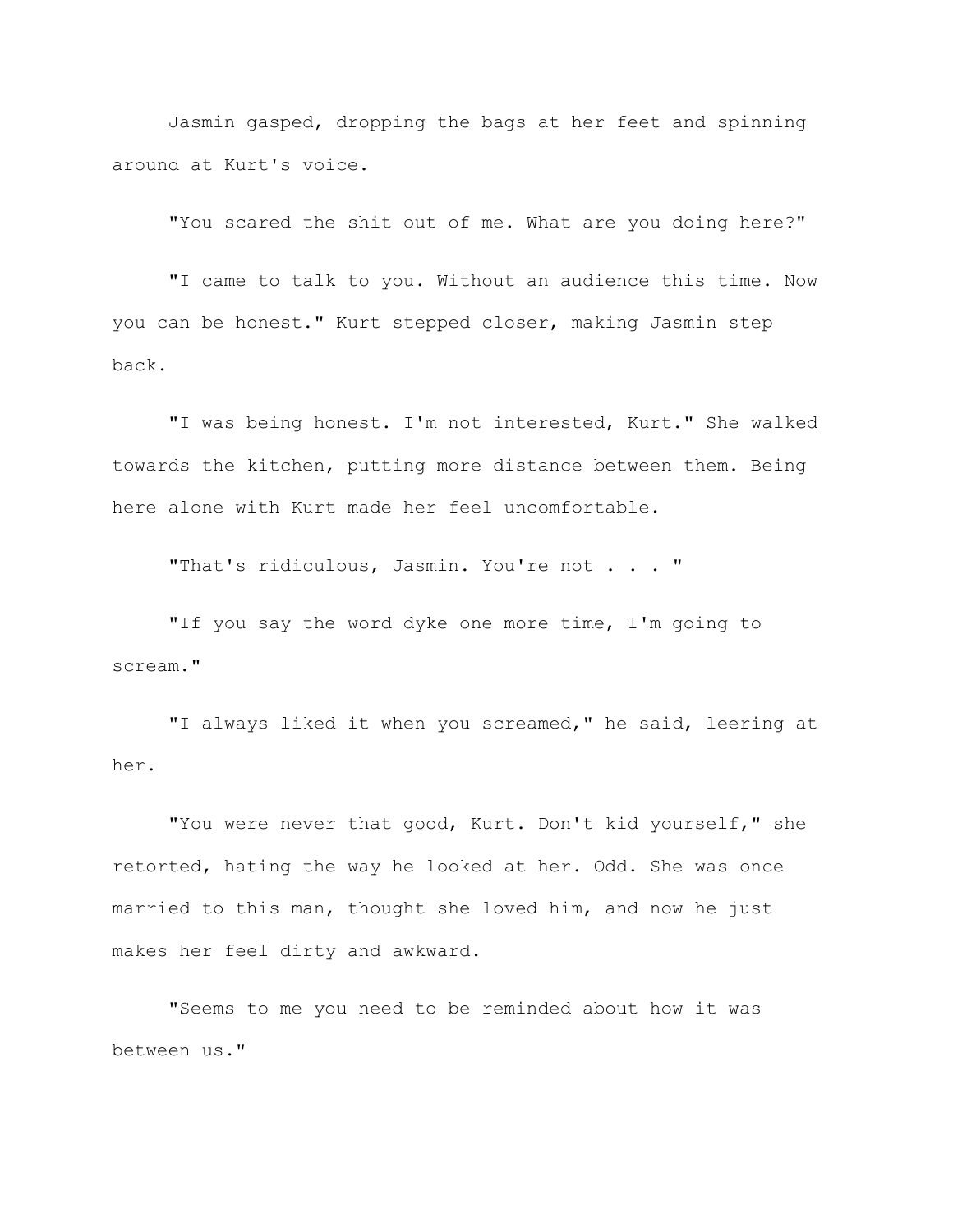Jasmin shivered at the words. Was she really scared of Kurt? Did she believe he would do something that would hurt her? She didn't think he would. Then again, she didn't think he would come back for her.

"Kurt, you need to leave. Now."

"Scared, Jasmin? Afraid that if I kiss you, you'll see that whatever you have with Anni is a lie?"

Jasmin slammed her hands down on the counter. "What I have with Anni is real, damn it!"

"Prove it."

"I don't have to prove anything to you, Kurt. The only one I care about is Anni."

Kurt laughed ruthlessly. "Of course."

Jasmin walked around the counter, towards the door with the intention of pushing Kurt out the door if she had to. Unfortunately, Kurt grabbed her arm as she tried to pass by him, and pulled her close. She pushed against his chest, trying to turn her head when he closed the distance between them.

"Hey, Jasmin, you left the door . . . " The words died on Anni's lips as she took in the sight before her. "Unbelievable!"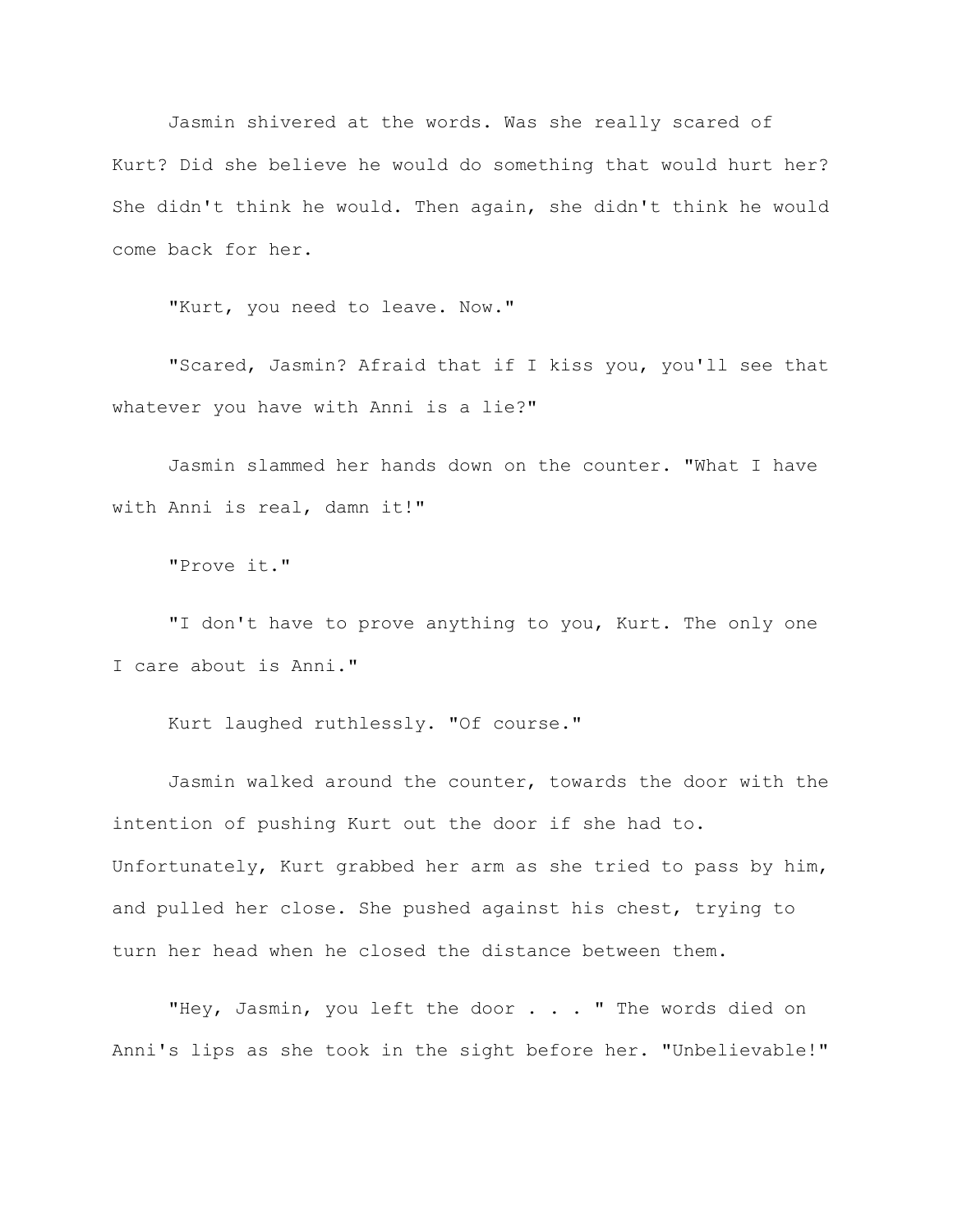"Anni!" Jasmin pushed away from Kurt, only to have him tighten his grip on her arm. "Let me go, damn it! Anni, wait!"

With a furious shove, she dislodged herself from Kurt's grasp, and grabbed Anni before she could leave.

"Let go, Jasmin. Go back to Kurt."

"Anni, please! It wasn't what it looked like!"

"Oh? You weren't kissing your ex-husband?" Anni asked, her voice eerily calm considering the torment she felt inside.

"No, I wasn't."

"I *saw* you, Jasmin!"

Jasmin stepped into Anni's personal space, not giving her a chance to leave. "What did you really see, Anni? Think about it. What did *you* see? Not your insecurity."

"I saw you kissing him." Even as Anni said the words, she felt they were a lie. She closed her eyes, thinking about what she saw when she walked in. It hurt like hell, but she made herself see the reality. "I saw . . . Kurt kissing you."

"Exactly. I was pushing him away, Anni."

"You know she's lying, don't you, Anni? She wanted it as much as I did." Kurt's eyes were crinkled, as though he were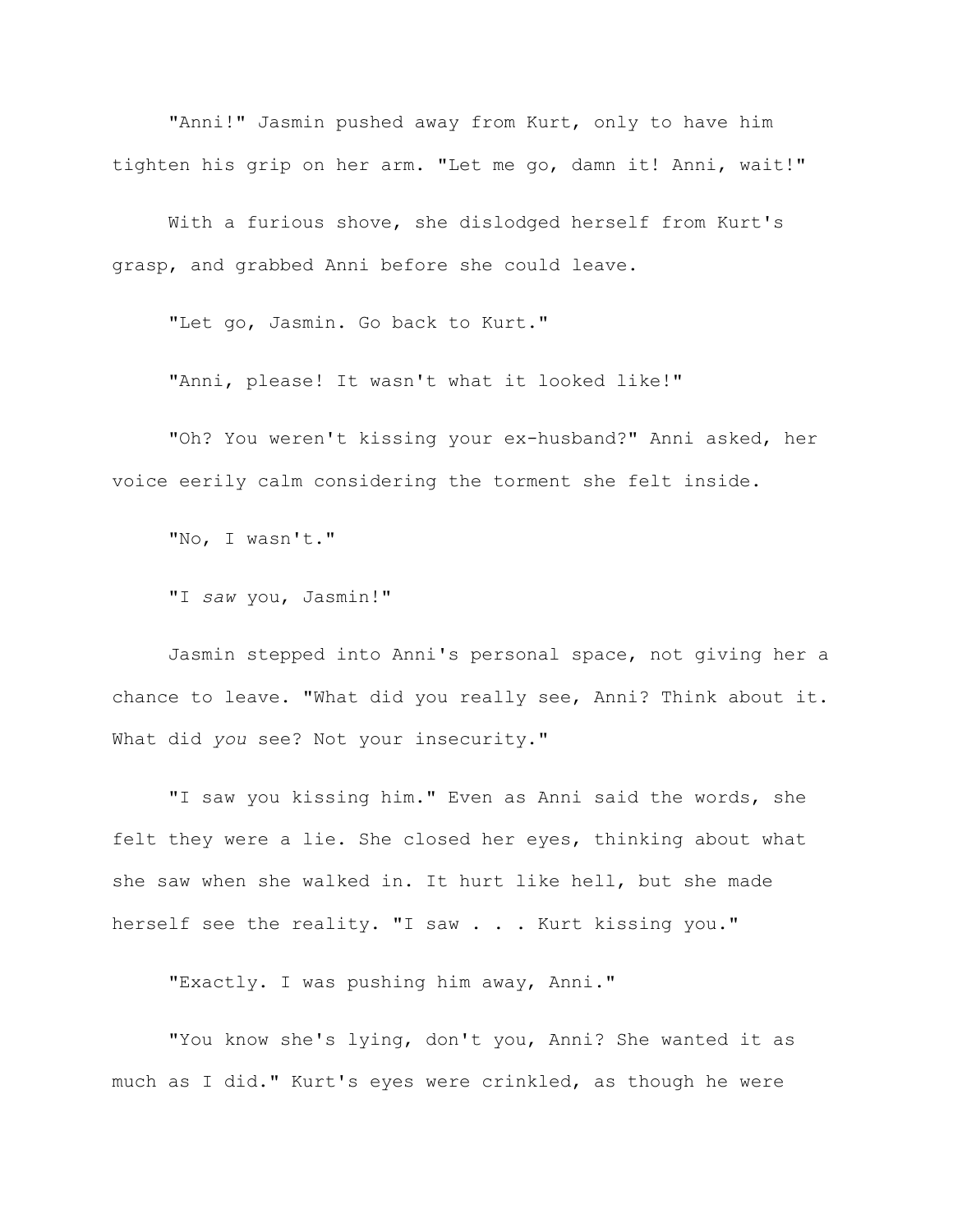laughing at the situation. As if the turmoil between Jasmin and Anni was entertaining him.

"Why the hell won't you just leave us alone, Kurt? Go back to America where you belong." Jasmin took Anni's face in her hands. "That wasn't a kiss, baby. *This* is a kiss." She lowered her head and took Anni's lips in a sensuous kiss, not giving a damn that Kurt was there watching.

"Jasmin . . . "

Kurt's voice invaded the nice moment she was having with Jasmin, and Anni reluctantly tore her lips from Jasmin's, whirling around to confront him. "Get the hell out of here before I throw your ass out!" She took a step closer to him, adrenaline giving her a boost of courage. "If you *ever* come near Jasmin again, I'll kick your ass. She doesn't want you! Get over it!"

"You're going to get hurt, Anni." Kurt brushed by her, stopping in front of Jasmin. "This isn't over," he said before walking out the door.

"It is over! Don't ever come back here!" Jasmin yelled after him before slamming the door, opening it back up and slamming it again for good measure. "Ugh! He makes me so mad!" She paced the floor, kicking shopping bags in her wake.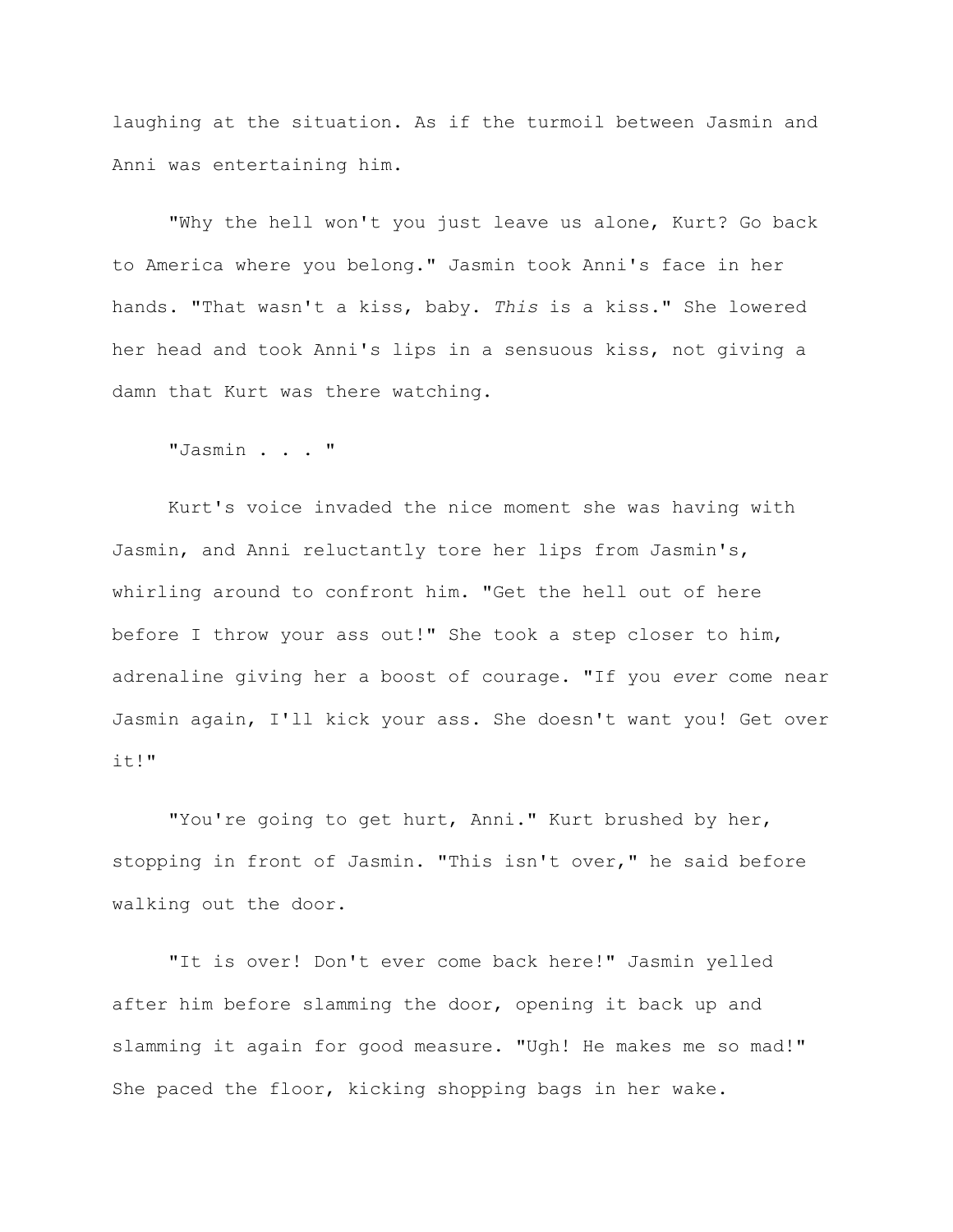"Why was he here, Jasmin?"

The pacing stopped abruptly, and Jasmin took a deep breath to rein in her temper. "He came out of nowhere when I opened the door. Like he was lurking in the hallway or something."

Anni studied her for a moment before nodding. "If he comes around anymore, I'm calling the cops. What he's doing is just creepy, and I don't like him being around you."

"I am trying so hard, Anni," Jasmin sighed. "So hard to be patient. To be understanding." She raised her hand, gesturing for Anni to wait when she began to speak. "I've done everything I can think of to let you know how much I love you. I've defended you. I've defended our love. I've come out over a loudspeaker, joined a protest, assaulted an officer, risked thousands of dollars by coming out to the press. I tell you I love you every day. I *show* you I love you every day. What more can I do? Tell me, please. My actions and words aren't enough, so please, tell me what to do. I will do anything, just tell me, Anni. What will it take for you to trust my love for you?"

A single tear trickled down Anni's cheek, matching the ones flowing freely from Jasmin. She closed the distance between them in two strides, taking Jasmin in a crushing embrace.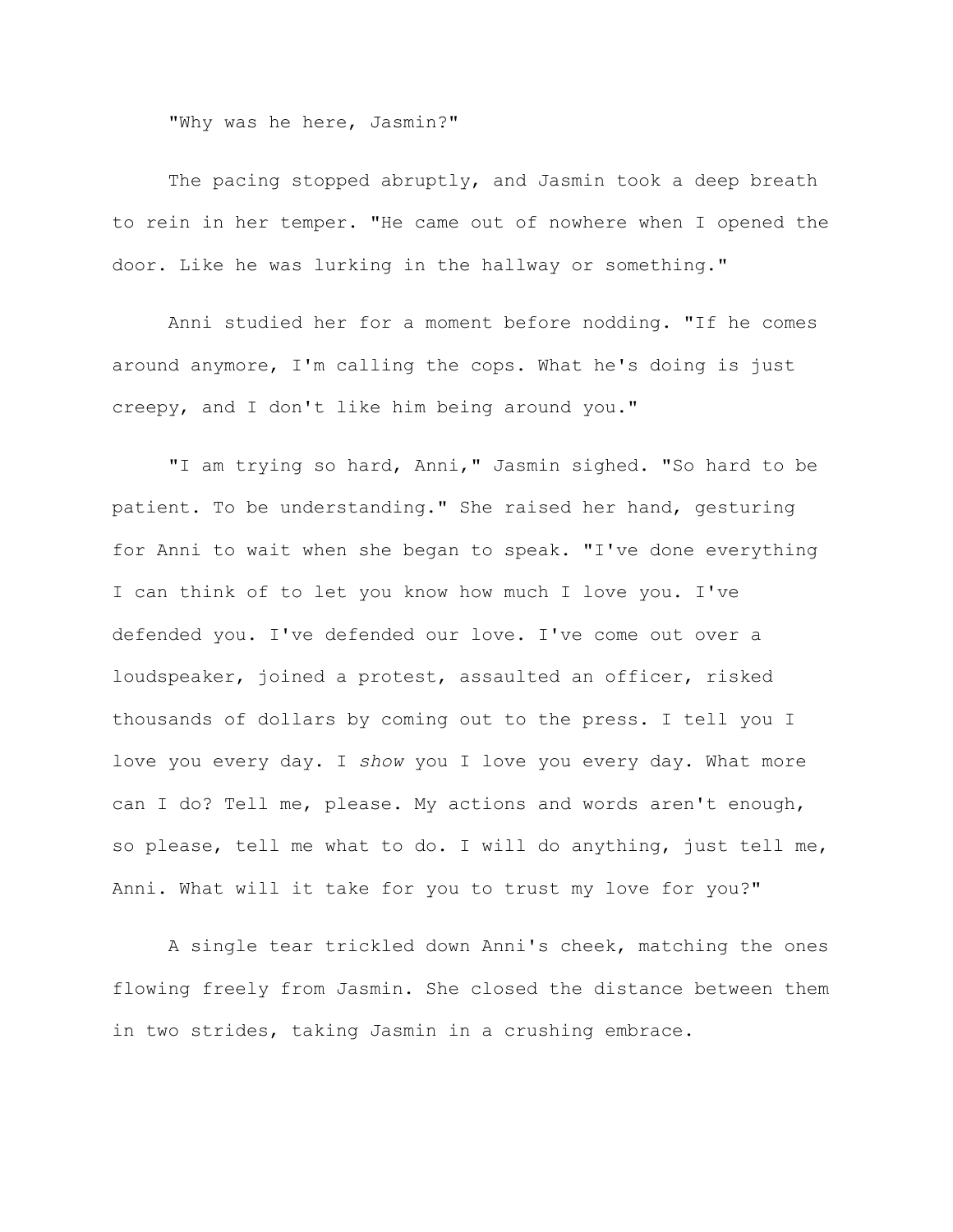"You just did it," she whispered in Jasmin's ear. "No. You've been doing it all along. I'm just an idiot." Anni kissed Jasmin's cheek, tasting the saltiness of her tears. She then kissed both of those tear filled eyes gently, before placing a small kiss on the tip of her nose. "I'm not going to be an idiot anymore." She kissed Jasmin deeply, pouring all of her emotion into the kiss as her tongue caressed Jasmin's bottom lip, asking for entrance.

Jasmin immediately granted permission, gently sucking Anni's tongue into her mouth. As passionate as their kisses and lovemaking has been, she felt a definite shift in what they were doing now. It was as though there were no longer any barriers between them at all. This is what Jasmin wanted. What she needed. And, Anni was granting her access to it all.

"*You're in my heart, Anni*," she whispered against Anni's lips.

"*And, you* are *my heart, Jasmin.*" Anni slipped her fingers into Jasmin's silky hair, bringing her back for another heated kiss. She felt more than heard Jasmin's moan as she let her hands roam over the incredibly beautiful body that was pressed against her.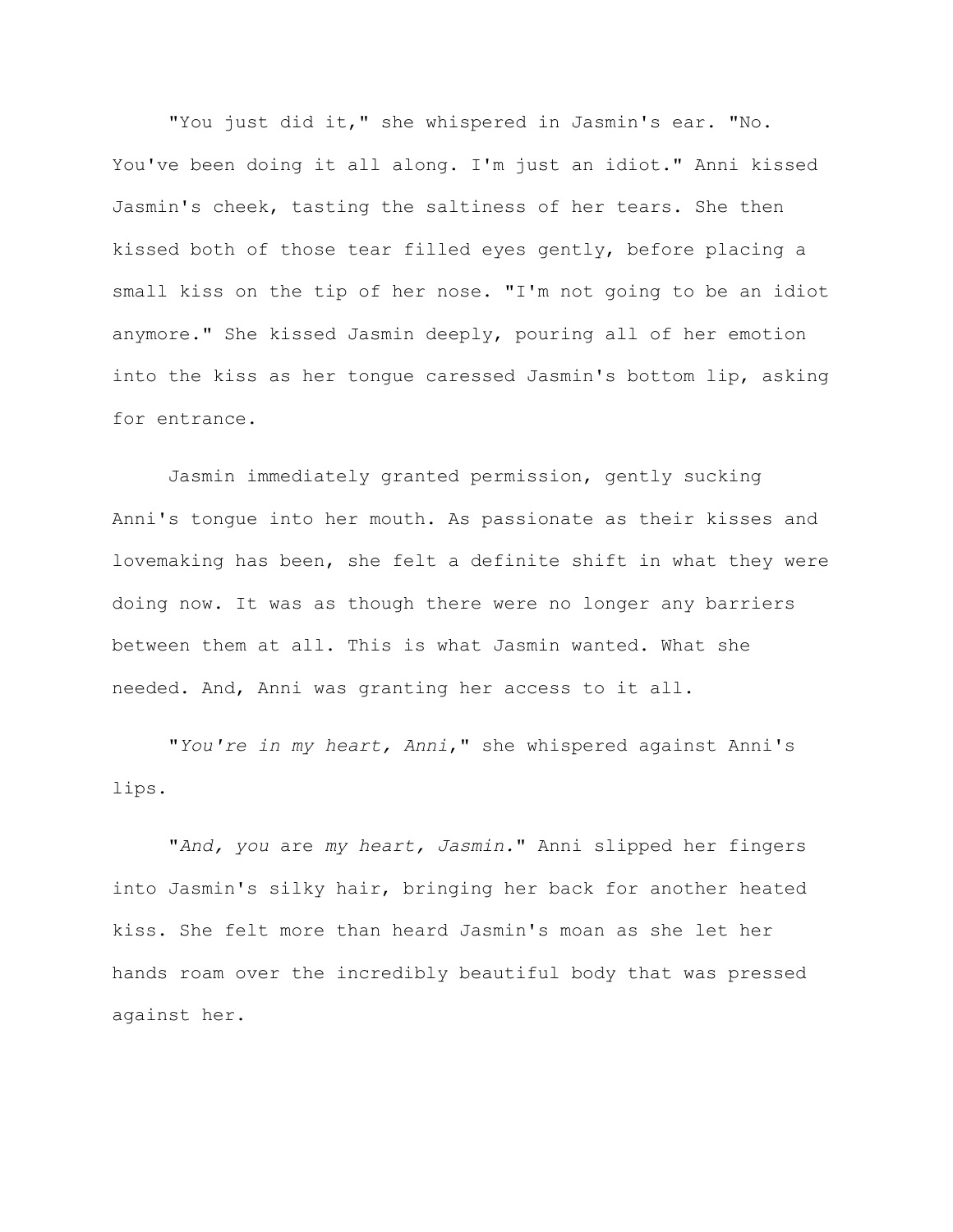"Bedroom." Jasmin was loathe to break their connection, so she stayed plastered to Anni as they stumbled towards the bedroom. If she didn't think someone would come home and interrupt them, she would have been happy to consummate this turn in their relationship right there on the table. She didn't care where they were, as long as she was with Anni.

They slowly undressed each other, taking time to explore each new expanse of skin that was exposed with tongues, lips, and hands. Neither of them were in a hurry, wanting to prolong this exquisitely more intense connection they each felt deep down.

Anni nudged Jasmin down on the bed, taking a moment to take in the vision that never ceased to amaze and arouse her. She placed a knee on the bed before lowering herself, using her erect nipples and breasts to stimulate Jasmin's smooth skin beneath her. She teasingly grazed over Jasmin's sex, feeling how hot and ready she was, smelling that wondrous aroma that was Jasmin's arousal. It was almost enough to make her abandon her slow seduction. Almost.

Jasmin's hips bucked at the light touch, and she whimpered in protest when Anni moved further up her body. "Anni."

"Patience, baby."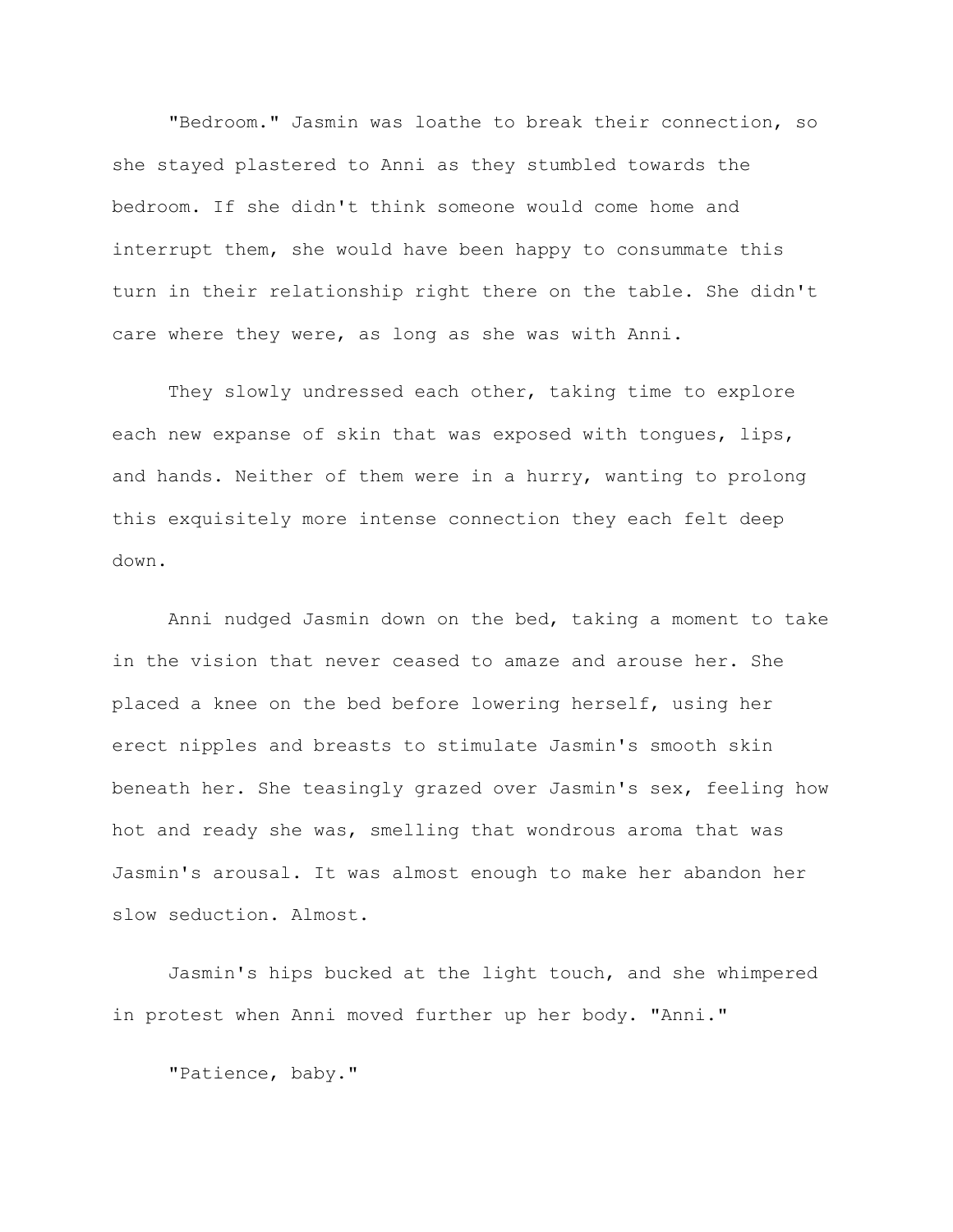"I think I've already proven I have patience, sweetie."

Anni chuckled. "Yes, you have. Just a little more, okay? I promise, it'll be worth it."

"I have faith in you." Jasmin smiled brightly, then gasped at the feeling of Anni's nipples scraping against her own painfully hardened peaks.

"Good to know," Anni murmured before taking Jasmin's mouth in a sensual, wet kiss. She moved until she was straddling Jasmin's thigh, her own arousal slick against the silkiness of Jasmin's skin, causing both women to moan at the contact.

Jasmin lifted her knee slightly, putting more pressure on the spot Anni needed it most. She matched each move Anni was making, adding pressure before taking it away for a moment, driving Anni crazy with need. Jasmin forgot all about teasing Anni when she felt curious fingers sliding through her oh-soready wetness. Anni hovered over Jasmin's sensitive and swollen clit.

"Please. I need you inside me, Anni."

An almost animalistic growl came from Anni before she slipped two fingers inside Jasmin's heat. She immediately felt the muscles contract around her, drawing her deeper.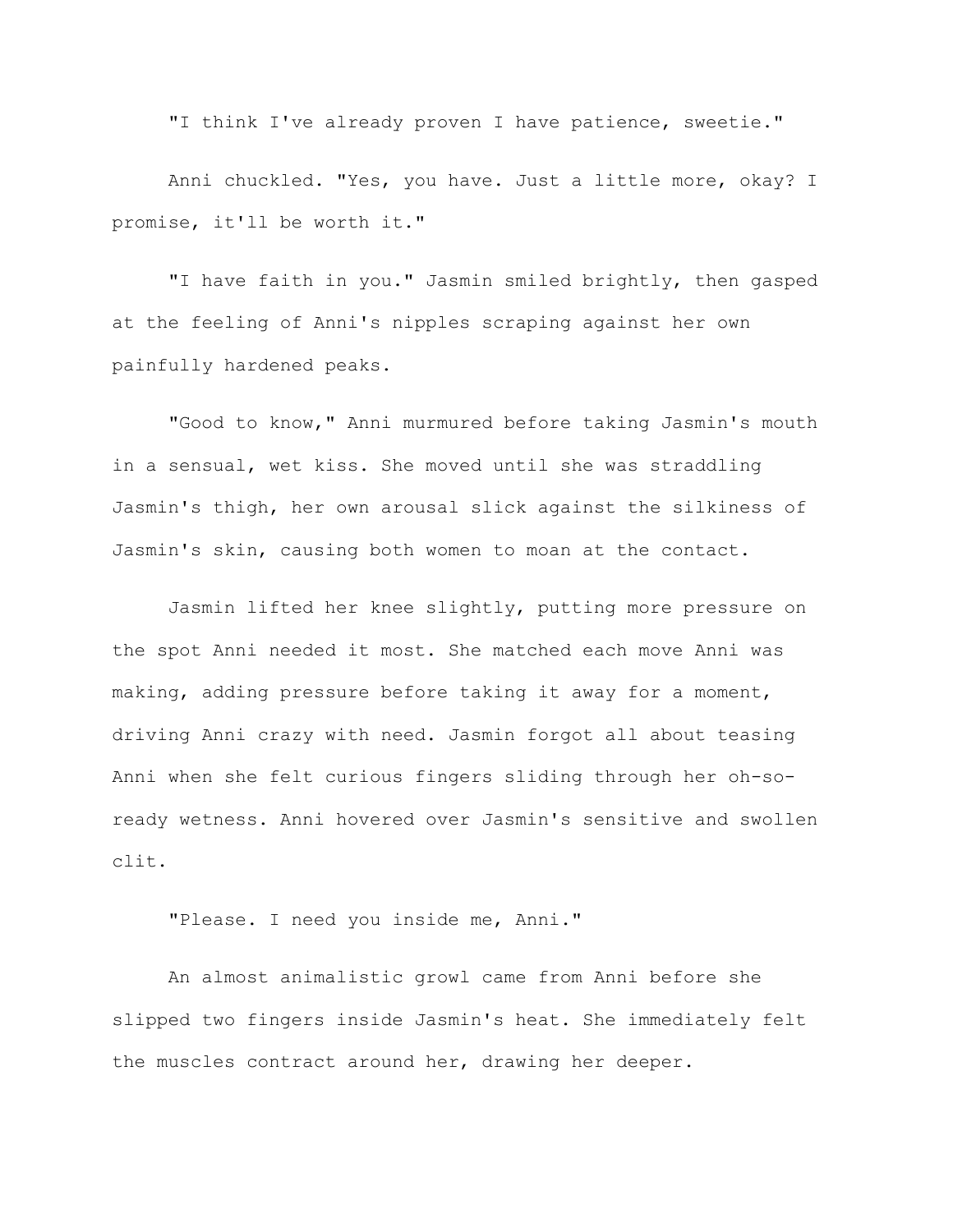"You feel so good wrapped around me, Jasmin." The musician kept her rhythm steady, playing Jasmin as expertly as she played her guitar. Strumming each moan, each whimper, out of Jasmin like a master.

Jasmin's fingernails dug into Anni's back as she felt the beginnings of what she knew would be an intense orgasm. "More."

At Jasmin's urgent request, Anni inserted a third finger, increasing the speed of her thrusts a bit as she began to move her own body over Jasmin's thigh once again. "Oh, yes! Jasmin!"

"Anni! Oh God!" Jasmin knotted her hands into Anni's hair, crushing their mouths together in a desperate kiss. She didn't even attempt to quiet her moans, it was impossible.

Anni ignored the nearly painful hold Jasmin had on her, the intensity only adding to her pleasure. "So close, baby."

"Mmm, yes, Anni. I want you to come with me."

Knock. Knock. Knock.

"Jasmin?"

Nele's voice coming through the door startled the lovemaking couple so much they almost fell off the bed.

"Don't stop!" Jasmin pleaded. "Anni, baby, I'm so close, please don't stop!"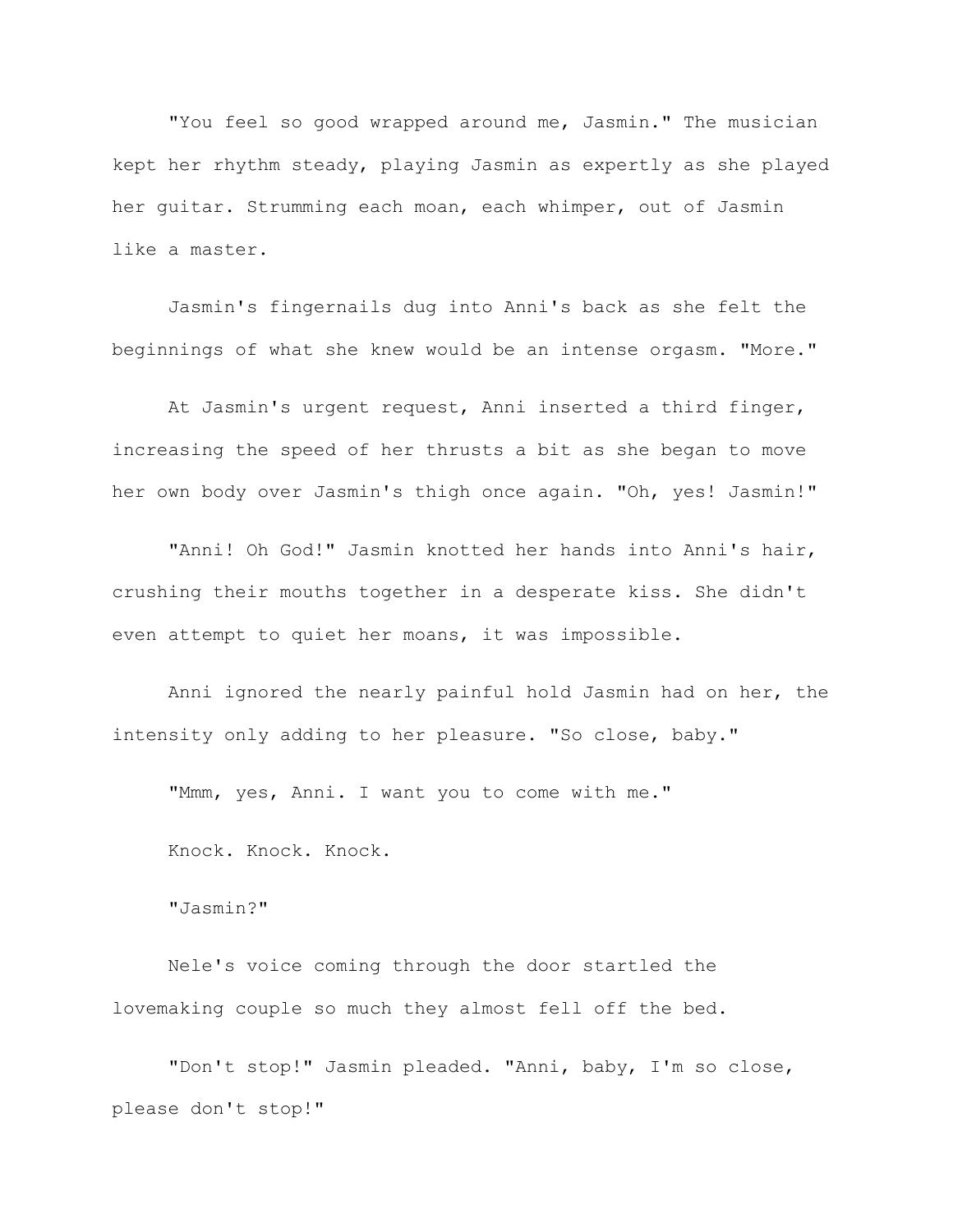Anni wouldn't be able to stop even if she wanted to. She thrust harder, both inside Jasmin and against her completely drenched thigh.

"Yes!" Jasmin held on tight as her body began to convulse. "Oh! Anni!" She cried out as she exploded around Anni's fingers.

"Shit! Jasmin!" Anni couldn't hold back her own shout as she came hard on Jasmin.

Bang. Bang. Bang.

"Jasmin! Come out here, please!"

Jasmin sucked in much needed air, then choked on it when she heard Katrin's voice yelling at her from the other side of the door.

"Please tell me that's not your mother," Anni begged.

"I could. But I won't lie to you," Jasmin answered, still out of breath from their lovemaking as well as her impromptu choking session.

"What the hell is she doing here?"

Jasmin chuckled. "Well, I don't know, sweetie. I've been kind of busy in here with you."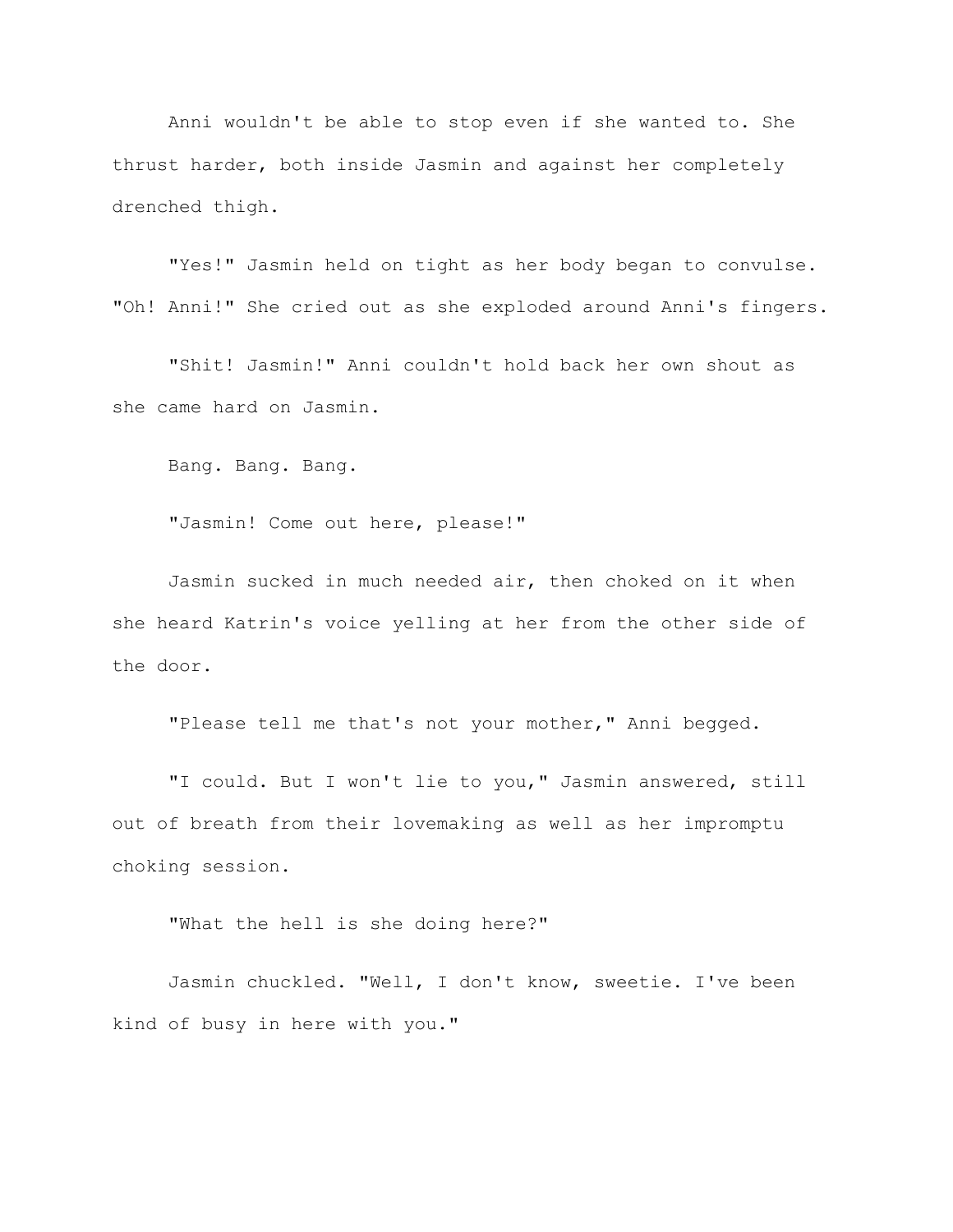Anni grinned, nipping the tip of Jasmin's nose playfully. "True." She gently pulled out of Jasmin, bringing her coated fingers up to paint Jasmin's still erect nipple. She forgot all about Jasmin's mother as she dipped her head to taste her masterpiece.

Jasmin arched her back, offering more to Anni. Somewhere in her consciousness she knew she should be getting up to greet her guest. She just couldn't find the motivation to do anything but stay in bed forever with Anni.

"Jasmin!"

Anni scrambled to cover both her and Jasmin when she realized Katrin had barged into their room.

"Are you crazy!?" Jasmin clutched the covers to her breast, glancing over her shoulder to see Anni duck her head under the comforter, trying to disappear. Jasmin wished she could disappear right along with her. "This isn't a good time, Katrin."

"If you had been more considerate, I wouldn't have had to come in here," Katrin complained.

"Considerate? This is my home. *My* bedroom. And, I'm sharing an intimate moment with my girlfriend. Perhaps you should learn about this consideration concept."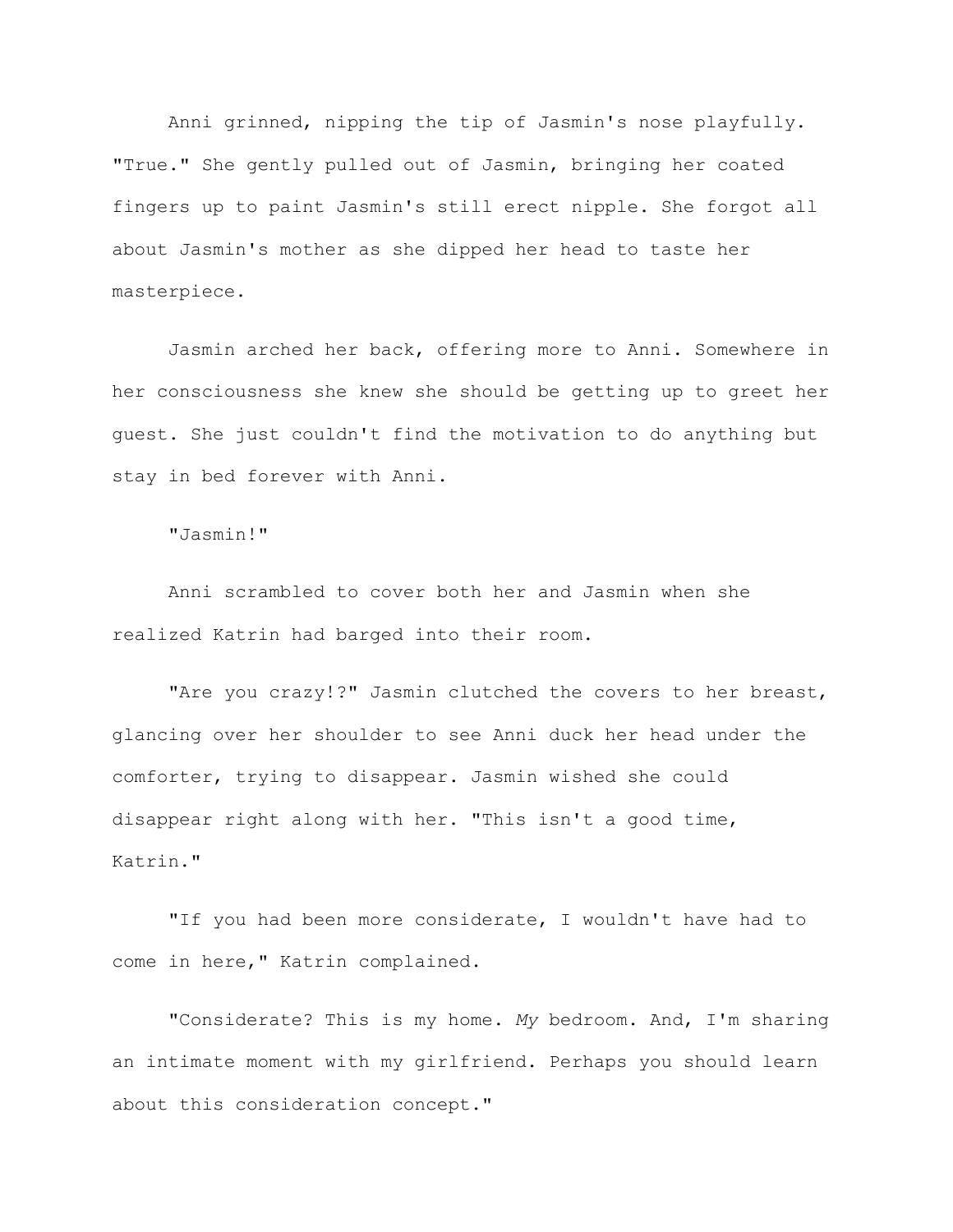"Your attitude is unbecoming."

Jasmin barely managed to keep herself from yelping when she felt a pinch on her ass. She was *so* going to get Anni for that.

"Did you come in here to belittle me, Katrin? If so, I have much better things to do."

"I came to talk to you about your future, Jasmin."

Jasmin sighed heavily. "And, this couldn't wait for a more convenient *future* time?"

"Kurt came to see me . . . "

"Oh no! No, no, no, no, no. I am *not* talking to you about Kurt. I'm not talking about him at *all*."

"Jasmin, he can offer you so much more."

"Enough! I don't know what he's offering *you*, but you can forget it! I've made my choice. I choose Anni. I will *always* choose Anni. Now and forever. So, if that's all you came over here to interrupt me for, you can leave."

"We'll talk when you're . . . "

"What? Alone? More compliant? *Dressed*? No matter *when* you talk to me, my answer will always be the same."

Katrin shook her head before turning to leave.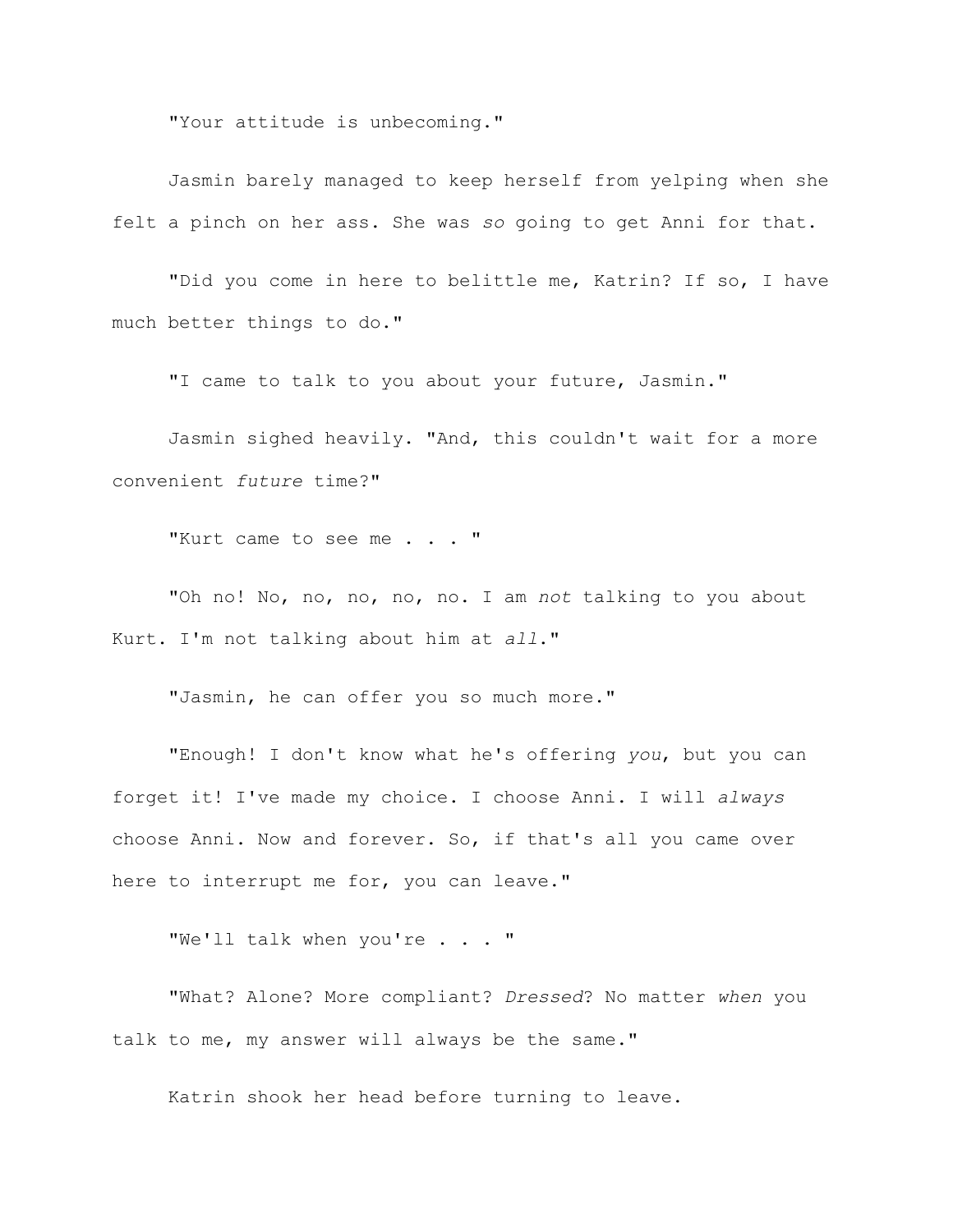"Tell me something, Katrin," Jasmin called before Katrin closed the door. "What *did* Kurt offer you to do this?"

"Jasmin, I just want what's best for you."

"If that were true, you would be jumping for joy that I've found what's best for me in Anni. You *never* do anything unless it serves *you*. So, what did he offer you? You know what," she continued when Katrin said nothing. "It doesn't matter. Tell Kurt to go to hell. And if you've decided not to support my relationship with Anni, you can go there with him."

When Katrin closed the door behind her with a distinct snap, Jasmin fell back onto the bed with a frustrated growl. Before she could stop herself, she started kicking her feet, and punching the bed, in an *epic* temper tantrum, while letting out all of her resentment in throaty yell.

"Woah! Hey." Anni tentatively reached out, placing a calming hand on Jasmin's arm. "It's okay, baby."

"It's *not* okay! Who do these people think they are?! Why can't they just leave us alone?"

"Maybe they will now." Even saying it, Anni knew Kurt wasn't finished trying to persuade his ex-wife to take him back.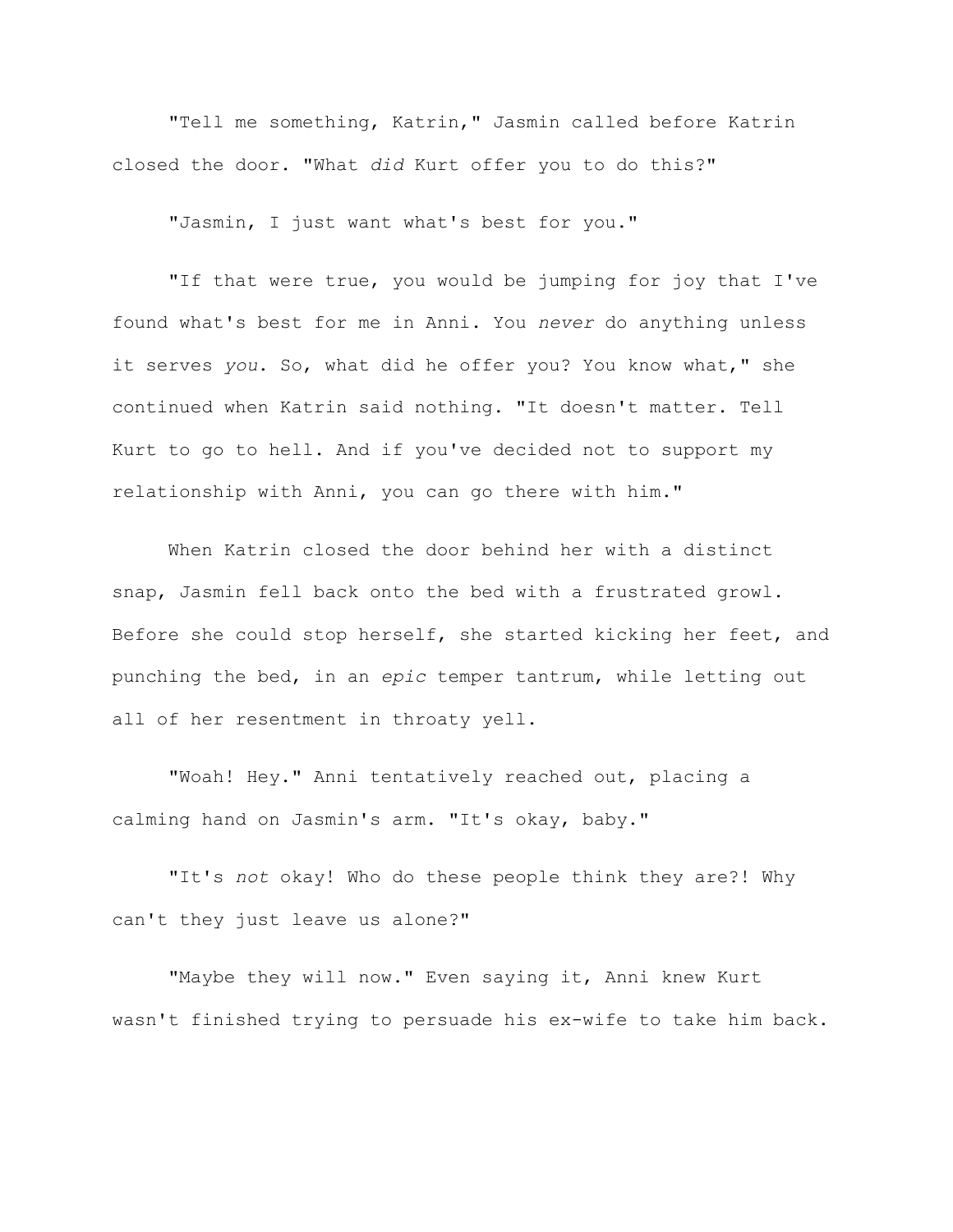Jasmin blew out a breath, panting a little from her . . . oh, God, she just had a tantrum in front of Anni. Great. That's all she needed, was for Anni to think she was being childish. She groaned, slapping her hands over her face, hoping to hide the blush she could feel creeping up.

"It was cute, " Anni laughed.

Jasmin peeked through her fingers at her girlfriend. *Can she really tell what I'm thinking?* "What was cute?"

"Your little conniption. I thought it was cute."

"Shut up. I did not have a conniption!"

"Oh, it was a conniption alright. Worthy of a true drama queen." She smiled at Jasmin, making sure she knew she was just teasing her.

"Whatever. Lesbian."

"It's true. Bimbo." Anni winked. "This lesbian is hungry."

"Well, I suppose *this* lesbian should feed you then."

Anni threw her head back and laughed enthusiastically. "God, I love you!"

Jasmin smiled. "I love you, too."

\*\*\*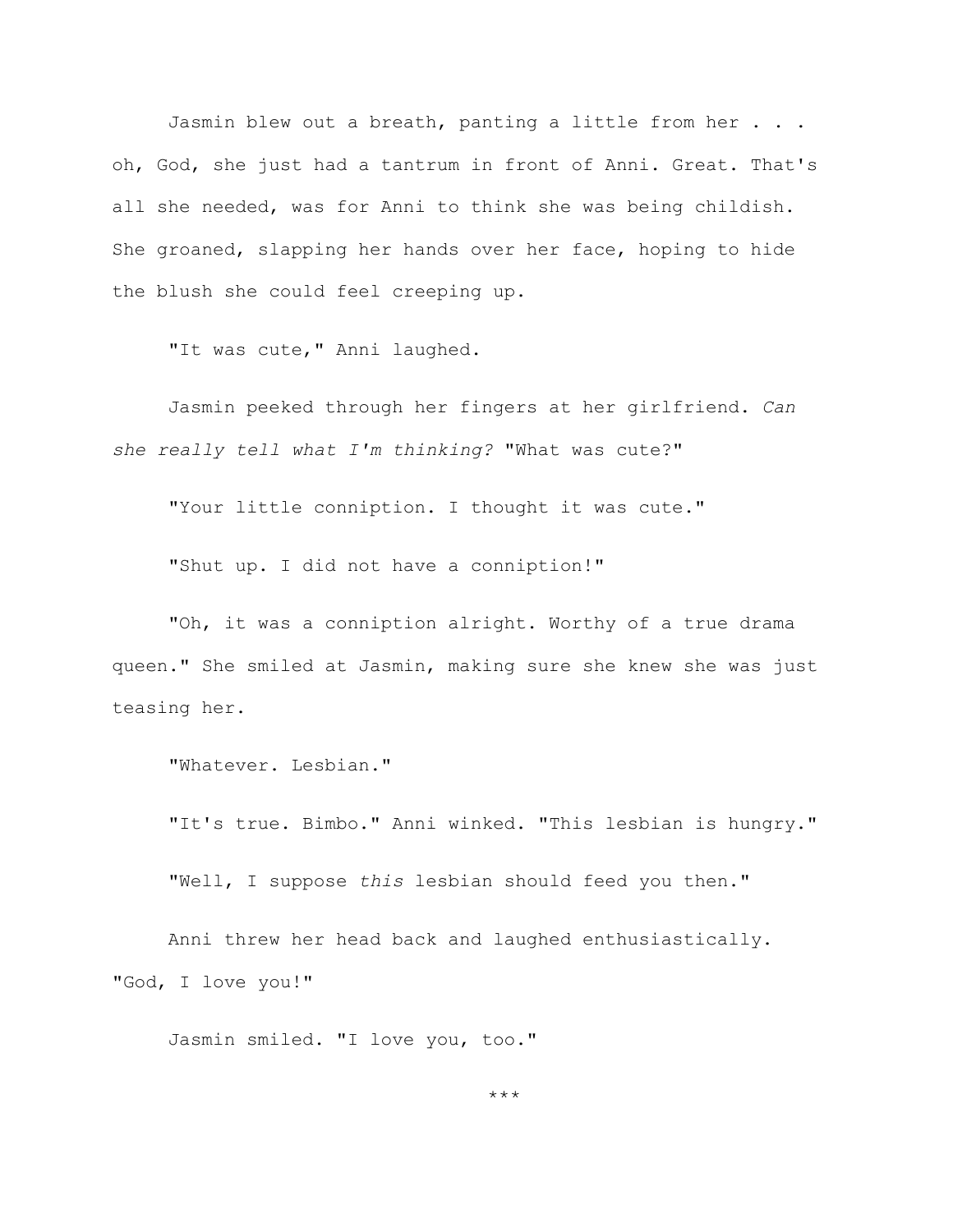## **Committed**

## **(Part 3)**

"Whatcha cooking?" Anni slipped her arms around Jasmin's waist, peering over her shoulder.

"Pasta."

"So, your signature dish?" Anni teased.

"Hey!" Jasmin pushed her bum back, nudging into Anni. "Be happy I'm cooking for you."

"I am, baby, thank you."

Anni hopped up onto the counter, swinging her legs back and forth, watching Jasmin hum while she cooked. It felt nice spending quiet time, just the two of them. As much as she liked her roommates, Anni would like these moments a little more often.

Jasmin glanced over at Anni. "What?"

"Nothing," Anni smiled. "Do you want to talk about Kurt?" "No."

"Okay." If she were honest with herself, Anni would admit that she didn't want to talk about Kurt either. But with Katrin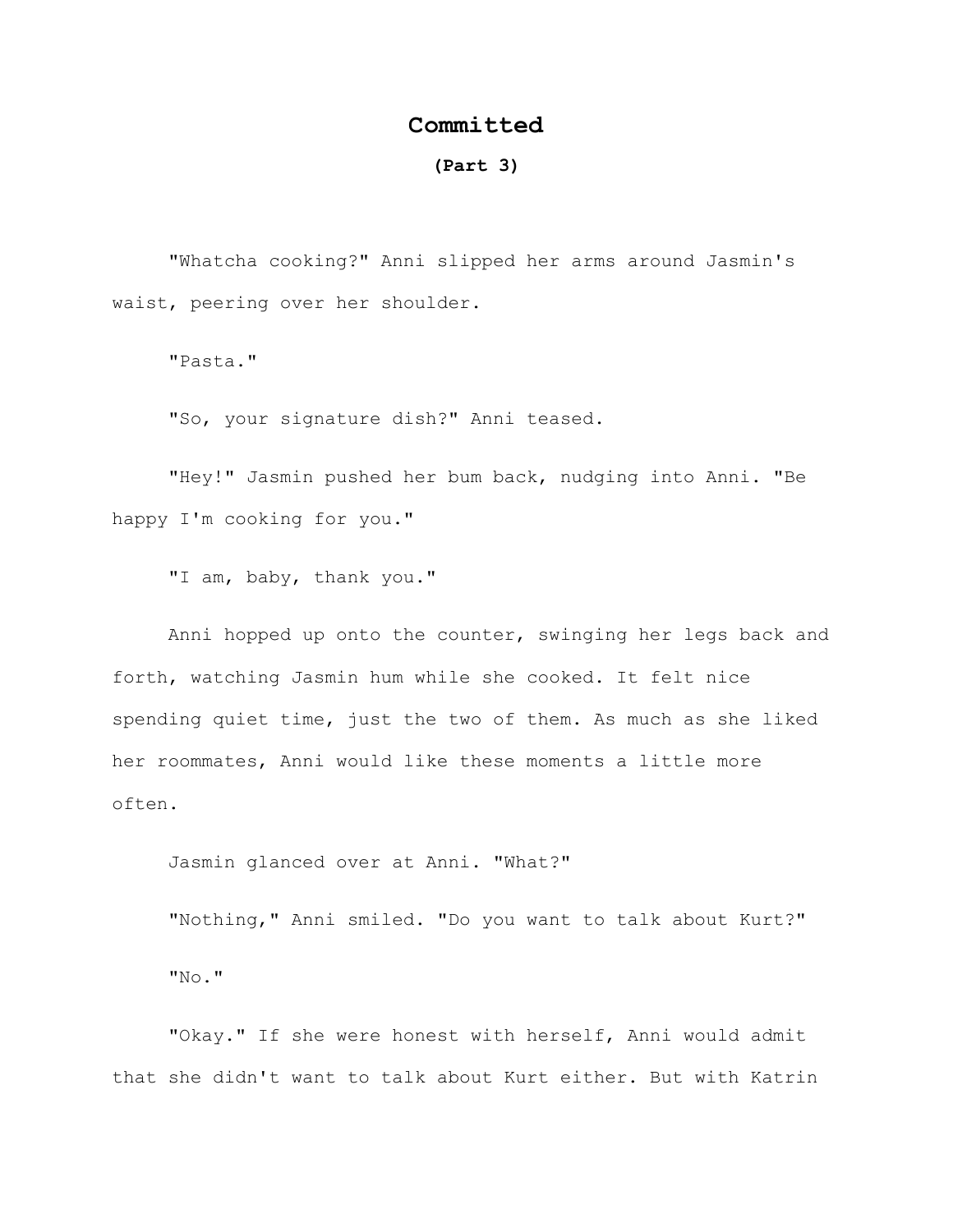being involved, she couldn't help but wonder what was going on. Why would Kurt come back after so long? He and Jasmin have been divorced for over a year now. "Jasmin?"

"Hmm?"

"Are you not the least bit curious about all of this?"

"Should I be?"

Anni wasn't sure how to take Jasmin's nonchalant attitude. Her ex-husband was back in town, doing everything he can to get her back. Why wasn't she more concerned about it?

Jasmin placed the spoon she was using to stir the sauce to the side, and stepped between Anni's legs. Even though they had turned a corner in their relationship, and she had a feeling Anni was more secure, she knew there was still some trepidation.

"It doesn't matter why he's back or what Katrin has to do with it, sweetie. I'm with you. Nothing is going to change that."

"I believe you, Jasmin. This whole thing just makes me uncomfortable."

"I know. Me, too. But I'm not going to let them ruin things for us. Especially not now," Jasmin smiled sweetly.

"Oh? What's so special about now?" Anni grinned.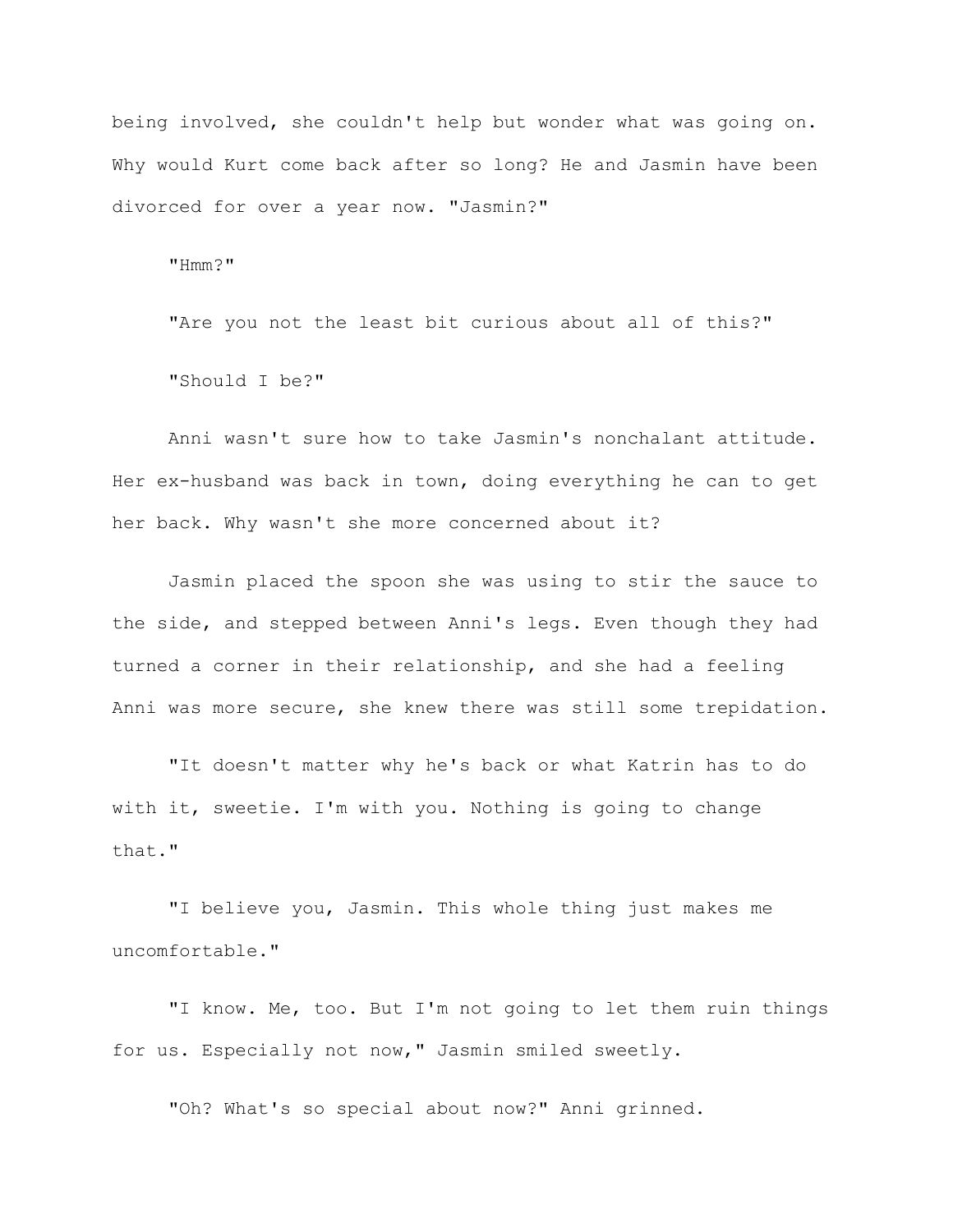Jasmin wrapped her arms around Anni's neck. "You better be kidding." She gave Anni a peck on the lips before returning to her task of cooking a meal for her girlfriend.

\*\*\*

"This is really good, baby." Anni accepted a bite from Jasmin, leaning in the thank her with a small kiss.

"Thank you." She dabbed at Anni's chin with a napkin, cleaning a bit of errant sauce. Jasmin lost herself in Anni's big, brown eyes that looked at her with such love and devotion. The two women moved together, as if pulled by some cosmic force. Jasmin felt that force often, knowing that was why she ultimately couldn't fight her feelings for Anni any longer. Even when she was married to Kurt, she had felt a strong connection to Anni that she didn't understand at the time.

When their lips touched, she experienced that now familiar electricity flow between them. Jasmin leaned in to the caress Anni gave her cheek, complying readily when Anni pulled her even closer.

"Oh! Sorry guys!" Ayla blushed slightly, witnessing the intimacy from her two roommates. She closed the front door behind her, rushing across the room to leave the two in peace again.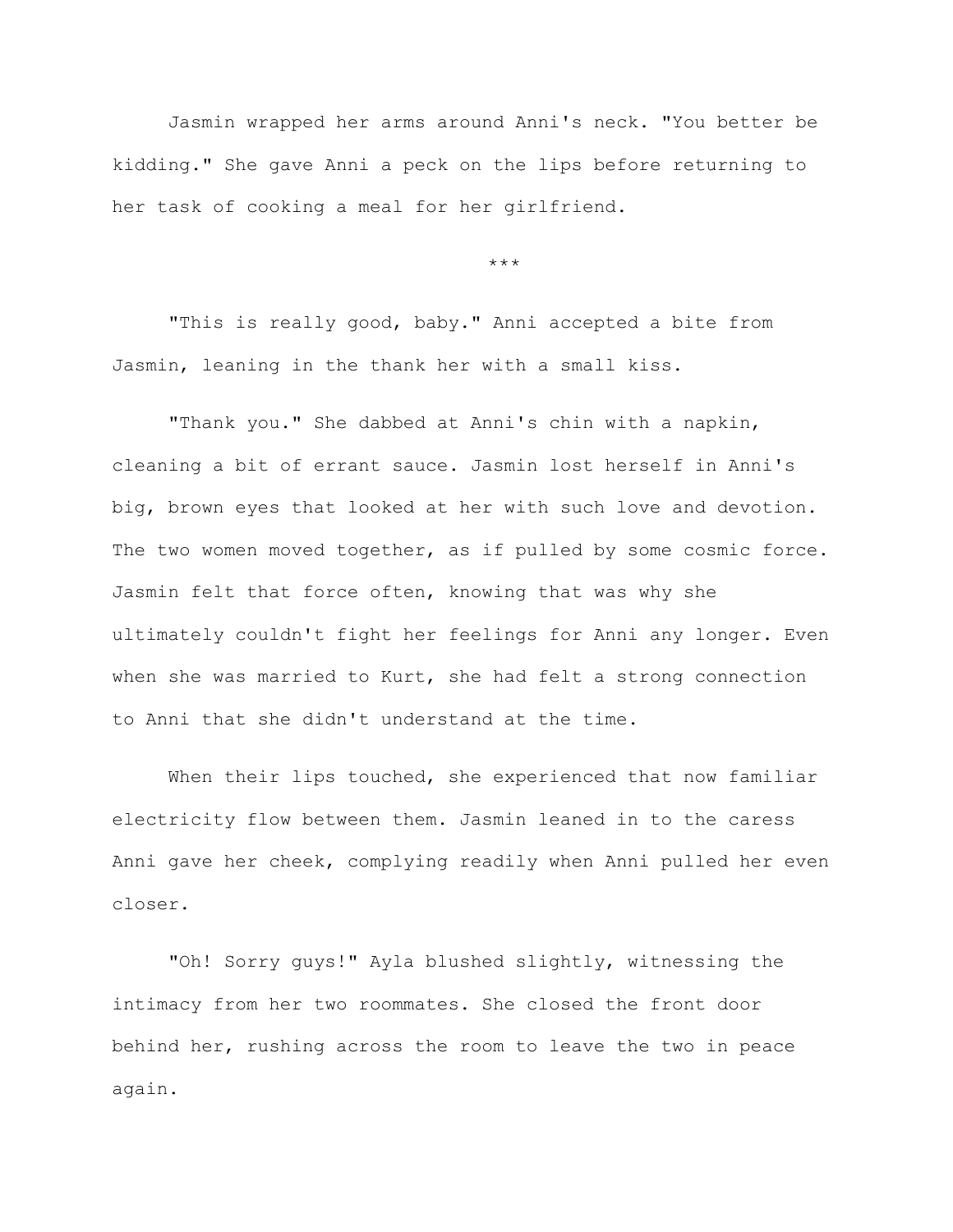"It's okay, Ayla. Do you want some pasta?" Jasmin gave Anni one more kiss before returning to her own space.

"I don't want to intrude."

"Don't be silly. Jasmin made enough for the entire apartment," Anni smirked. "Come on. It's gooood." She taunted Ayla by waving her fork full of pasta around.

Ayla laughed at Anni's antics, then got a plate from the cabinet and joined them. "Thanks, I'm starving!"

"Water?" Jasmin asked, already getting up to get Ayla a bottle. Ayla nodded enthusiastically, her mouth stuffed with pasta. Though Jasmin was thoroughly enjoying her alone time with Anni, she didn't begrudge Ayla's presence. On the contrary, she was happy to share time with someone who was such a great friend to both her and Anni.

"Are we avoiding the topic of Kurt?" Ayla asked, thanking Jasmin for the water.

Jasmin groaned, and Anni couldn't help but to laugh. Kurt certainly found his way into their life, even if just by conversation.

"Not avoiding it," Anni answered, shrugging as she received a side glance from Jasmin. "Did he talk to you?"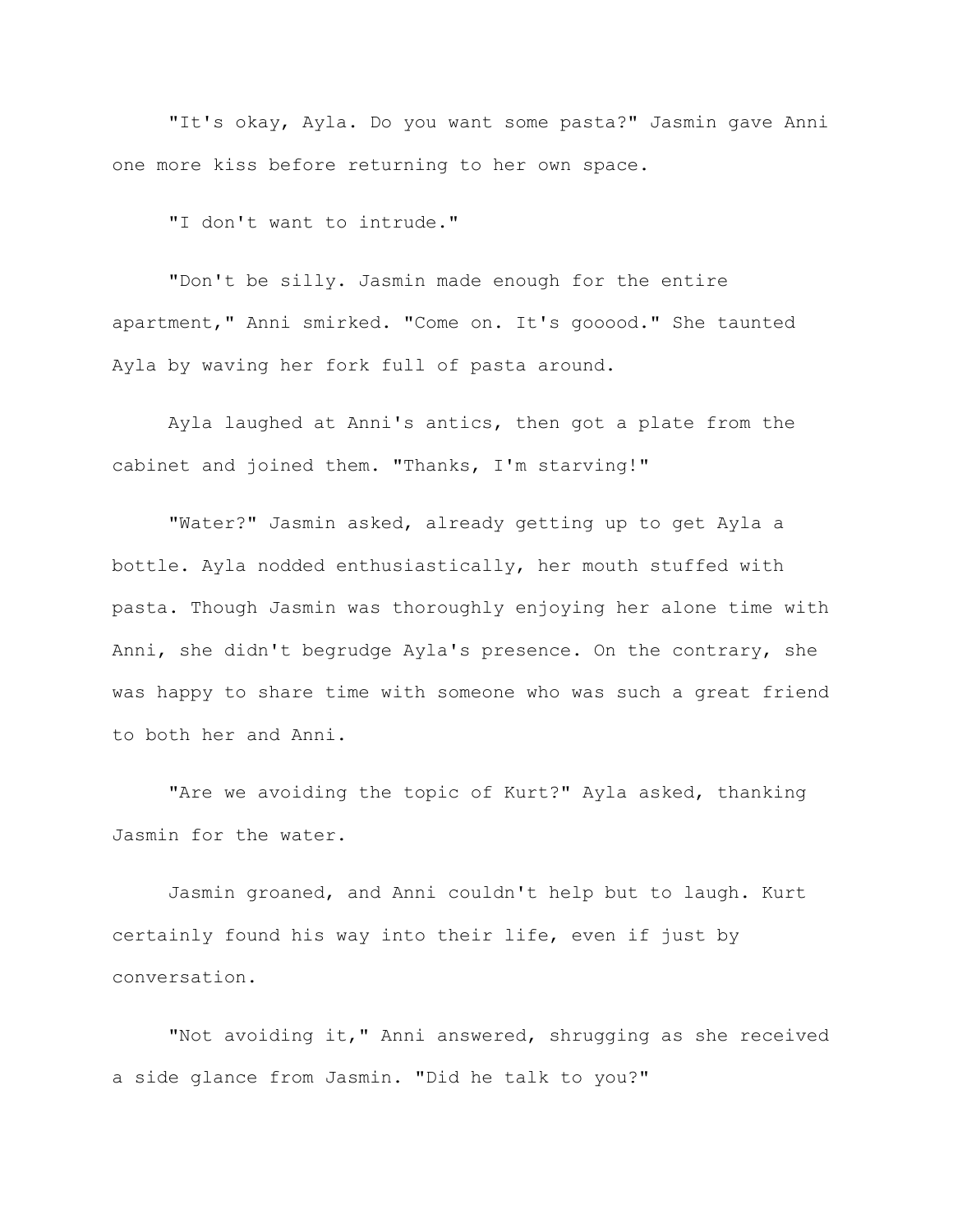"Mmhmm." Ayla swallowed her food before continuing. "He asked about your relationship."

"What about it?" Jasmin wasn't even remotely interested in Kurt, but she *was* interested in what others had to say about her relationship with Anni.

"How long it had been going on. If it was serious. Things like that. He seems to think you two had something going on when you were married to him," she told Jasmin with a grimace.

"Please. *He* was the one cheating on me, not the other way around," Jasmin scoffed.

"That's what I told him. I didn't want to talk to him at all," Ayla added hurriedly. "But he wouldn't leave me alone."

"It's okay," Anni reassured her. "Sophie already warned Jasmin that Kurt was talking to our friends. We have nothing to hide. Right, baby?"

"Right. I don't know what he thinks he's accomplishing, but whatever. I have more important things to think about." She smiled at Anni, picking up both of their plates to take them to the sink.

"Here, let me help."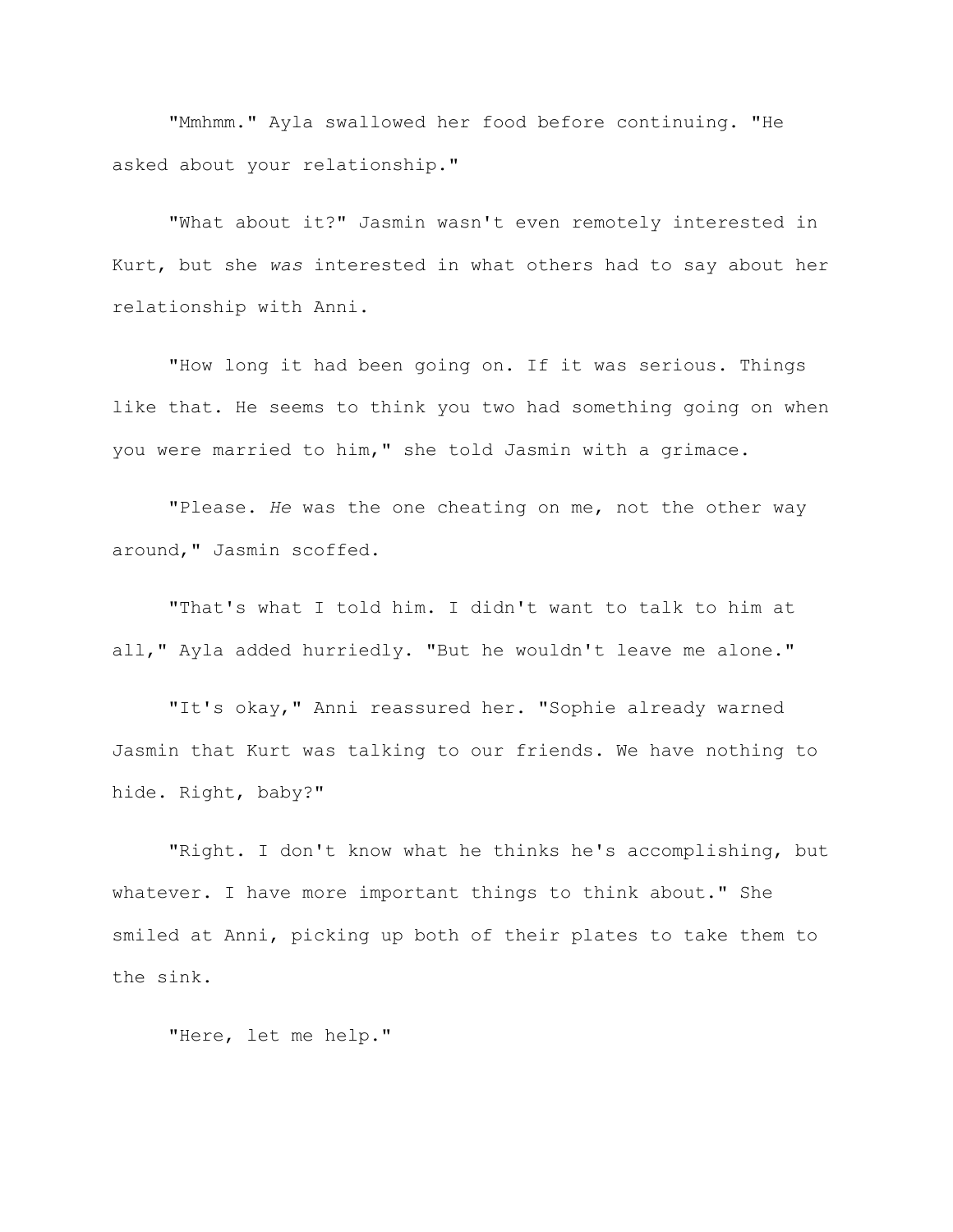Jasmin placed her hand on Anni's shoulder, stopping her. "Sit with Ayla so she doesn't have to eat alone. I got this."

Anni's eyes followed Jasmin, concentrating on her beautiful backside. She snapped out of her trance when she heard a throat clearing. "Sorry," she muttered, not really meaning it.

"No problem. Hey." Ayla leaned forward, lowering her voice. "Are we still going shopping tomorrow? Sorry I couldn't go the other day."

"Yeah. And, it's okay. Pia went with me, but I would like your opinion. You sure you don't mind?" Anni kept glancing over at Jasmin, making sure she wasn't paying attention. There was music playing lightly in the background, and the water was running, so Anni was confident that her and Ayla's conversation remained unheard.

"Not at all! I think it's romantic."

Anni snorted softly at the dreamy look on Ayla's face.

"What's so funny?" Jasmin pulled her chair closer to Anni's, draping her arm around Anni as she sat.

"Um . . . " Anni floundered for an explanation that wouldn't give her intentions away.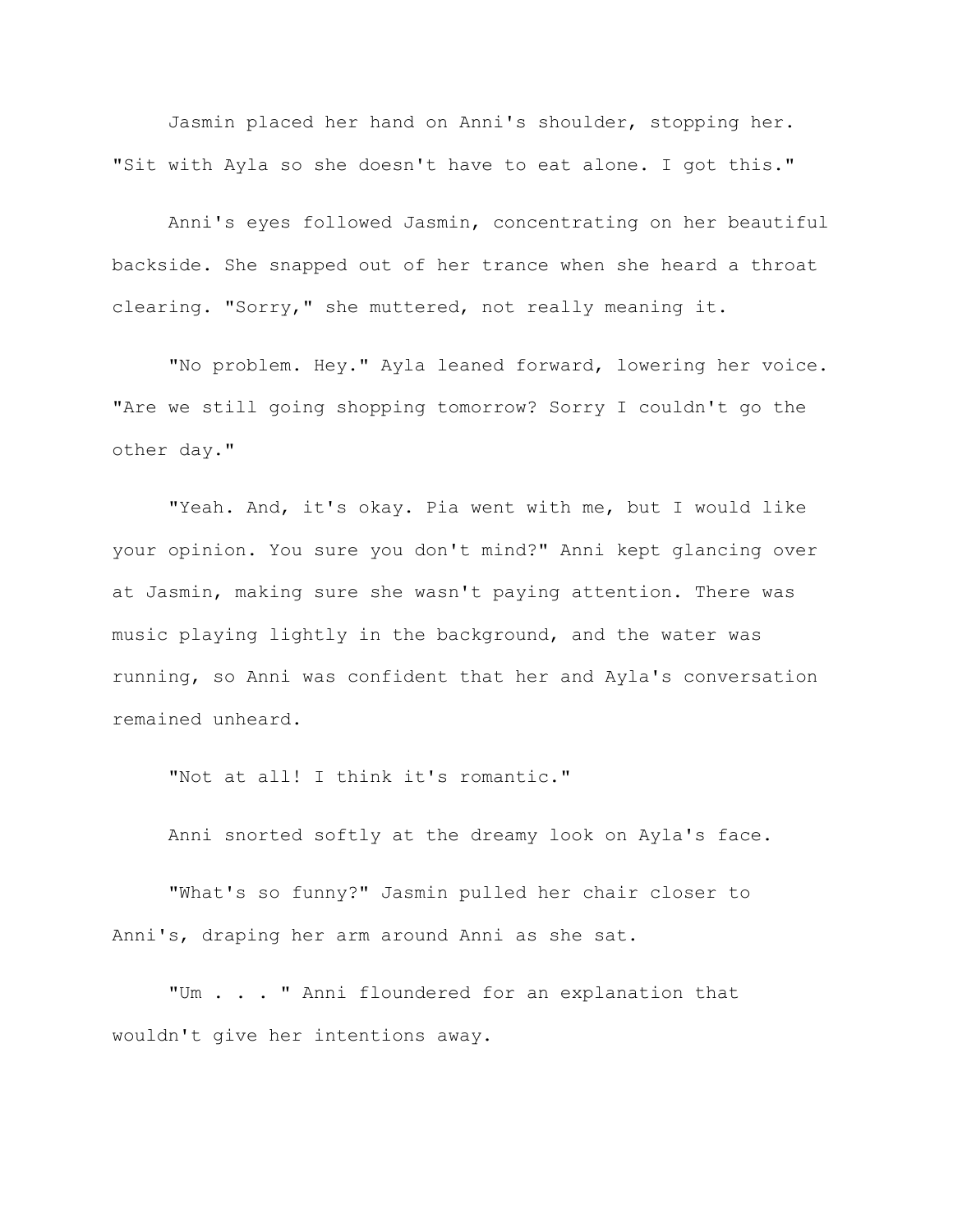"I, um, told Anni that, um . . . I heard Mesut scream like a girl the other day," Ayla answered lamely. "I don't know what Nele was doing to him, but it was funny."

Anni laughed outright at the ridiculous explanation. Jasmin looked between the two, coming to the conclusion that they were either keeping something from her, or just plain weird. It could go either way, she thought with a smile.

"Oookay. Well, I really don't want to know what goes on in Nele's bedroom."

"We don't always want to know what goes on in yours, either," Ayla countered with a grin. "But that's what roommates have to deal with."

Although Anni and Jasmin knew Ayla was teasing them, they both blushed at the thought that the others heard their lovemaking.

"Yeah, well, you just can't hold back when lesbian sex is so incredible," Anni smirked, trying to regain control of the situation. She received a playful smack on the arm for her efforts. "What? Oh, sorry, not just lesbian sex, lesbian sex with Jasmin." She howled with laughter at the stunned looks she got from the other women. "Aww, don't be mad, baby. It's true!"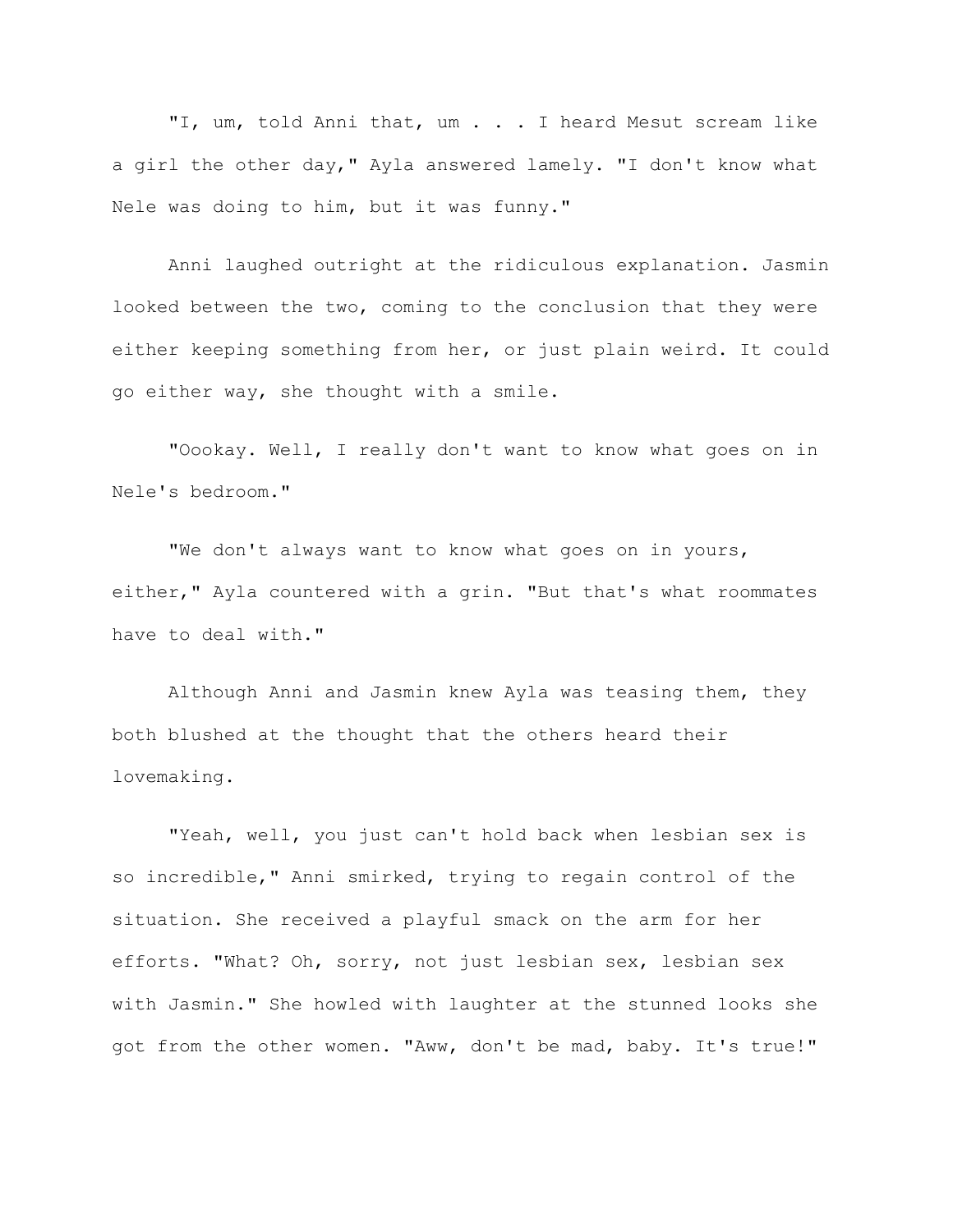Jasmin's stunned look turned into a beautiful smile. "As long as you think so, sweetie, that's all that matters."

\*\*\*

"So," Anni began, standing behind Jasmin as she got ready for work in the bathroom the next morning. "I'm going to walk you over to Vereinsheim, then I'm going to help Ayla out with whatever she has to do."

"She didn't tell you what it was." Jasmin put the final touches of her make-up on, then turned to her girlfriend. She knew something was up, and she hoped it had something to do with their anniversary. With that thought, she decided not to give Anni too hard of a time with questions.

"Nope. Just that she needed my help," Anni answered evasively, hoping Jasmin would drop the subject.

"Okay!" Jasmin kissed Anni chastely, leaving a bit of lip gloss on Anni's lips. She watched with amusement as Anni licked her lips eagerly with a 'mmm'. "Ready?"

"To take you back to bed? Absolutely."

"You're incorrigible, you know that right? And, insatiable."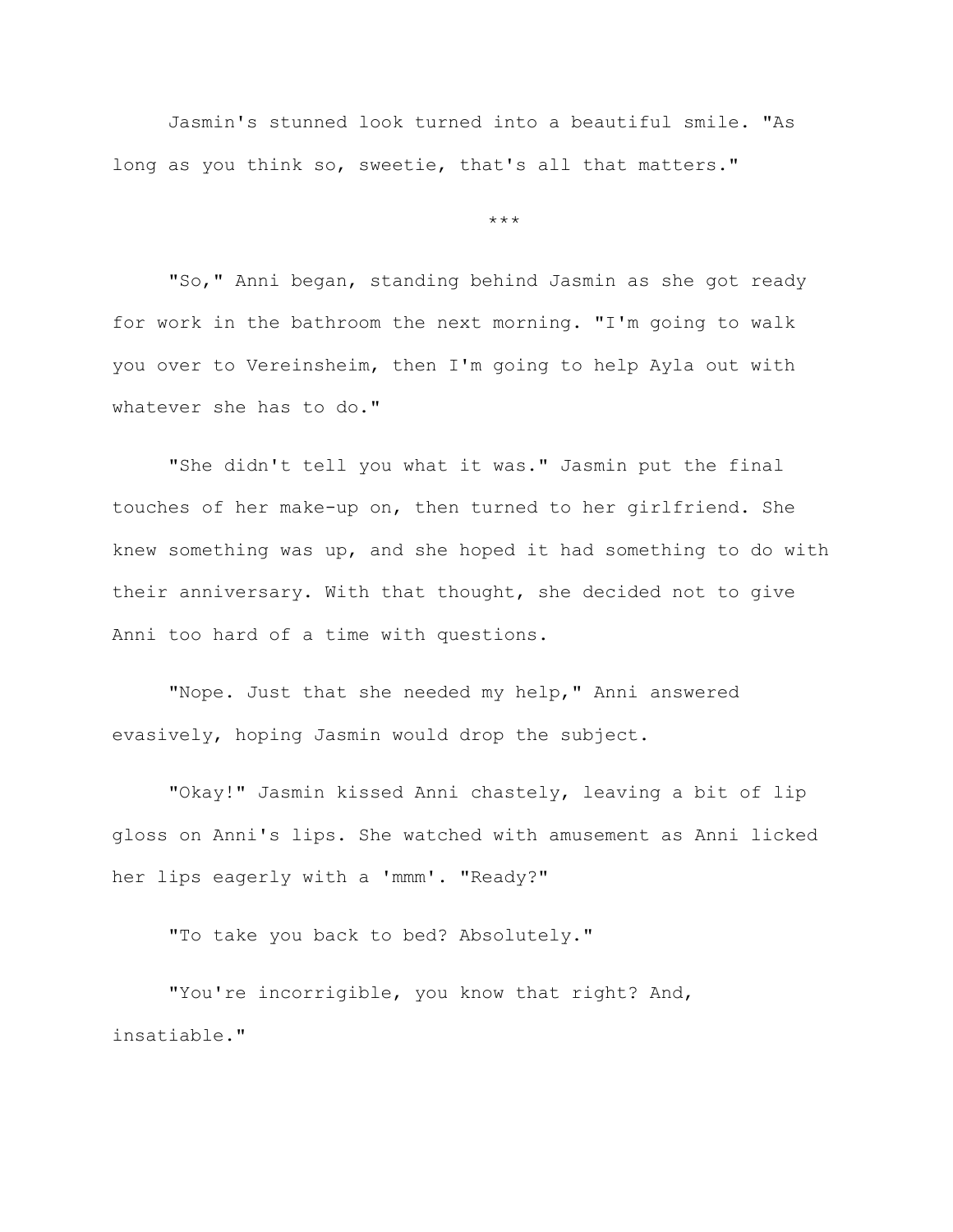"Not true! You always satisfy me, baby. You just do it so well, that it leaves me wanting more," Anni said proudly, nipping at Jasmin's nose, and running away from swatting hands. "Though, I do agree with your incorrigible assessment."

"You're a nut!" Jasmin laughed. "Come on. Walk me to work, woman!"

"As you wish." Anni bowed, opening the door for her lover.

They walked hand in hand out of the building, only to be suddenly bombarded by press. *What in the hell*? Jasmin thought as questions were being barked out from every direction.

*"Mrs. LeRoy! What do you say to Kurt's allegations that you're cheating on him with a woman?"*

*"Mrs. LeRoy, how romantic is it that Kurt came back for his muse?"*

*"Mrs. LeRoy . . . "*

"Flemming!" Anni yelled loudly. "Her name is Flemming! And, just leave us the hell alone!"

*"Are you the one she's cheating with?"*

Anni put her arm around Jasmin, guiding her through the sea of flashing bulbs and recorders thrust in their faces.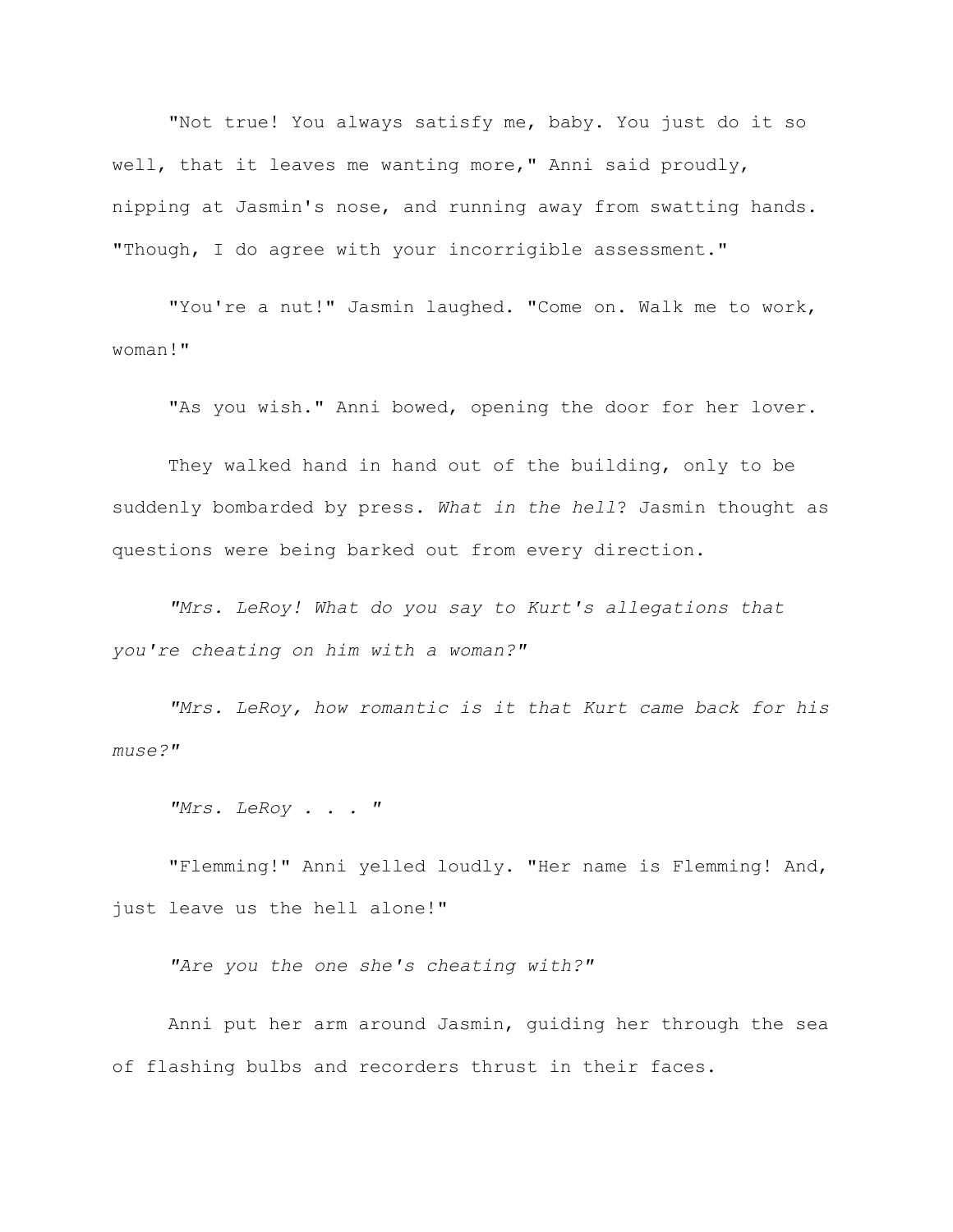*"Mrs. LeRoy! Are you using this lesbian relationship to get back at Kurt for his alleged cheating?"*

*"Will you be uploading a sex tape of you and your lesbian lover?"*

The questions kept pounding in Jasmin's head while her body was being jostled by people clamoring to get a reaction out of her. The only thing keeping her sane at the moment was the weight of Anni's arms around her.

*"Mrs. LeRoy, will you be accompanying your husband on his promotional tour?"*

"Wait. Stop, Anni."

"No, Jasmin. Come on."

"Wait!" She stopped abruptly and faced the crowd. "Are you even interested in my answers?" She yelled over the chaos.

"Jasmin, it's not worth it, come on," Anni pleaded.

"No. Sweetie, I'm not going to let them do this to us. I know you don't like hearing them call me Kurt's wife. I don't like it either." She leaned closer to whisper in Anni's ear. "Let me just make one statement and then we'll go. I promise. I know you hate this, baby, but I can't let Kurt get away with this."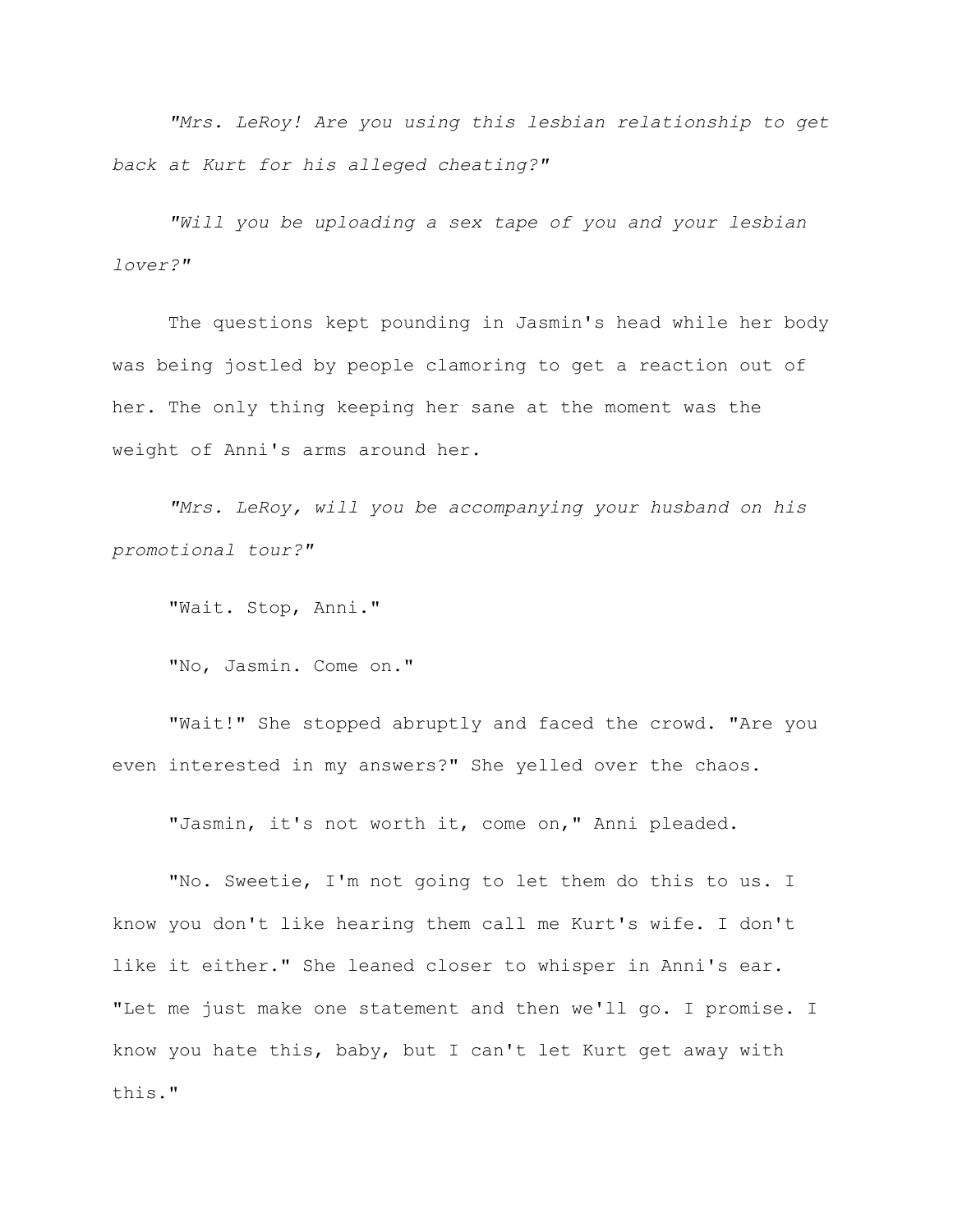Anni studied Jasmin for a moment, then nodded. No, she didn't like this attention shit, but she would support Jasmin.

*"What do you have to say, Mrs. LeRoy?"*

Jasmin glared at the reporter. "First of all, my name is Flemming. I'm no longer LeRoy. Kurt and I have been divorced for over a year now. He needs to get over it. I *am* in love with a woman. I *did not* cheat. And, I am *not* going on tour or anywhere else with Kurt. We are done. I'm no longer his muse. He needs to move on. I have."

With that, Jasmin grabbed Anni's hand and walked away. She knew that the press would follow and keep hounding them, but she had said what she needed to say, and was done.

Finally they reached their destination, and pushed their way into Vereinsheim, slamming the door behind them, effectively shutting out the rest of the world.

"Shit!" Anni leaned on the door, trying to catch her breath. "I guess we know what Kurt's up to."

"He's such an ass, " Jasmin spat angrily.

"What's going on out there?" Tuner stood on his toes, trying to peer out the door.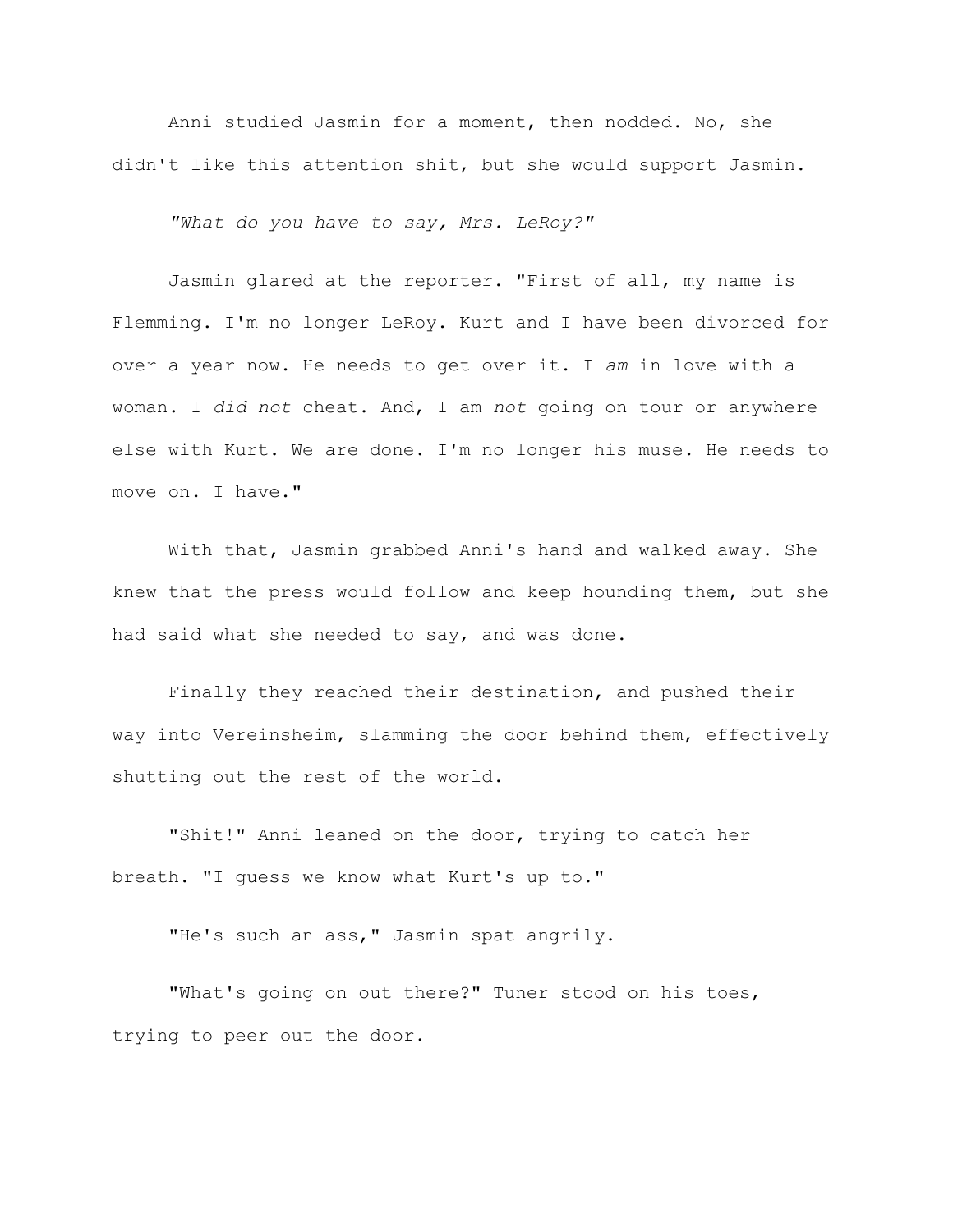"Fucking press." Anni was *not* happy. *Mrs. Fucking LeRoy. That son of a bitch! He knows damn well they're not married anymore.*

"Anni?"

Jasmin's soft voice cut through Anni's angry thoughts. One look at the beautiful face with the worried expression, and Anni melted. She hugged Jasmin to her, smiling when the hug was immediately returned.

"What do they want?"

Tuner's question brought back some of Anni's tension, and Jasmin rubbed her back lovingly to try and keep her calm.

"Kurt set this up," Jasmin answered flatly.

"Why?"

"Because he wants Jasmin back." Anni fought to keep her emotions in check. Just the thought of Kurt putting Jasmin through this was enough to set her off. She had never been more happy about the fact that Jasmin no longer wanted that lifestyle. Being in the press, being famous. None of that mattered to her lover anymore, and that was a blessing to Anni. Especially now. There was no risk of Jasmin leaving her to be in the spotlight again.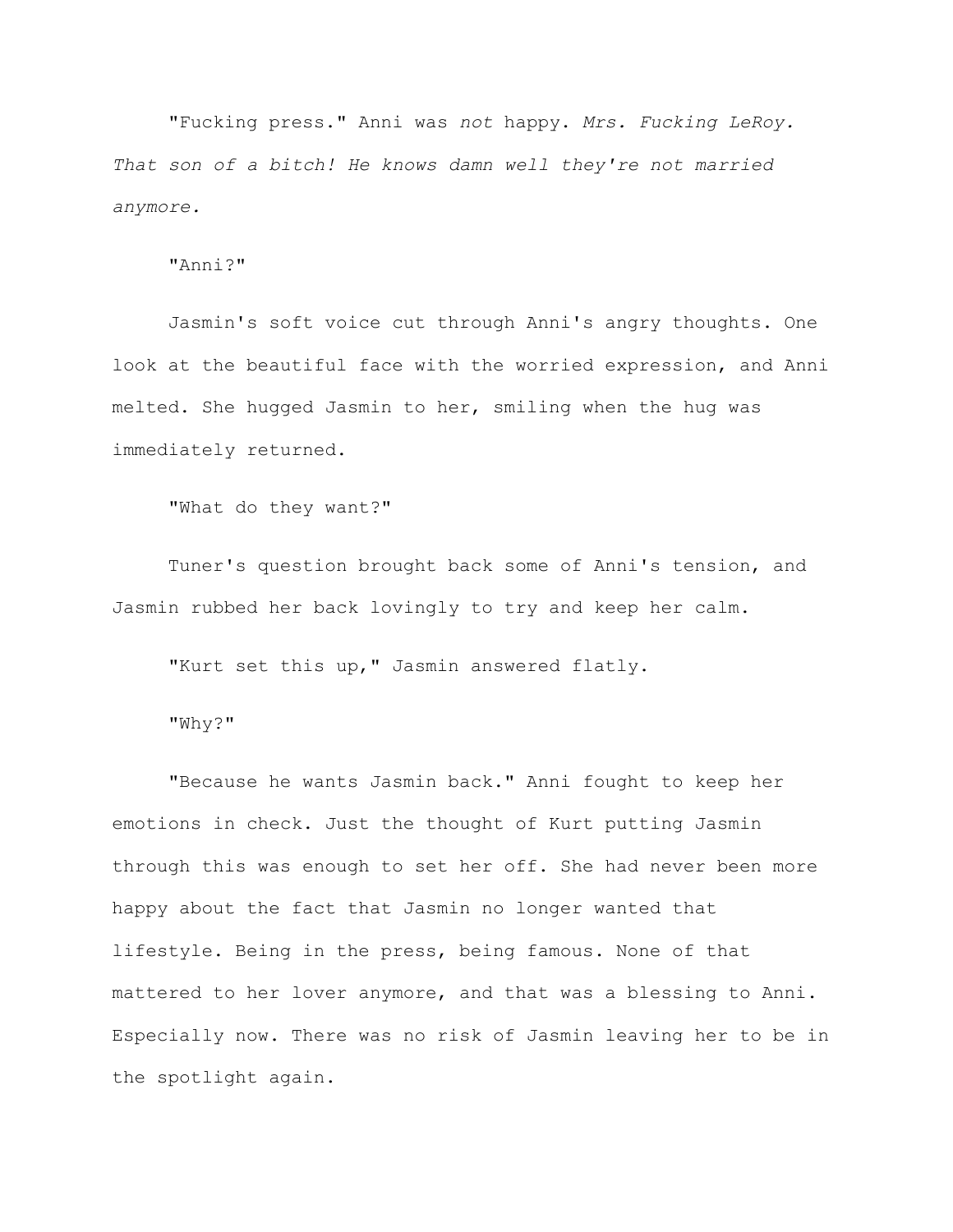"If he thought this would work, he's an idiot. That's not the life for me," Jasmin said, unwittingly echoing Anni's thoughts. She shivered at the thought that the press was out there now, waiting for her. How she ever saw the appeal in that life, she doesn't know. It brought her nothing but heartache.

"Thank you for your statement, baby."

"No need to thank me, sweetie. It's the truth." Jasmin rubbed her nose to Anni's, patting her on the backside. "Want some coffee?"

"Yes, please," Anni answered desperately. Caffeine was exactly what she needed. And, perhaps a huge hose to spray the press down with. Maybe that would cool them off. It certainly would do wonders for Anni's mood.

"I have to call Sophie. I'm supposed to go over to MT after my shift here. If they're still out there, I don't know if I'm going to make it." Jasmin prepared Anni's coffee expertly, setting it in front of her brooding girlfriend. "You'll be careful when you go out with Ayla, right?"

"Oh, no. I'm not going anywhere. I'm not leaving your side."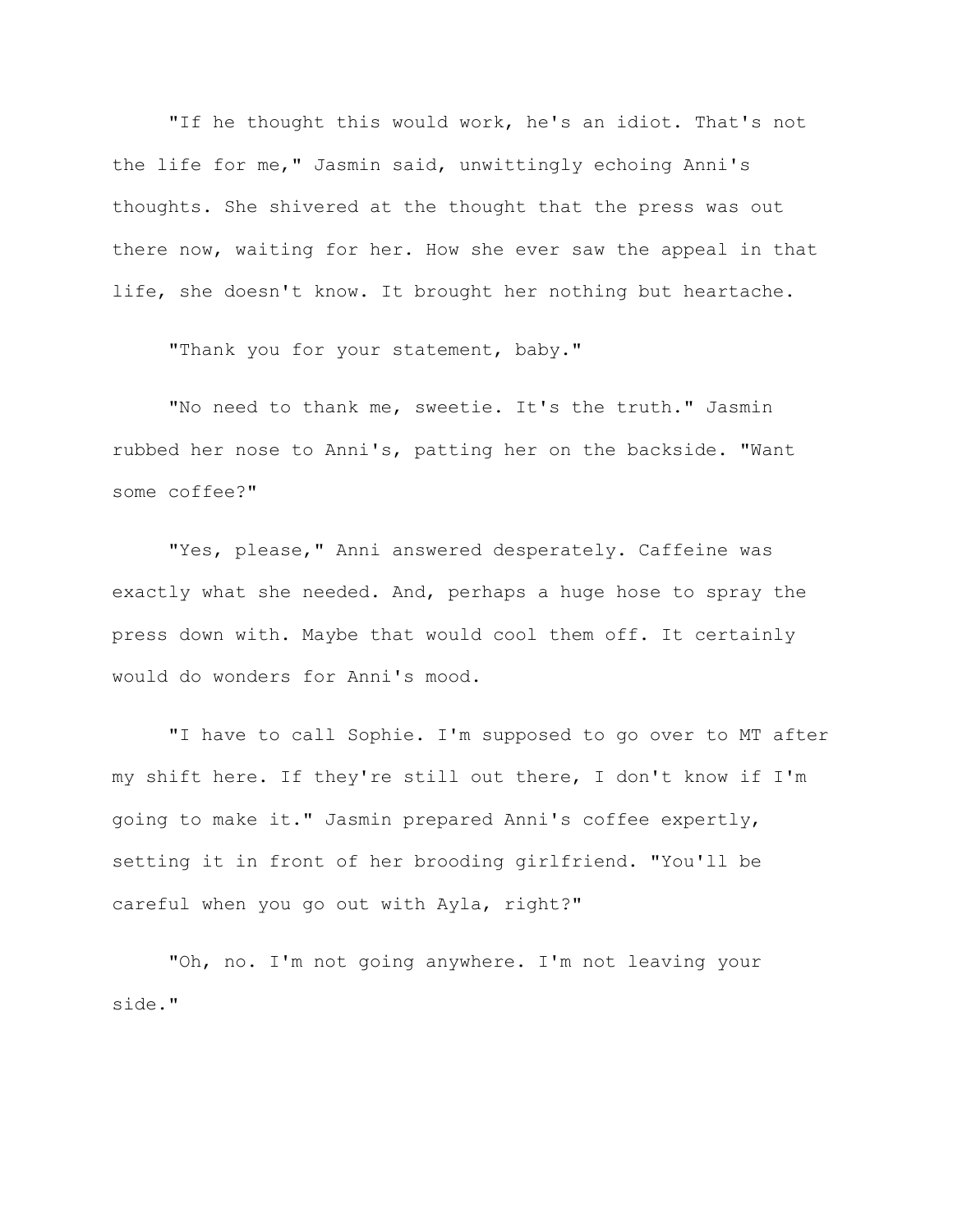"Anni, sweetie, you made plans with Ayla. Don't let them ruin it," Jasmin gestured with an angry flick of her hand to the offending crowd.

"I'll call Ayla. She'll understand. Man, Jasmin, I don't want you alone!"

"Baby, I'm not alone. I'm going to stay here. Tuner is here, Dominik is coming." She glanced at Tuner for reassurance, continuing when he nodded. "I won't go anywhere until you get back. I promise."

"What if they come in here?" Anni was almost whining, she knew, but the thought of leaving Jasmin with these vultures circling just didn't feel right.

"We'll take care of it," Tuner assured her.

"Tuner, you need to take it easy, man," Anni argued.

"I will. I am. I'll get Dominik to do all the ass kicking," he smirked.

Jasmin skirted the bar to stand next to the woman she loved. "Hey. I'll be okay. I'm more worried about you being out there with them. On second thought, maybe you shouldn't go." The more Jasmin thought about it, the more she didn't want Anni to leave. Not for her sake, but for Anni's.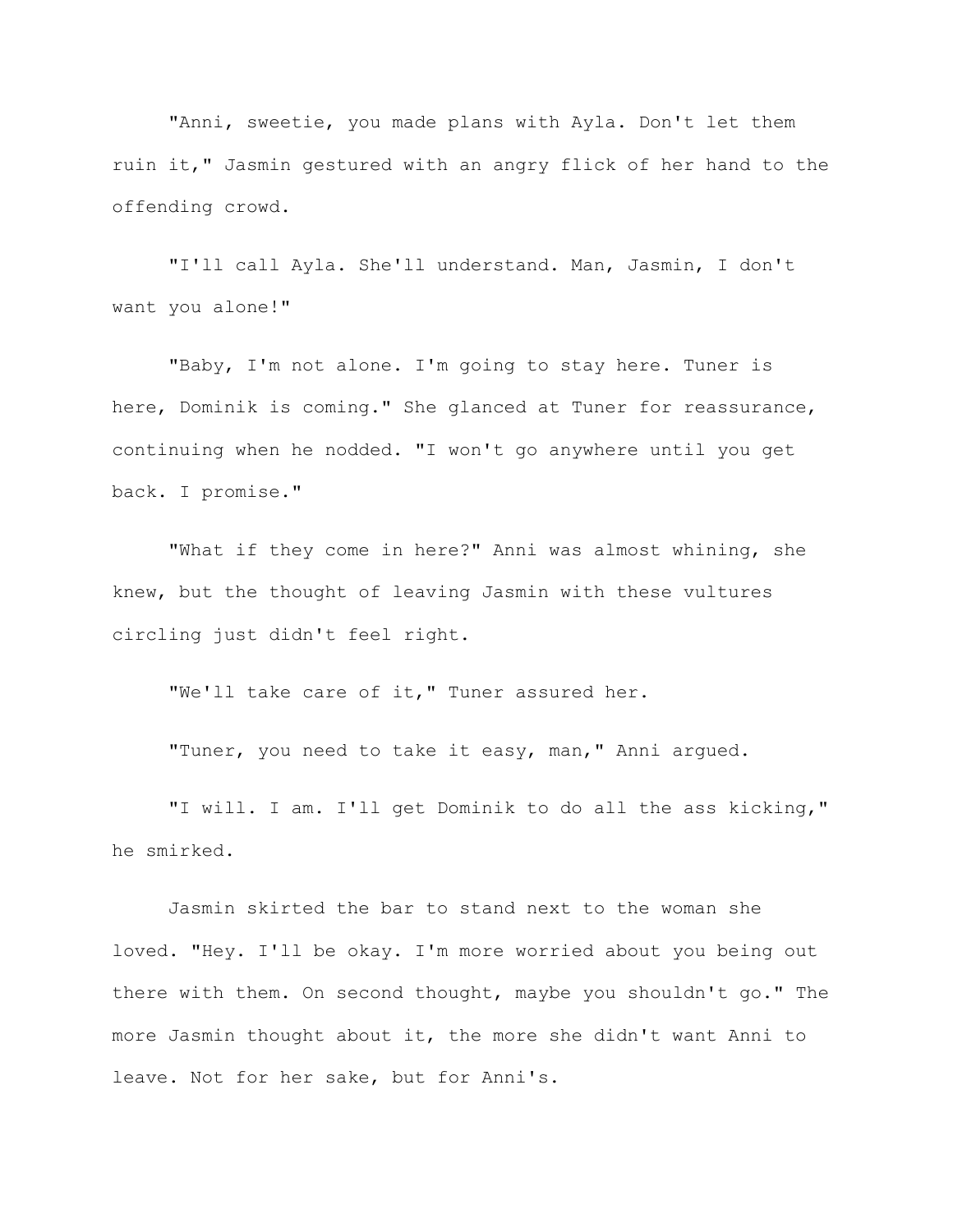"I can handle it." Anni warred with herself. She really wanted to go shopping for Jasmin, but it just didn't seem to be the right time now. She laughed at both herself and Jasmin for their inability to make up their minds on the subject. "We're a pair, aren't we? Go, don't go."

"I think we make the perfect pair." Jasmin wound her arms around Anni's neck, pulling her in for a lingering kiss. "What do you want to do?" she asked, slightly breathless from their kiss.

Anni sighed. "You won't leave?" Jasmin shook her head. "Will you call me if something happens?" Nod. "I think they'll leave me alone. If not, I can just lose them. I won't be long, okay? I'll definitely be back before end of shift for you. Do you think Sophie will let you skip today?"

"I can ask her. I can always work on articles at home, so it shouldn't be a problem. Hang on." Jasmin dug her phone out of her leather jacket, dialing Sophie's number. "Soph? Hey, it's Jasmin. I . . . what? Shit, they're there, too? Yeah, they were waiting for us when we walked out of the building." Jasmin paused to listen. "No, that's why I was calling. Would it be okay if I worked on that article from home? . . . I don't know what he's trying to prove  $\ldots$  . no, I haven't spoken to Katrin since she stormed out of my house . . . wait, she what? Are you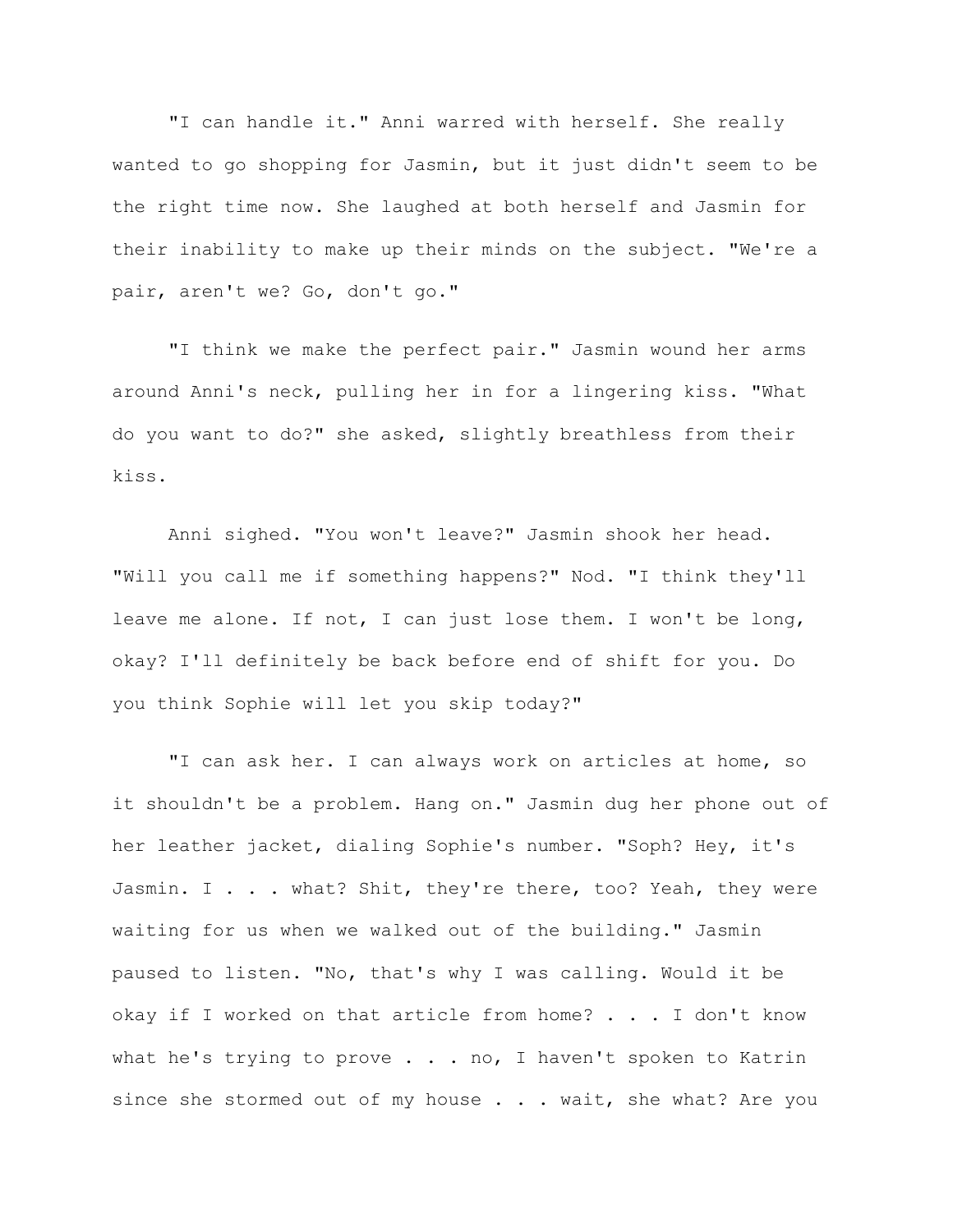sure?" A heavy sigh came from Jasmin, and she rubbed her temple that was beginning to throb. "I'm really sorry about this . . . I know, but . . . Okay, thanks. I'll call you later, okay?"

Anni waited patiently - okay, impatiently, but she still waited - for Jasmin to end the call. "What's going on?"

"The press is at MT as well, trying to get 'exclusive interviews' with the staff there. Great. Most of those people don't even like me. I can just imagine what they have to say."

"What about your mother?" Anni asked, trying to get Jasmin back on track with their conversation.

"Hmm? Oh! Sophie thinks Katrin is working with Kurt. As in, she's his new PR person."

"No shit?" Anni was stunned by the news, though she didn't know why she should be.

"No shit. She says it's just speculation at this point, but her sources are pretty reliable."

"I guess that explains what she's getting out of this," Anni muttered hotly.

"Guess so. But I still don't understand what I have to do with all of this. Kurt has been doing this on his own, and I'm sure he's been doing just fine."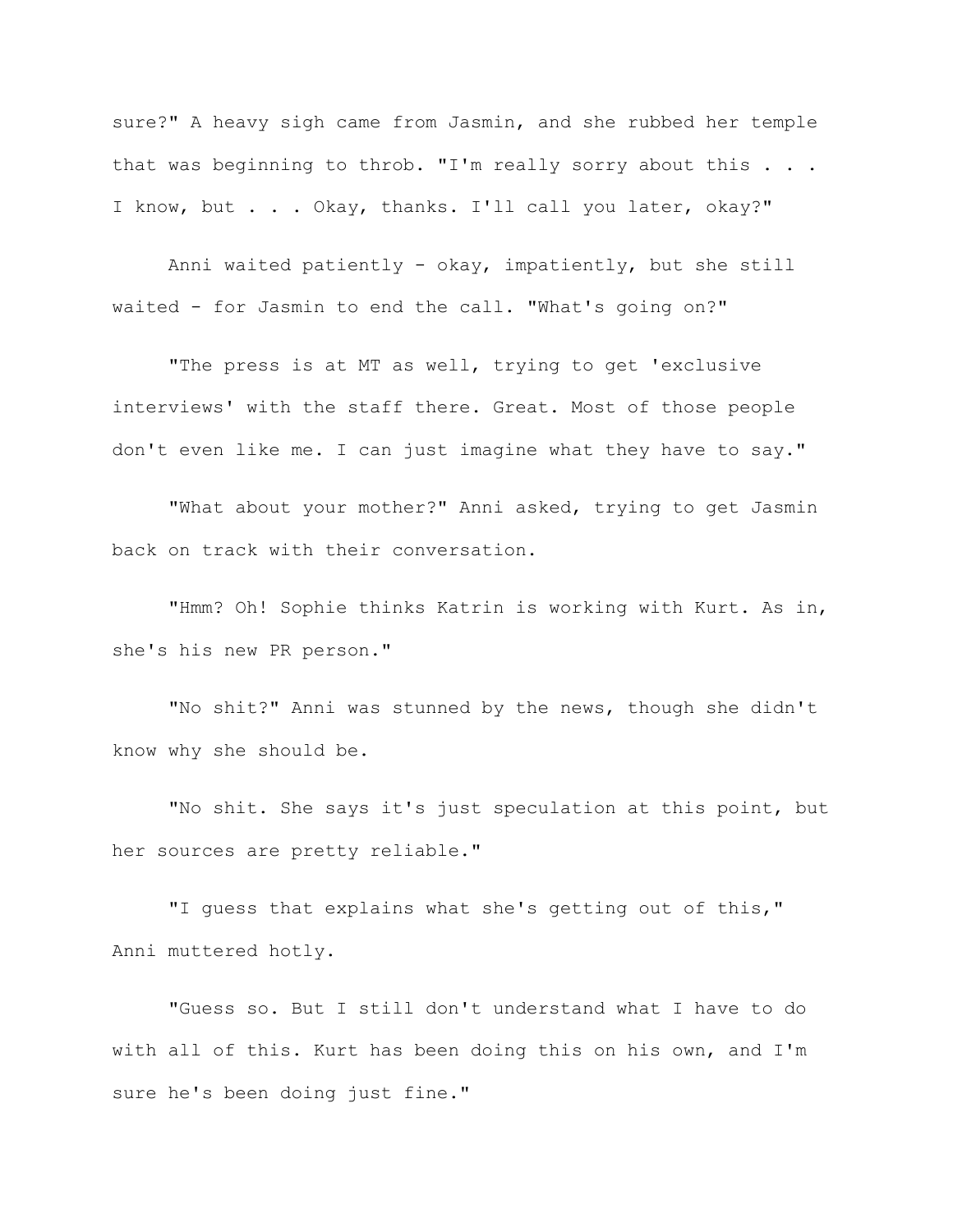"Added press?" Tuner suggested, startling the women. They had forgotten he was there. Though, technically, Jasmin should be working right now, and Tuner is the one covering her ass.

"Sorry, Tuner!" Jasmin grabbed the tray from him, asking him where it goes.

"Table four."

"Added press, huh?" Anni asked when Jasmin left. "Why would he need it?"

"I read something about him trying to release a new album, but the dip in sales for his current album doesn't make a new one promising. Of course, that's all tabloid theory."

"So, he's trying to use Jasmin to help his sales?" Anni was so angry she could probably spit fire if she tried. This had *nothing* to do with his feelings for Jasmin, and *everything* to do with his damn image and money! Damn him!

"What about sales?" Jasmin set the tray down on the bar. "Table two needs a milky coffee, please."

"Tuner says Kurt's sales are down, and he wants to drop another album. He's using you to get back into the spotlight."

"Oh for fuck's sake! He's putting us through all of this shit for notoriety!?" Jasmin began to wonder if this was payback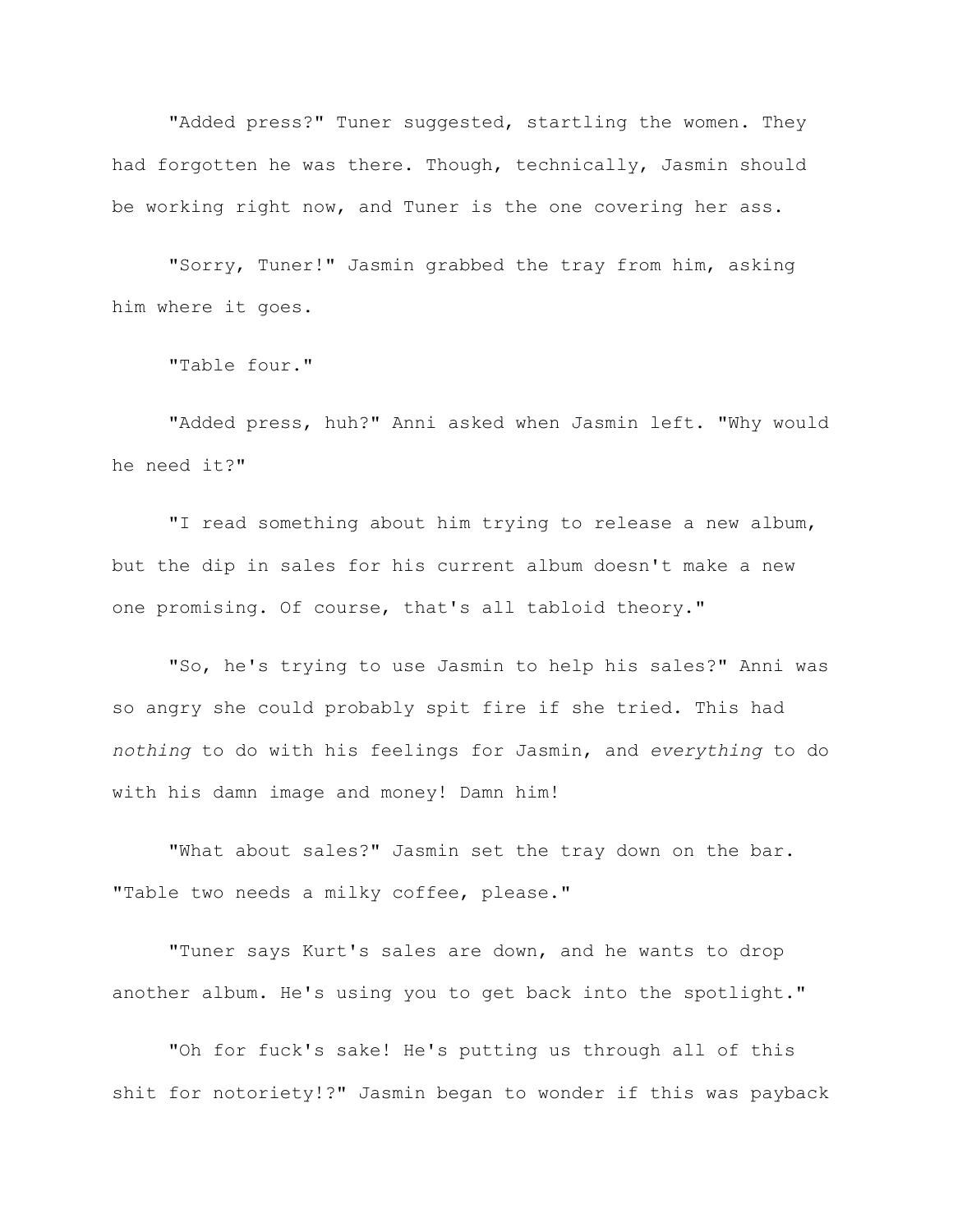for everything she put others through when she was doing that whole reality show shit. *Paybacks are a bitch*, she thought bitterly.

"Here's your order for table two," Tuner said, handing her the drink. "And, I can't be sure that's what's going on. It's just what I've read in those stupid tabloids. I had a lot of time on my hands," he said with an embarrassed shrug.

Jasmin had to will herself not to stomp over to table two. She calmly set the drink down, and gave the customer a sweet smile and thank you. The scowl was back on her face by the time she made it back to Anni.

"It has nothing to do with loving me, does it?" she asked, reiterating Anni's earlier thoughts.

"Don't think so."

"God! Why can't he just leave us alone? Why can't he just let me be happy?" To her surprise and dismay, Jasmin felt her eyes start to water.

"Hey, come here." Anni took Jasmin in her arms, holding her tight. "Look, now we have an idea of what's going on, right? Maybe we should talk to your mother . . . "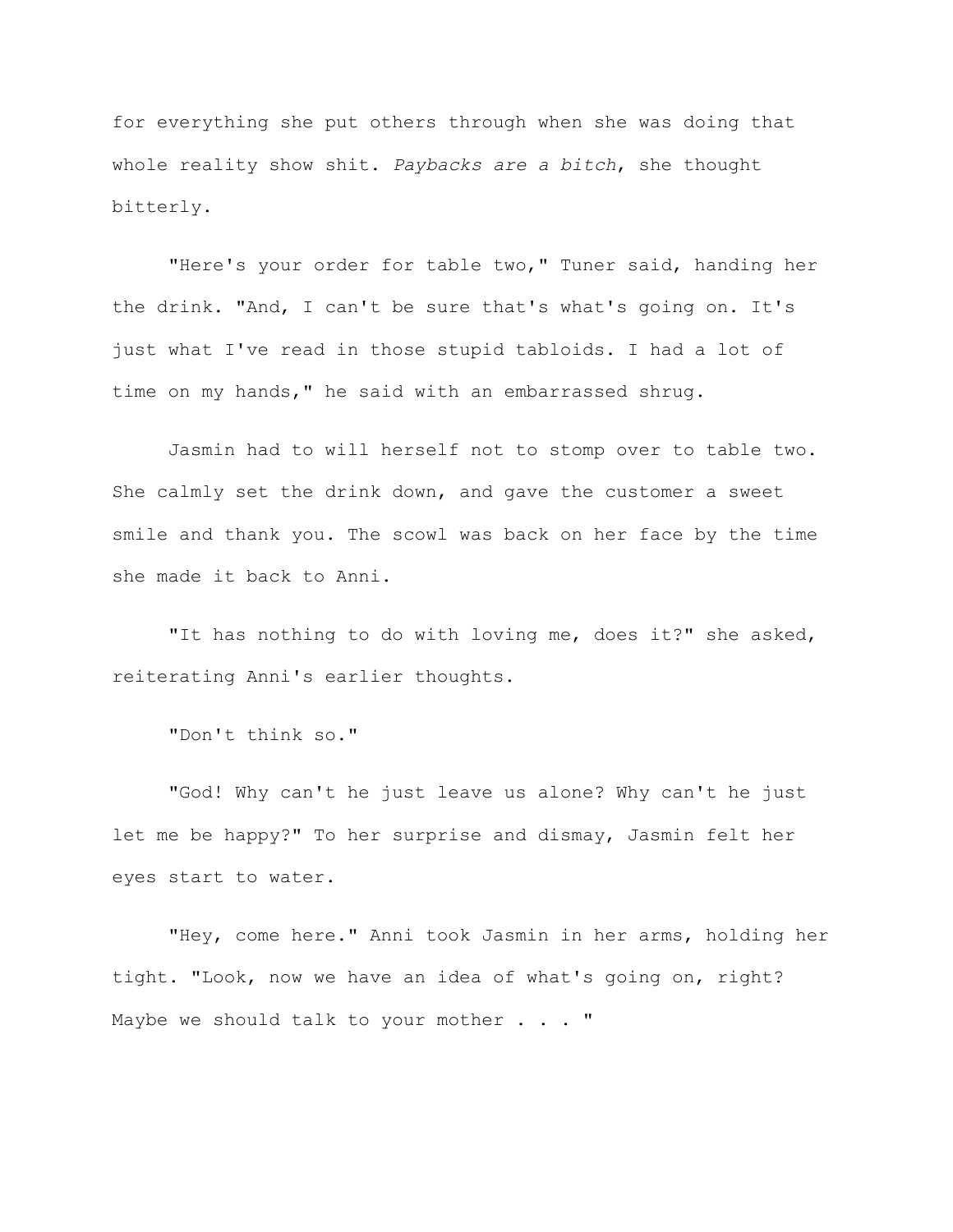"Why would we talk to Katrin?" Jasmin pulled back, a bewildered look on her face. "She's working *with* him!"

"We don't know that for sure, and if she is," Anni continued, cutting Jasmin's protests off, "then we'll see if we can talk some sense into her. Maybe she'll get Kurt to back off? It's worth a shot, baby."

Jasmin sighed tiredly. "You're right. Fine, we'll talk to her. But right now, I've got to get to work. Tuner doesn't need to be doing this all by himself."

Just then, Dominik pushed his way inside, yelling incoherently at the horde of jackass press.

"What the hell is going on out there!"

"Long story," was the answer that came from all three at the same time.

"I gotta get going, baby. I told Ayla I'd meet her at noon." Anni rubbed Jasmin's arms in a comforting gesture.

"You'll be careful, right?"

"Of course. Call me if you need me?"

"Mmhmm. You do the same. Have fun!" Jasmin flashed Anni a genuine smile.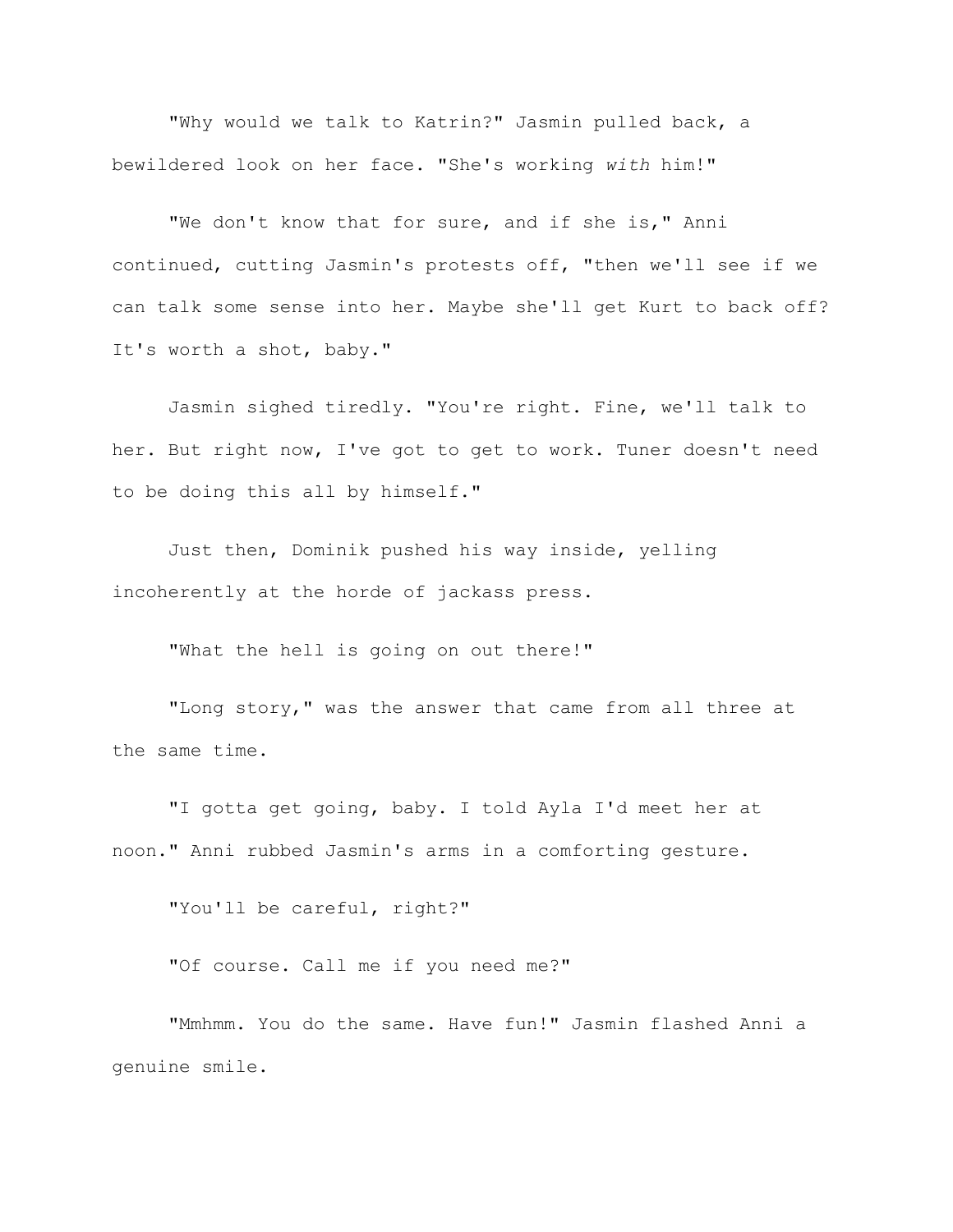"I'll try," Anni laughed. "I'll be back soon, okay?" She kissed Jasmin thoroughly before leaning close to her ear. "Tonight, we're locking ourselves in the bedroom and tuning everyone else out. No exceptions."

Jasmin shivered from the breath that tickled her ear and her senses. "Sounds like a wonderful plan to me. I can't wait."

Anni beamed a bright smile. "Love you."

"Love you, too."

"See ya, guys!"

Dominik and Tuner waved, and wished her luck out in the sea of piranha reporters.

"Think you can work now?" Tuner teased Jasmin.

"Hmm. Maybe. Since I have no more distractions," she winked. Silently, she hoped that the press would leave her girlfriend alone. Jasmin knew how much Anni hated all of that, and she cursed Kurt for bringing it back into their lives.

\*\*\*

"Sorry I'm late!" Anni jogged up to Ayla who was waiting patiently for her at their agreed upon location.

"No problem. Jasmin keep you tied up?"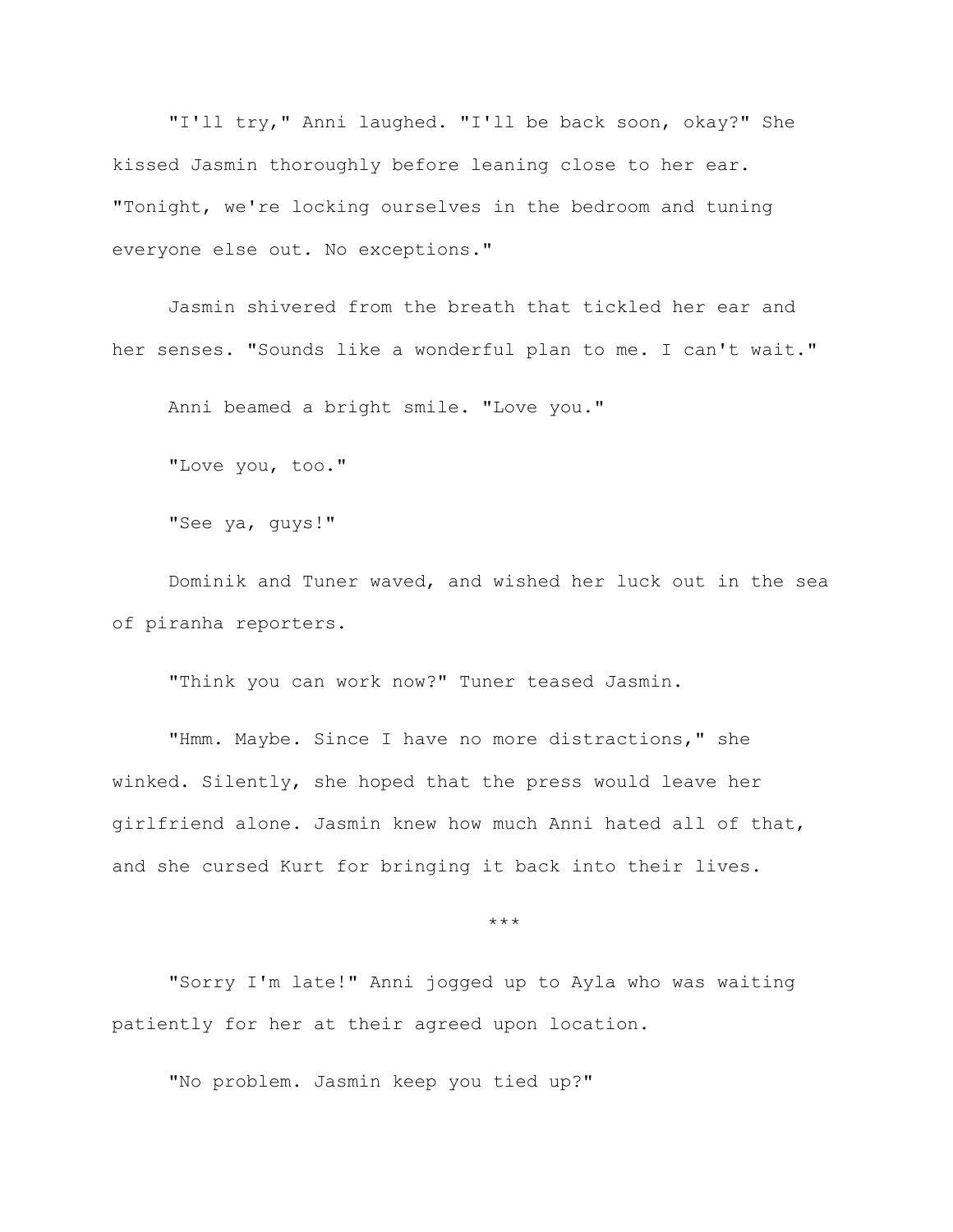Anni lost her concentration for a moment, thinking of Jasmin tying her up. *Hmm. Not a bad scenario*, she thought provocatively. Clearing her throat, she pushed that image out of her head - or at least to the back of her mind - for now.

"No. Press."

"Huh?"

"Come on, I'll tell you about it on the way."

Anni filled Ayla in on all that was happening with Kurt, Katrin and the press as they walked to the store Anni had decided on.

"Wow. So all of this is for publicity?"

"Yep."

"How is Jasmin taking it?"

"Not well. Or as well as can be expected. She made a short statement, then walked away," Anni announced proudly.

"What did she say?" Ayla asked, intrigued. Not too long ago, Jasmin would have been eating this attention up. Things have changed so much since then.

"She corrected them on her name, told them she was in love with a woman and that she wasn't interested in Kurt."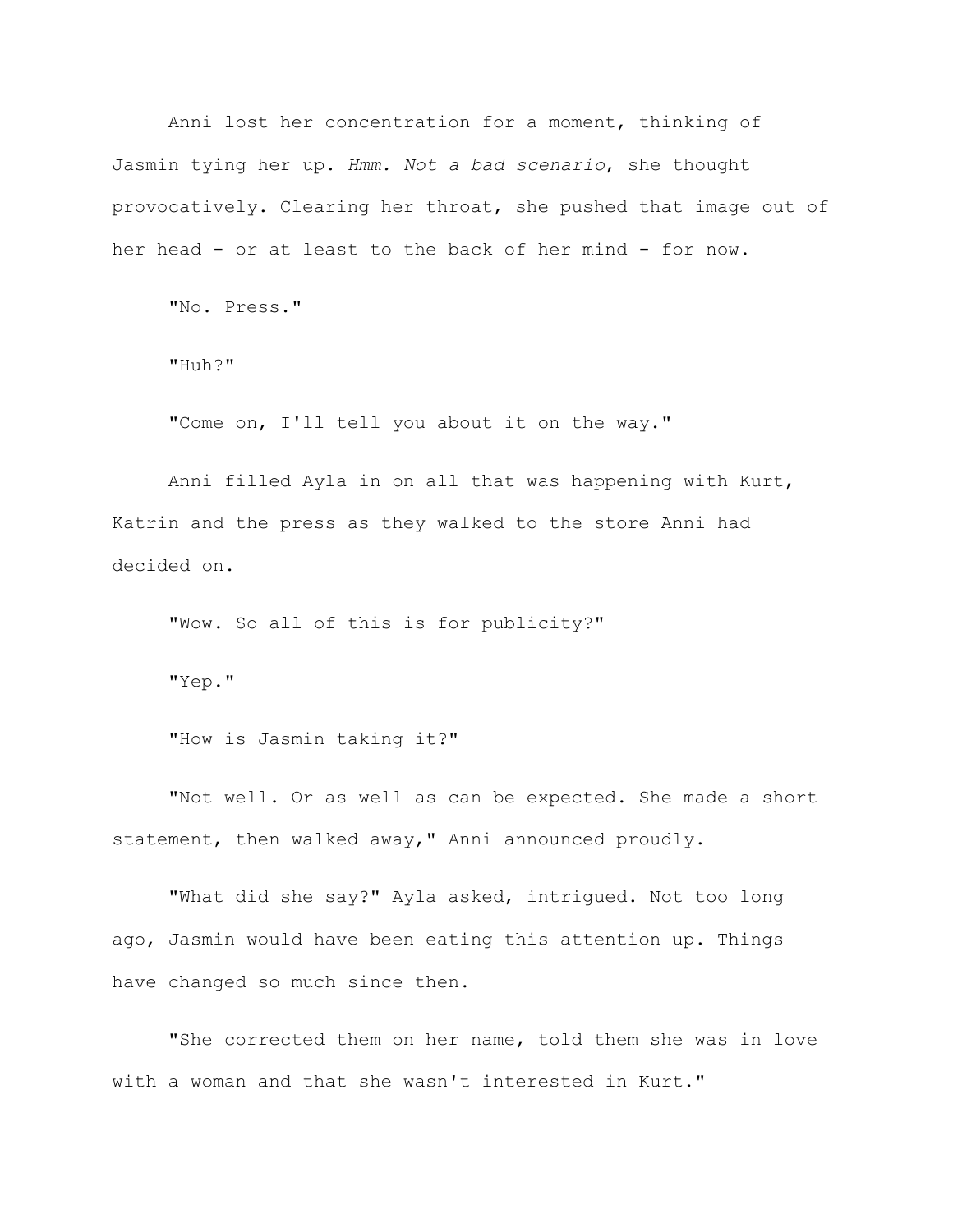"Bet that made you feel good, huh?"

"Hell, yes." Anni stopped, and waited for Ayla to notice. "I have no doubts anymore," she confessed. "It shouldn't have taken me this long, and I think, deep down, I knew. But I have no doubts about Jasmin's love for me."

"That's great, Anni! I'm so happy for you guys!"

Anni grinned. "Thanks!" She looked up at the store they stood in front of. "I think I'm going to find what I want in here."

Ayla stood speechless for a moment, then followed Anni inside.

\*\*\*

## **Committed**

## **(Part 4)**

Jasmin could barely breathe as Anni's tongue picked up its pace against her throbbing sex. They had been making love since getting home over two hours ago, and Anni has already given Jasmin two incredible orgasms. She was currently working on the third, and Jasmin wasn't completely sure she would survive this one.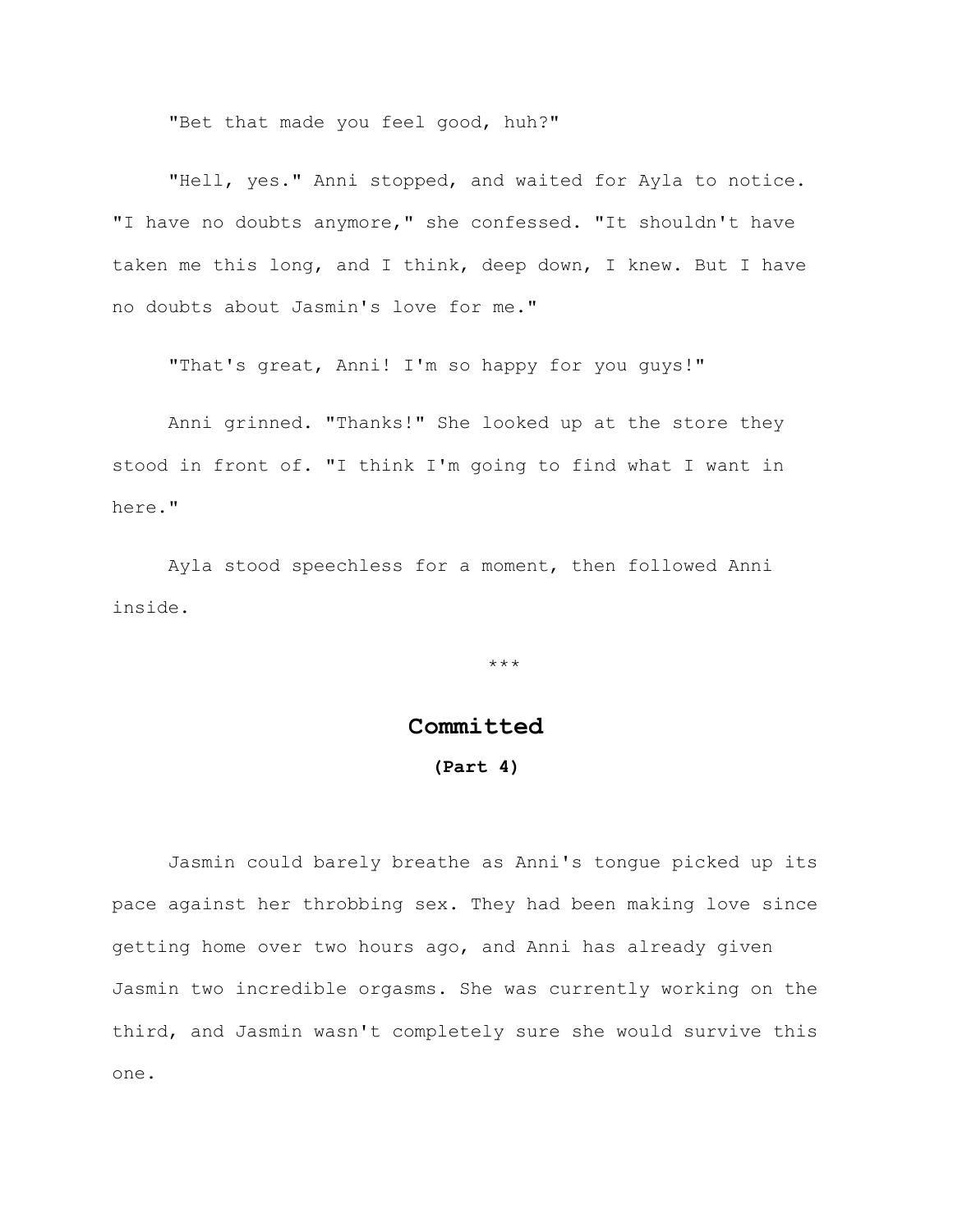"Anni," she panted, torn between wanting to ride out this amazingly pleasurable torture, or pushing Anni away for some much needed relief. As she felt her body start to tremble, she knew there was no stopping now. She let herself be completely overtaken by her lover, giving her everything. A hoarse cry filled the air as the climax shook her to her core.

Anni was in heaven, and relentless when it came to drinking every bit of the essence that was Jasmin. She couldn't get enough.

"Baby, you have to stop," Jasmin begged.

"Don't wanna," Anni murmured against Jasmin's still throbbing nub.

"Please? I don't think I can take any more."

With one more lick with the flat of her tongue, Anni finally eased off. She kissed her way up Jasmin's sweat slicked body, lingering at her hardened nipples for a moment before giving Jasmin a deep kiss.

Jasmin moaned into the kiss. As sated and lethargic as she felt, the sensation of tasting herself on Anni's tongue, ignited her body once again. With a strength she couldn't explain, she reversed their position, a startled Anni now beneath her.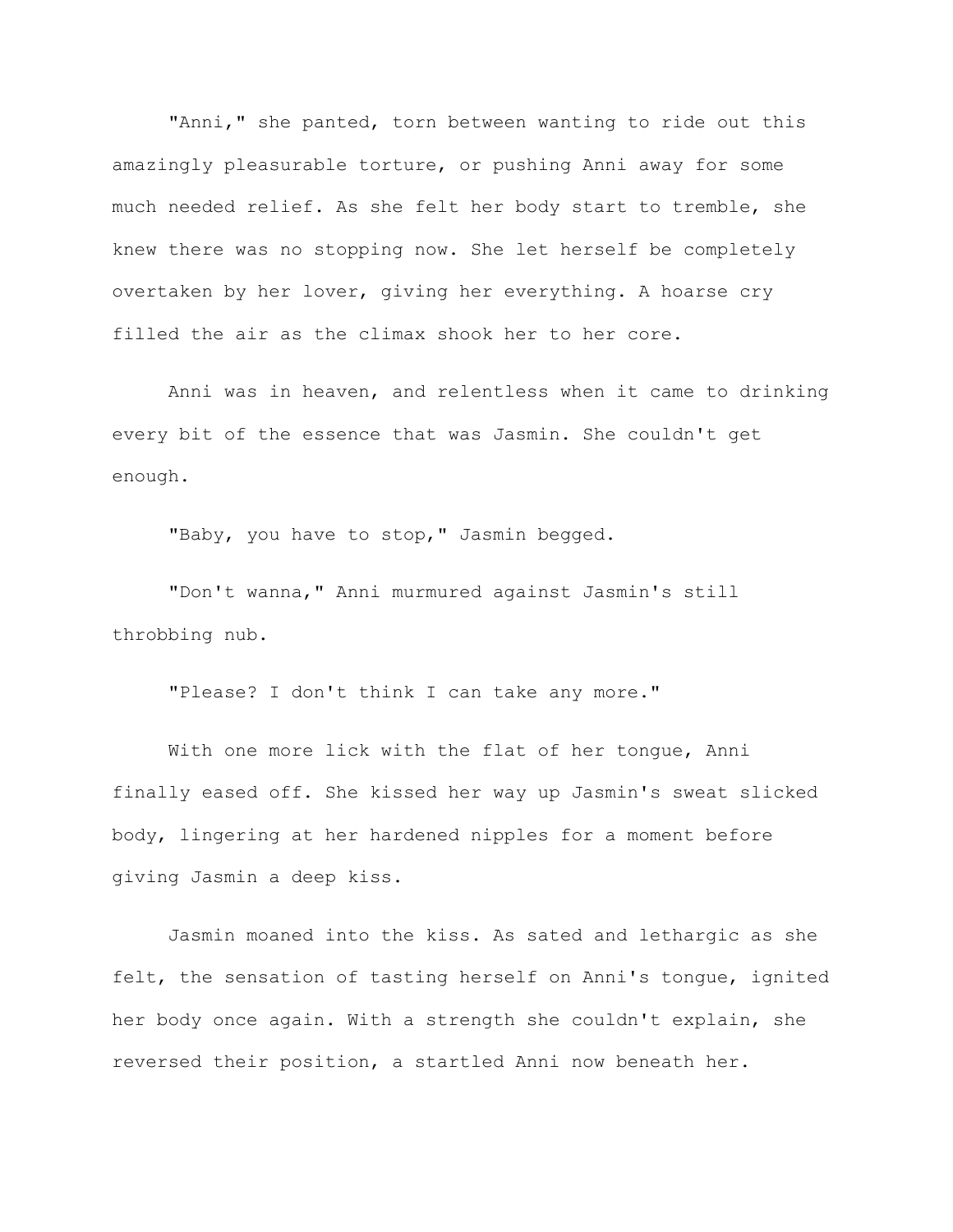"My turn," she whispered huskily.

Anni could only groan as her body immediately responded to the look of desire in Jasmin's soulful brown eyes. Although she had already had an orgasm of her own from going down on Jasmin, her body needed more. "I'm all yours, baby."

"Yes, you are." Jasmin trailed her lips and tongue down Anni's neck, tasting the saltiness of the film of sweat remnant from their passion. She bared her teeth, and nipped Anni's pulse point, hard enough to mark her lover. Jasmin grinned when Anni's hips bucked at the bit of pleasurable pain. She continued her journey, nibbling and licking her collarbone, then taking a small, firm breast into her hot, wet mouth. Jasmin marked her lover once again, this time with a powerful suck to the tender flesh.

"Jesus! Jasmin!" Anni gasped, her hands instinctively grasping Jasmin's silky hair, pulling her even closer.

"Tell me what you want, baby," Jasmin murmured, licking her handiwork.

"You," Anni ground out, barely able to speak. "How? Tell me, Anni. I want to hear you say it."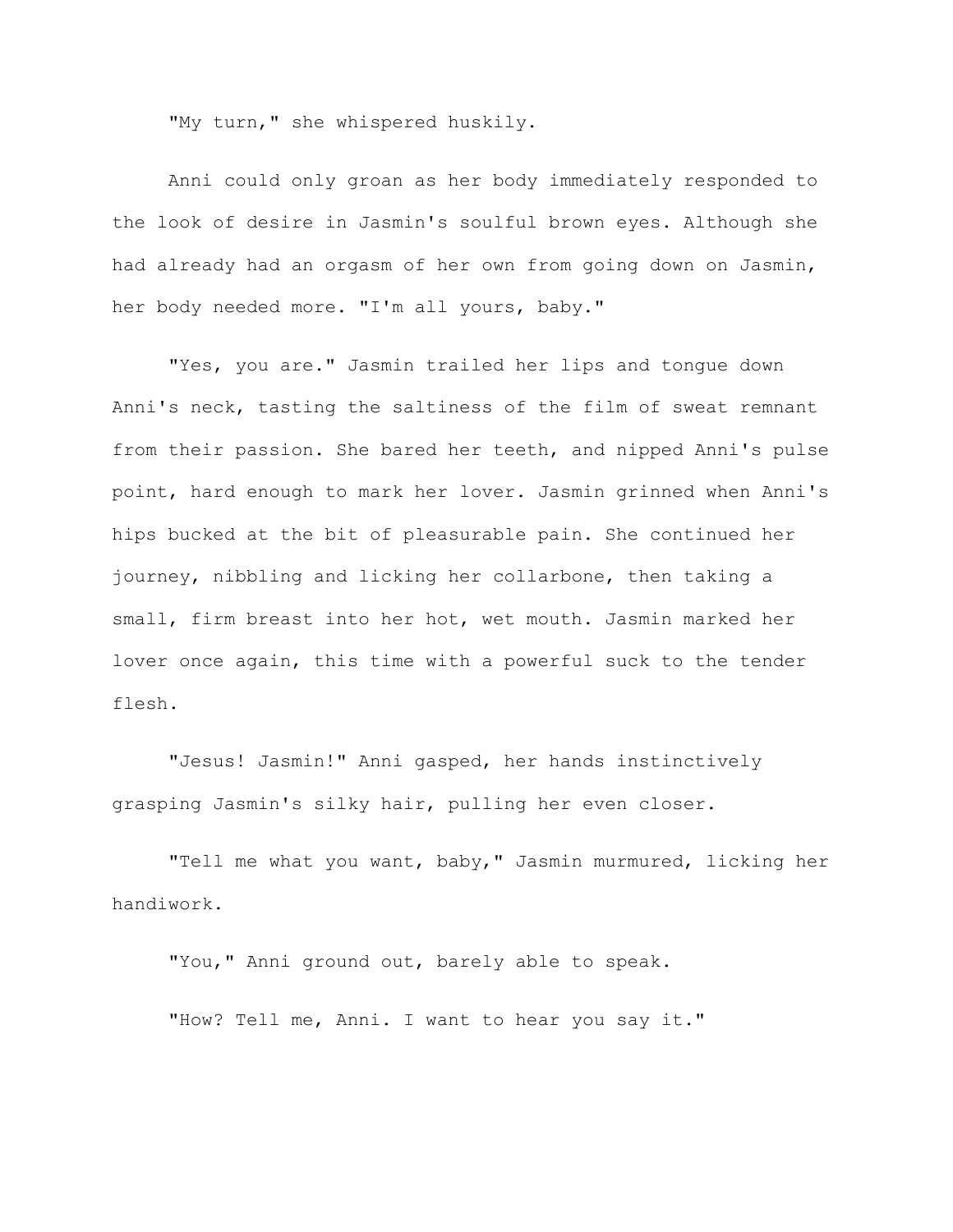Anni groaned once again, loving when Jasmin was like this. It turned her on so much to know she could tell Jasmin to do anything, and she would satisfy beyond belief. Anni may have been the first woman Jasmin had ever been with, but Jasmin was a natural. Anni had never come as hard as she does with Jasmin. It was amazing. "*I want you inside me*," she whispered.

"Mmm." Jasmin trailed her fingers down Anni's torso, circling her navel before continuing down to Anni's hot and ready center. "You're so wet."

The musician locked eyes with her beautiful girlfriend as she felt two digits slip inside her. When Jasmin curled her fingers up, Anni's hips immediately lifted, bringing Jasmin even deeper. "More. Please."

Jasmin's body shivered at the words, and she slipped a third finger in, keeping her pace even and slow. She couldn't believe how incredible it felt being inside Anni's wetness, feeling how the silky walls of Anni's sex contracted around her fingers. Especially when she hit that certain spot. "Do you like that, baby?"

"God, yes! Don't stop!"

"Never." Jasmin picked up the pace, using her body to help her thrust deeper, harder as Anni lifted her hips to match each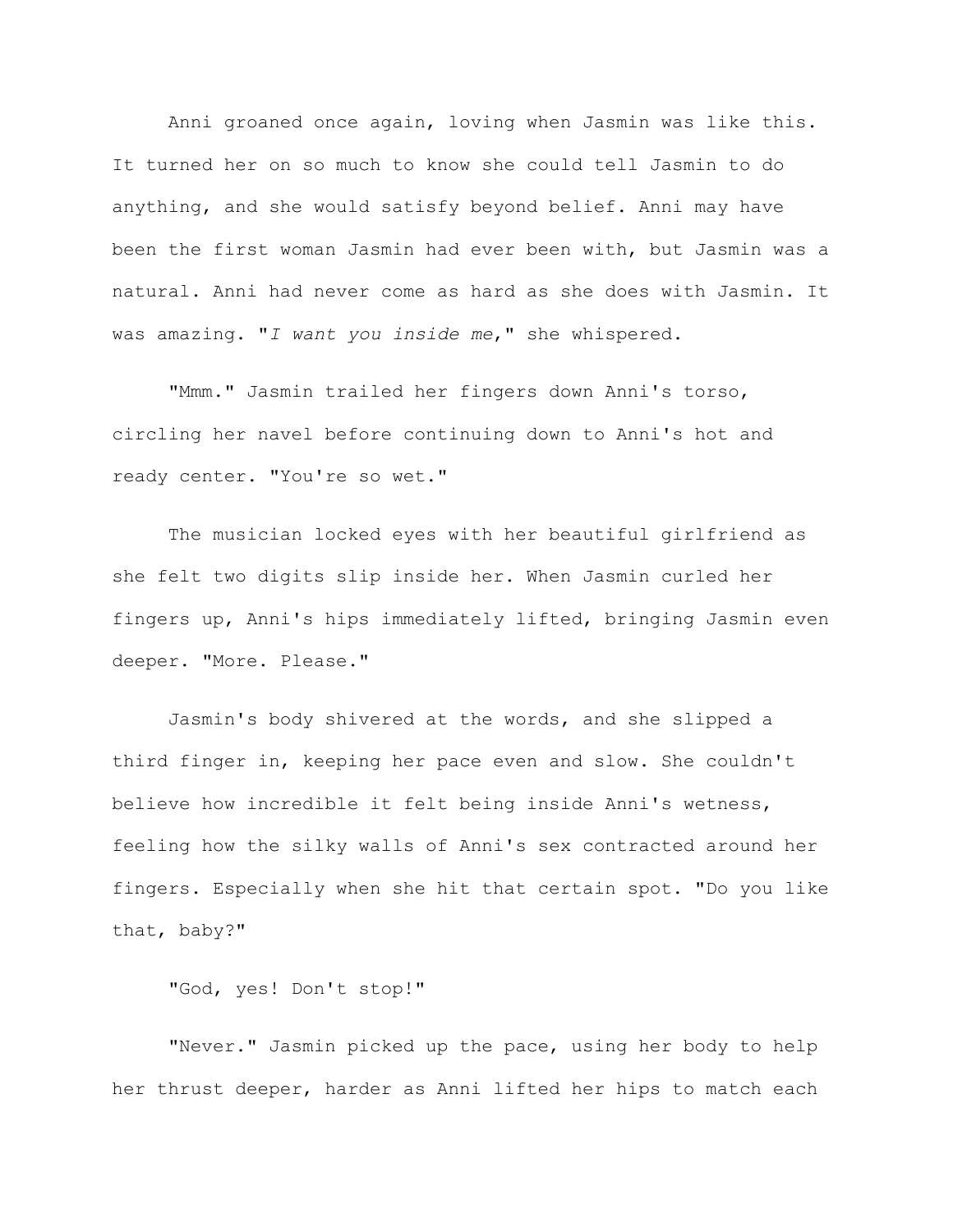plunge. She felt the beginnings of Anni's climax, and bent to take a rigid nipple in her mouth, sucking hard.

Anni's orgasm exploded at the overwhelming sensations of Jasmin inside of her, and sucking her. It was so intense, she saw stars behind her eyelids, and was almost afraid she would pass out from the force. Her thighs clamped together, trapping Jasmin between them, effectively stopping her movement.

"My God!" Anni blew out an exhausted, yet completely satisfied breath. "You may very well be the death of me."

Jasmin chuckled softly. "I can see the headlines now. '*Jasmin Flemming kills lesbian lover with fierce orgasms'*."

Anni laughed, pushing Jasmin's sweat soaked hair out of her face, tucking it behind her ear. "Well, if I had to choose a way to go, that would certainly be it."

"Hmm." Jasmin rolled off her lover with a weak sigh. "I have no idea where I got the energy to do that after what you did to me."

"Divine intervention?" Anni suggested with a grin.

Jasmin rolled her head to the side to look at the beautiful musician. "Perhaps."

"Hungry?"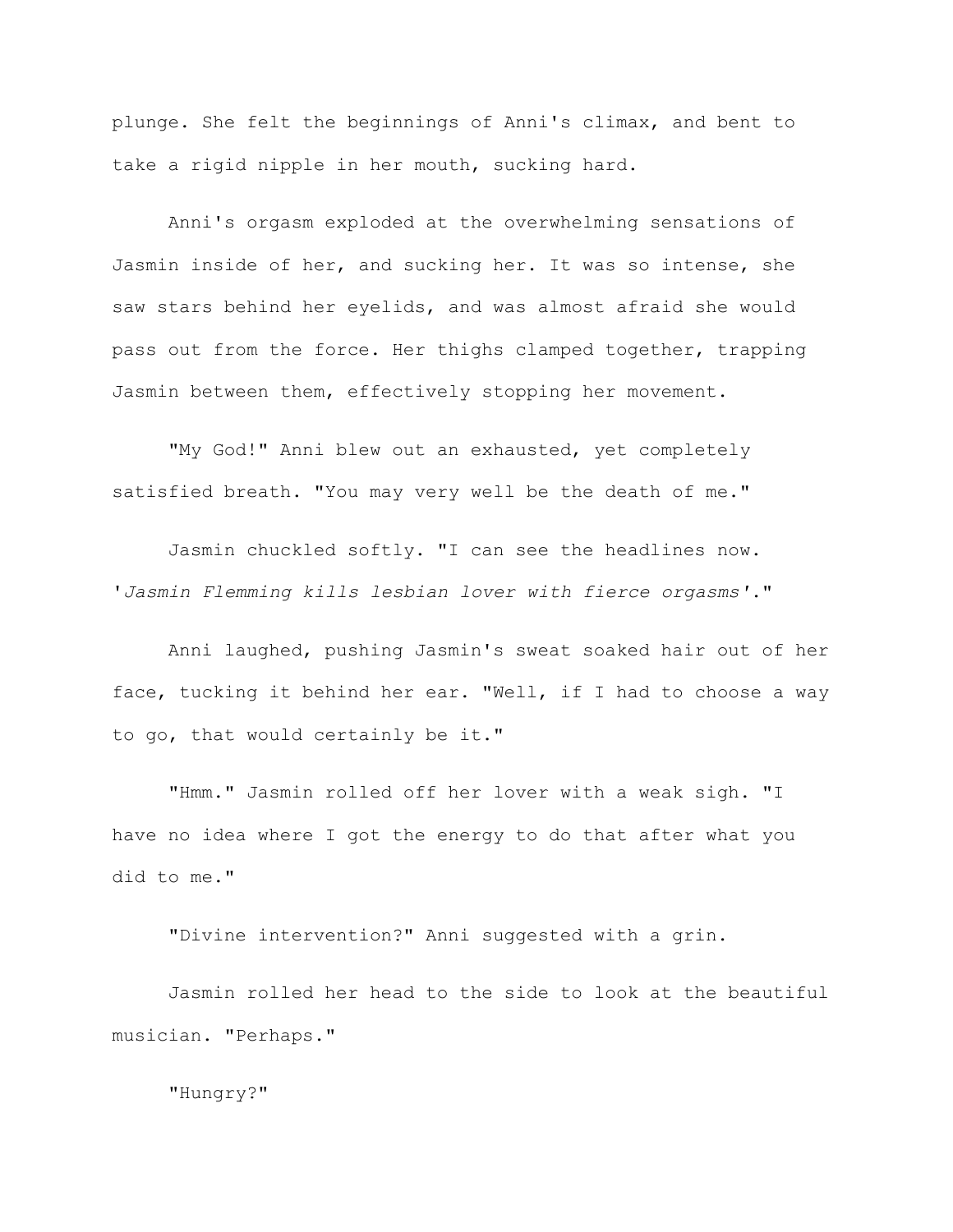"Uh uh. Too tired to move."

"Go to sleep, baby. I'm going to go make me something light to eat. Okay?"

"Mmhmm. Bring me back something?" Jasmin mumbled sleepily before losing her battle with exhaustion.

Anni shook her head, chuckling at her girlfriend. She knew Jasmin would most likely be out for the night, but she would make her a little something just in case. She shrugged into her black button up shirt, grabbed her guitar and quietly stepped out of the bedroom.

\*\*\*

Anni sat cross-legged on the couch, strumming her guitar and humming softly. She would play a few chords, sing a few words, then stop to write down what she just played. The musician was pleasantly surprised by the ease the song was flowing from her, and could only attribute it to the intense love she felt for Jasmin.

"That's pretty," Nele said quietly, as if trying not to startle the musician.

"Um. Thanks." Anni was a little embarrassed at being 'caught'. She was normally shy about singing her songs in front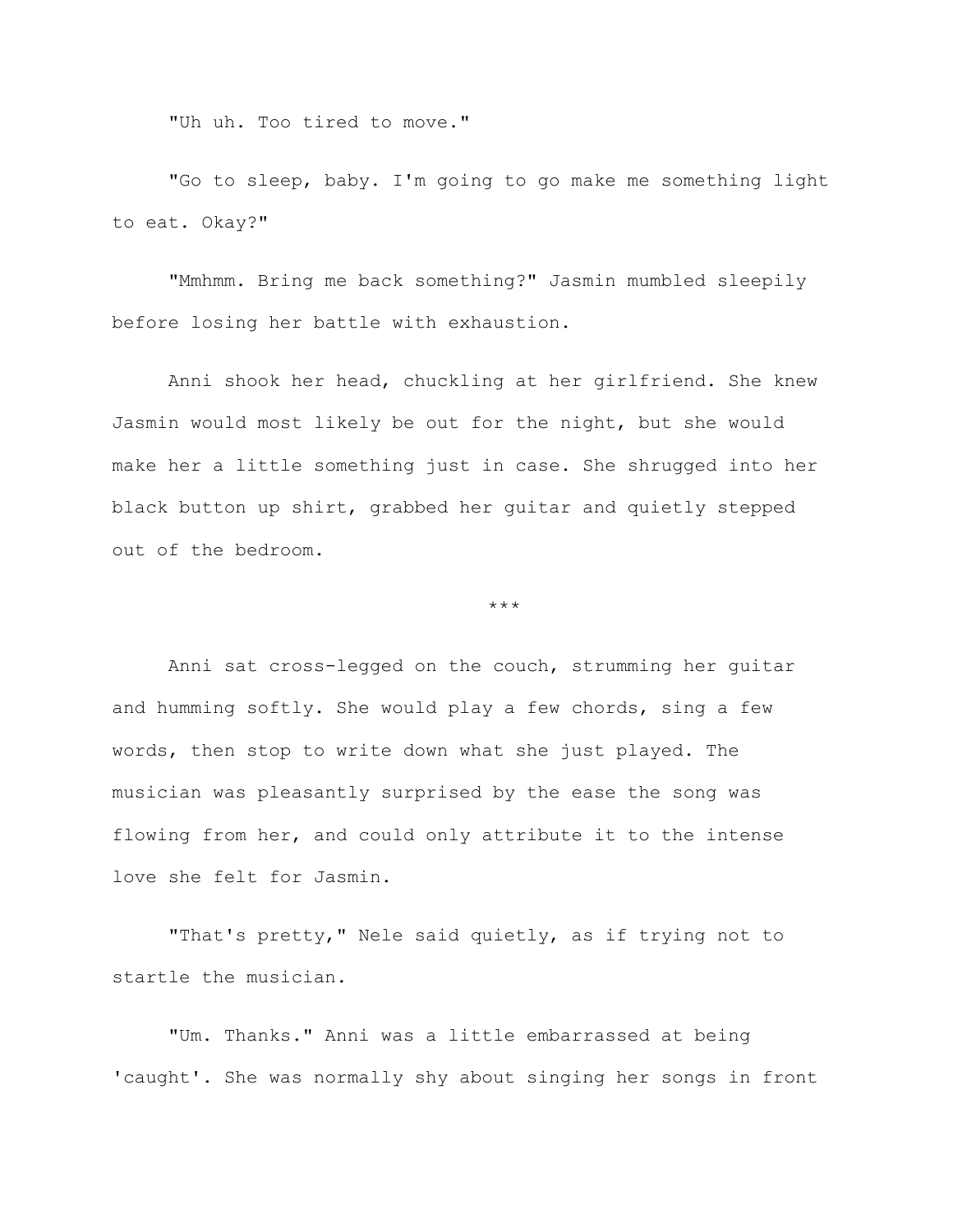of others, but this one was special. She was even more bashful about this song being heard by anyone other than Jasmin.

"Is it for Jasmin?"

"Yeah. Hey, don't say anything, okay?"

"No, I won't." Nele sat in the chair, a bit tentatively. "I wanted to apologize for the other day."

Anni looked up, a little annoyed by being interrupted, until she saw the sad look on Nele's face. "Don't worry about it. You were just saying what I'm sure a lot of people were thinking."

"I still shouldn't have doubted Jasmin like that. It hurt both of you, and I don't want that."

Anni shrugged with a tsk. "We got over it as I'm sure you saw and heard." She grinned at Nele, lifting her chin towards the bedroom door.

"Oh God." Nele blushed hotly. "Tell me you don't hear Mesut and me like that!"

"Uh . . . " Anni laughed out loud as Nele buried her burning face in her hands. "Hey, it happens when you live with roommates, right?"

Nele shrugged. "Want a drink?"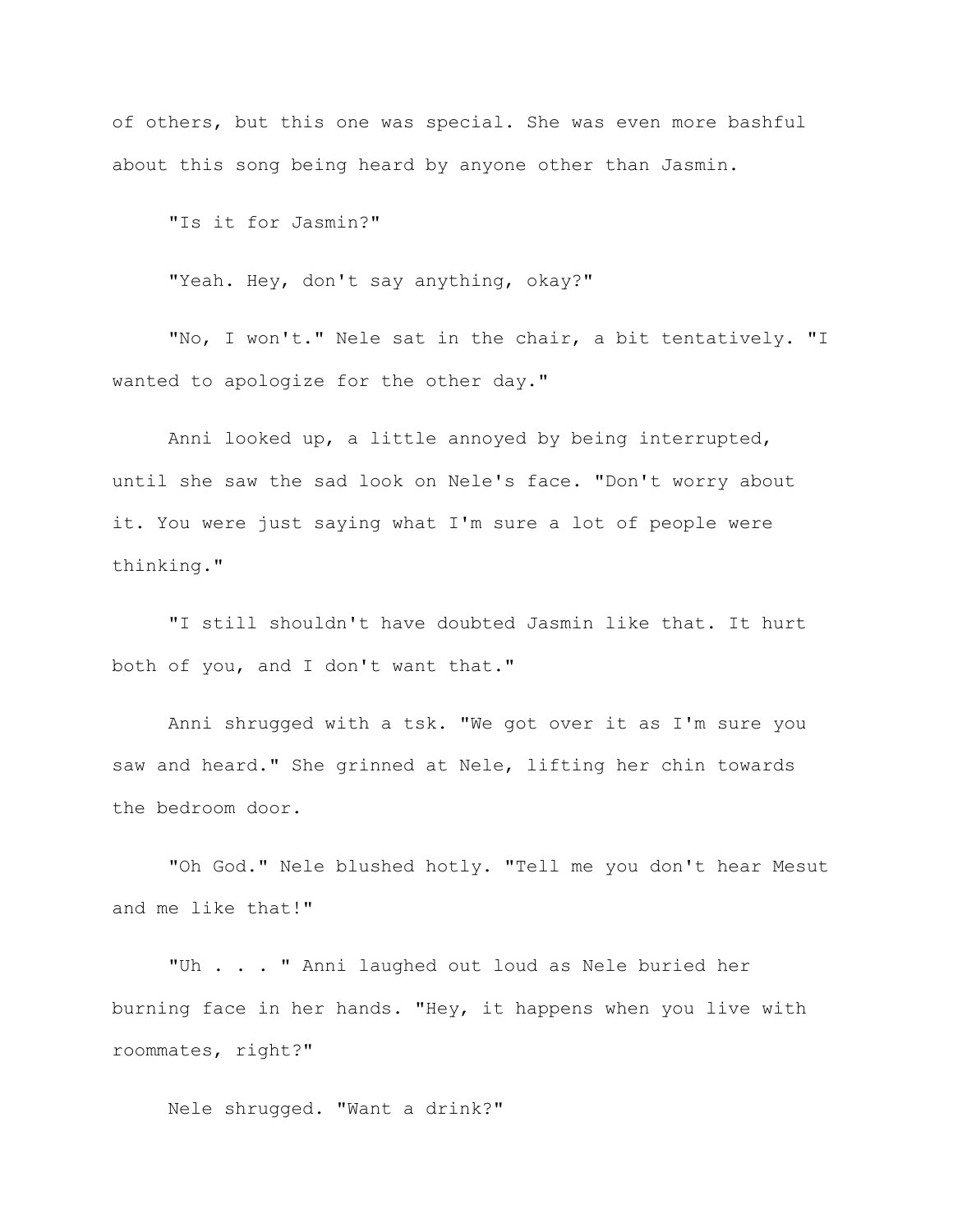"Nah. I'm just going to work on this a little longer, then go back to bed."

"Do you want me to leave you alone?"

Anni looked at Nele sheepishly. "Do you mind?"

"No, not at all. I really just wanted to say sorry for everything . . . "

"It's all good, okay?"

Nele smiled with a nod, then said goodnight, leaving Anni alone once again. With a glance towards the stairs, Anni began playing once again. The melody surged through her, flowing through her fingers as if they had a mind of their own. Her smile was wide and happy, thoughts of Jasmin going through her head as the song all but composed itself. Where "Far Away" broke her heart, this song . . . oh this song made her heart sing. She thought that was a good description since it seemed like her heart was what was really writing it.

Putting the finishing touches on paper, she slipped the sheet into her guitar case, placing her guitar over it. Anni snapped the case shut with a smile, and returned to her beautiful girlfriend with a happy bounce in her step.

\*\*\*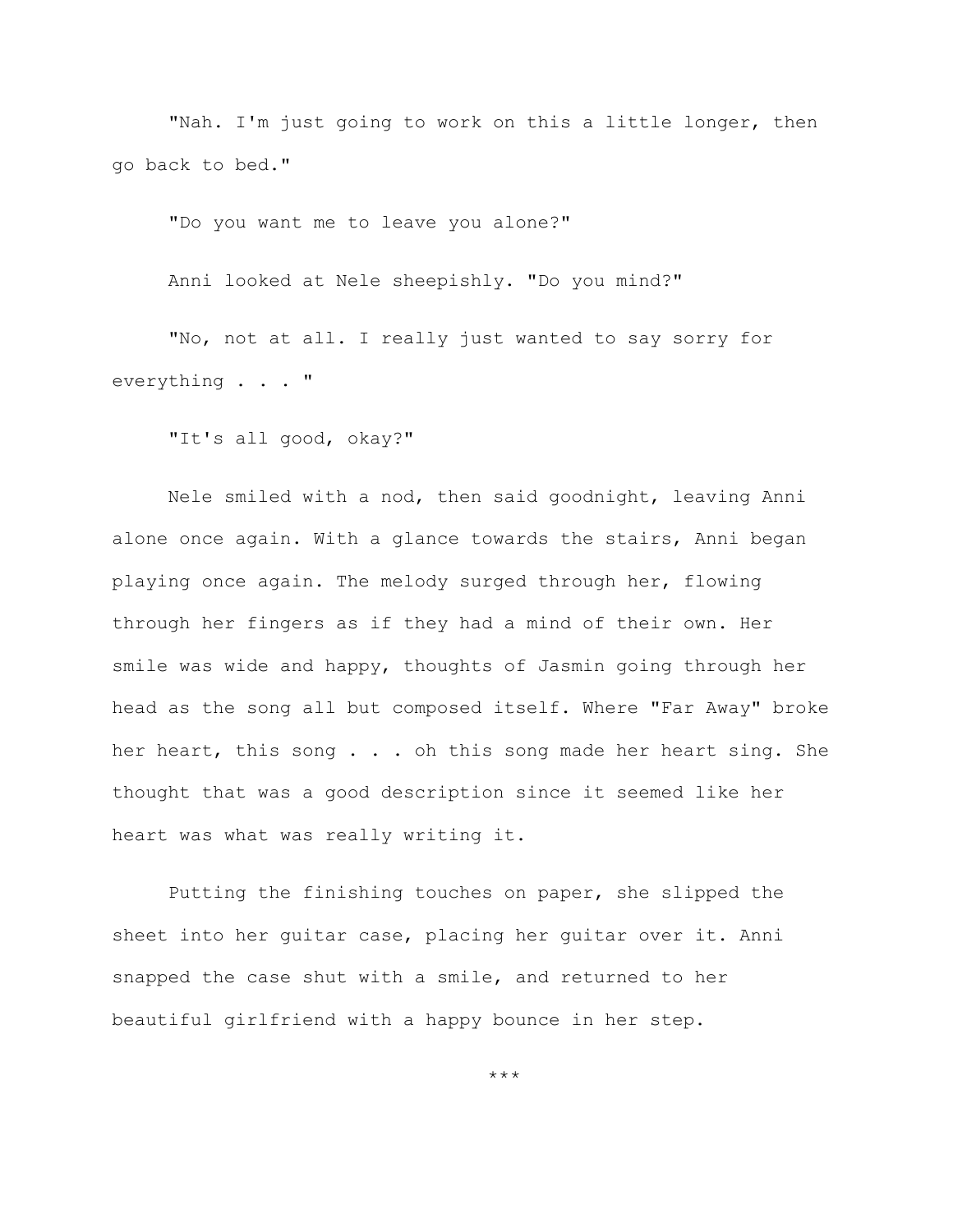"What are your plans for your day off, baby?" Anni watched from under the covers as Jasmin got dressed. Her eyes were glued to a perfect ass as Jasmin shimmied into leather pants Anni loved so much.

"Just a bit of shopping," Jasmin answered, knowing full well where Anni's eyes were.

"Who's going with you?" When Anni didn't get an answer, she looked up at her amused girlfriend. "What?"

"Enjoying the show?"

"Immensely," the musician answered, grinning rakishly.

"Good." Jasmin made her way over to Anni, leaning down to kiss her soundly. "Pia and Nele are going with me."

"Great. I'm glad you're not going alone."

Jasmin smiled at her protective lover. "I told you I'd be careful."

"You did." Anni slipped her hands up Jasmin's thighs, settling them on her hips. "Are you okay with calling your mother today?"

"Can we discuss this later, baby?"

"Jasmin, I know you don't really want to do this . . . "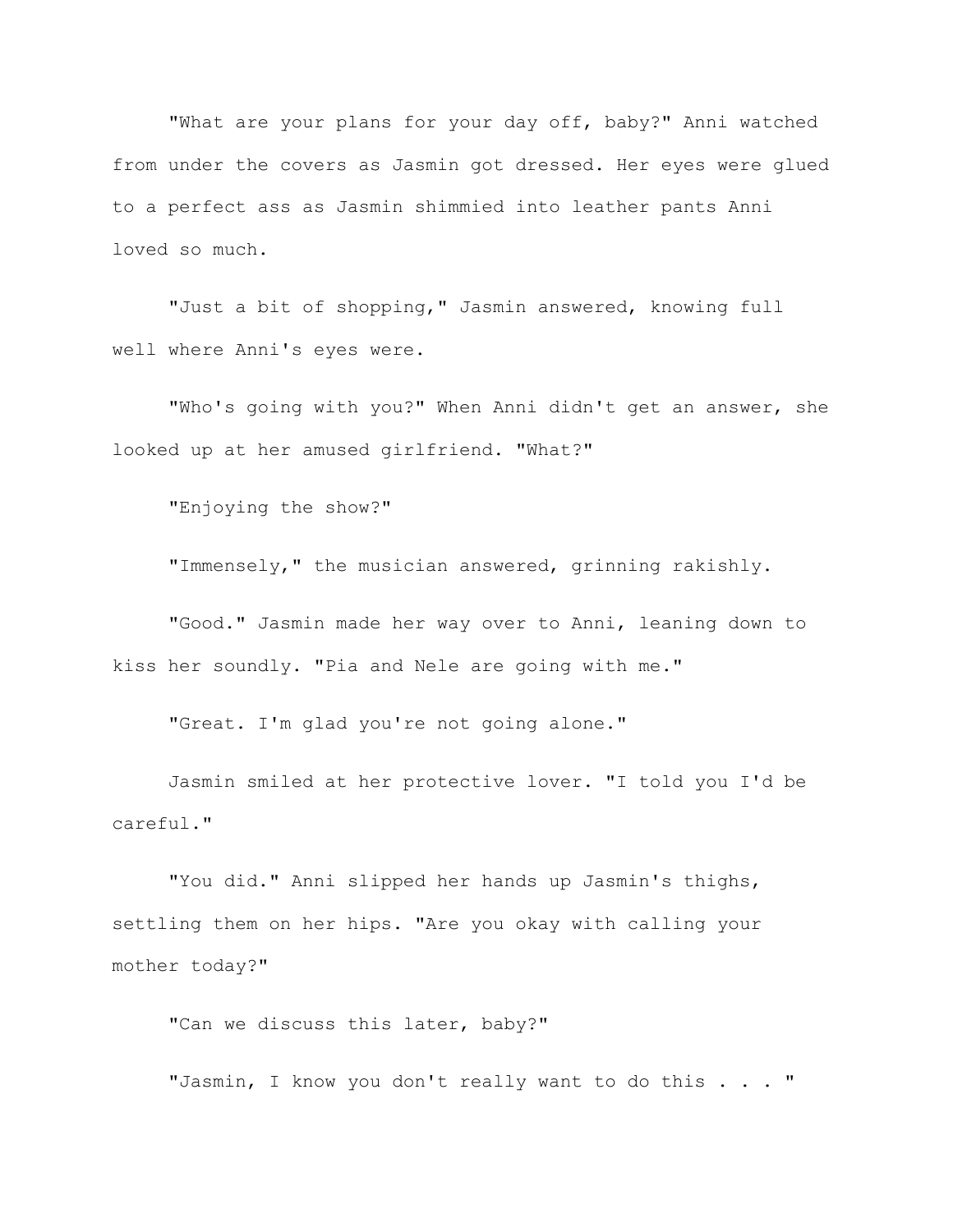"Anni, wait. I'll do this because it may give us a way to get Kurt out of our lives. That's what's important to me. So, yes, we'll call Katrin. I just don't want to think about it right now, okay?"

Anni nodded. "Sorry."

"Don't be. I know this is hard for you. We'll get through this, I promise."

"I know, baby. Hey, why don't you and the girls stop by Vereinsheim after you're done shopping. Come and see me. I'll buy you a coffee," she winked.

Jasmin laughed. "Sure! See you later?"

"You bet."

Jasmin traced a finger across Anni's jaw, then tapped her on the nose before leaving the grinning musician.

\*\*\*

"Are you sure about this, Jasmin?" Pia looked at her friend, then a Nele, who gave her a shrug, and back again.

"Yes." Jasmin's answer was full of confidence and enthusiasm. She handed the guy behind the counter a piece of paper with a rough drawing. "Can you do this?"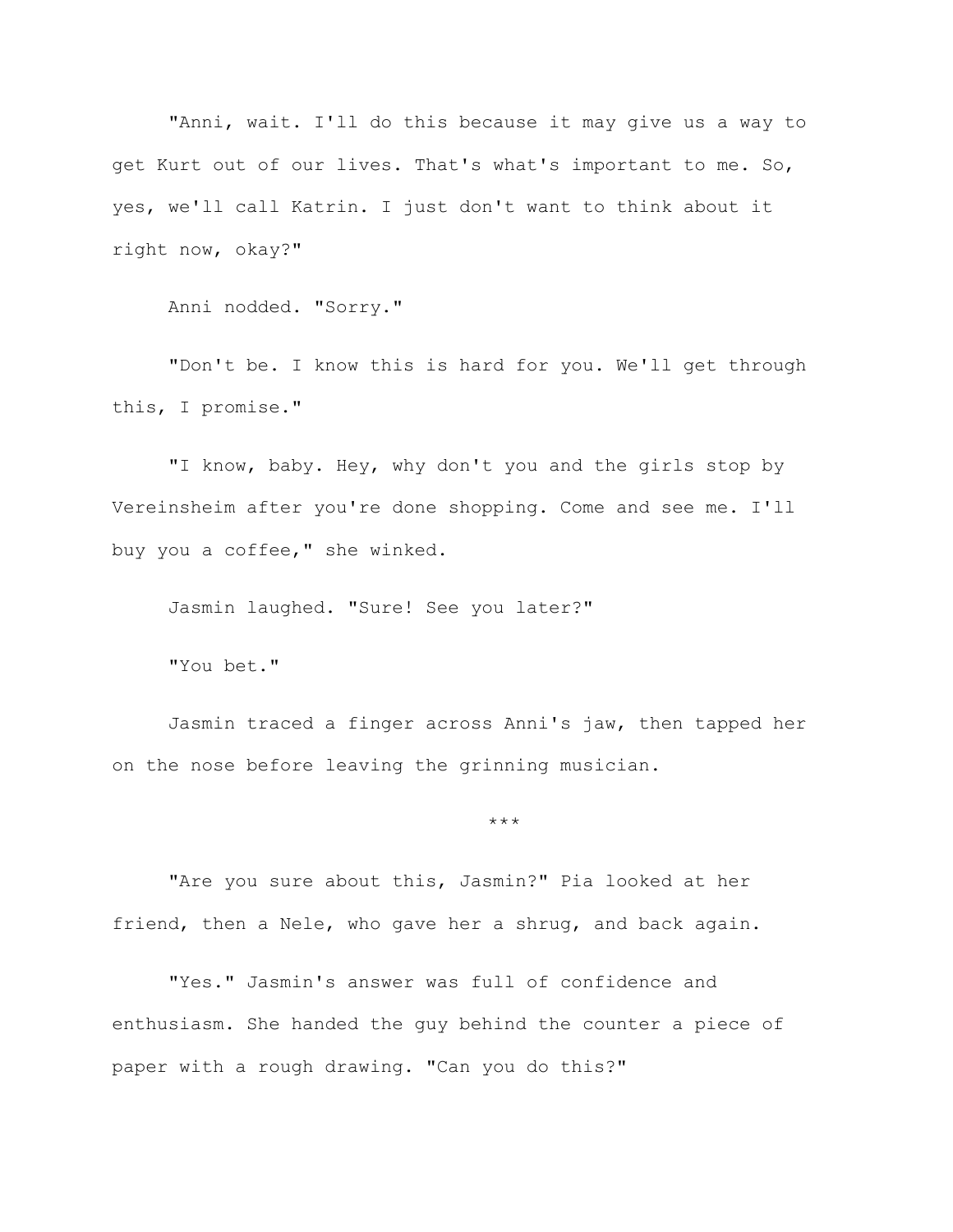The older man pushed his glasses up his nose, picking the drawing up, studying it. "All of them?"

"Yes. Is it possible?"

"Yeah, yeah. This one may be a little tricky," he told her, pointing to one of the sketches. "But, doable."

Jasmin sighed with relief. The 'tricky' one was the most important. "How long will they take?"

"Three weeks? Maybe a month," the old man grunted.

"Shit," Jasmin muttered, then apologized to the man for her language. "Can it be done any sooner?"

He considered her, then the drawing again. "Yeah. I can do rush job. When do you need it by?"

"Next week?" Jasmin answered hopefully.

"It will cost more," he warned.

Jasmin winced. "How much?"

The old man was thoughtful for a moment, and took a pencil from behind his ear, writing a figure down and sliding the paper over to Jasmin.

Jasmin's breath caught at the price, but she swallowed down the apprehension. Anni was worth it. She was worth everything.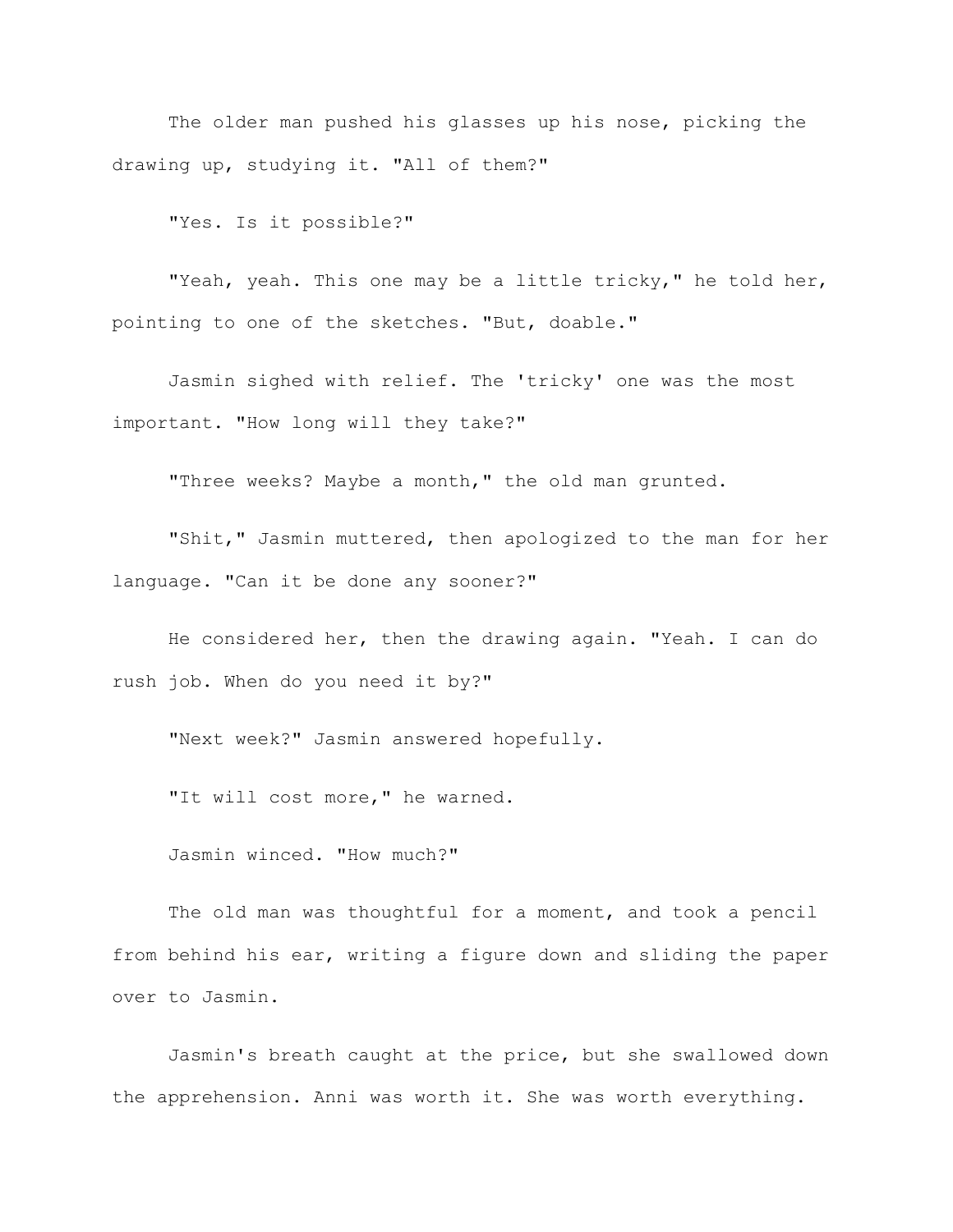She held out her hand. "Deal." She turned to her friends who were still looking at her with disbelief. "Ready for coffee?"

\*\*\*

"Hey! How'd it go?" Anni gave Jasmin a quick kiss, nodding to Pia and Nele.

"Good! The press is still following me around, but I think we did pretty well at keeping them at bay." Jasmin grinned proudly, making her girlfriend laugh.

"Well, I don't see any bags. Was shopping a bust?" Anni knew she was fishing, but she wanted to know how much Jasmin would tell her.

"Nope." Jasmin took the coffee Anni held out to her, and plopped herself down on the couch in the corner.

"That's it?" Anni glanced at Pia and Nele who immediately turned away, suddenly finding the café's décor extremely interesting. Anni narrowed her eyes at Jasmin. "Anything you want to tell me?"

"I love you." The corners of Jasmin's eyes crinkled when she smiled over the rim of her glass.

"Fine. I can take a hint." She made her way back behind the bar, to fill orders. "Want to call Katrin?"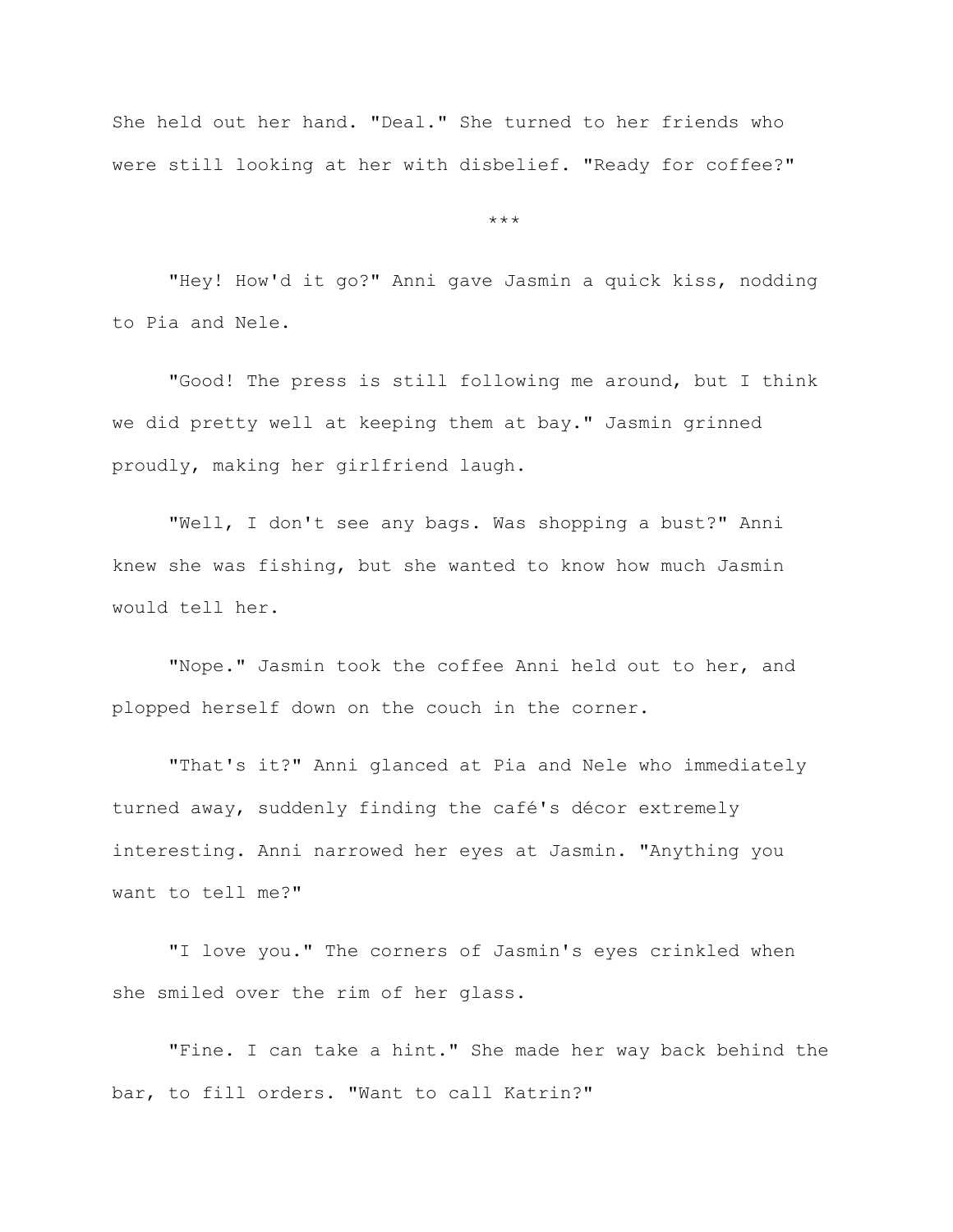"Ugh." Jasmin drank the rest of her milky coffee, setting the empty glass on the table in front of her. "Fine. Let's get this over with."

Anni sent her girlfriend a sympathetic smile. She knew this was going to be difficult for Jasmin. Her relationship with her mother was already tumultuous at best. If it turned out that Katrin was working with Kurt to break her and Jasmin up, Anni was afraid the thread the mother/daughter relationship was hanging by would finally snap.

Jasmin reluctantly dug out her phone, pressing Katrin's number. Part of her hoped that the call would go unanswered. The other part wanting to do what she just told Anni. Get it over with.

"Hello?"

```
"Katrin. It's Jasmin."
```
"I know who it is. Have you finally decided to listen to me?" Katrin's voice held a condescending bite that Jasmin did not appreciate.

"I've decided to ask you a few questions. Do you have time to meet?"

"Of course. Kurt and I . . . "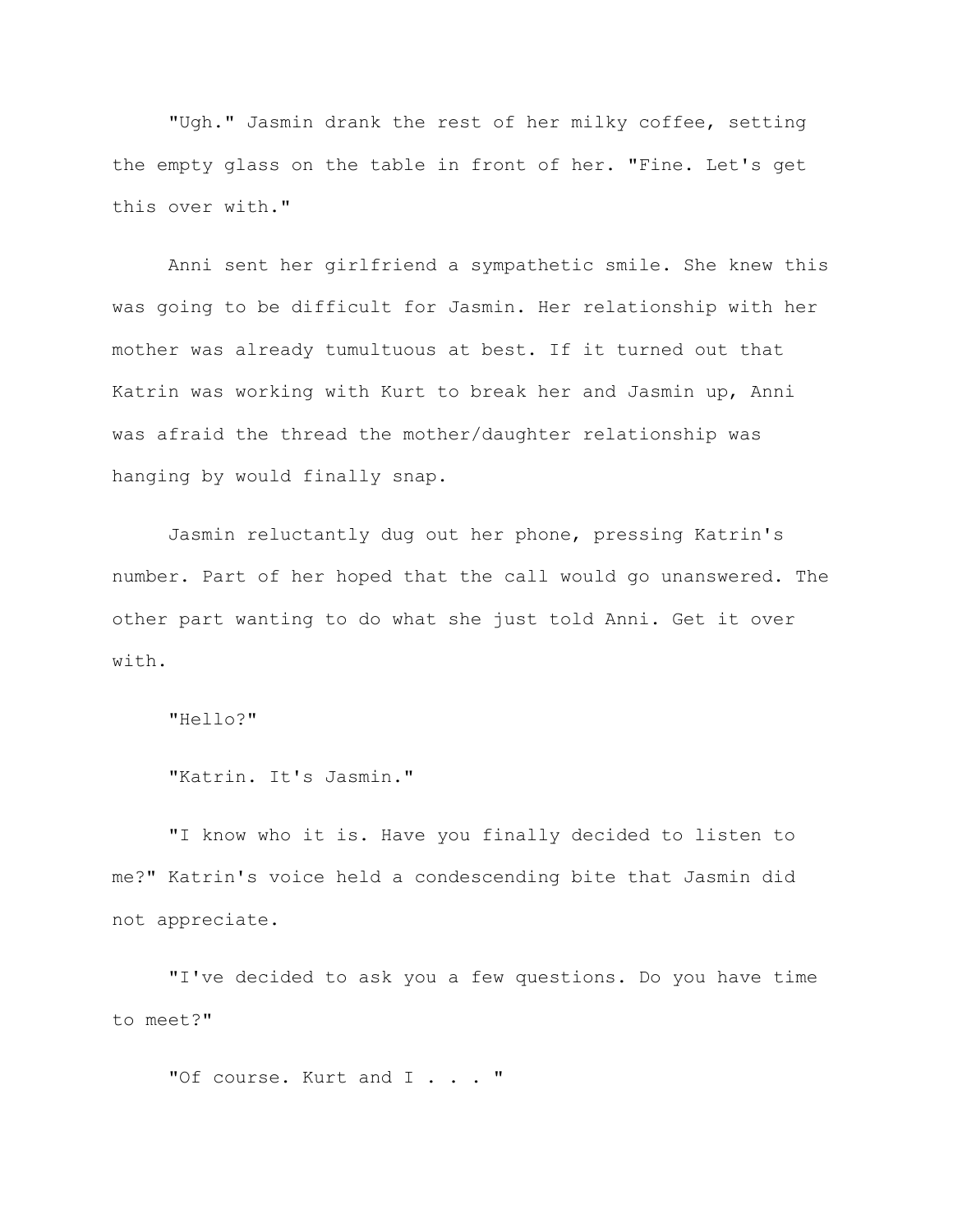"No. Just you. I will not have any kind of discussion with Kurt." Jasmin saw Anni's eyes turn to her at Kurt's name. She just shook her head, and focused on her conversation with Katrin. "You can come to Vereinsheim, or you can come by the apartment later. But, Katrin, I swear if Kurt is with you, I will never speak to you again."

"Very well. I trust your friend won't be there either?"

Jasmin frowned at the emphasis Katrin had put on the word 'friend'. "My *girl*friend will be there, yes. This involves her just as much as it involves me."

"Then I think all parties should be present," Katrin countered.

"All parties that count, will be. Take it or leave it, Katrin. This is the only invitation I will be extending." After a long silence, Katrin agreed to meet at the apartment later that evening.

Anni sat next to her not-so-happy girlfriend, taking her hand. "So?"

"She'll be there tonight. Though, I don't see what the point is. It's obvious she's working with Kurt."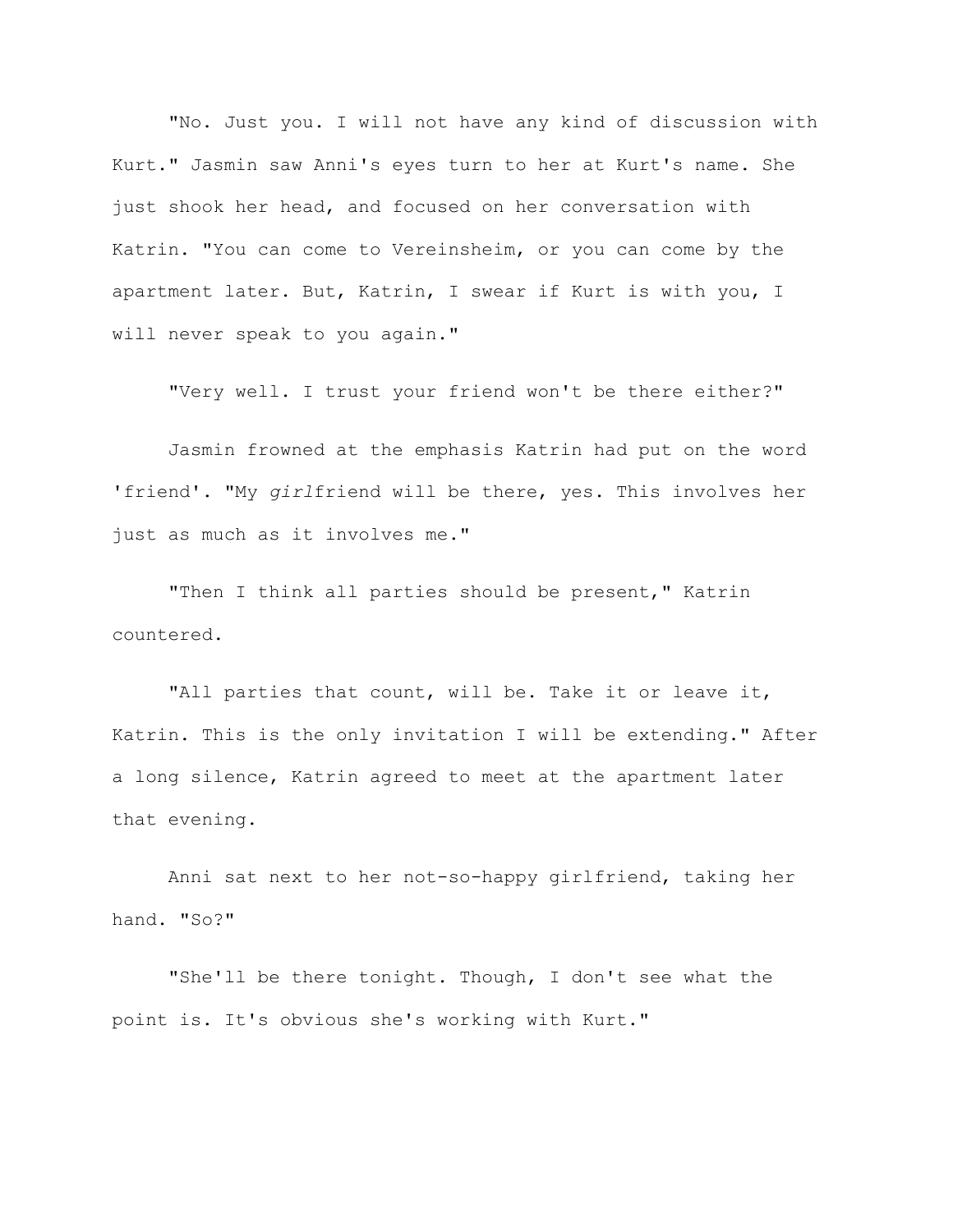"The point, baby, is to try and get them to stop. We already knew it was a possibility they were working together. Maybe we can appeal to your mom's caring side, and get her to tell Kurt to back off."

"Katrin? Caring side?" Jasmin looked at Anni skeptically.

"Come on, doll. She has her moments." She kissed Jasmin's knuckles. "I have to get back to work. Want another?" she asked, gesturing at Jasmin's empty glass.

"Sure. Get me wired up before this talk tonight," she smirked. "Did Nele and Pia leave?"

"Yeah, they had stuff to do," Anni tossed over her shoulder on her way back to the bar. "Said to tell you bye."

"Bye," Jasmin muttered, deciding to keep herself occupied by browsing the internet on her phone. "Well, that was a mistake."

"What was a mistake?" Anni handed Jasmin her drink, taking her phone from her. *Kurt LeRoy and Jasmin Flemming: Marriage on the Mend.* The article included a photo of Jasmin and Kurt kissing, Kurt's hand on Jasmin's ass. "Shit. Katrin's doing, I assume?"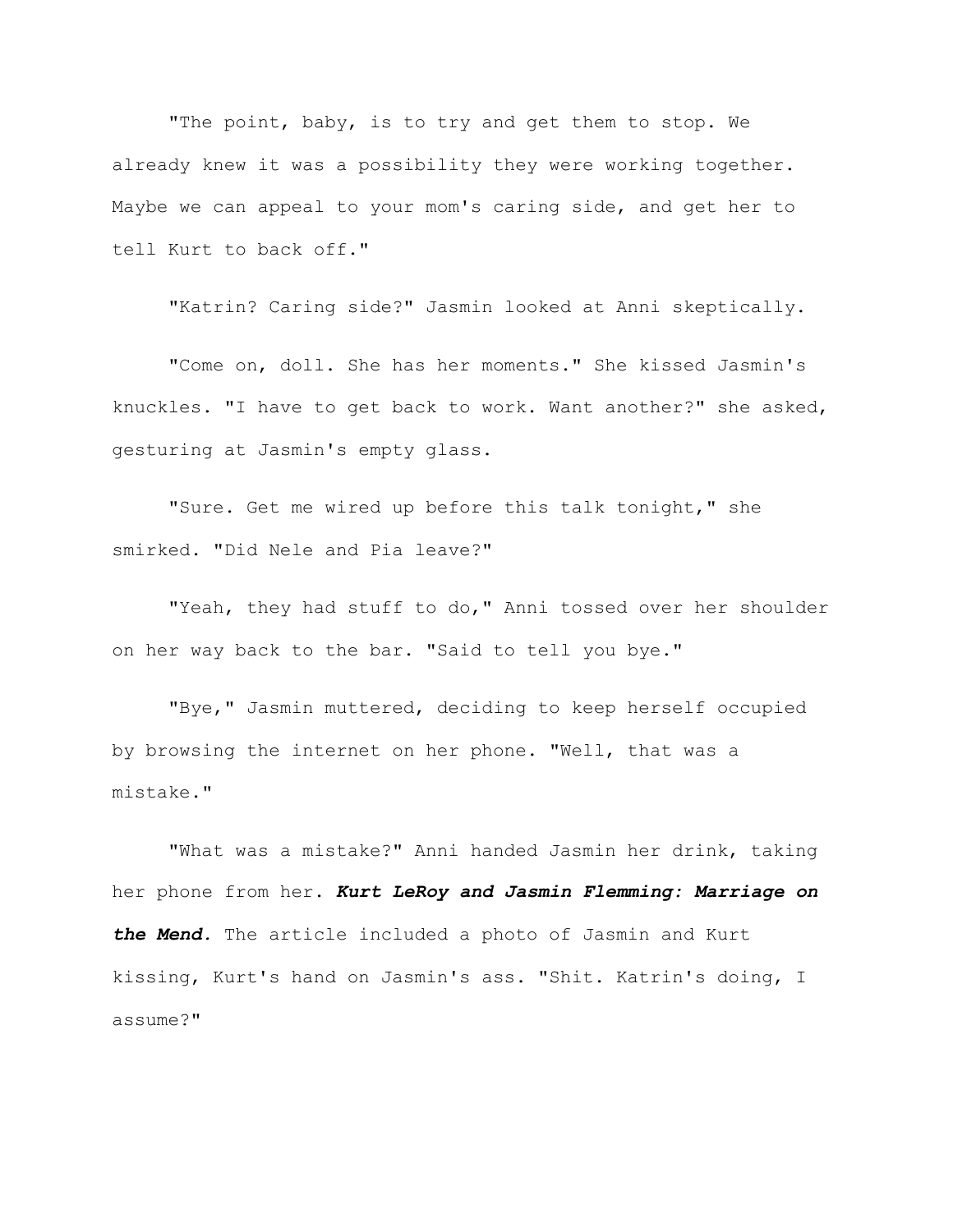"Probably. That picture was taken right after we were married. We were at some stupid studio party." Jasmin snagged her phone back, quickly closing the internet. "She's not going to be on our side, you know that, right? Katrin will do whatever it takes to be in control of *something*. If it's not Metropolitan Trends anymore, it's going to be this. Or me."

"She can't control you, baby."

"She'll try."

"Come here." Anni wrapped her arms around her girlfriend, holding tight. "We're in this together, okay? No matter what happens with Katrin, I'm here with you."

"Thank you, sweetie. I feel better already." Although she said the words lightly, Jasmin truly did feel better with Anni by her side. She felt as though she could face anything with the love of her life next to her. The thought startled Jasmin a little. Love of her life? She pulled back, taking Anni's face in her hands, looking deep into her eyes. "*It's true*," she whispered.

"Huh?" Anni's brows furrowed in confusion at Jasmin's curious words.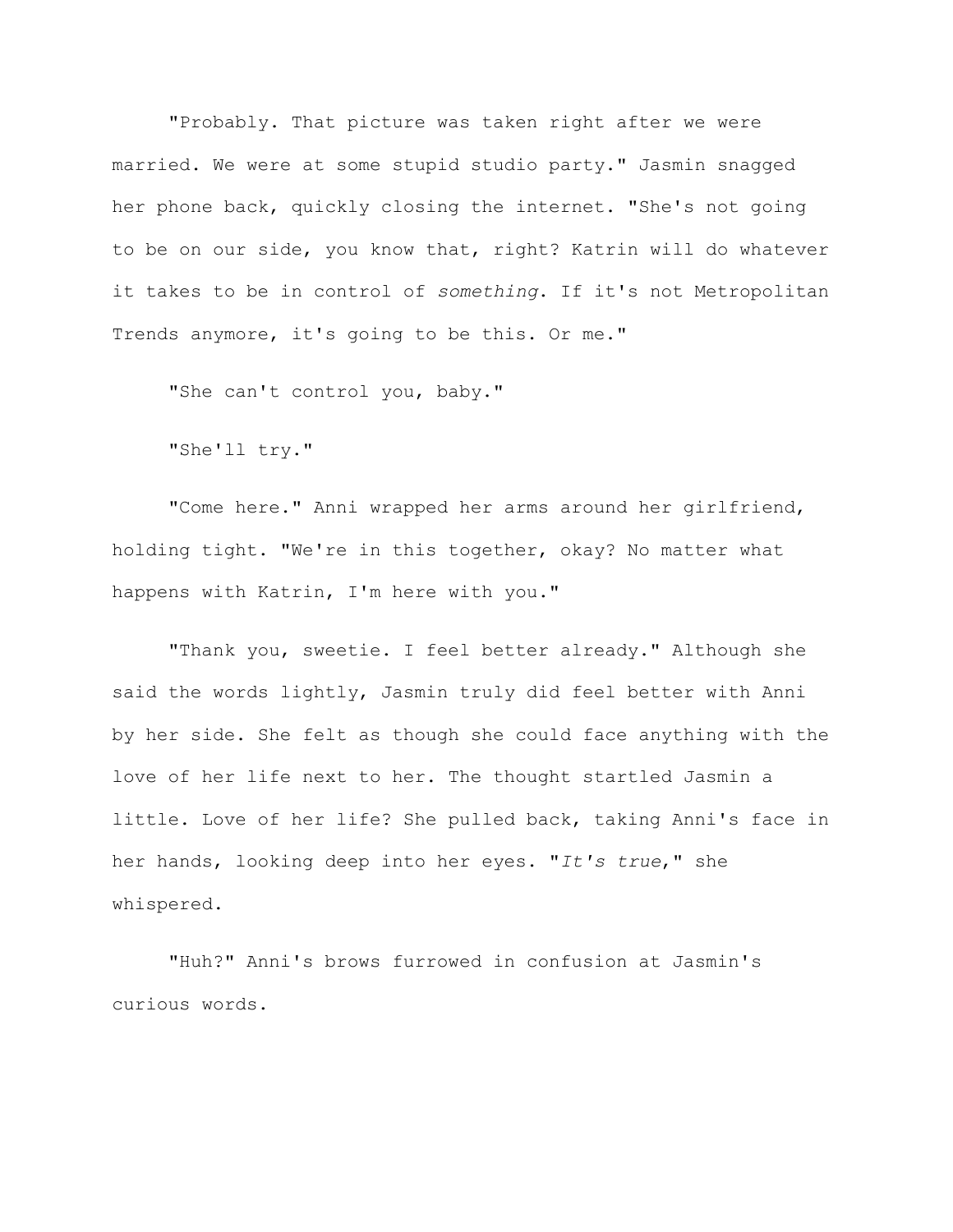Jasmin smiled brightly. "I said it's true. That you make me feel better," she explained. There was a better time, a better place to tell Anni that she was the love of her life.

The dimples that Jasmin loved so much, stood out prominently as Anni beamed with pride. "Good."

\*\*\*

Jasmin paced restlessly as the time for Katrin to come by drew closer.

"Baby. Come sit down." Anni patted the cushion next to her on the couch.

"I can't. Too edgy."

"I can help with that," Anni told her, wiggling her eyebrows.

Jasmin couldn't help but laugh, even though she felt nauseous at the thought of talking to Katrin again. "You can, can you?"

"Mmhmm. Come over here and I'll show you."

Just as Jasmin took a step towards her lover, a knock sounded on the door. With a dramatically heavy sigh, Jasmin straightened her shoulders and opened the door.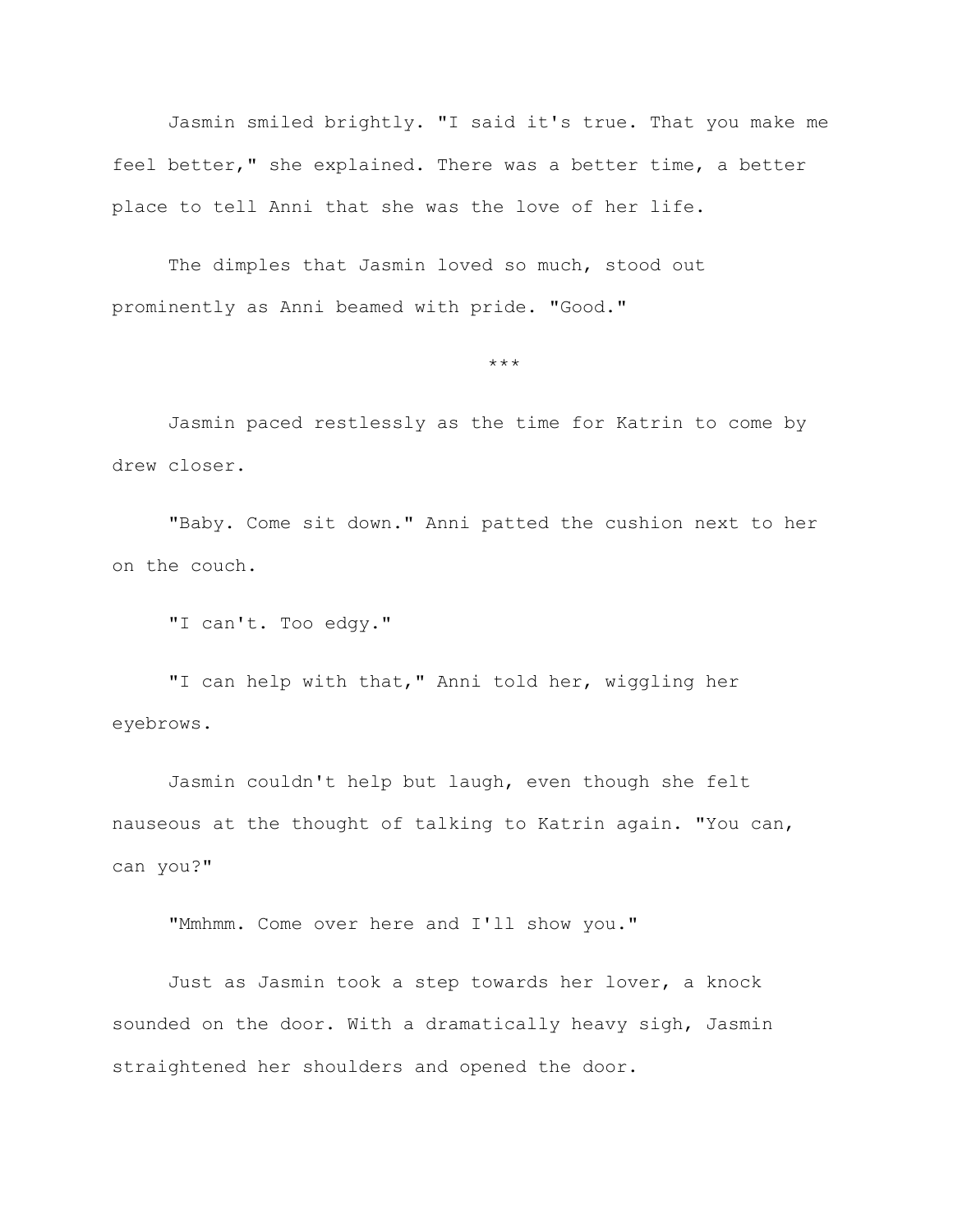"Katrin. Come in." Jasmin warily checked the hallway outside the door, half expecting Katrin would have brought Kurt against her wishes. With a relieved breath at no sign of her exhusband, she closed the door.

"Okay. I'm here. Are you sure you want to talk about this in front of Anni?" Katrin gave Anni a cursory glance.

"I have nothing to hide from Anni." Jasmin gestured to the chair, offering Katrin a seat, which she declined. "I want to know why you're doing this. Why are you working with Kurt?"

"It's a job. Metropolitan Trends was stolen from me, I have to do something with my time."

"And, you choose to work with Kurt?"

"Why not?"

"Why not?" Jasmin repeated angrily. "How about because you're using your *daughter's* feelings for the sake of your own gain! I do *not* want to be with Kurt!"

"Jasmin, you're not looking at the whole picture. That's always been your problem. You're very shortsighted. Never able to see what's good for you."

"Anni is good for me." Jasmin purposefully went to Anni, sitting close to her, and taking her hand.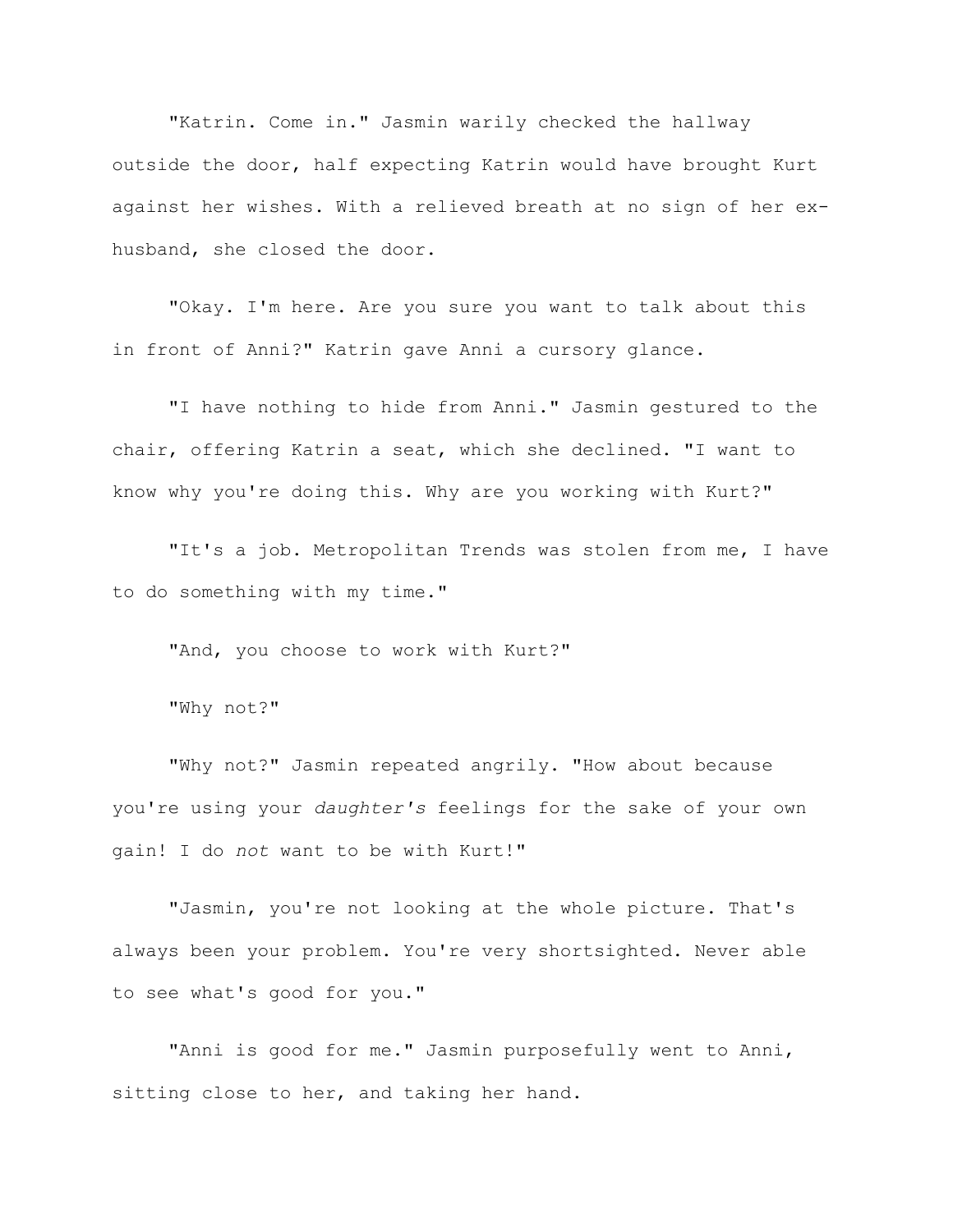"Just think about this, Jasmin. Imagine the career you can have as Kurt's wife. If Anni means so much to you, then continue seeing her *discreetly* on the side. But this is your chance!"

"My chance? My chance to what, exactly?" Jasmin knew she was squeezing Anni's hand - or was Anni squeezing hers? - but she felt her body tense at Katrin's words.

"To make a name for yourself, of course! It's what you wanted. With the publicity we could generate from your reconciliation with Kurt, you'll be the new 'It' girl."

"Haven't you been paying attention," Anni practically growled. "She doesn't want that anymore!"

"Is that true, Jasmin? Or, are you just going to let Anni speak for you?"

"It's true," Jasmin answered without hesitation. "That life almost ruined me. I want nothing more to do with it." She could practically feel Anni's entire body relax at her response. *I guess she was still worried about that*, Jasmin thought with another squeeze to Anni's hand.

"Dreams like that don't just go away, Jasmin. I know that it was hard for you . . . "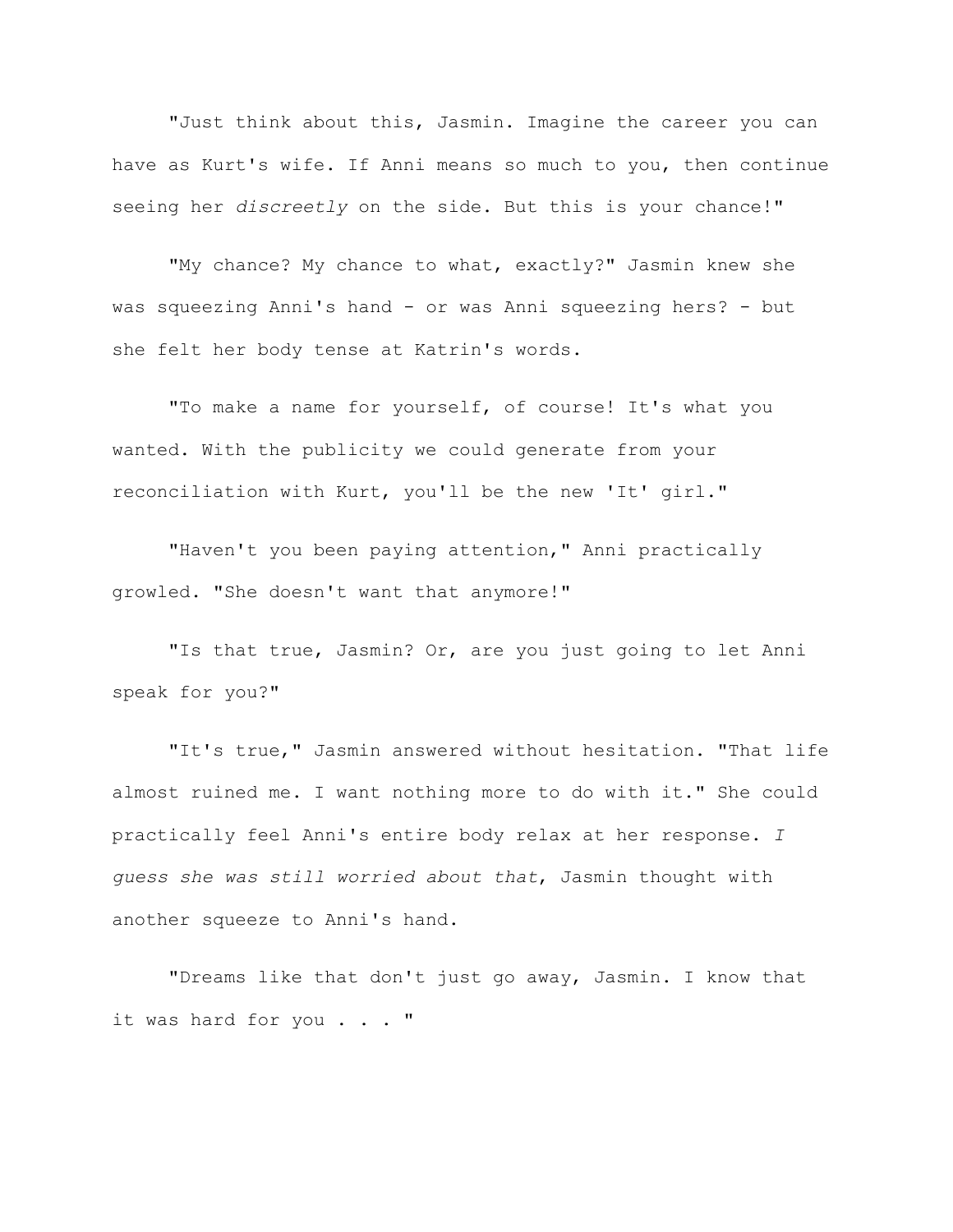"You've got to be kidding me!" Anni stood abruptly, and began to pace. She ran a trembling hand through her hair, madder than hell that Katrin was here speaking like this to Jasmin. "You were *pissed* at Jasmin half of the time when she was in the press. The other half, you were asking her not to be herself! Now that it suits you, you want her to go through that all again?"

"This is really of no concern to you."

The self-righteous look Katrin gave Anni stunned her. She had really thought Katrin was on their side. *I guess when it comes to money and control, anyone is fair game*, Anni thought angrily. "It *is* my concern! Jasmin is the woman I love, and you're telling her to go back to being married to someone she doesn't want to be with!"

"Jasmin loved Kurt once. I'm sure it's still there. They just need to spend some time . . . "

"Enough!" The vehemence in Jasmin's voice had both Anni and Katrin looking at her speechlessly. "Stop this now, Katrin. There's nothing either you or Kurt can possibly say to change my mind. I do *not* want to be with him. I do *not* want that lifestyle again. I certainly do *not* love Kurt, nor will I ever again. I'm in love with Anni. *This* is where I want to be, and how I want to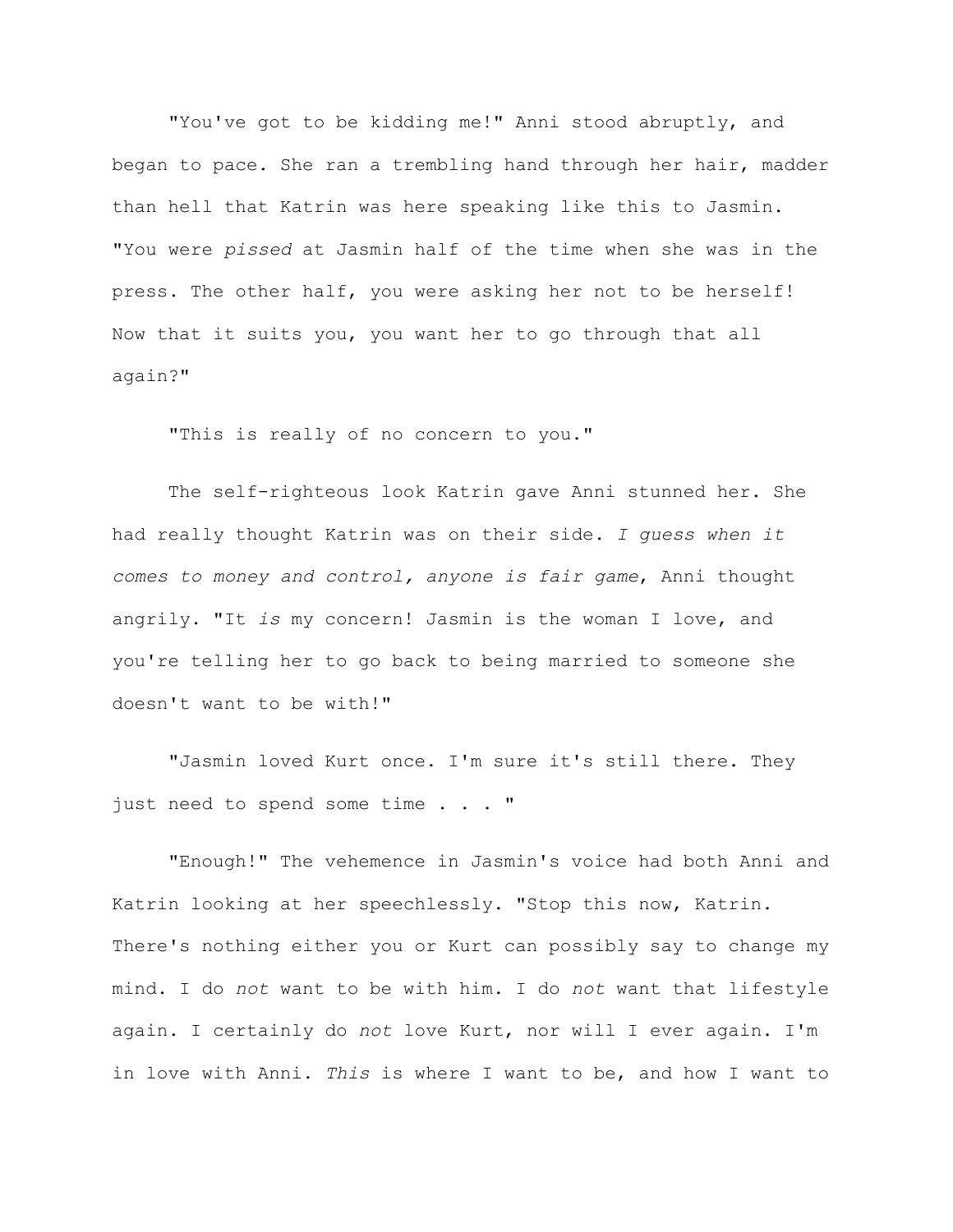live my life." Jasmin stepped closer to Katrin. "You are my mother. You're supposed to want what's best for me. That life almost destroyed me. I've never been happier than I am right now. If you can't see that, or *won't* see that, I no longer want or need you in my life."

Katrin looked positively shocked at Jasmin's words. It was as though she had no doubts that Jasmin would come running back for a chance to be in the public eye again. "You really don't want that life? The money? The notoriety? You could be huge, Jasmin."

"Do you know why I needed that in my life then, Katrin? I felt unworthy, unloved, and insecure. *You* certainly didn't think I was good enough. Kurt treated me like eye-candy on his arm. No one thought that I, Jasmin Flemming, was special enough just being who I am." She walked over to Anni, holding her gaze as she said her next words. "Except Anni. She always thought I was special. Even when she was sick of all the games I played with the publicity shit, she thought I was special." She turned back to Katrin. "So, the only love and devotion and acceptance I need, is right here in Anni's arms."

Anni didn't bother holding back the tears of joy from Jasmin's beautiful dialogue. She wrapped her arms around Jasmin, and held her tight, murmuring sweet words of thanks in her ear.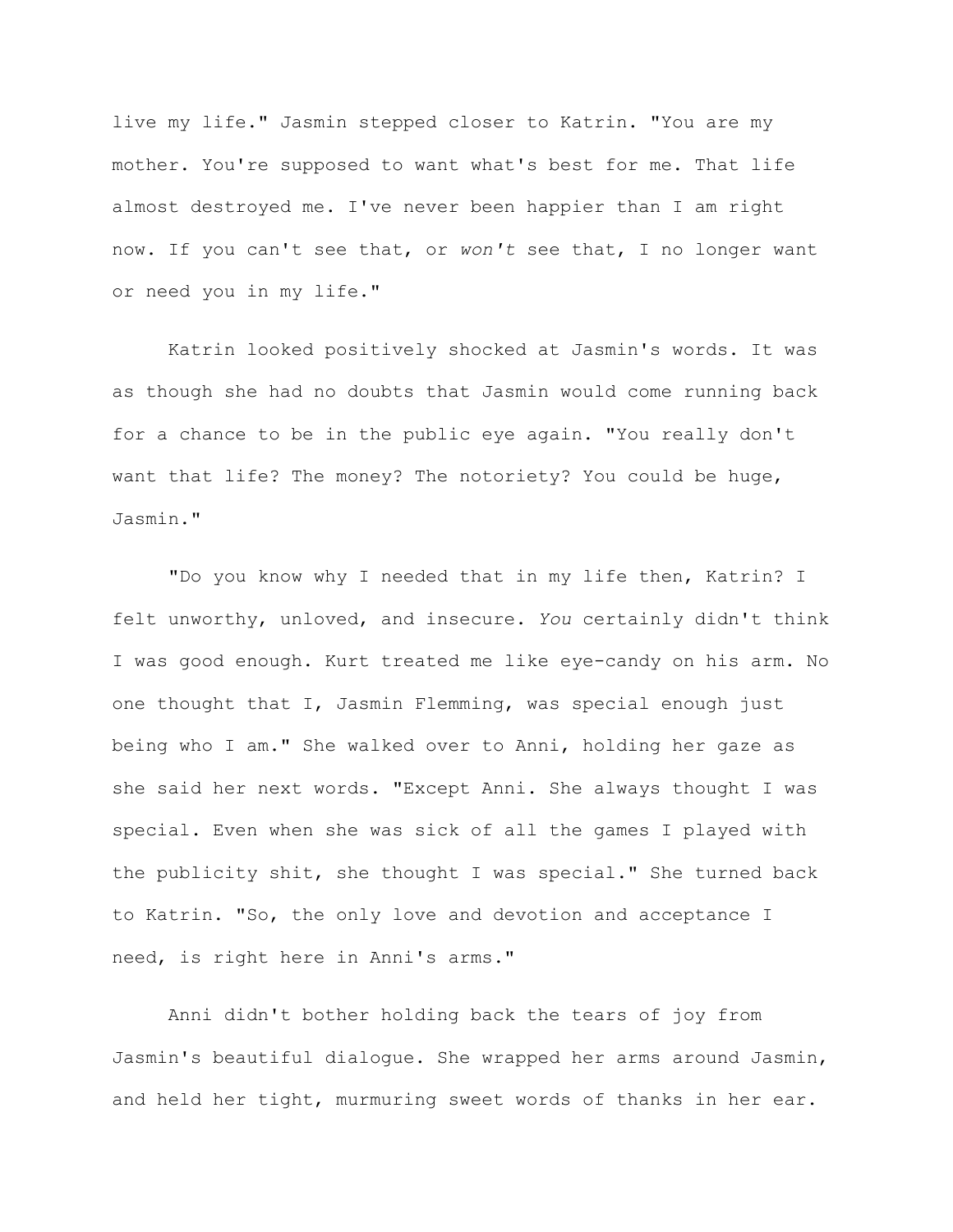Katrin sighed. "If you change your mind . . . "

"She won't," Anni grumbled, wanting Katrin to just leave.

"You realize you're taking a job away from me, right?" Katrin said, trying another tactic.

"Then find something else that doesn't involve selling your daughter out." Jasmin turned in Anni's arms to glare at her mother. "You're a smart woman. Figure out what to do for Kurt that doesn't include me."

Katrin stared at the both of them for a moment before leaving in a huff.

"That went well," Anni said sarcastically. She felt the body in her arms begin to shake slightly, and she turned Jasmin around to see her sobbing quietly. "Oh, baby, come here." She guided Jasmin to the couch, sitting and motioning for Jasmin to lay her head on her lap. Anni stroked her hair tenderly, letting her lover cry until she got it all out. She reached for a tissue when she heard the sniffling.

"Thank you."

Jasmin's voice was hoarse from crying, her eyes were red and puffy, and her nose was running. Anni had never seen anyone more beautiful in her life. She hated to see the woman she loved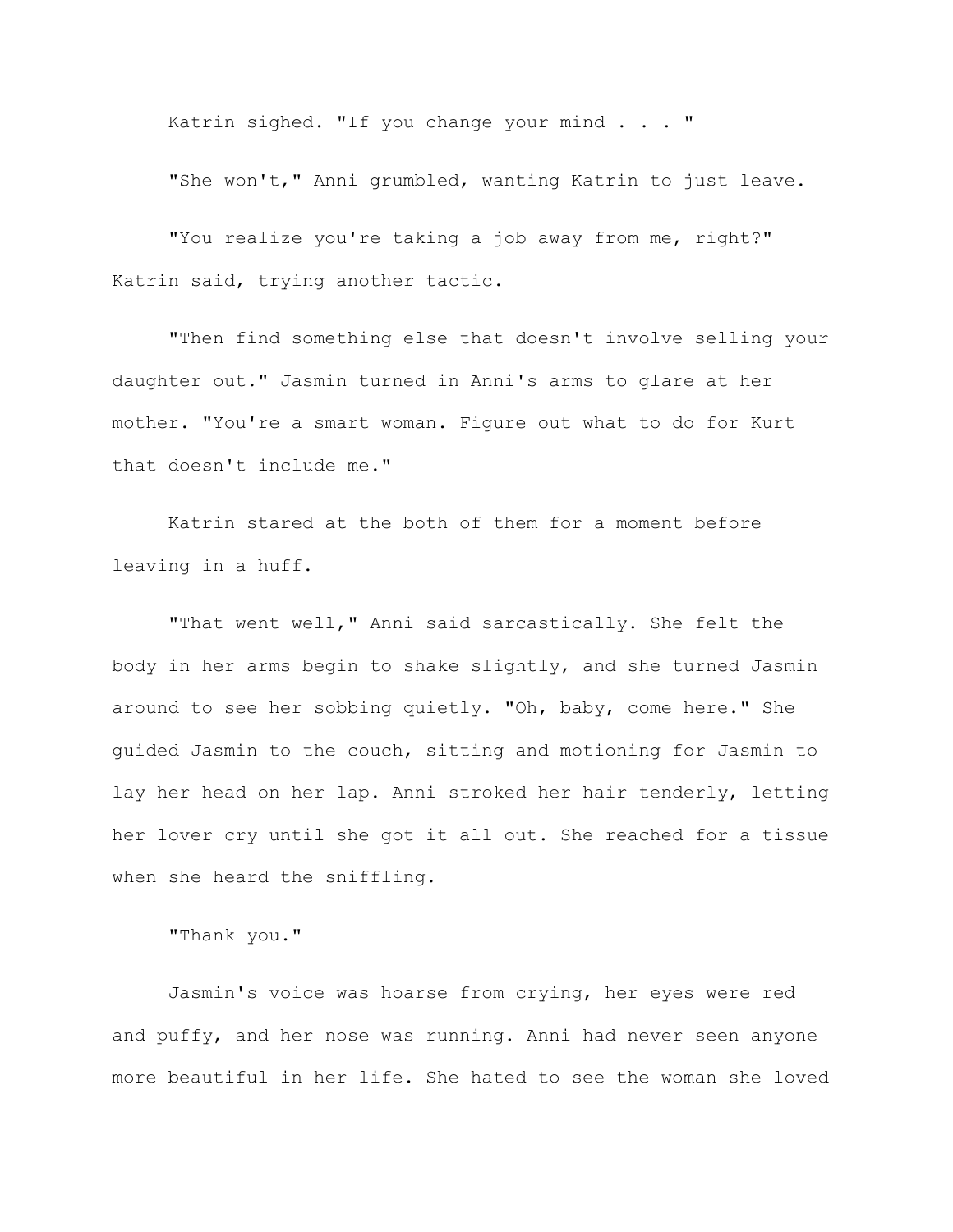so upset, and wished there was something she could say or do to make her feel better. Making love was always an option, but she had a feeling Jasmin wasn't in a very sexy mood at the moment. Anni smiled as an idea came to her.

"Come on."

"Where are we going?"

"To the bedroom."

"Oh, sweetie, I'm just not . . . "

Anni silenced Jasmin with a sweet kiss. "Not for that. At least not yet. I want to play something for you." She closed the bedroom door softly behind them, escorting Jasmin to the bed. "You just sit there. Don't move." Anni winked as she went to retrieve her guitar. "I was going to save this for our anniversary, but I think you could use it now."

"Did you write me a song?" Jasmin asked, completely charmed by the slight blush that graced Anni's cheeks.

"Yeah," she answered with a shy shrug. "I wanted to do something special. I have a real gift for you," she added hastily. "This is just something a little extra."

"Oh, baby. A song is perfect! I don't need anything else."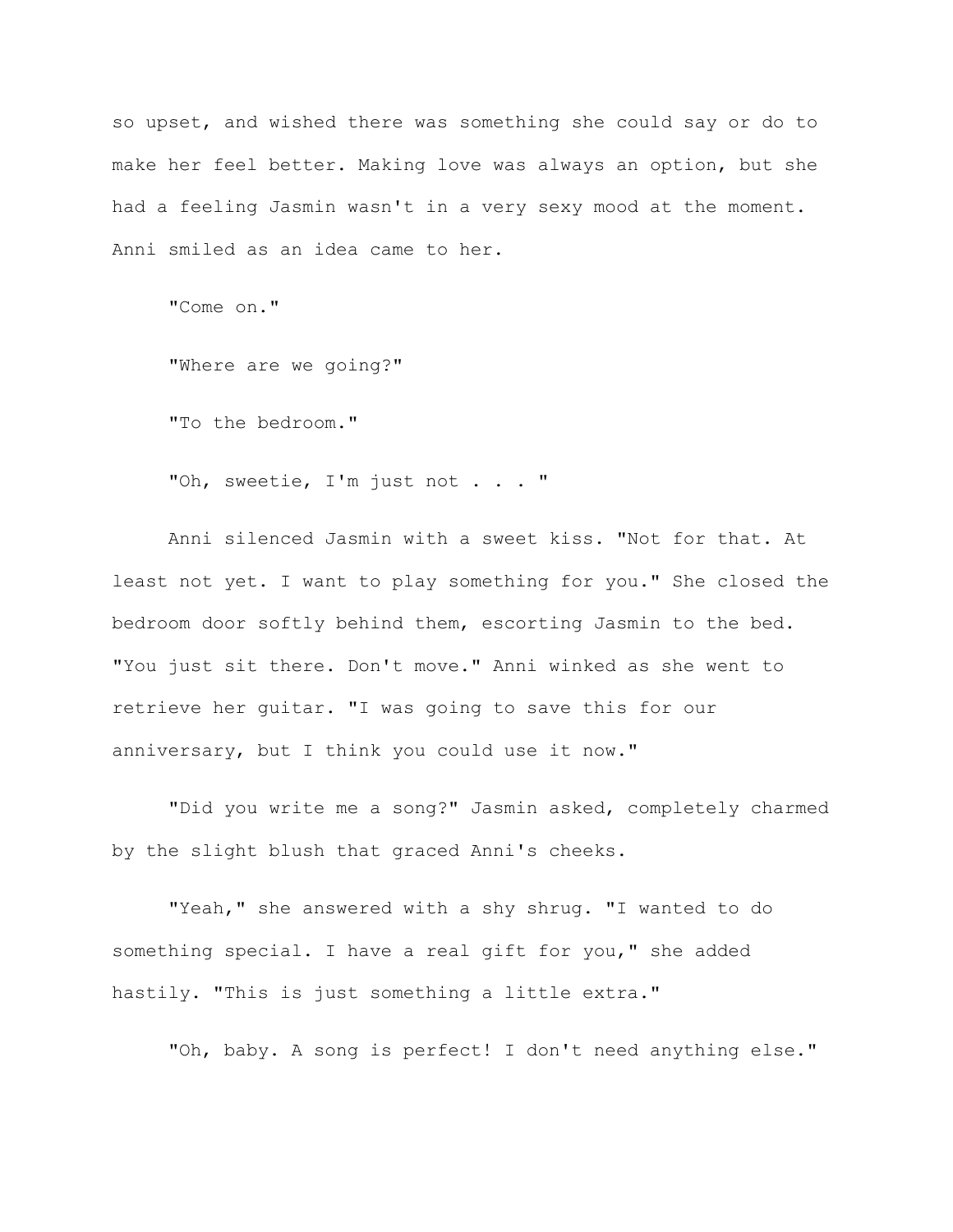"Too bad. Now hush, and listen." Anni blew her a kiss, then began to strum the first notes of her song for Jasmin.

Jasmin's eyes filled with tears, this time happy ones, as Anni began to sing softly.

*Never in my wildest dreams Did I ever believe I would give my everything I didn't want to need Didn't want to open myself To let my heart bleed*

*Then you walked into my life And I found myself not wanting to hide I gave you my heart, my body, my soul I wonder if you will ever truly know You are my*

*Love forever I want to leave you never Love forever I need you when I remember All the years before I found Love forever*

*Never had I imagined This joy so burning*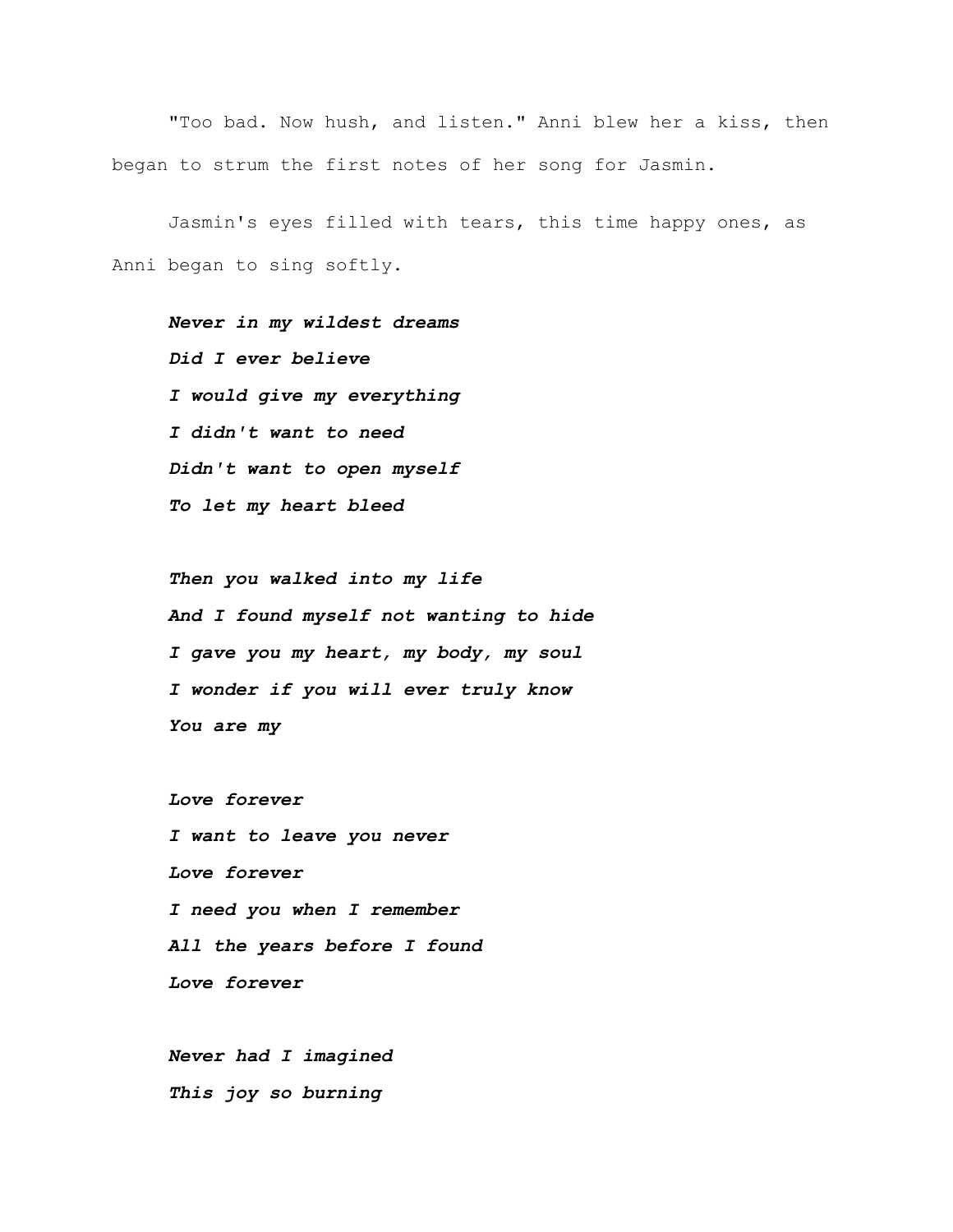*Or pain so deep The will to give up everything Just to take that leap Only when you're near Does the past disappear Can you really believe That you are my*

*Love forever Baby, leave me never Love forever I need you when I remember All the years before I found Love forever*

*Baby, be with me Touch me as no other And then you will see You are my*

*Love forever Baby, be my love forever Leave me never I need you to be my Love forever*

*I don't want to be the person*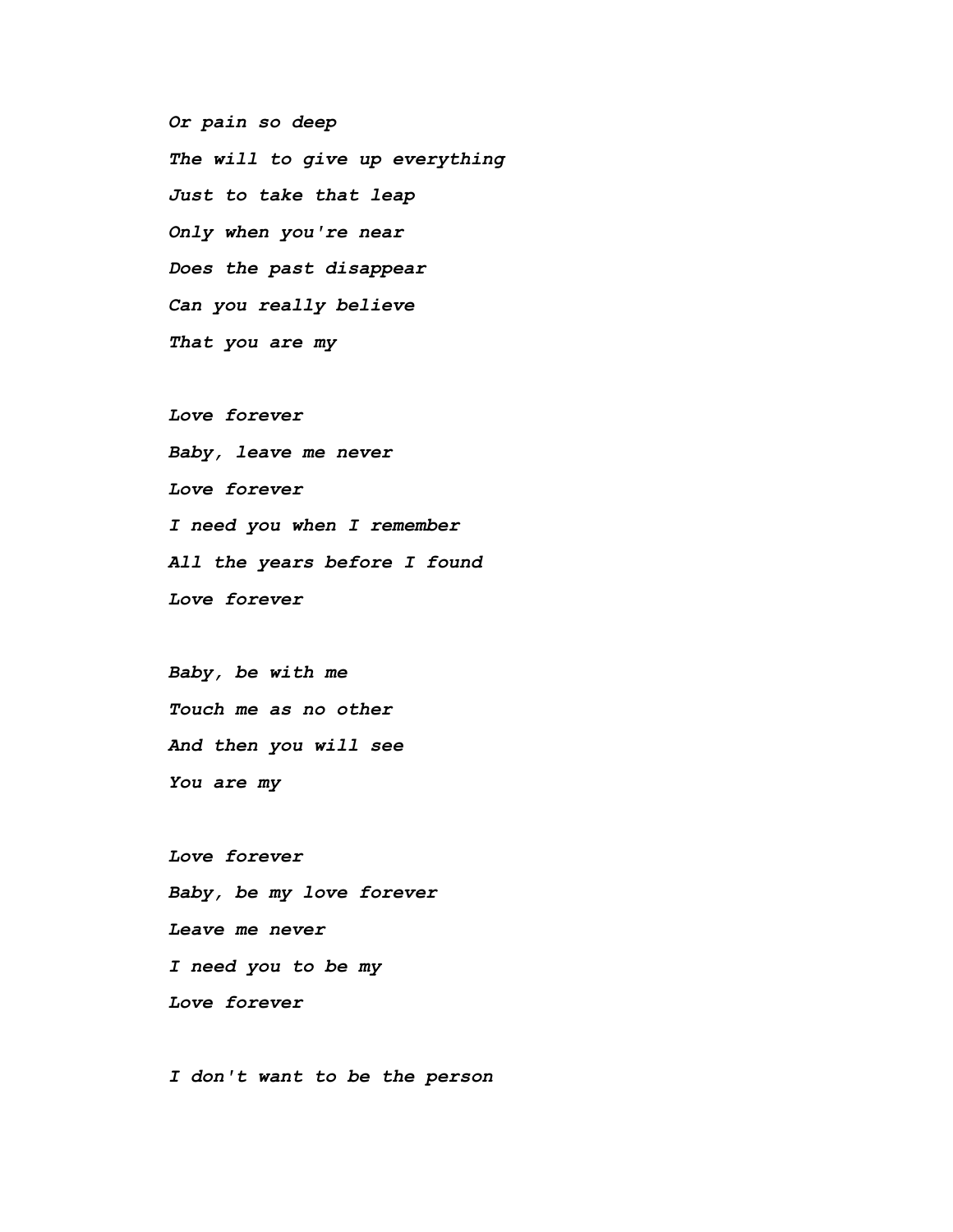*I was before I found Love forever Baby, be my love forever*

Anni finished the song, fidgeting slightly when Jasmin remained quiet. She saw the fresh tears flowing from Jasmin's eyes, unable to stop her own.

"Can you put your guitar away, please?" Jasmin asked softly.

"Yeah, sure." Anni nervously placed her guitar back into its case, and rubbed her sweaty palms on her jean clad thighs.

"Come here."

The musician obeyed the request, making her way over to Jasmin. Her breath left her in a hurry when Jasmin suddenly pulled her into a crushing hug. Kisses were rained upon her face, before wet lips were pressed against hers in a fiery, seductive kiss.

"I guess this means you liked it?" she managed against Jasmin's lips.

"No. This," she lifted the hem of Anni's shirt, bringing it over her head, and throwing it to the side, "means I loved it. And, I love *you*!" Jasmin discarded the rest of Anni's clothes,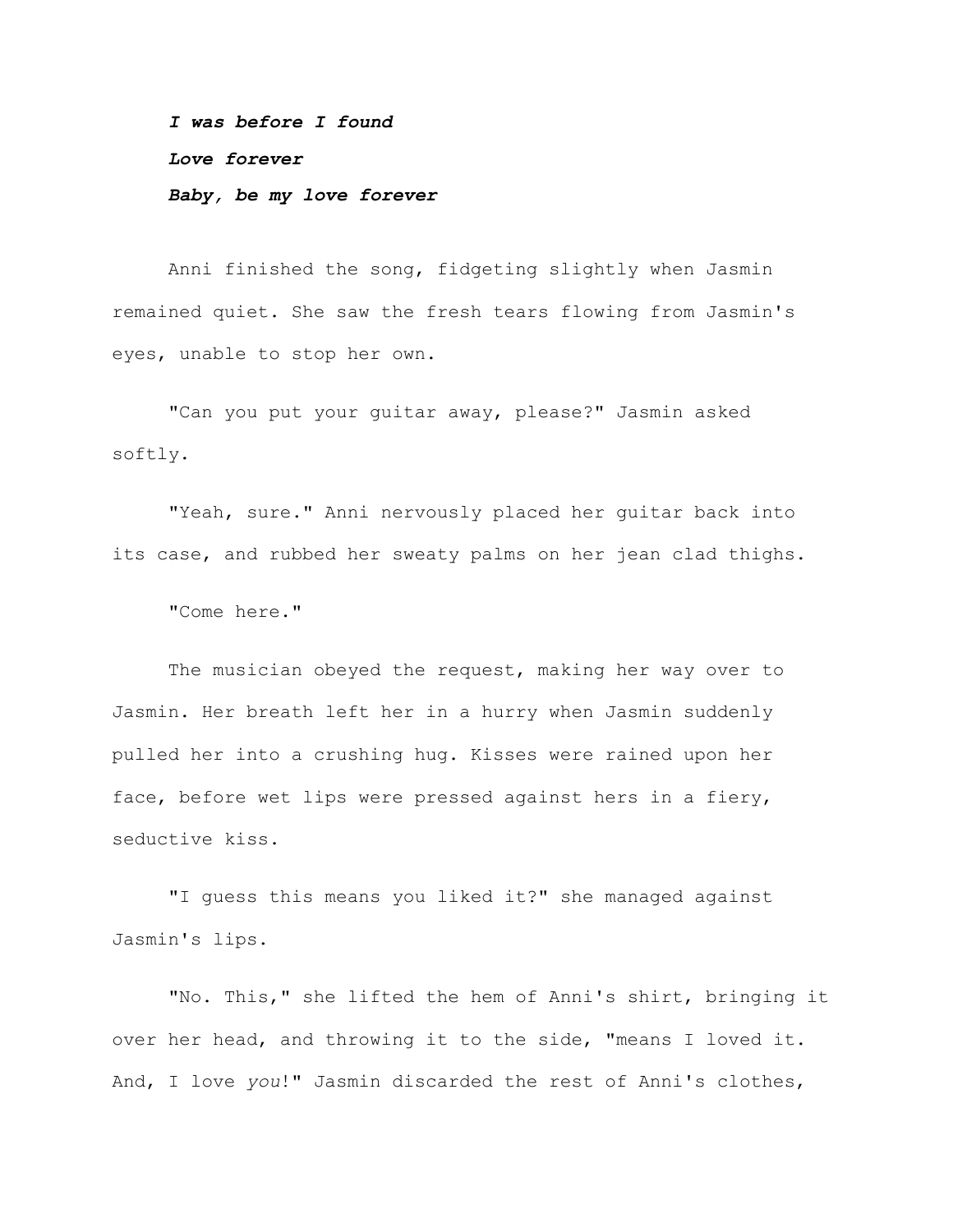then rapidly ridding herself of hers, and climbed in bed with who she was now certain was the love of her life.

\*\*\*

## **Committed**

## **(Part 5 - The conclusion?)**

Anni hummed as she worked, unable to get the song she wrote for Jasmin out of her head. Or Jasmin's reaction to it, for that matter. Damn. What a thank you *that* had been. Anni smiled, remembering just how many times Jasmin 'thanked' her that night. And, each night since. She chuckled. Her beautiful girlfriend certainly has stamina, and if Anni sang to her before, that stamina always rose a notch. As did Jasmin's adventurous side. *Now I know what it's like to be tied up by Jasmin,* she thought with an amused shake of her head.

Anni's mood was especially good today. It had been a really good week. After Jasmin's talk - if you could call it something as benign as that - with Katrin, they had essentially been left alone. No word from Kurt, nothing from Katrin, and even the press had died down a little. Okay, there were a few press jerks that still hung around, trying to make their lives miserable, but the couple wasn't letting it get to them. On the contrary,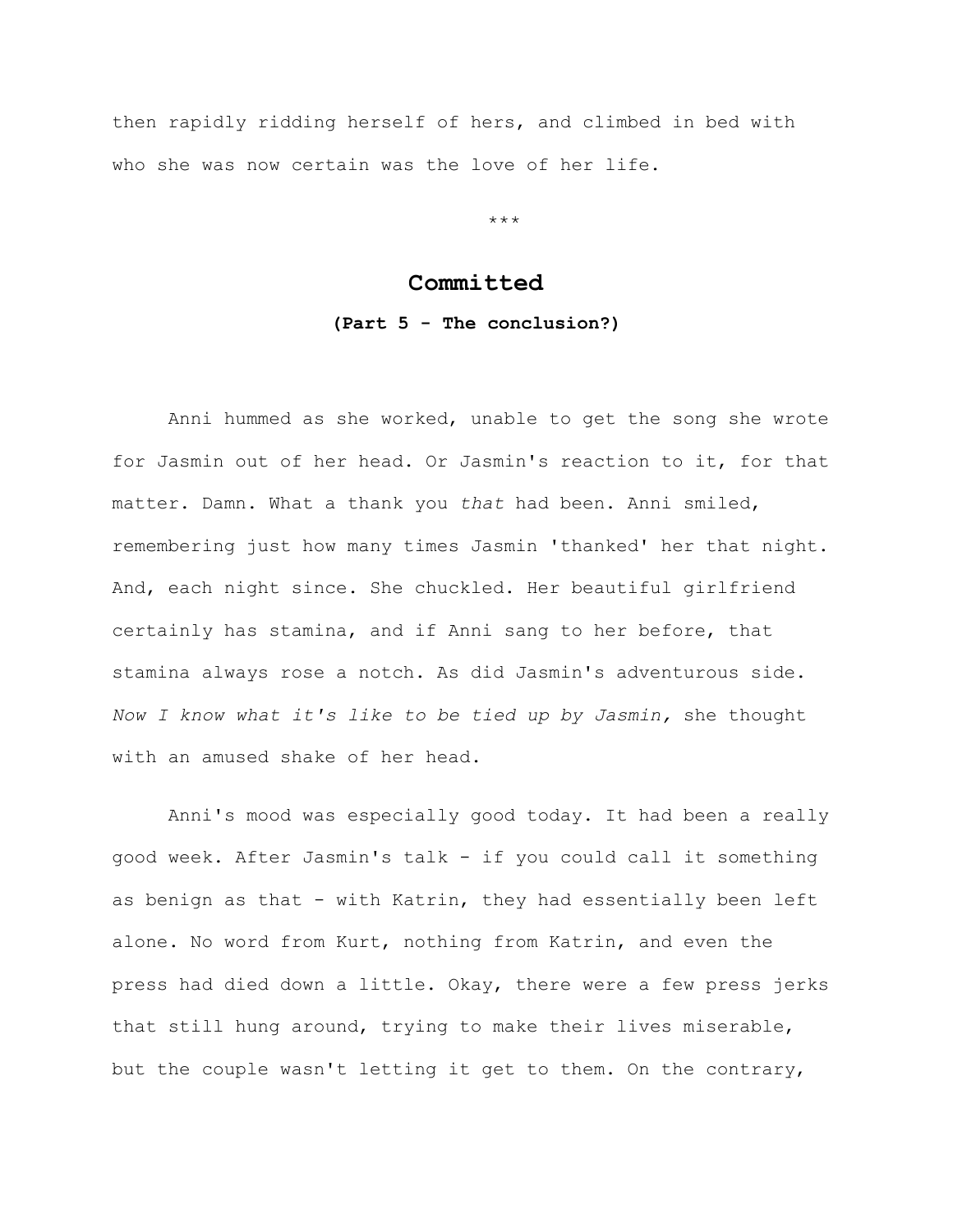Jasmin had told Anni that if the press was going to follow them, she was going to give them something to write about. Jasmin then took every opportunity she could to make sure everyone knew how she felt about Anni. And, that was just fine with Anni. Just fine, indeed.

Another reason for Anni's good mood? Tomorrow was the big day for the couple. As apprehensive as Anni thought she would be for such a milestone - well, a milestone to her, at least surprisingly, she was looking forward to it. Excited even. Anni had everything planned. She gave Jasmin explicit instructions to leave all of the preparations to her, and though Jasmin was curious, she consented. Anni rubbed her hands together, smiling like a fool, she was sure. She didn't care. Tomorrow was going to be perfect. The only thing that could make her happier right at this moment was if her girlfriend was here with her. Mauerwerk was going to be hopping tonight, so Anni wished Jasmin could be here while it was still quiet.

## "Anni?"

The voice cut through Anni's thoughts, and her happiness. Of course. She was thinking she was on the homestretch, nothing would ruin this, and here comes Kurt.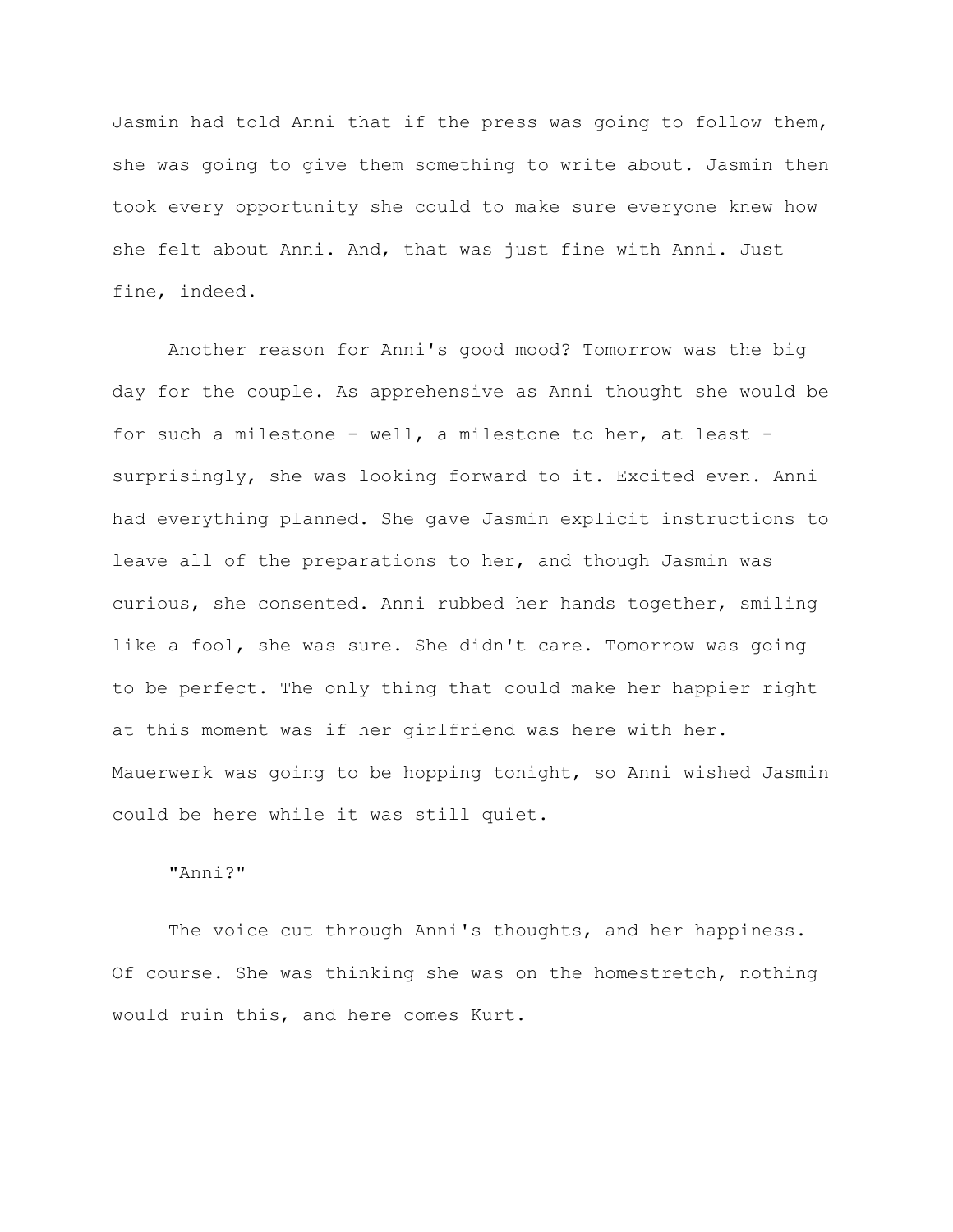"What do you want?" Pleasantries be damned. He just soured her mood, so he can reap the reward for that.

"To talk," Kurt answered, his tone friendly.

"Nothing to talk about, man." Anni busied herself with winding up cables she wouldn't need. If she were honest, she would admit that it was busy work to keep from looking at Kurt. Or, perhaps to keep from hitting him, which is what she really wanted to do.

"You know there is. Man, Anni, you know Jasmin is not a lesbian. What are you doing? Are you really willing to get hurt?"

"It doesn't matter what Jasmin is. Labels aren't important. What's important is that Jasmin loves me."

"Come on. Jasmin is going through a phase, Anni! You know her! She does this. She tries out something new until she gets tired of it." Kurt stepped closer, understanding eyes gazing into Anni's angry ones. "She's going to get tired of you."

"Fuck you."

To her surprise, Kurt laughed. "Look, I get it, okay. Jasmin is hot! Who *wouldn't* fall for her? But you know her Anni. She's pretty flighty. Jasmin is really good at looking good, but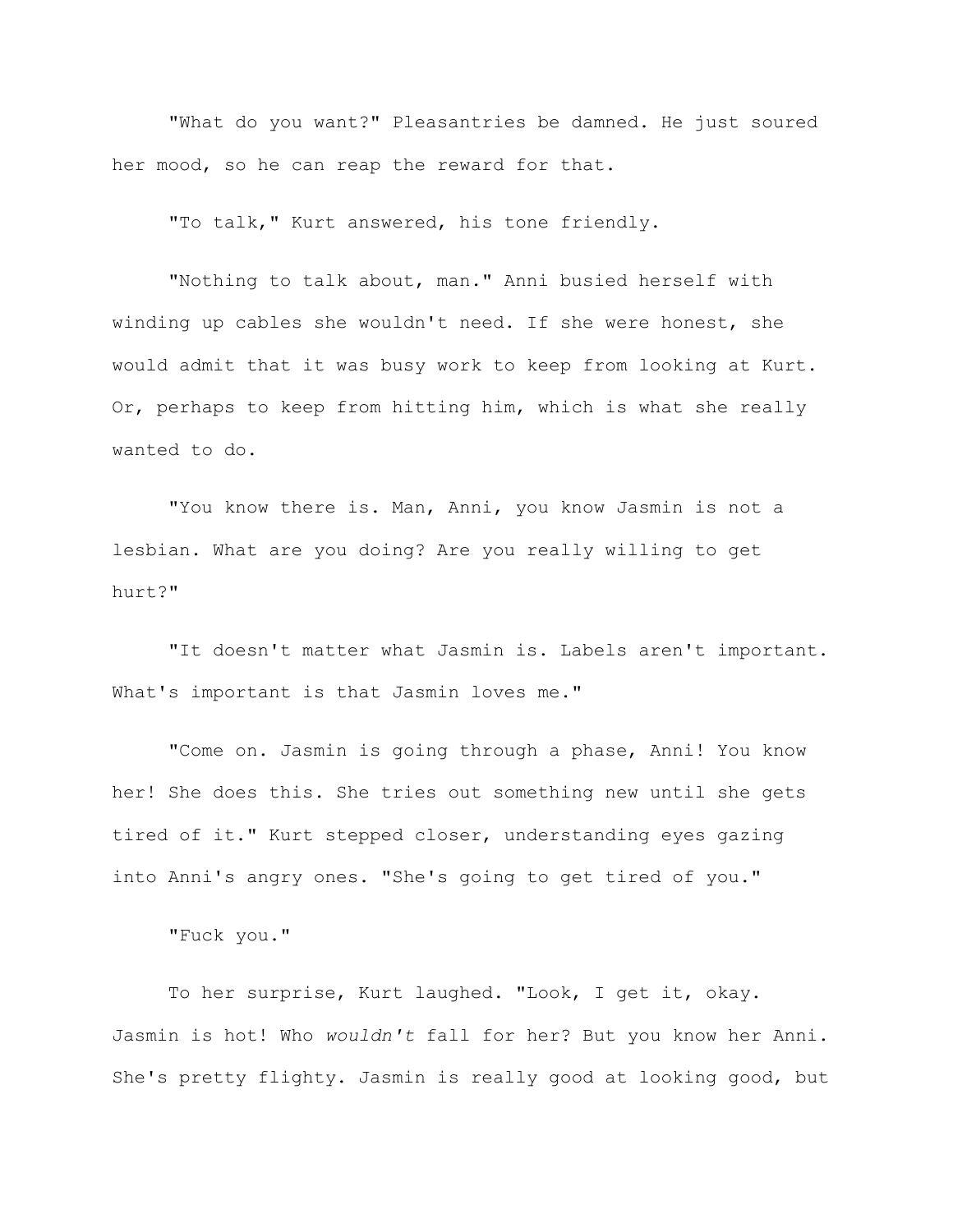that's about as deep as it goes. Her best bet at anything in this world is to be on someone's arm. Like mine. You want to keep fucking her, fine. Hell, come on tour with me. You're a damn fine musician. As long as she makes appearances with me, I'm good. It's not like I'll be lonely if she's with you every once in a while. I'll have side pieces as well."

Neither one of them were aware that Jasmin was listening to them from atop the stairs. Her eyes filled with tears, her heart breaking from what she was hearing.

Anni clenched her fists, nostrils flaring with rage. She stepped into Kurt's personal space, leaving only inches between their faces. "You fucking piece of shit! You claim to love Jasmin, and *that's* how you talk about her!? If that's what you think of her, you *never* knew her at all. Jasmin is intelligent and generous, and not only beautiful on the outside, but inside as well. Get out of here now before I kick you sorry fucking ass!" She could barely contain her animosity towards Jasmin's ex-husband. She wanted so much to punch him, to make him feel just a fraction of the pain she felt when she listened to him speak so crudely of the woman she loves.

"Wow, she really has you pussy-whipped doesn't she? Yeah, I know how that is, too. She's pretty incredible in bed, isn't she?"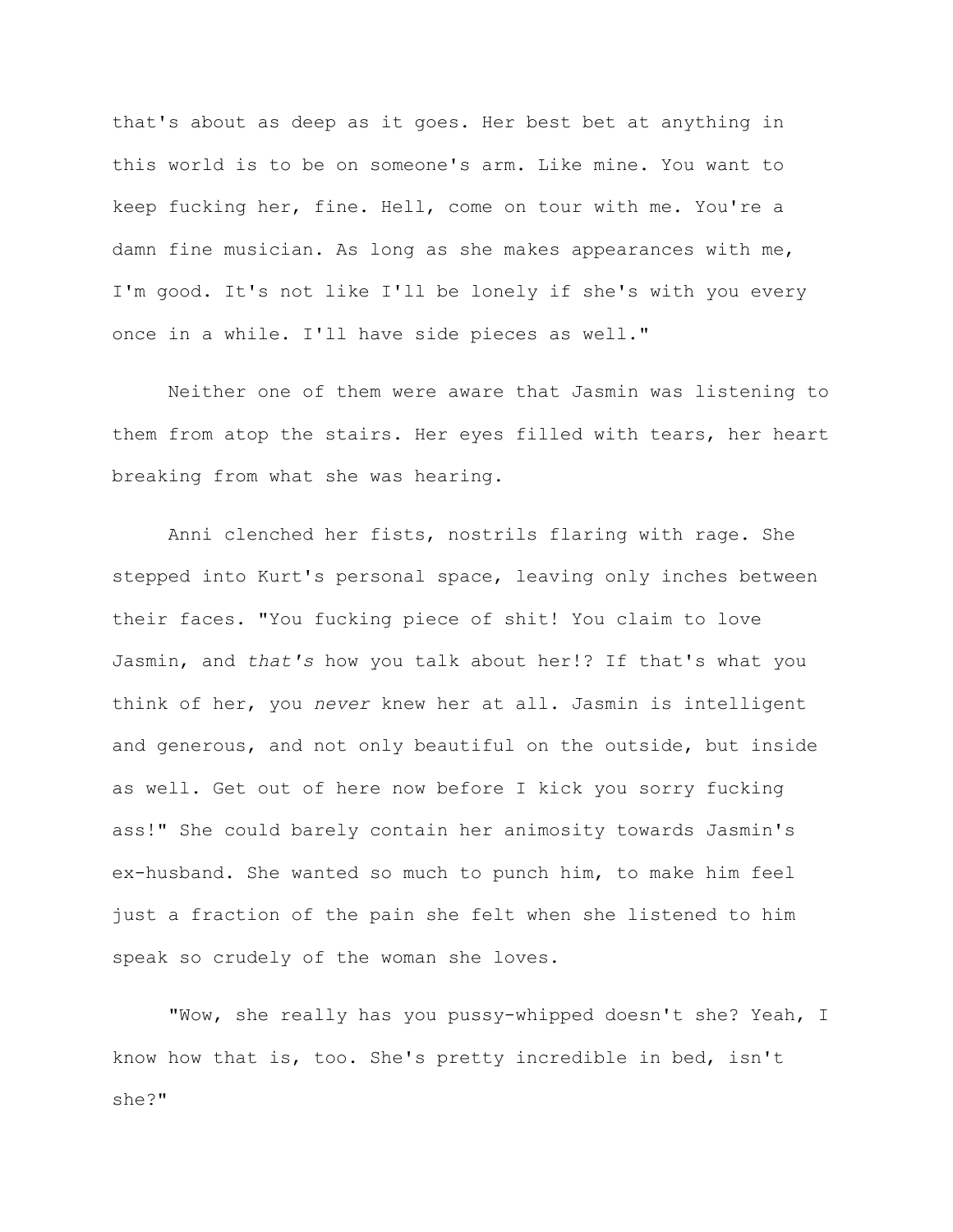Kurt's head snapped back from the surprise blow to the jaw. It was a surprise to Anni that it happened, so she knew he wasn't prepared.

"You hit me!"

"You deserved it." Both Anni and Kurt whirled around to see Jasmin standing there, unchecked tears tracking down her cheeks. She went straight to Anni, picking up the hand she had used to hit Kurt. Jasmin brought her lover's knuckles up to her lips, kissing them gently. "You okay?" she asked, looking steadily into Anni's eyes.

Tears immediately threatened at the back of Anni's eyes. Had Jasmin heard everything Kurt said? The possibility that she did, hurt Anni's heart. "I'm sorry," she said softly.

"Why are you sorry? You defended me when my ex-husband basically called me a blow up doll. You didn't agree when he said I have no other purpose in life than to be an accessory." Jasmin caressed Anni's cheek lovingly. "You have nothing to be sorry for."

"He's full of shit, baby." Anni took Jasmin's hand in hers, kissing her palm as they both pointedly ignored Kurt who was dabbing at his split lip. "Don't listen to a damn word he says."

"*It hurts*," she whispered for Anni's ears only.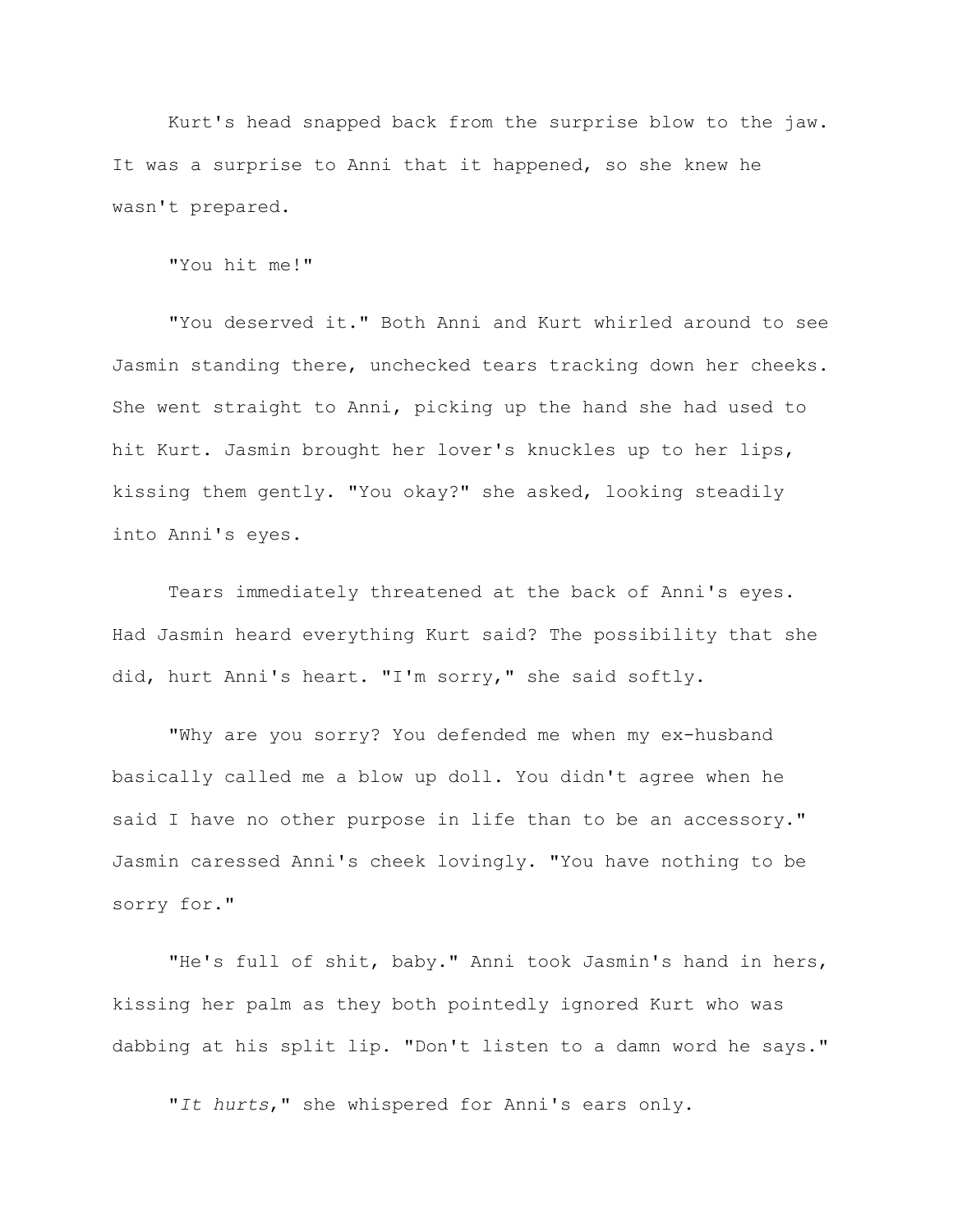Anni felt an anger course through her unlike any other. *Fucking Kurt*. If she could get away with seriously maiming him, she would do it in a second. Maybe break a finger or two, she thought sardonically. See how he'd like not being able to play his damn guitar. It hurt her heart that his words caused Jasmin pain. "Forget him, Jasmin. He's no one. I know who you are, baby."

Jasmin nodded, trying to replace Kurt's words with Anni's in her head. Insecurities from her past - that she thought she was over - came flooding back. Anni must have been able to sense her self-doubt, because she stepped forward, taking Jasmin in a fierce hug. Just being in Anni's arms brought Jasmin intense healing. She had never before felt such peace within. With a new found confidence just being in Anni's presence, she turned to Kurt.

"Leave. Don't come back here, Kurt. I've made it perfectly clear to you and Katrin that I want nothing to do with you. Hearing how you really feel about me only solidifies that decision. You don't want me, you want an image. A plastic doll. There are many of those out there. Go and find you one. Leave me and Anni alone."

"I didn't mean all of that, honey . . . "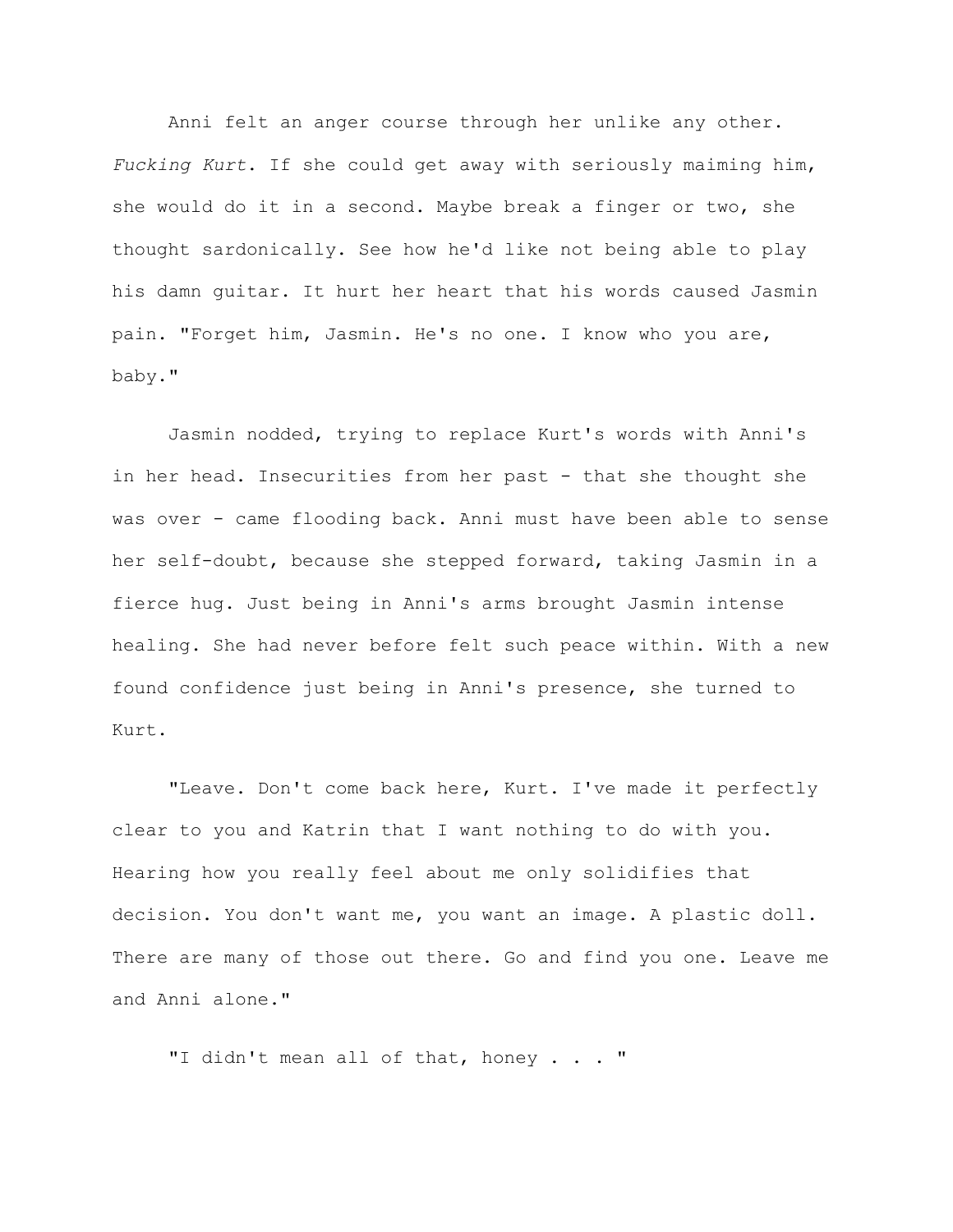"Please." Jasmin raised a hand, effectively cutting Kurt off. "Just stop. I don't want to hear anymore." She wrapped her arm around Anni's waist. "I know now that what you and I had was superficial. It wasn't love. Not for you, and certainly not for me. *This* is love," she said, squeezing Anni closer to her. "The way Anni sees me? I feel that inside. You've never seen *me*, Kurt. We're done."

"You heard her," Anni all but growled at Kurt when he opened his mouth to say something else. "You're not wanted here. Leave my girlfriend alone."

"You're going to regret getting involved with her," Kurt snarled. "Your heart is going to get broken into tiny little pieces by Jasmin. Don't say I didn't warn you."

"Being loved by Jasmin, if even for a moment, could never be a regret," Anni called out to Kurt's retreating back. She felt Jasmin squeeze her hand, and before she knew it, she was being dragged upstairs. "Jasmin?"

"Elevator! Now!"

Anni immediately began to grin like an idiot. The elevator holds special memories for the couple, and Anni was determined to make at least one more right now.

\*\*\*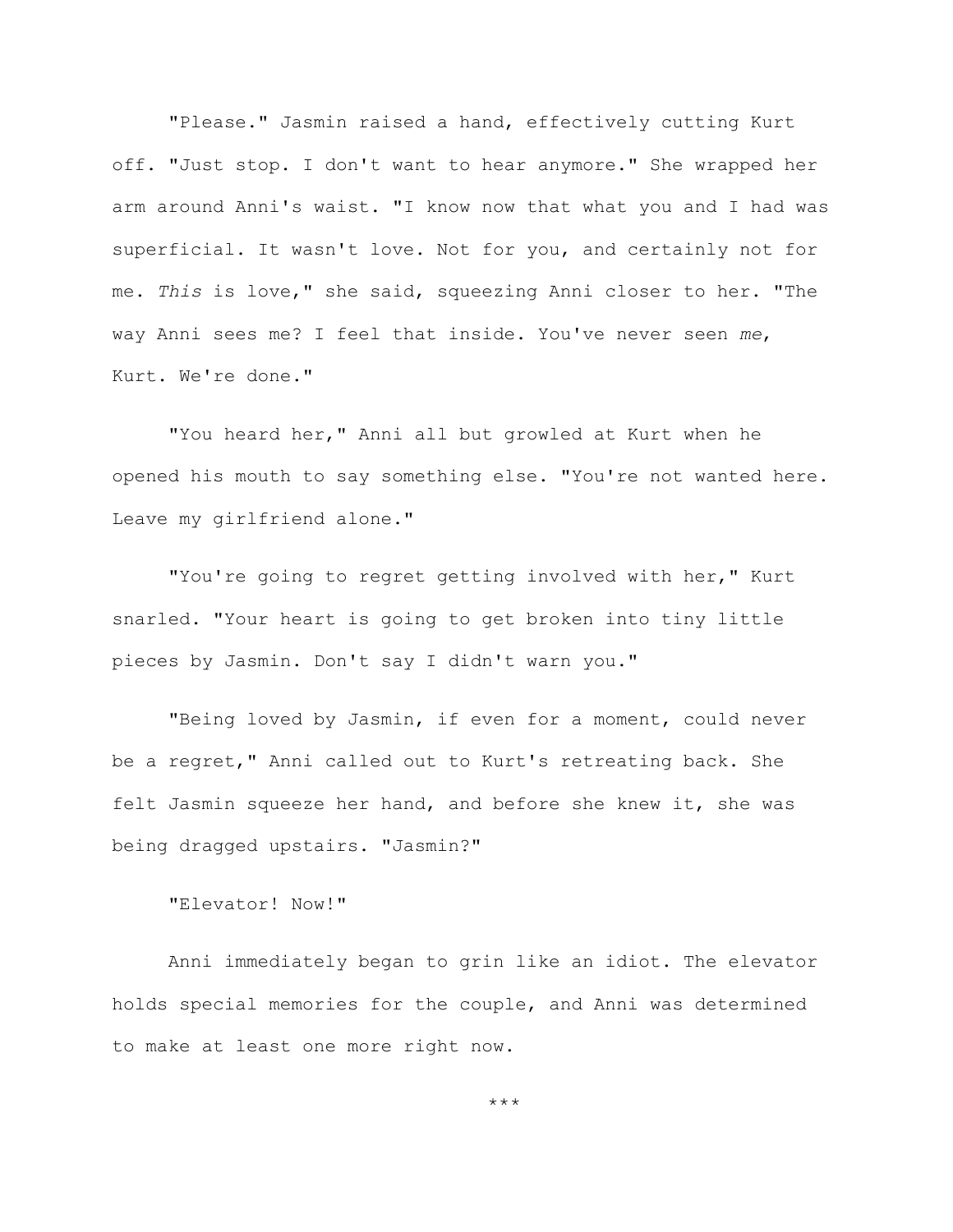"Guys, this is really great! Thanks so much!" Jasmin lifted her champagne glass and toasted to her friends who had thrown her and Anni a surprise anniversary party. After everything Kurt had to say about her, knowing she had people in her life that truly did love her for who she was, meant so much.

"Yeah, thank you," Anni chipped in, touching her glass to Jasmin's and anyone else's she could reach. Ever since the scene at Mauerwerk, she hadn't wanted to be far from Jasmin's side. She knew her girl was still feeling a little vulnerable, and wanted to offer as much comfort as she could without seeming *too* clingy. Though, to be perfectly honest, she wanted to cling. The 'clinging' they did in the elevator was way too brief for the musician, and Anni couldn't wait to get home to continue where they left off.

"We're just so happy for you guys!" Nele's enthusiasm was contagious, and soon everyone was laughing and telling 'JasAnni' stories.

Ahh, a walk down memory lane. Jasmin and Anni glanced at each other, and smiled. They each thought of their own special memories as they listened, and saw themselves through their friends' eyes.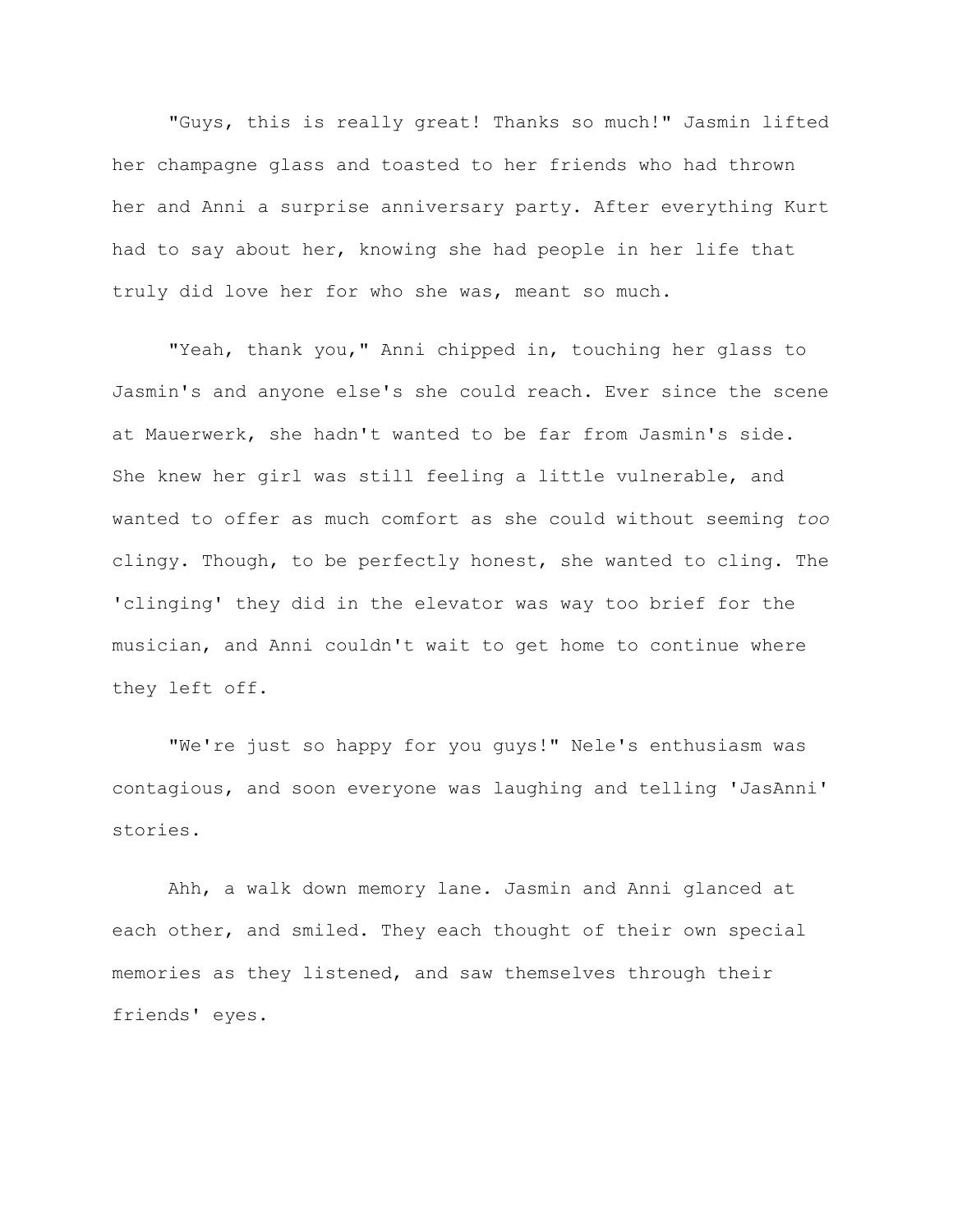"Remember when Jasmin assaulted that police officer! That was hardcore! So awesome," Nele laughed. "They got their message across though!"

"I wish I had been there," Pia snickered. "I just don't think seeing photos does it justice."

"Oh, it doesn't, believe me," Anni smirked. "My baby-doll was fierce!"

"Hush!" Jasmin swatted Anni's thigh playfully, giving her a indulgent smile. "I saved your life!"

Anni answered with a 'mmhmm', wisely staying quiet by taking another drink.

"Wait! What about that bet!?" Nele snorted.

"Ugh, the bet! I won ten bucks!" Mesut announced. "Then lost it. Thanks, Jasmin," he grunted.

Jasmin grinned, and shrugged. "What can I say? My Anni is irresistible."

"Uh uh, that's you, baby. I told you that day that I knew what you were. I couldn't stay away from you." She leaned over, nuzzling Jasmin's nose with hers.

"You two are disgustingly sweet," Emily laughed. "I'm kidding. You're cute. Disgustingly cute."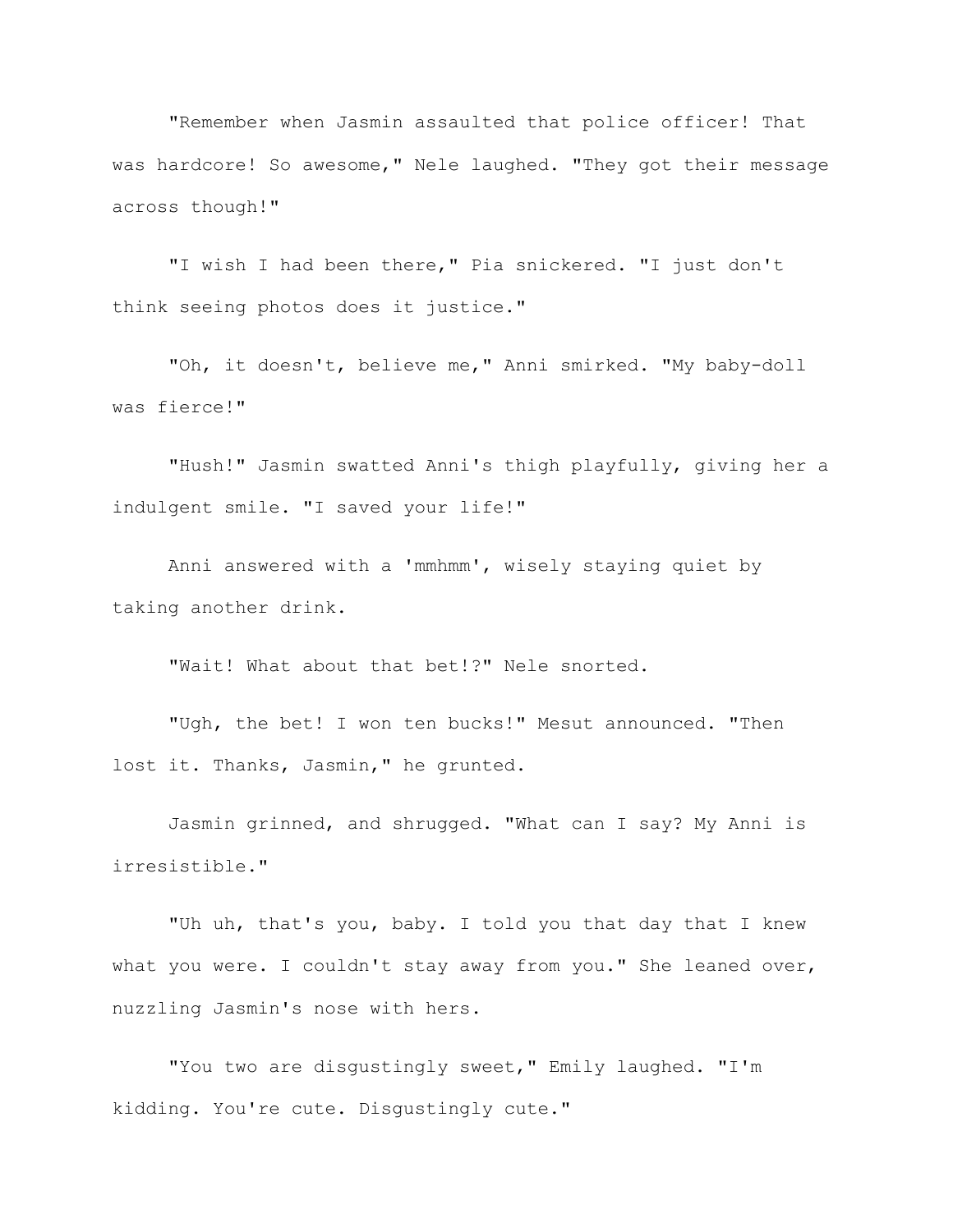Anni nonchalantly scratched her cheek - with her middle finger - directed at Emily.

"Well, I for one think they're perfect for each other," Ayla stated with authority. "They complement each other so well. Jasmin, I don't think I've ever seen you so happy. And, Anni? I'm glad you got the girl."

"You and me both!" Anni saluted, receiving a bump on the shoulder from her lover.

"Wait!" Sophie called over the chatter. "What was this bet?"

"You didn't hear about it?" Nele asked, incredulously. As if 'the bet' was the biggest news around. "Anni bet she could get Jasmin in bed. Of course, this was before Jasmin knew what her feelings were, and . . . "

"Okay!" Jasmin interrupted. That time was both the best, and worst time of her life. One the one hand, she gave in to her feelings for Anni. Her want, her need. On the other hand, she was so confused about how she felt. She ended up hurting Anni, and Jasmin had a hard time forgiving herself for that. "Enough of the bet," she laughed, hoping she didn't sound too panicked about it.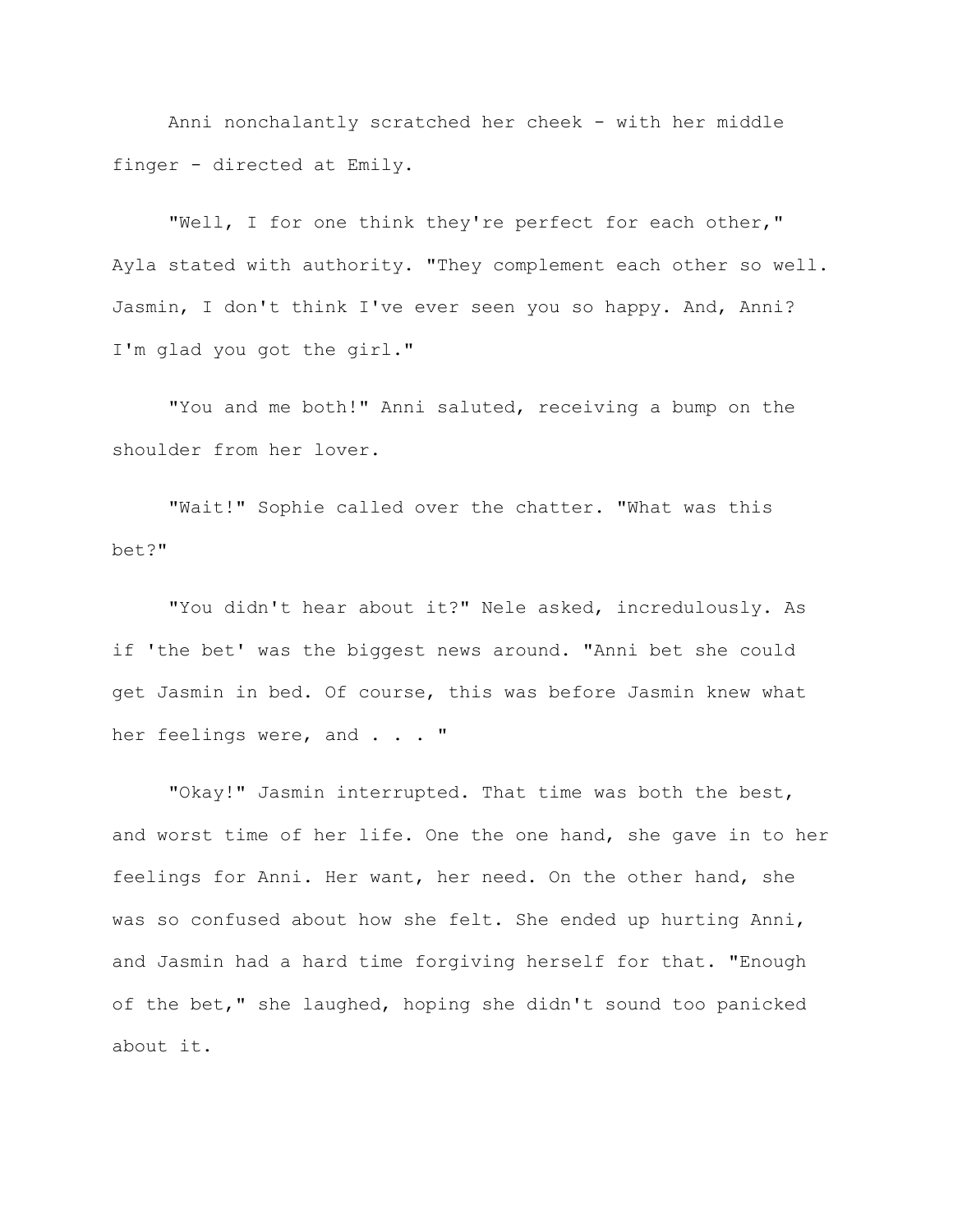"Yeah," Anni added, sensing Jasmin's discomfort. "We're *way* past the bet. I won. Enough said," she said cockily.

"That you did, baby." Jasmin kissed her chastely on the lips.

"Hey, what happened with that whole Kurt issue?" Tuner asked, causing the couple to groan. "Sorry. I've given up reading tabloids," he added with a sheepish shrug.

"I think he finally gets it that Jasmin isn't coming back," Anni answered, her voice harsher than she intended. "Sorry. That asshole just gets on my tits," she mumbled grumpily.

"Hey, baby," Jasmin whispered close to Anni's ear. "It's over now, okay? Tonight is for us. As is the rest of our lives."

"You're right. We're not going to worry about Kurt anymore," she told Tuner, in a much calmer tone. Anni got another kiss from Jasmin for that, and she took the opportunity to make it linger a little longer this time.

"Okay, before these two start making out," Nele cleared her throat, "which, believe me, they totally will no matter where they are. It's midnight, and technically your anniversary!" Glasses were refilled, and lifted. "To Jasmin and Anni!"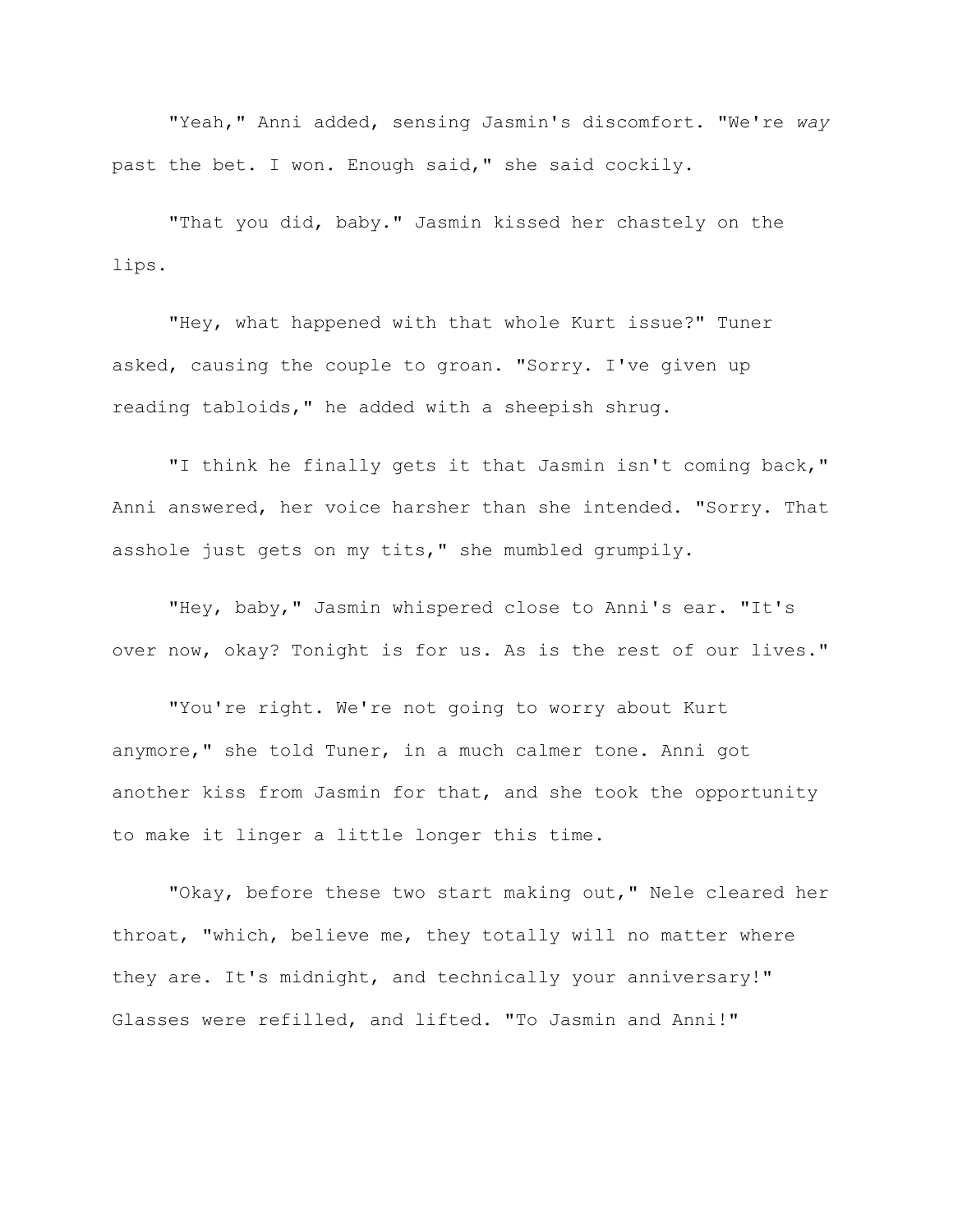"Jasmin and Anni!" the others shouted. Then came the chant as the couple kissed again. "Team Janni! Team Janni!"

"Alright, alright! Present time!" Anni announced. Although it wasn't what she planned, she was happy to include their friends in some of the celebration. Especially since they went through all this trouble for them. She hopped off the barstool, and went to get Jasmin's gift out of her messenger bag, glad that she hadn't taken it out to hide it in the apartment.

Jasmin also went to get her gift for Anni, her thoughts unwittingly mirroring her partner's. Nerves crept up as she retrieved the gift from her bag. Will Anni like it? She took a deep breath, and made her way back to her girlfriend. "You first," Jasmin said, holding the box out to Anni.

Anni took it with a smile. She didn't care what was in the box, she knew she would love it. Hell, it was a gift from Jasmin. How could she not love it? She started unwrapping, laughing at Jasmin's wrapping job, wondering if she used an entire roll of paper for the small box. It reminded her of another gift she had once gotten from the beautiful brunette. That gift made all the difference in the world to Anni.

"Come on!" Pia yelled.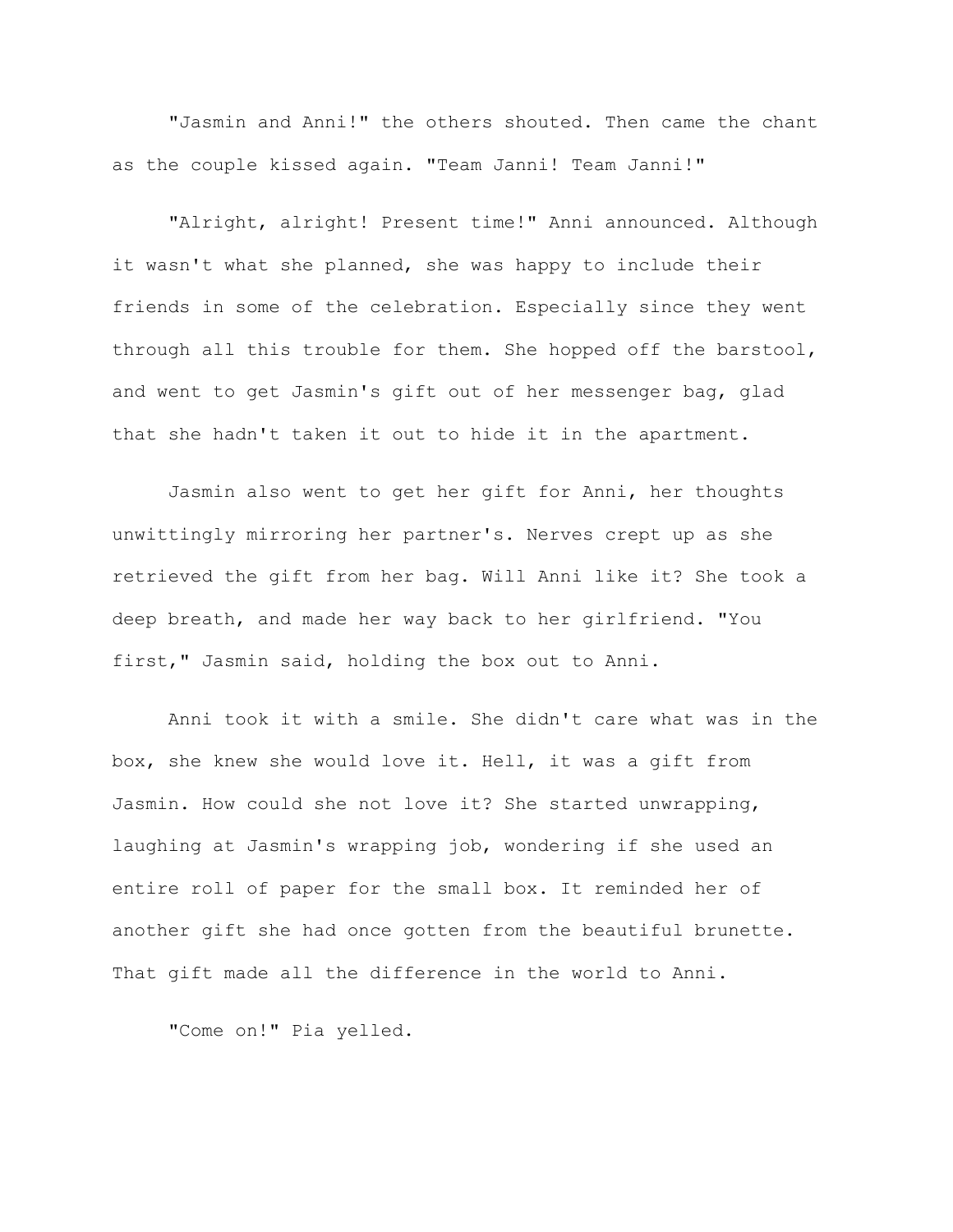"Hey, I didn't wrap it," Anni countered, finally getting the gift free of the paper. Now, she held a velvet, rectangular box. She looked up at Jasmin with a smile, then slowly opened it. Inside sat a white gold link chain with four diamond insets. Resting on the chain was a pendant. A guitar pick of white gold with another diamond adorning the center. Between the chain, there was also a barbell ear cartilage piercing with a matching guitar pick that dangled from the end. "Baby, they're beautiful!"

"The pendant on the necklace is inscribed," Jasmin said shyly.

Anni tore her eyes away from the stunning pieces of jewelry to give Jasmin a genuine smile. Then, with trembling hands, she lifted the pendant, turning it over. In what she immediately recognized as Jasmin's handwriting, the pendant read '*I pick you. Always. Love, Jasmin'*.

Anni's eyes were shining with tears when she found Jasmin's gaze once again. She closed the distance between them in two steps, taking Jasmin in her arms and holding her tight. "*Thank you*," she whispered, her voice thick with emotion. "*I love you*."

"*I love you, too, Anni. So much.*"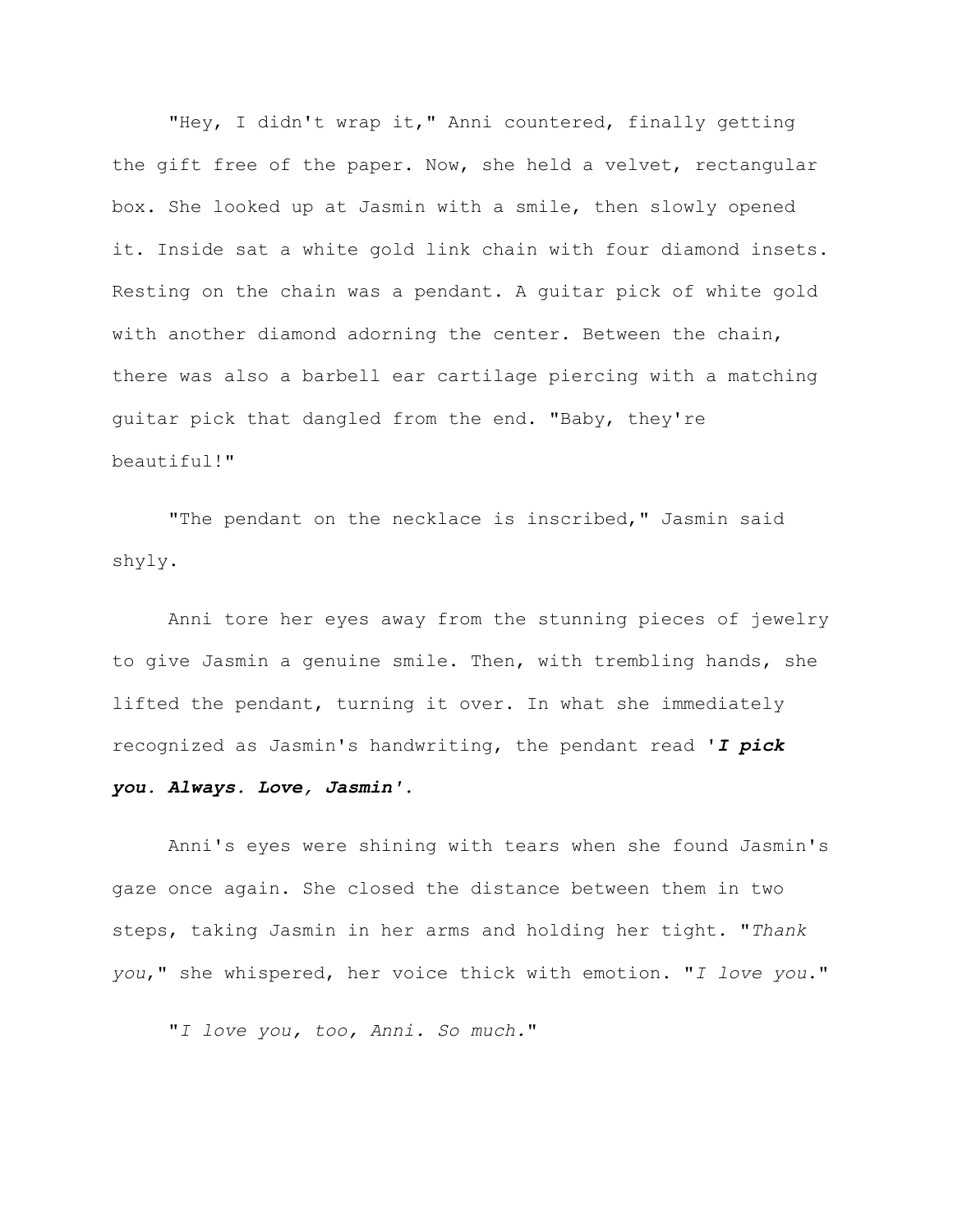"Do we get to see?" Nele asked quietly, as if hating to interrupt the moment.

Anni reluctantly backed away from Jasmin - a little - and held out the gift for everyone to see. After waiting for what she considered to be an appropriate amount of time for the 'ooo'ing and ahh'ing', Anni was ready to give Jasmin her gift. "Your turn," she grinned, handing Jasmin a gift similar in size to the one she just received.

Jasmin smiled brightly, practically snatching the wrapped box out of Anni's hand. She took much less time opening the package, and in seconds held a black, leather box. The goofy grin turned to a stunned look as she opened the box revealing its contents. Inside was a gorgeous rose gold bracelet with two unique charms attached. One was a silver heart that read 'I love you' and was dissected by a clear vial. The second was a tiny 'message in a bottle'.

Anni took the bracelet from its casing, slipping it onto a crying Jasmin's wrist. "The vial inside the heart contains chlorine," she explained, knowing Jasmin knew exactly what she was talking about. "The message in the bottle is the lyrics to the song I wrote you, so you can keep it with you always."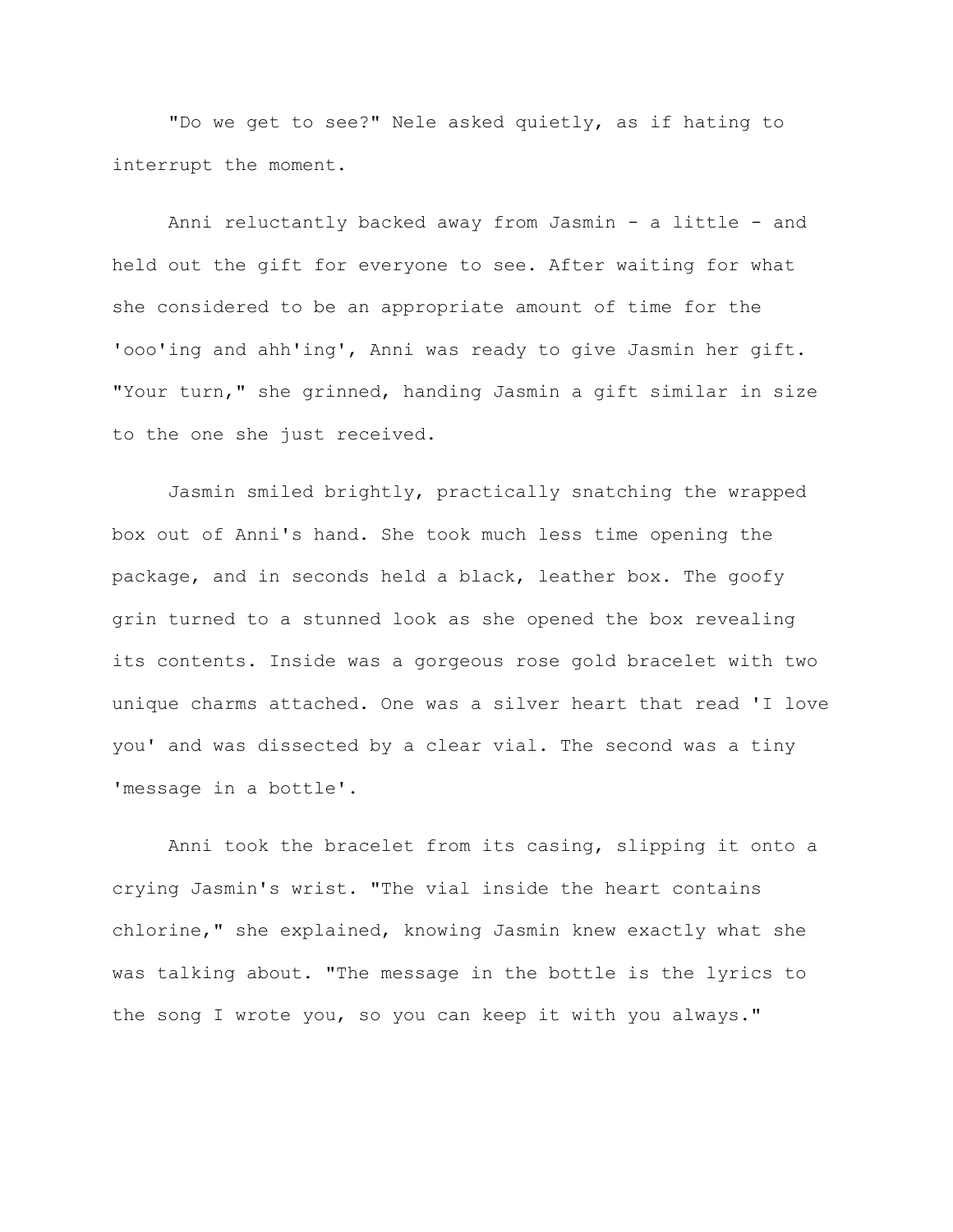"Anni." Jasmin couldn't keep the tears from falling even harder at the significance of Anni's gift. She took Anni's face in her hands, gazing into those expressive brown eyes she loved so much. "Thank you. It's amazing," she managed before giving Anni a kiss she was sure made their audience blush.

\*\*\*

Both Anni and Jasmin struggled to be patient with their friends for the next hour or so. They loved them dearly, but they also had the need to properly thank each other for their gifts. The frustration was about to get out of control when Nele finally decided to give the couple their much needed chance at escape. With quick good-byes, they hurried home, eager to keep the party going. Only this time, just for two.

Jasmin twisted her arm this way and that, making her bracelet catch the light. "This is so beautiful, baby. And, thoughtful. I love it."

Anni grinned at her lover over her shoulder. "I love mine, too, baby-doll." She unlocked the door to their apartment, and ushered her girlfriend in, heading straight for their bedroom. "Come here," she murmured after closing the door, and locking it.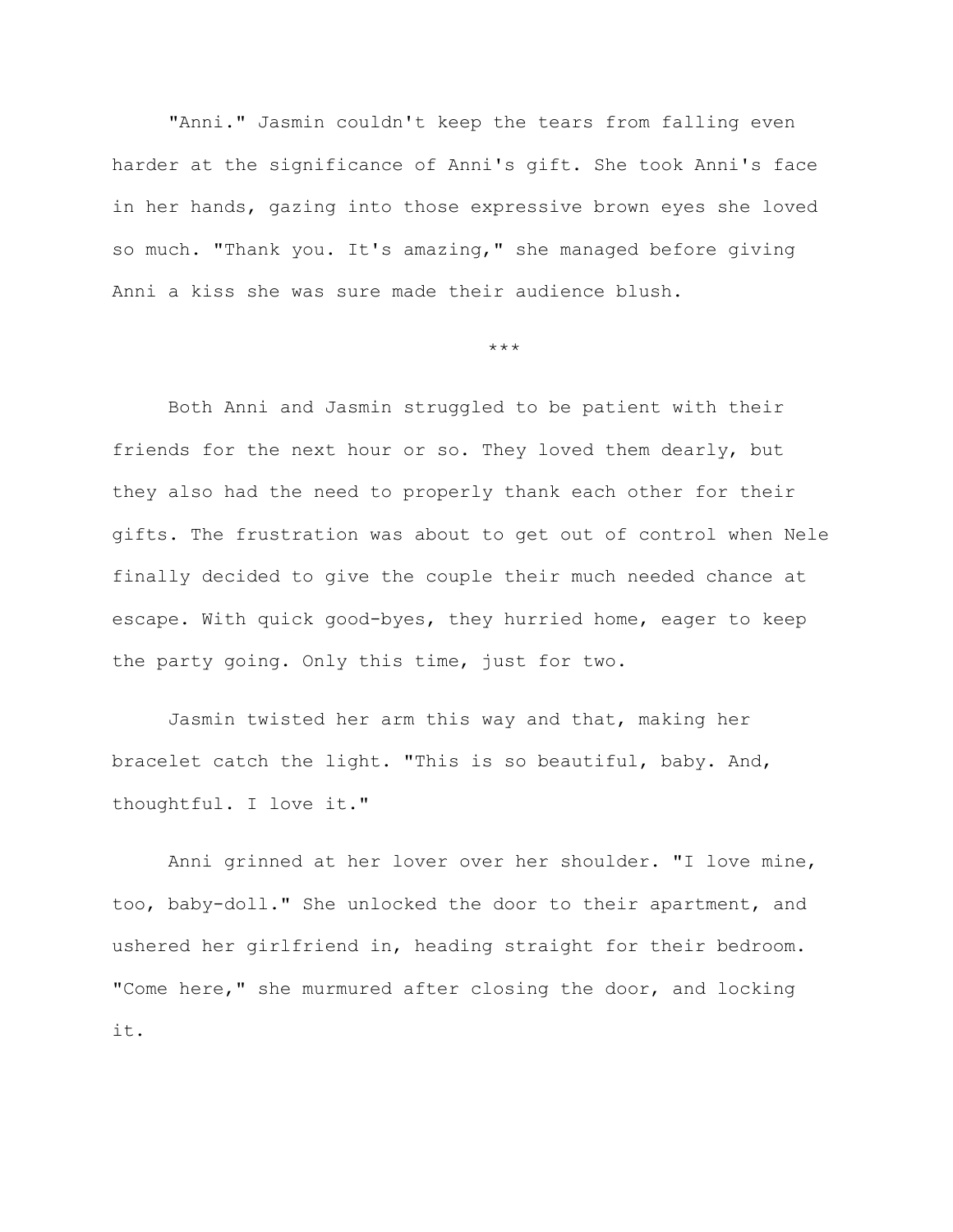Jasmin hurried to the musician, immediately wrapping her arms around Anni's neck in a strong embrace. "I'm happy," she hummed close to Anni's ear, taking the lobe into her mouth and sucking gently.

Anni moaned softly, at the words as much as the sensation of Jasmin sucking her earlobe. "Me, too, baby." She brought Jasmin's lips to hers, kissing her tenderly, not bothering to hide the passion and emotion she was feeling.

"Wow," Jasmin whispered, breathless and flushed. She pulled Anni towards the bed, unbuttoning her shirt as they went. She pushed the garment off slowly, her fingertips grazing Anni's soft skin as she followed it down and off her arms. Bringing her hands back up, she kept her touch light, leaving goosebumps in their path, as she trailed them over Anni's breasts.

Anni sucked in a breath at Jasmin's touch, her nipples hardening almost painfully at the contact. Lips joined again as Anni leaned in. Tongues tasted, battling each other in a seductive dance only lovers knew. Bodies delicately pressed together as Anni pulled Jasmin closer.

Jasmin gasped at the connection, feeling Anni's taut nipples through her shirt. "Take my shirt off, baby. I want to feel you."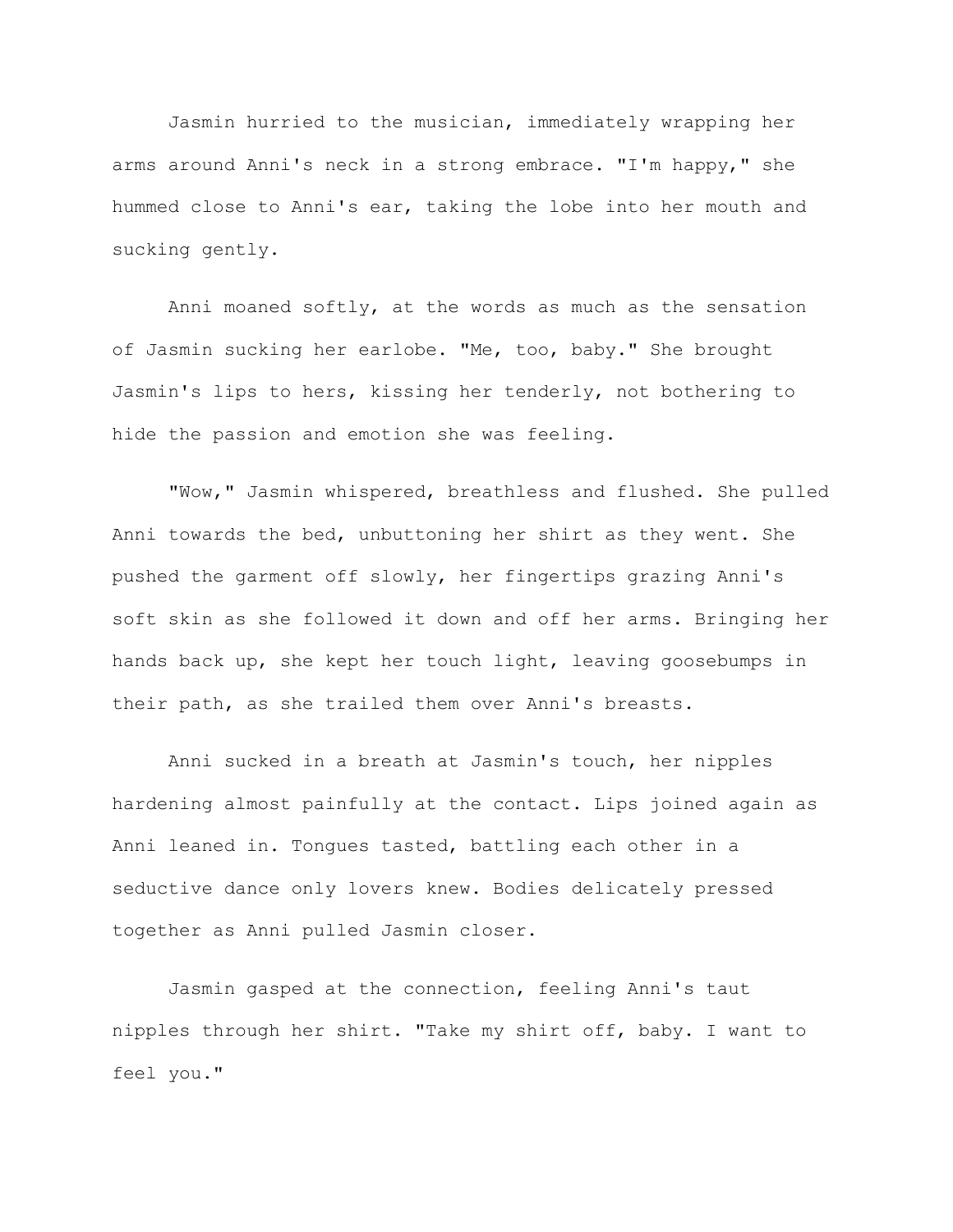Anni didn't hesitate. She rid Jasmin of the offending garment, tossing it to the side. Seconds later, both women's bras were following. "Yesss," she hissed as Jasmin's naked upper body came together with hers. She shivered when Jasmin's nails raked softly down her back.

"I need your mouth on me, Anni."

Anni dipped her head, and used the tip of her tongue to tease a sensitive nipple, batting it gently before covering it with her lips. She alternated between suckling, biting and teasing, knowing she was driving Jasmin crazy with need for more.

"Oh! Yes . . . Anni."

Anni's fumbling fingers worked the button of Jasmin's pants, needing her to be naked for the things she wanted to do. Jasmin took pity and helped, though her hands were trembling just as much. Finally they were both completely naked, much to Anni's joy, and she gently nudged Jasmin down on the bed. She wanted to take her time, make this last for Jasmin, and Anni tried reining in her passion. But when Jasmin's hand found her breast and began massaging, that passion almost got the best of her. Anni arched her back, pressing herself into Jasmin's hand.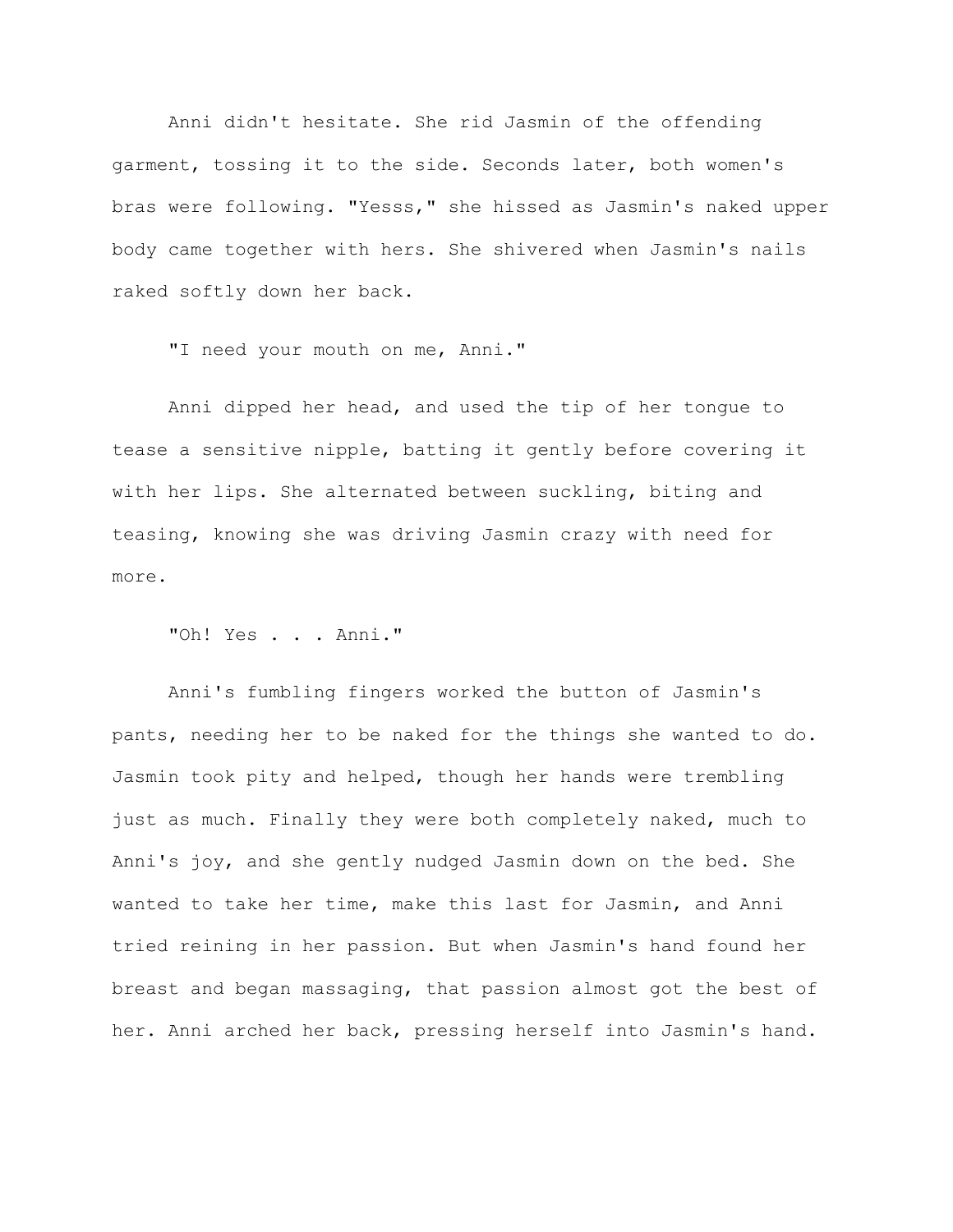It never failed to amaze her that she was granted this intimacy with Jasmin. Anni never wanted to take that gift for granted.

"Touch me," Jasmin whispered.

Anni never lost eye contact with Jasmin as she slipped her hand down between their bodies. When she reached her destination, she could feel how wet Jasmin was. As always, she was astounded that *she* was the one that could affect Jasmin this way. Anni loved the way Jasmin's body responded to her. With that thought, she dipped her finger deeper between Jasmin's swollen sex. She groaned at feeling of Jasmin's arousal coating her finger.

"God . . . yes." Jasmin felt herself get even wetter when Anni pulled her finger out, trailing it along the sensitive bundle of nerves that begged for attention.

Anni stimulated the hardened nub, rubbing her well coated fingers back and forth, pinching it lightly between her two digits. She smiled inwardly when Jasmin moaned loudly, her hips rocking with desire, looking for much needed release. Anni's own body began to burn with need as she entered the beautiful brunette with two fingers. Thrusting deep, keeping her pace steady, she curled her fingers, hitting that one spot she knew drove Jasmin crazy. Confirmation came in the form of a loud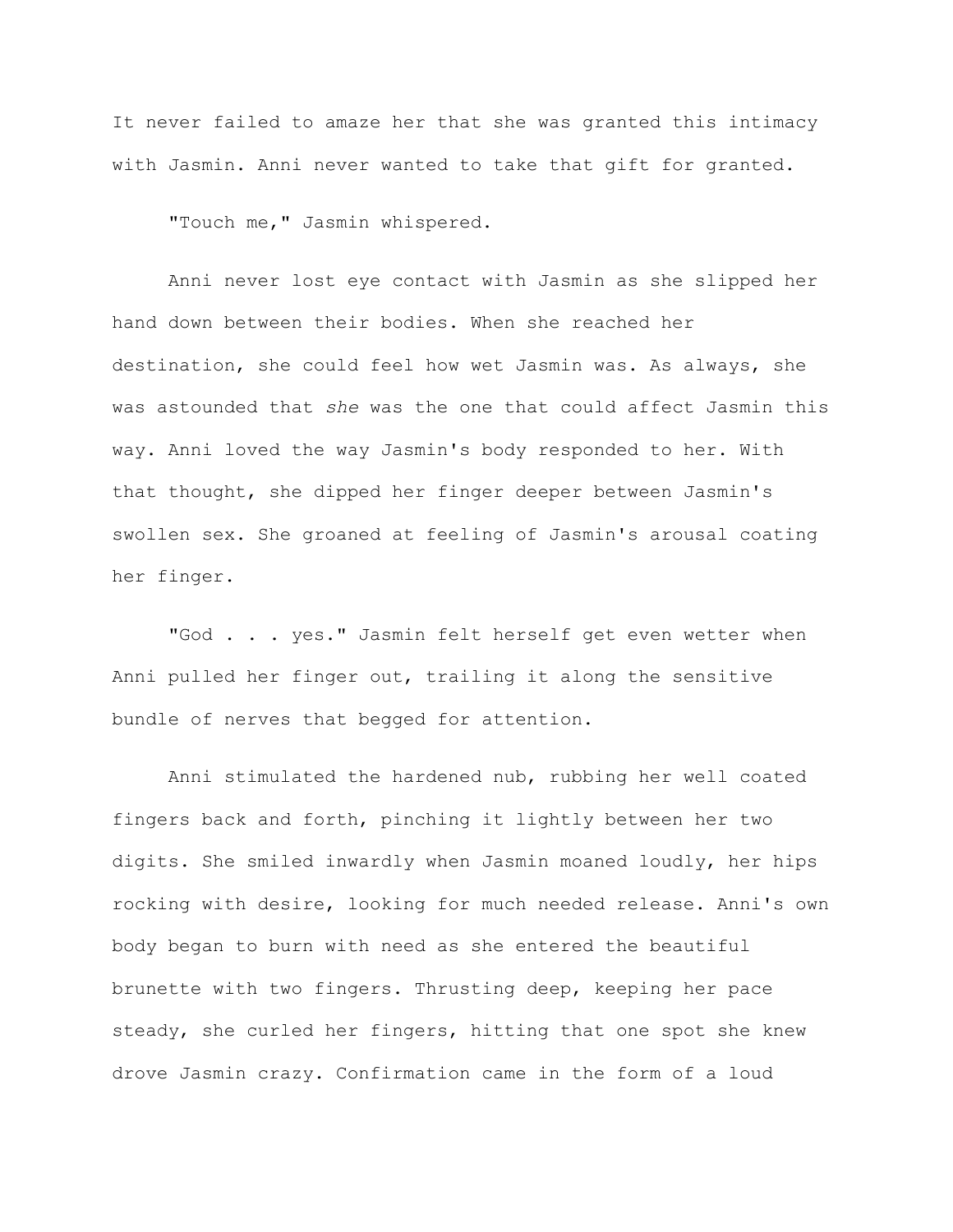groan from her girlfriend, her hips lifting off the bed, pulling Anni even deeper. The musician gave more, pushing inside as deep as she could while bringing her thumb into play by rotating it in circles over Jasmin's hard, extended clit.

Jasmin cried out with passion, calling out Anni's name as she came. Her body convulsed with the violent orgasm. It was unlike any orgasm she had ever had, so intense, so forceful that her breasts heaved as she tried to catch her breath.

Anni positioned herself over Jasmin's strong thigh, desperate for relief of her own. Watching her girlfriend come, hearing Jasmin calling her name, had her senses on overload, and the musician knew it wouldn't take long for her to follow in Jasmin's bliss. She ground herself against the silky skin, her own wetness painting Jasmin's leg with its abundance.

Jasmin pressed herself harder into Anni, her hands finding purchase on the musician's ass. She gripped the taut backside, pushing and tugging along with Anni's frantic rhythm, until the musician let out a long, throaty groan.

"Jasmin!"

"Mmm, yes, baby. I love it when you come on me."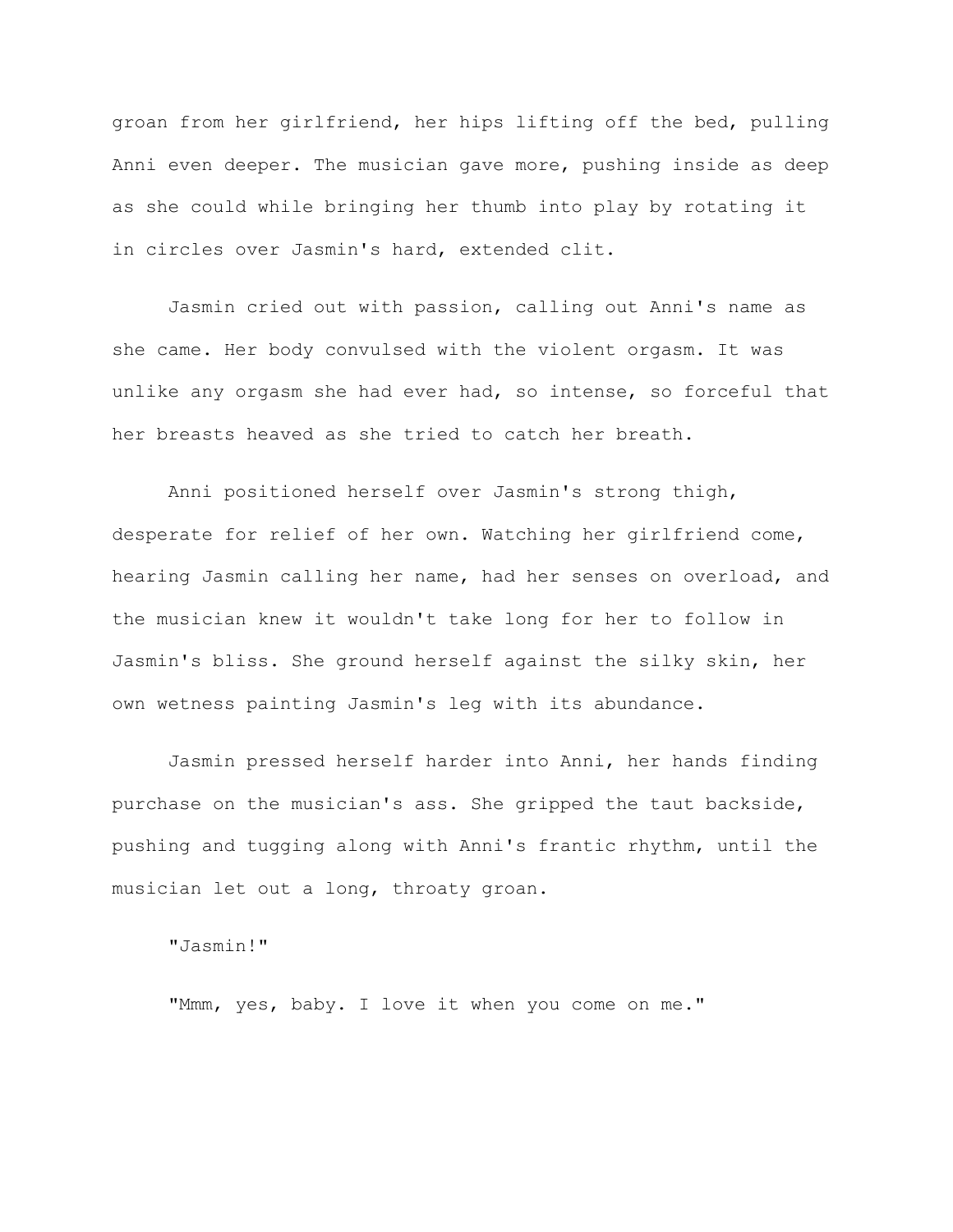Anni moaned loudly, her hips bucking against Jasmin again as an aftershock shook her along with Jasmin's words. "I love you," she murmured when she could once again form words.

"I love you, too. Happy anniversary, baby."

A beautiful, content and sated smile blossomed on Anni's face. She never thought she would be in a relationship, let alone one this long. And, the fact that she had someone as wonderful and beautiful as Jasmin to love her, made her feel like the luckiest woman in the world. "Happy anniversary, Jasmin."

\*\*\*

Anni snuggled closer to Jasmin's warm body. She was so comfortable and happy there, that she was loathe to get up. *Come on, Anni. It's your anniversary and you need to get up!* She continued her internal pep talk, but listening to Jasmin's soft breathing was starting to lull her back to sleep. *Breakfast in bed!* That did it. Anni wanted to make her girl a nice little breakfast before taking her somewhere special. She let out a quiet groan, and forced herself to get up.

"Morning."

"Shh." Anni shushed Nele quietly. "I don't want Jasmin to wake up yet."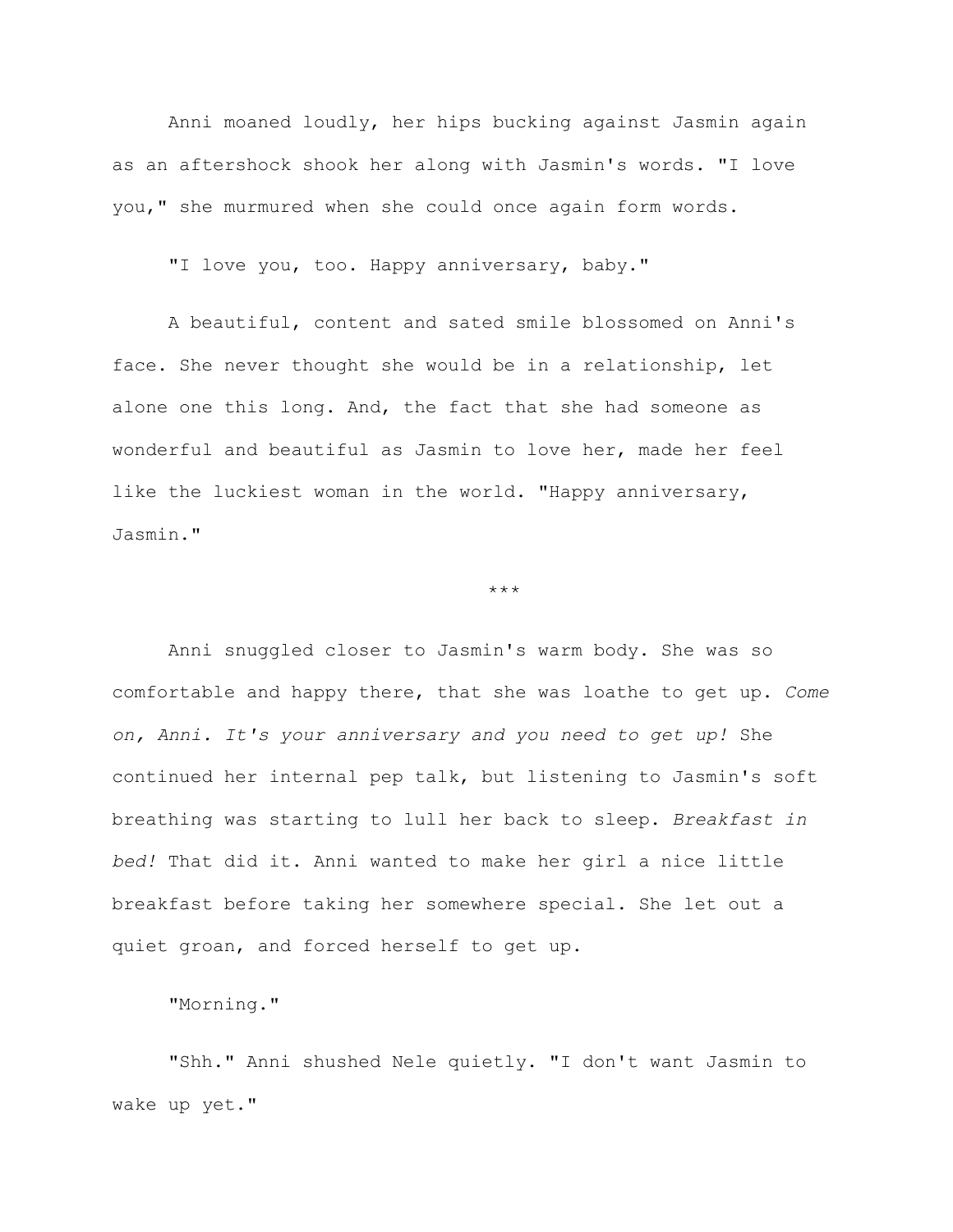"When does she ever wake up this early," Nele quipped, and Anni could help but laugh. It was true. Her girlfriend wasn't a morning person. But Anni had no doubt that she would be okay with being awake early today.

"True." She went to the refrigerator, gathering ingredients for her surprise.

"I'm actually surprised *you're* up this early. It sounded like you two had a long night last night."

Anni blushed a little as she sent Nele a mock glare over her shoulder. "It's our anniversary, we're supposed to celebrate," she shrugged with a grin.

Nele laughed. "What are your plans for today? More 'celebrating'?"

"Maybe." Anni smiled as she thought about her real plans for Jasmin today. She hoped Jasmin would enjoy herself so much that they would indeed be 'celebrating' *all* night. Again.

\*\*\*

"Baby?" Anni lovingly tucked a stray strand of hair behind Jasmin's ear. "Baby, it's time to wake up."

"Nu uh." Jasmin's sleepy voice was muffled from her face being half buried in her pillow.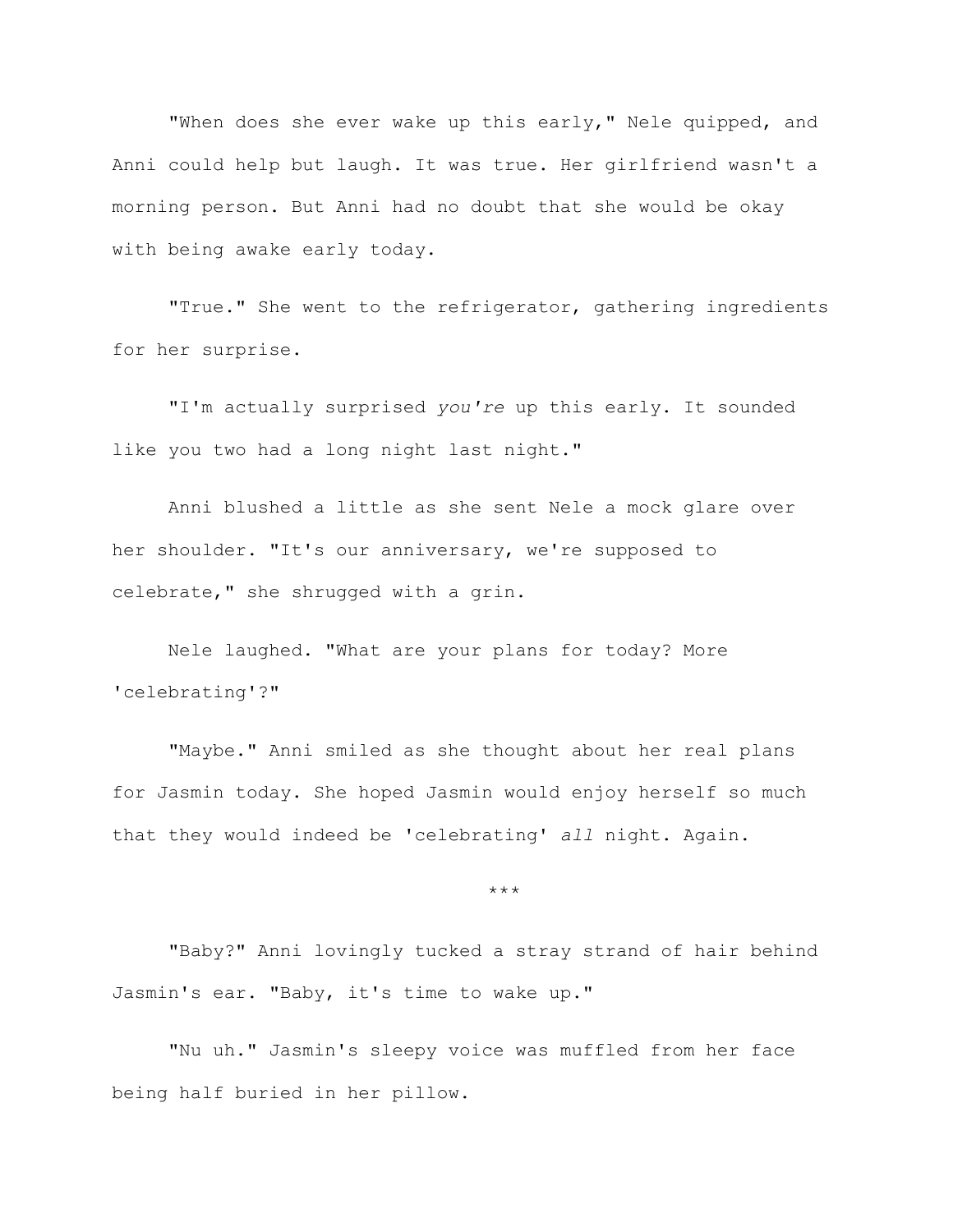"Come on. I have something for you," the musician sang cheerfully.

Jasmin opened one beautiful, brown eye, and peered at her lover. "Didn't you get enough last night?" she mumbled teasingly.

"Never! I can ever get enough of you, baby-doll."

"Sweet-talker."

"Truth-speaker," Anni countered happily. "As much as I would like to crawl back into bed and feast on you," she wiggled her eyebrows with a leer, "I brought you food."

"Breakfast in bed?" Jasmin's other eye popped open.

"Oh, that gets you, but me feasting on you doesn't?" Anni teased.

"I can't have both?" Jasmin answered seductively, making the musician chuckle.

"Well, you could, but then we'd be late." Anni brought the food laden tray over as Jasmin adjusted herself to sit up against the wall. The sheets slipped down, leaving her bare breasts exposed. The sight took the musician's breath away, and she fumbled with the tray slightly.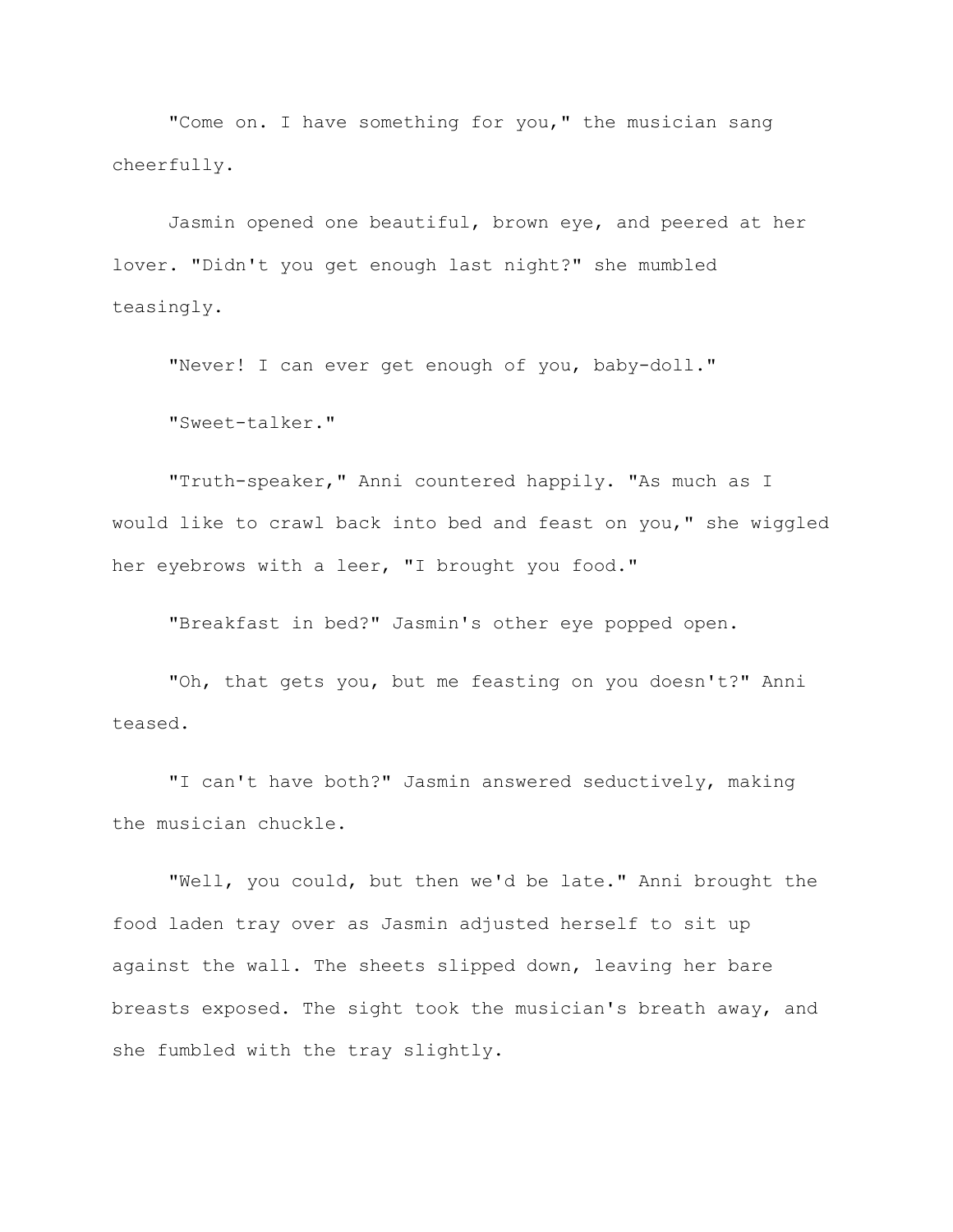"Late?" Jasmin smiled knowingly as she steadied the glass of juice on the tray. She loved the fact that her body produced that kind of reaction from her lover.

"Mmhmm."

"Late for what?" Jasmin took in the veritable feast on the tray, wondering how on earth Anni had time to do all of this. It wasn't even six in the morning! French toast, strawberries, bananas, juice and coffee. "This is amazing, baby. Thank you."

"Welcome," Anni chirped gleefully. She couldn't remember ever feeling as happy as she did at this moment. She picked up a strawberry and fed it to her love. "Hurry and eat, and you'll get your question answered. Come on, woman! We have stuff to do!"

"You're going to have to help me," Jasmin laughed. "I can't eat all of this!"

"Tsk. Did you think this was all for you?" Anni teased. "Scoot over. And, don't hog the French toast."

\*\*\*

"Anni!" Jasmin's voice was perilously close to a whine as she begged her girlfriend to tell her where they were going. "Please?"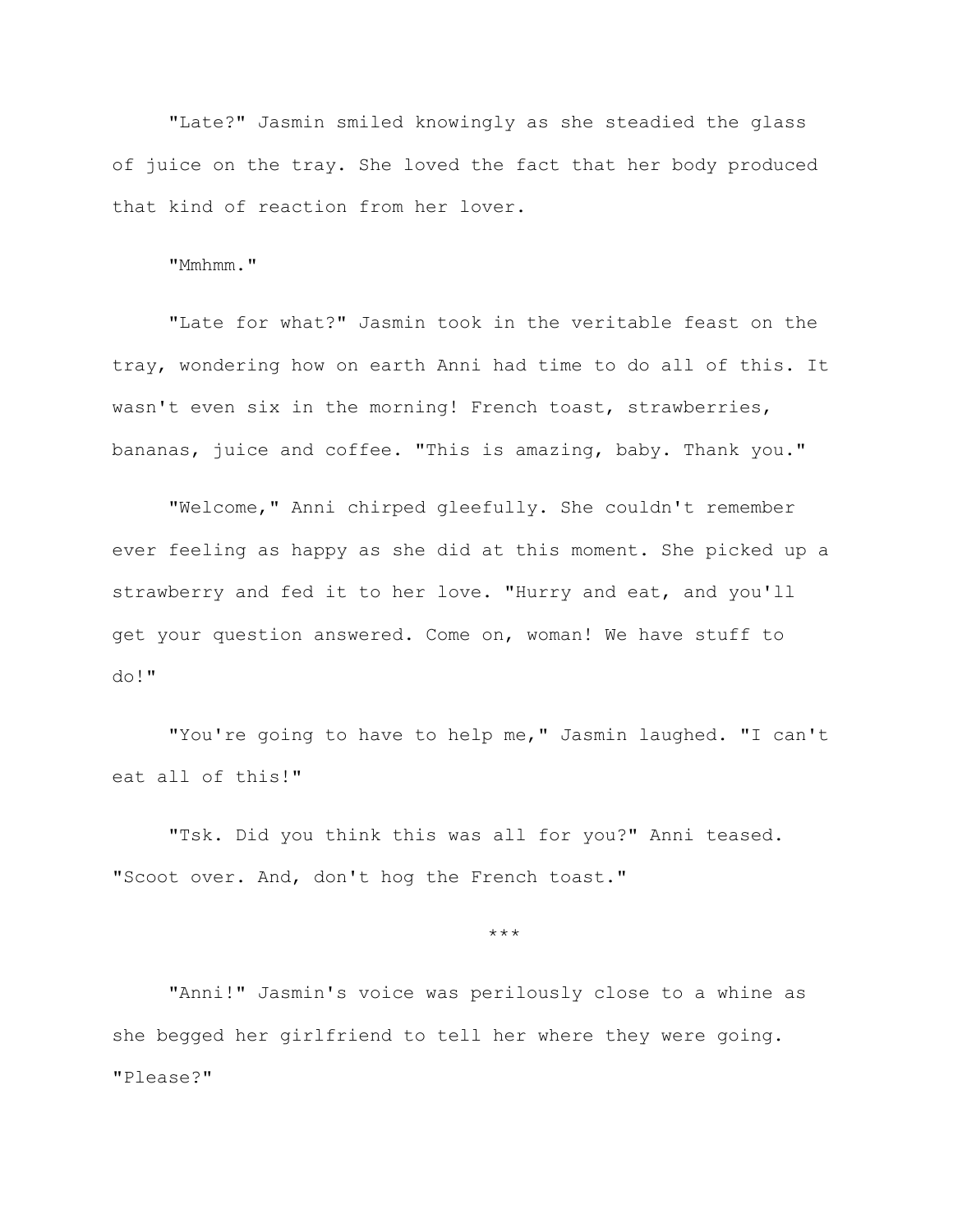"Nope. Just hang in there. We'll be there soon."

"Be where soon?"

"Nice try, doll. Not going to work."

"Fine," Jasmin pouted playfully. She looked around, finding her surroundings suddenly *very* familiar. "Anni?"

"Hmm?" The musician knew that her girl had figured out their destination.

"Anni, we can't go in there. What about security? They had dogs!"

"Relax, baby. It's too early for security to be here."

"Yeah, that's what we thought last time," Jasmin muttered as she followed Anni over the fence. Her anxiety faded away when she saw the crystal blue water of 'their' pool. "We're crazy for being here. You know that, right?"

"Eh. We're crazy in love, so come on!" Anni took Jasmin's hand, pulling her towards the platform. "Ready?"

"Let's do it."

They climbed the same platform they did that first night they went out partying together, just the two of them. They were sober this time, though if Anni was being a mushy romantic, she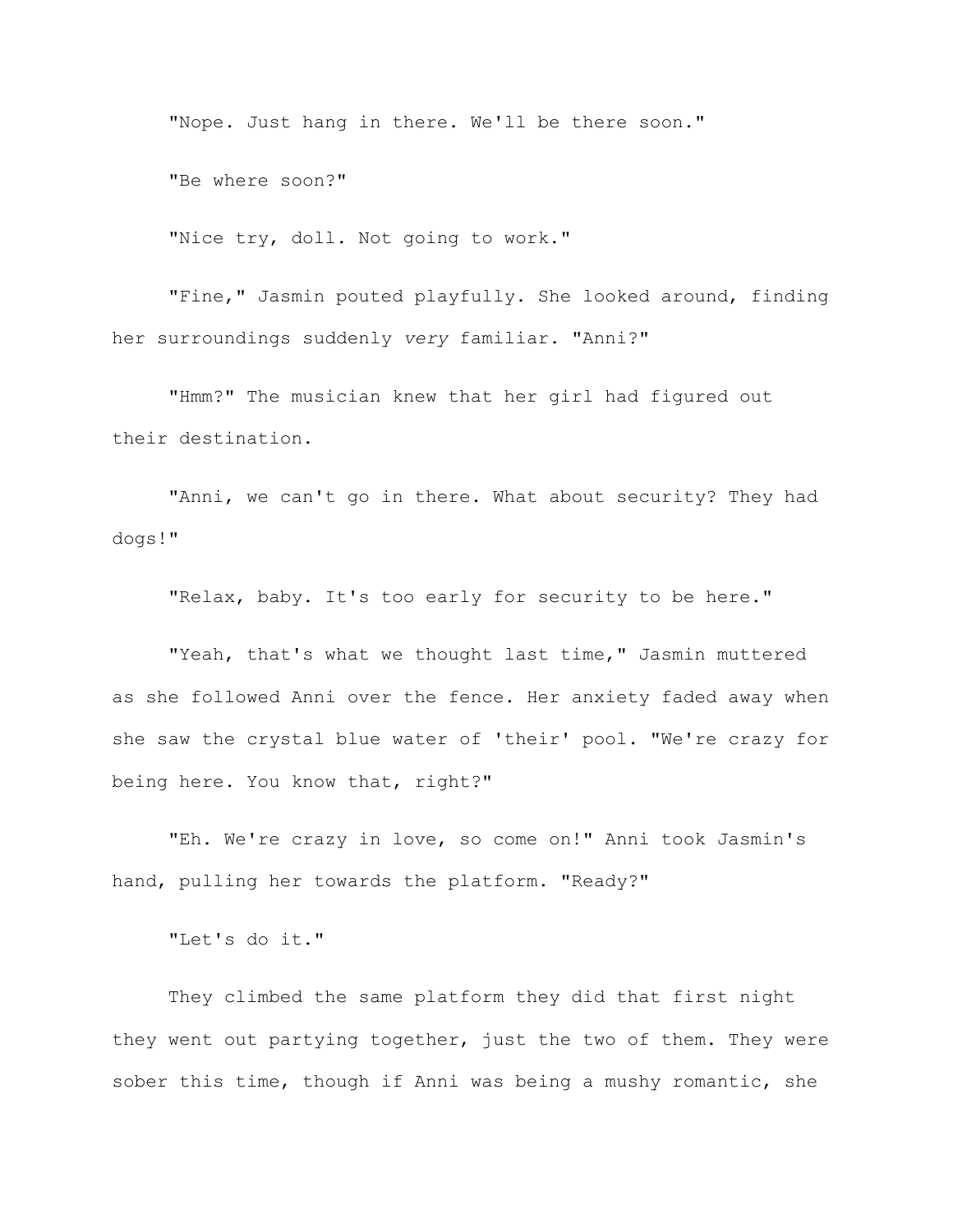would say they were drunk in love. She laughed internally at herself, thinking about how she would never have thought things like that before Jasmin. They settled down on the board, swinging their legs back and forth with synchronicity.

"Thank you for bringing me here today, baby." Jasmin grasped Anni's hand, interweaving their fingers.

"This place is special to me, Jasmin." She watched Jasmin nod thoughtfully. The musician turned slightly to watch her girlfriend's reaction to her next words. "I fell in love with you here."

Jasmin's eyes widened slightly. "But I . . . we . . . "

"I know. And, that time was pretty tense for us. But you sat here with me that morning, and *really* talked to me. Not only that, you *listened*. You cared about what I had to say. I don't know, Jasmin. Something happened to me that day, and you've been in my heart ever since. No matter what happened in between then and now, I never stopped loving you."

A single tear trailed down Jasmin's cheek. "I felt it, too," she whispered. "Of course, I didn't know what it was, and it confused the hell out of me. But I felt it. It's why I gave you the bottle of chlorine from here when you were going back to Barcelona."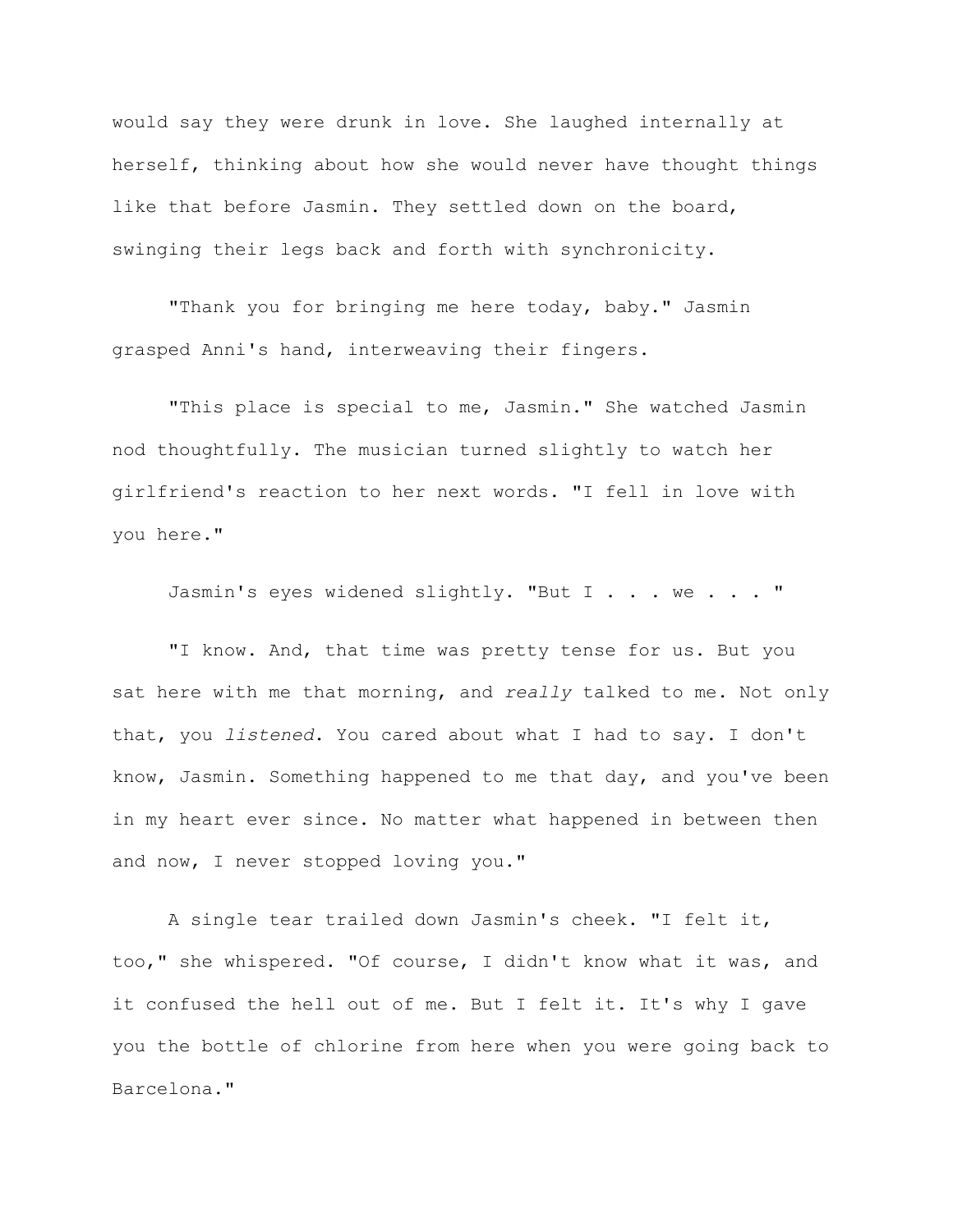Anni squeezed Jasmin's fingers, trying to keep her emotions from getting out of control. She knew this place was special to Jasmin, too, she just didn't know how special. Until now. "Jasmin. Before I met you, I thought I'd be single for the rest of my life. I'm not even sure if I believed in love. The first time I saw you, man, I thought you were so hot." Both of them chuckled.

"Yes, well, you being naked in the bath was pretty hot, too," Jasmin confessed.

"Oh? You thought so, huh?"

Jasmin just smiled, biting her bottom lip.

Anni's eyes lowered to take in those full, luscious lips. She had to force herself not to lean in and take them in a passionate kiss. The musician drew in a deep breath, bringing her eyes back up to Jasmin's soft brown ones. "When I think about my future, I see you. There is no scenario where I don't see you standing by my side." Anni reached into her pocket, pulling out a shiny, black box. "I have one more gift for you, baby."

Jasmin's trembling hand flew to her mouth. Tears flowed unchecked, and her breathing became labored as she thought about what Anni was doing. "*Anni*," she whispered from behind her hand.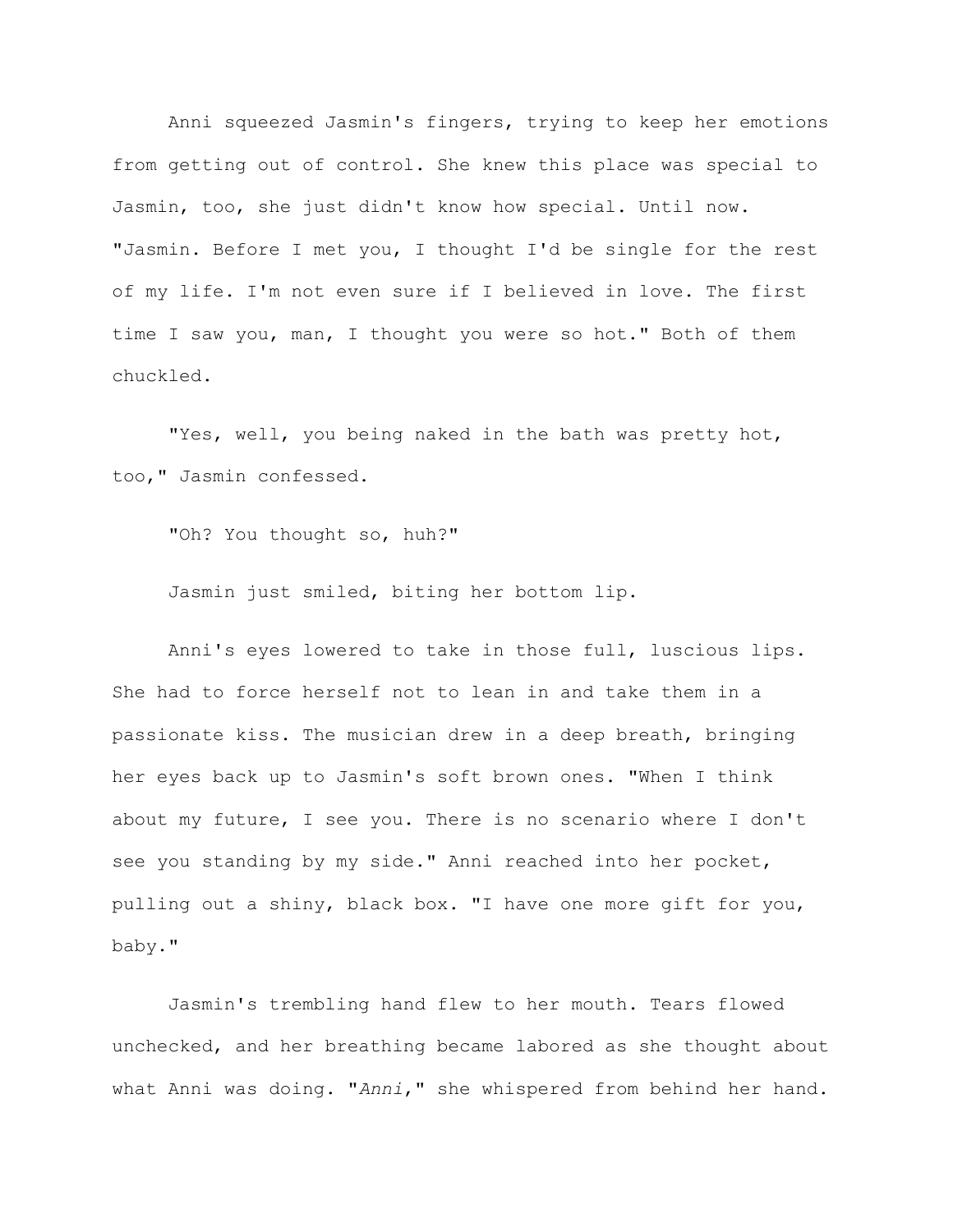Anni opened the box, revealing a platinum infinity love design ring, with a single carat diamond. She reached up, taking Jasmin's hand in hers. "I love you, Jasmin. I want nothing more than to spend the rest of my life with you. Will you marry me?"

"Oh, Anni! Yes, baby! Yes!"

They had to remember that they were perched high up above the water, or risk plunging in from their excitement. They laughed at their predicament, with Anni wondering if she should have thought this through a little more. One look at the pure joy on Jasmin's beautiful face, and she knew her choice was the right one. Anni plucked the ring out of its resting place in the box, and slipped it on Jasmin's finger. Both pairs of hands were shaking so bad, Anni was afraid she might drop the ring. She breathed a sigh of relief when it slid effortless, and safely in place.

"It's beautiful, Anni."

"So are you."

"I can't believe you did this." Jasmin shook her head in amazement.

"You really had no clue?"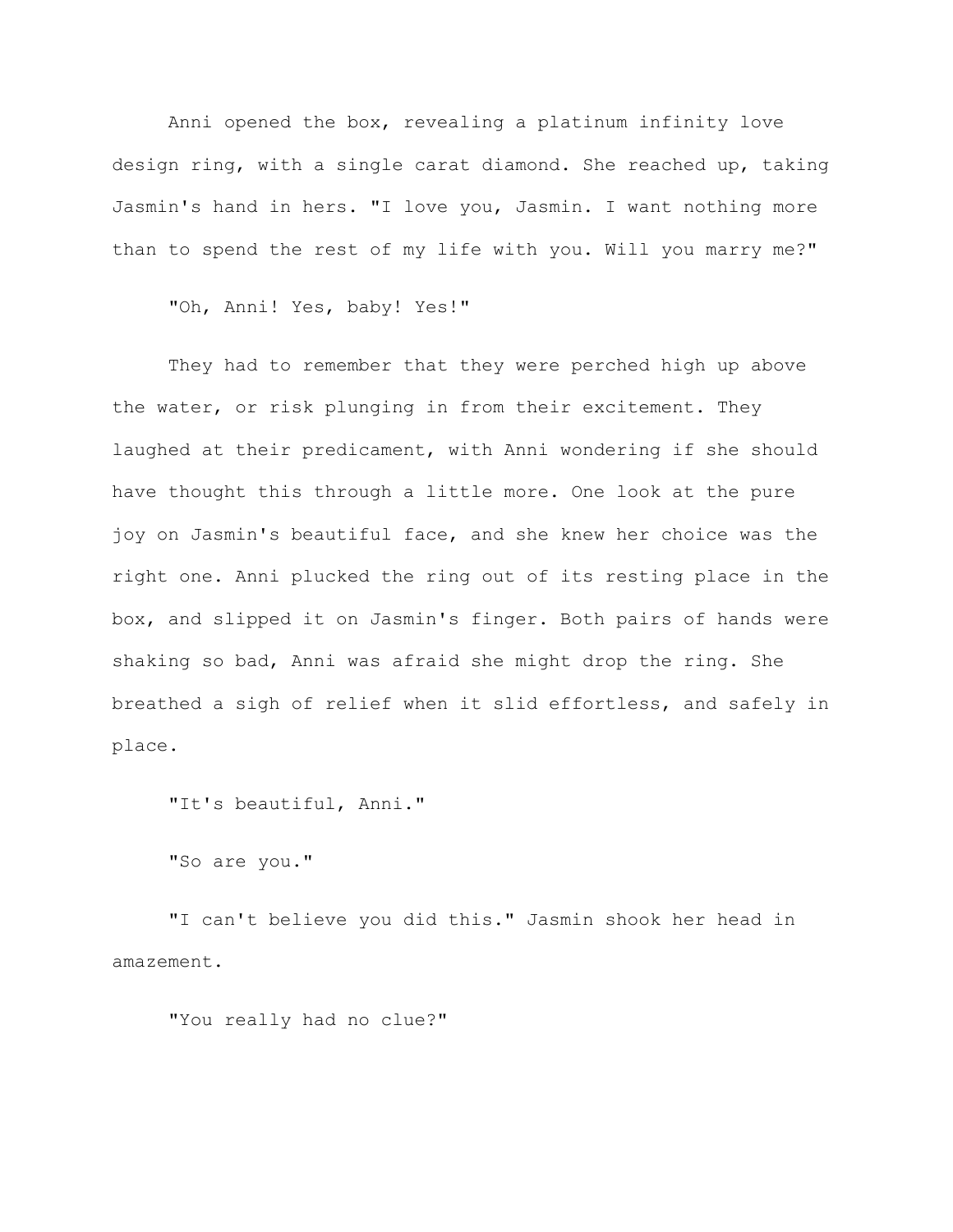"After almost giving you a heart attack when I got on bended knee to give the plectrum for your birthday, I wasn't so sure this would ever happen," Jasmin laughed.

Anni buried her face in her hands and groaned with embarrassment at the memory. "You know, I don't think it was so much me being scared," she finally said. "I think I was just surprised."

"So, you would have said yes?" Jasmin bumped Anni's shoulder playfully.

"Of course!" Anni answered confidently. Okay, *maybe* she wouldn't have said yes then, but things have changed now. Her confidence in their love for each other was strong.

"Good to know," Jasmin said cryptically. "You know, when all of this crap came up with Kurt, it made me realize things."

"Oh yeah? Like what?"

"Well. For instance, I realized that you," Jasmin held Anni's gaze as she discreetly took the same silver box that held the plectrum out of her pocket, "are the love of my life." She watched as Anni's expressive eyes widened, and immediately filled with tears.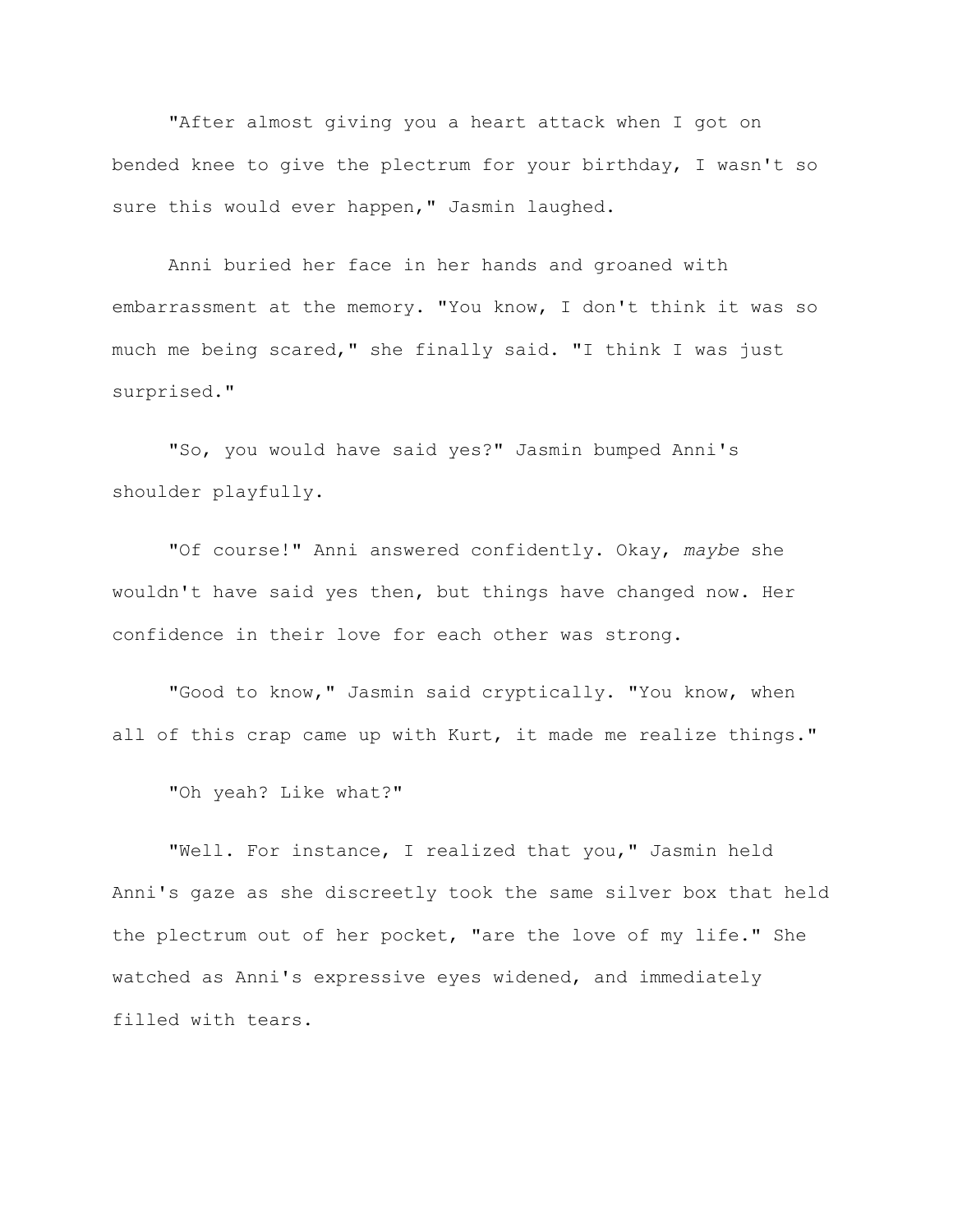Those words filled Anni with such bliss that she felt an urgent need to wrap her arms around her girlfriend - no, wait, fiancée. She twisted more towards Jasmin, bringing her arms up . . . hitting Jasmin's hand that was oddly in the space between them.

"Oh no!" Jasmin watched in horror as the silver box flew out of her hand, landing with a small splash in the water below.

"What was that?" Anni asked carefully.

"Something I *have* to get back!" Jasmin answered, pushing herself off the diving board.

"Jasmin!"

Anni's cry was drowned out - literally - by the sound of a bigger splash as Jasmin hit the water feet first.

"Fuck!" The musician waited for Jasmin to come back to the surface, but after a few excruciating seconds, there was still no sign of her lover. Anni took a deep breath, and making sure she wouldn't be landing on top of Jasmin when she jumped, took the plunge.

Jasmin let out a watery shriek when she wrapped her hands around the precious package, then kicked her way to the surface. She barely registered the splash nearby, her need to get air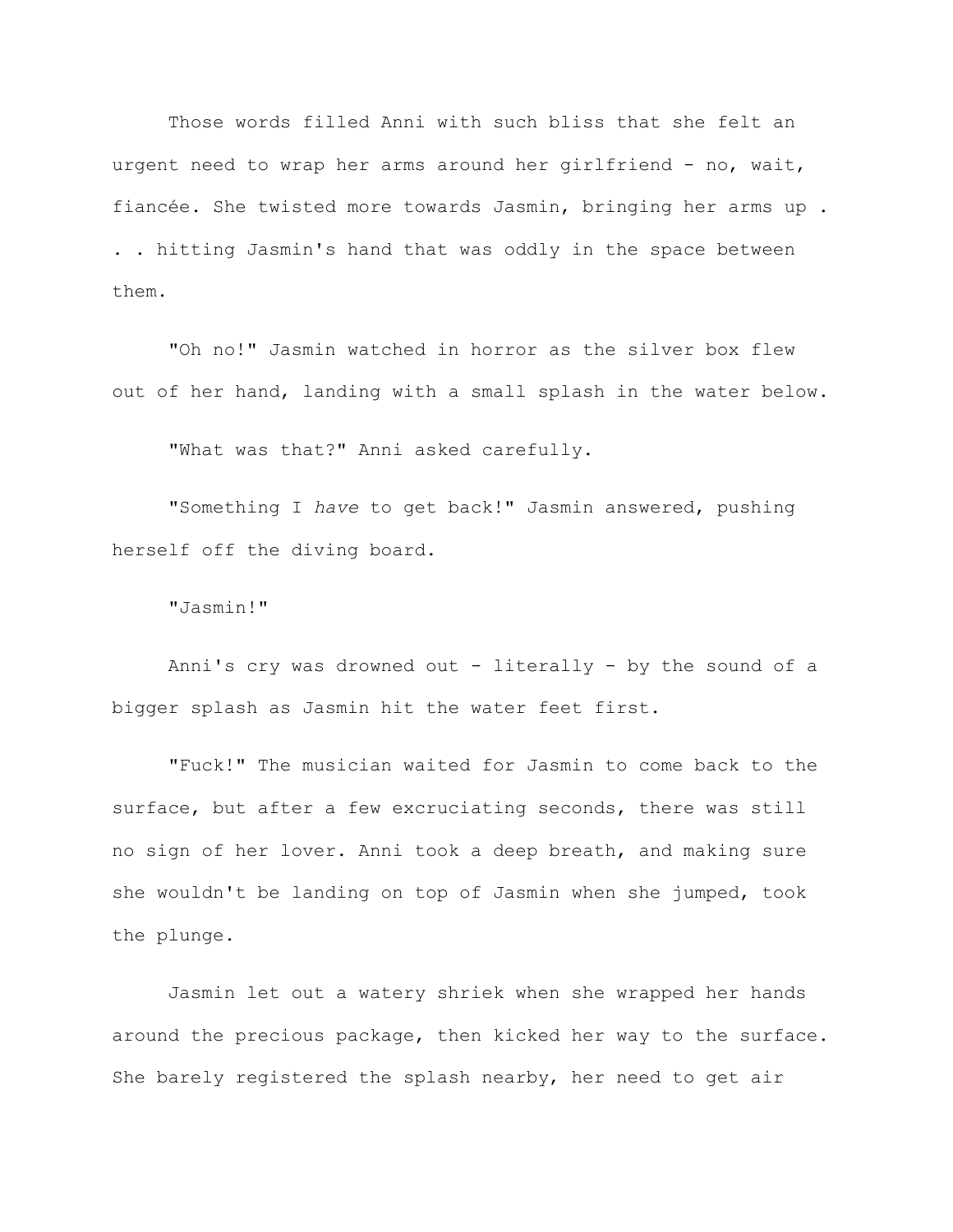first and foremost in her mind. As the brunette broke the surface, she took in a deep breath of precious oxygen, coughing slightly as water got in her nose.

"Are you crazy?" Anni sputtered, swimming over to her love.

Jasmin made her way over to the edge of the pool, trying to keep from drowning, she was laughing so hard. "Crazy about you!" She shouted breathlessly.

"What happened?" Anni rested her forehead against the cool concrete next to Jasmin.

"You knocked something out of my hand."

"Was it so important that you had to risk drowning to get it?"

"Yes." Jasmin swam to the ladder, pulling herself out of the pool with a strong sense of déjà vu. "Come on."

Anni shook her head, of course feeling the same familiarity. She looked up at Jasmin, who stood there dripping wet, hair slicked back, clothes clinging to her amazing body. She knew would never see anyone look beautiful as Jasmin looked right at the moment. As she hauled herself out of the water, she watched in amazement as Jasmin got down on one knee and held out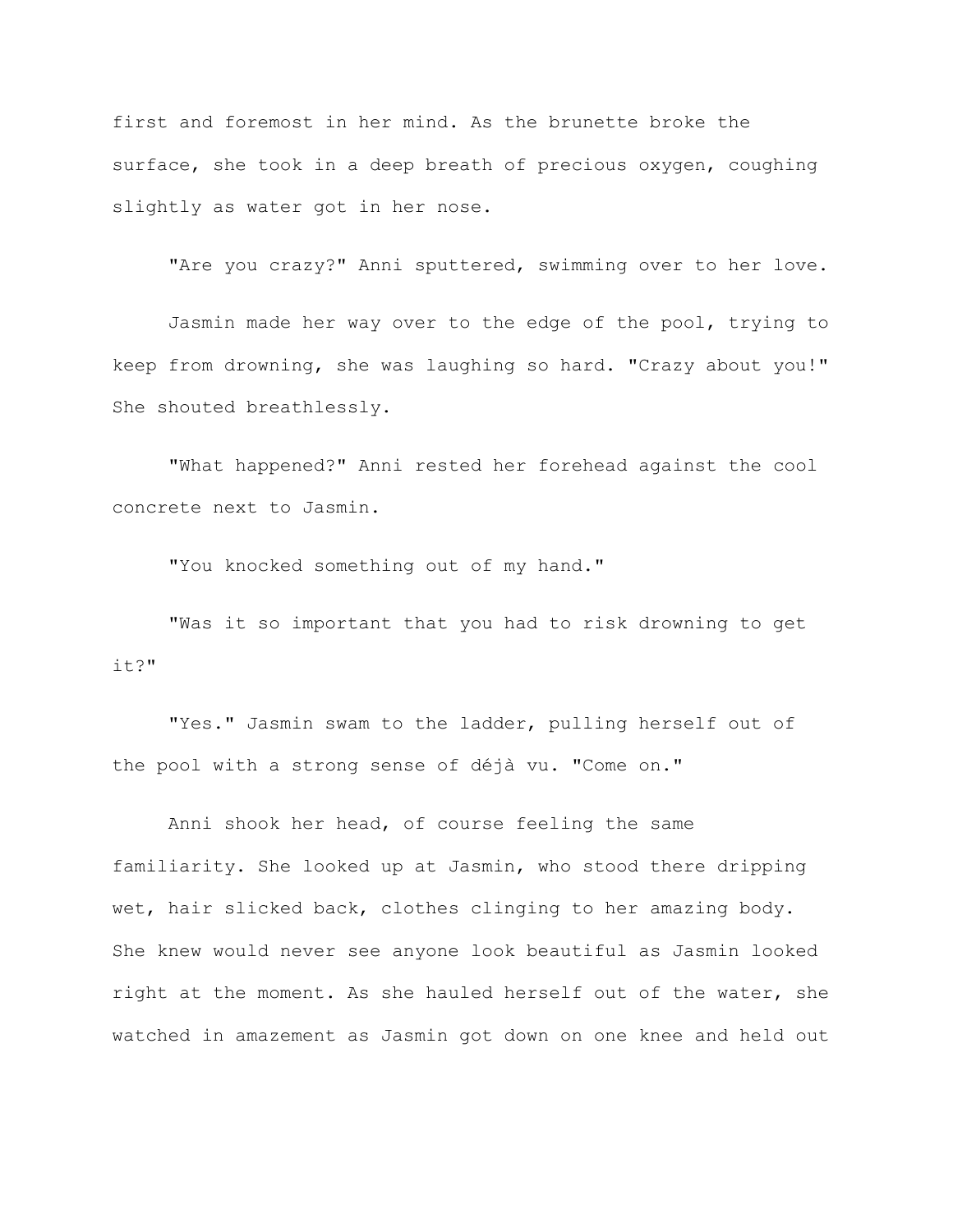a very recognizable silver box. Anni's brows furrowed in confusion. Speaking of déjà vu, she thought.

Jasmin held the box out to Anni, a bright smile on her face. "Let's see if you were telling the truth."

That only confused Anni more, until Jasmin opened the box. "Oh my God." She stared down at the most unique, and spectacular ring she had ever laid eyes on. The platinum band was designed as a musical staff, with musical notes adorning the intricate design, with a treble clef the central focal point. Within that treble clef, sat a clear, brilliant diamond.

"Will *you* marry *me*, Anni?" Jasmin looked up at her with hooded eyes. She had chlorinated water dripping from her lashes, and clothes that were soaked and heavy on her body, but all she could focus on was Anni.

The musician fell to her knees in front of Jasmin, never losing eye contact with her lover. "*Yes*," she breathed.

Jasmin beamed with love and pride as she slid the ring into place. "The love of my life," Jasmin said again.

"And, you're mine, baby." Since they were now on solid ground, Anni didn't hesitate closing the distance between them, capturing her new fiancée in an intense, passion-filled kiss.